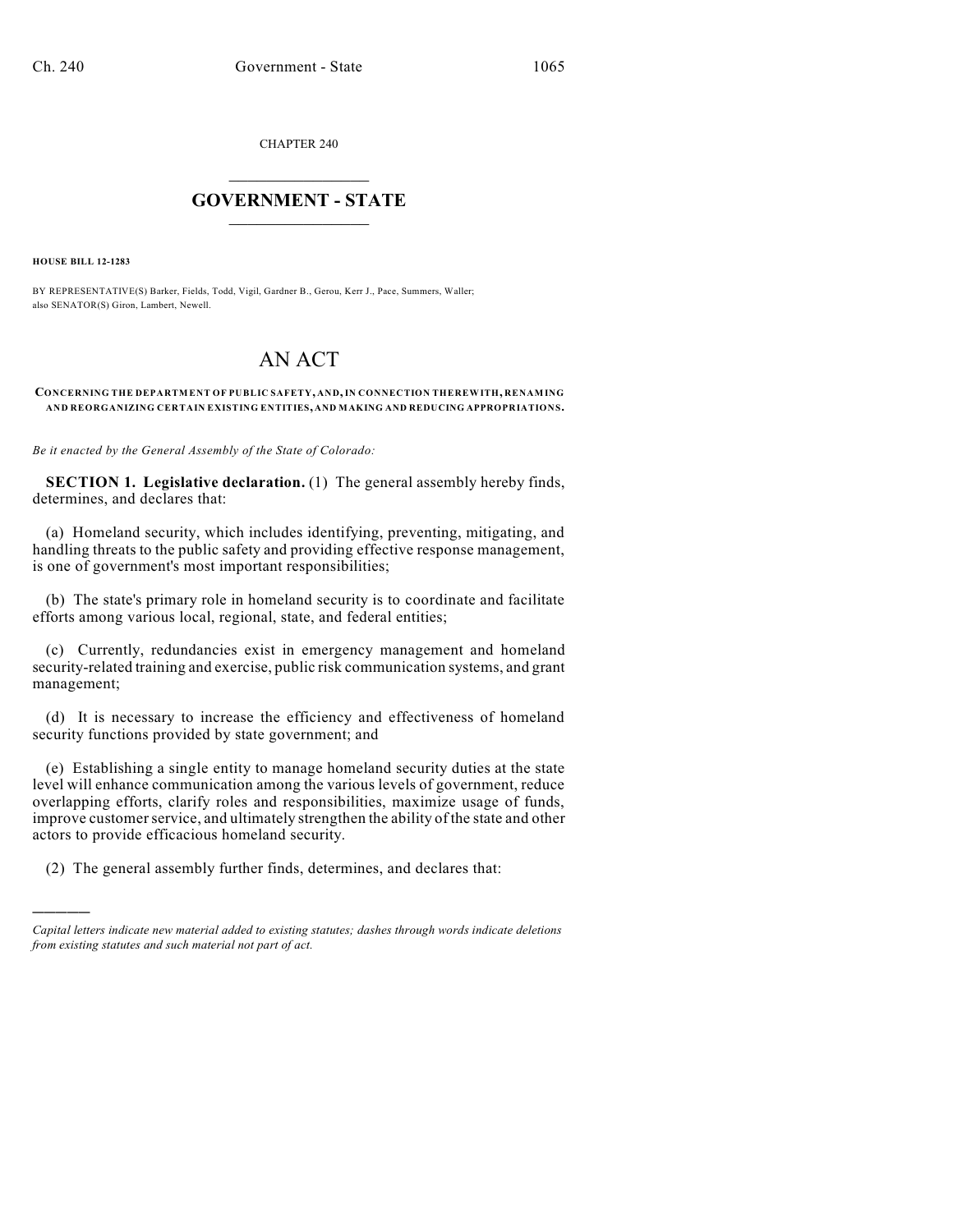(a) Redundancies in planning, training, public risk messaging, and emergency support functions exist between the departments of local affairs and public safety regarding homeland security and emergency management activities;

(b) Emergency management is largely a public safety function and fits well within the department of public safety's mission;

(c) It is possible to increase the efficiency and effectiveness of homeland security functions provided by state government; and

(d) Establishing a single entity to manage homeland security and emergency management duties at the state level will enhance communication among the various governmental entities, reduce overlapping efforts, clarify roles and responsibilities, maximize usage of funds, improve customer service, and ultimately strengthen the ability of the state and other actors to provide efficacious emergency management.

(3) The general assembly also finds and declares that:

(a) Fire prevention and control are public safety functions best addressed by a public safety agency;

(b) In order to effectively manage wildland fires, the executive branch needs the ability to coordinate firefighting, public safety, and emergency management functions within the executive branch;

(c) The Colorado state forest service admirably provides for healthy forests and furthers the mission of Colorado state university;

(d) Transferring wildland fire prevention and suppression operations from Colorado state university to the department of public safety will not diminish the Colorado state forest service's role in providing for healthy forests, nor will it diminish the university's ability to carry out its mission of educating its students;

(e) The division of fire prevention and control has an established relationship with Colorado's fire service; and

(f) Transferring fire prevention and suppression functionsfrom the Colorado state forest service to the division of fire prevention and control will strengthen the ability of the state to manage wildland fires.

**SECTION 2.** In Colorado Revised Statutes, **amend** 23-31-201 as follows:

**23-31-201. Transfer to board of governors of the Colorado state university system - exceptions.** (1) There is transferred to and vested in the board of governors of the Colorado state university system, referred to in this part 2 as the "board", all rights, powers, and duties for protecting, promoting, and extending the conservation of the forests in the state vested on or before February 14, 1955, in the state board of land commissioners, acting ex officio as the state board of forestry; butsuch authority shall not extend to nor include the power vested in the state board of land commissioners with respect to forest lands included in the public lands of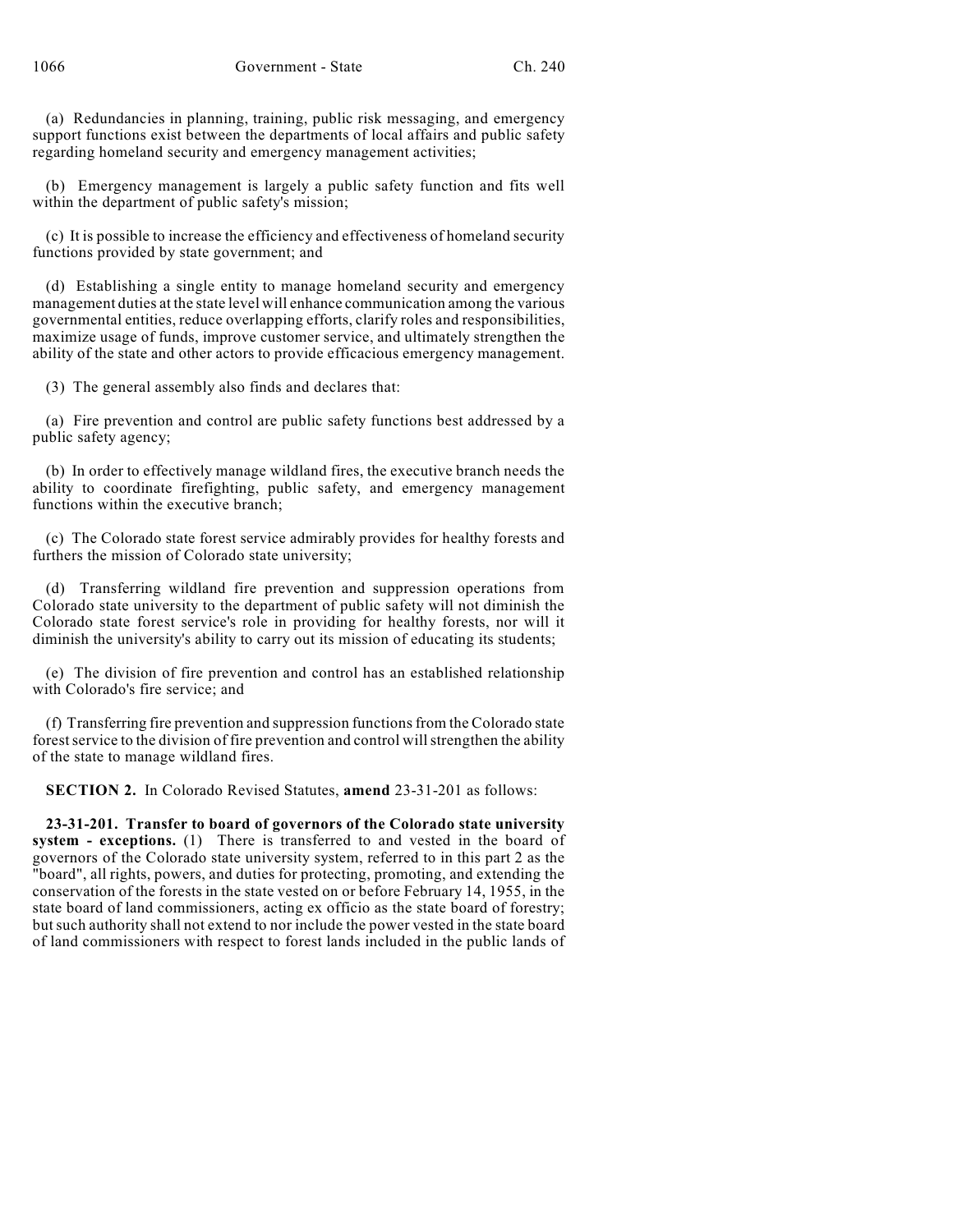the state under the control and jurisdiction of said state board of land commissioners, as provided by sections 9 and 10 of article IX of the state constitution and the laws relating thereto.

(2) (a) EFFECTIVE JULY 1, 2012, THE FORESTRY FUNCTIONS OF THE BOARD RELATING PRINCIPALLY TO FIRE AND WILDFIRE PREPAREDNESS, RESPONSE, SUPPRESSION, COORDINATION, OR MANAGEMENT ARE TRANSFERRED BY A **TYPE 2** TRANSFER, AS SUCH TRANSFER IS DEFINED IN THE "ADMINISTRATIVE ORGANIZATION ACT OF 1968", ARTICLE 1 OF TITLE 24,C.R.S., TO THE WILDLAND FIRE MANAGEMENT SECTION IN THE DIVISION OF FIRE PREVENTION AND CONTROL IN THE DEPARTMENT OF PUBLIC SAFETY CREATED IN SECTION 24-33.5-1201, C.R.S.

(b) NOTHING IN PARAGRAPH (a) OF THIS SUBSECTION (2) DIVESTS THE BOARD OR THE STATE FOREST SERVICE OF ANY OTHER PERSONNEL, FUNCTIONS, POWERS, OR DUTIES RELATING TO FOREST RESOURCES, INCLUDING RISK EDUCATION AND PREVENTION, FOREST HEALTH, MANAGEMENT, STEWARDSHIP, TECHNICAL ASSISTANCE, URBAN AND COMMUNITY FORESTRY, INSECT AND DISEASE MONITORING AND MITIGATION, RESEARCH, EDUCATION, OUTREACH, PLANNING, AND FIRE ECOLOGY.

(c) ANY AND ALL CLAIMS, LIABILITIES, AND DAMAGES, INCLUDING COSTS AND ATTORNEYS' FEES, RELATING IN ANY WAY TO THE PERFORMANCE OF DUTIES DESCRIBED IN PARAGRAPH (a) OF THIS SUBSECTION (2) THAT WERE PERFORMED BY THE BOARD OR ITS EMPLOYEES ON OR BEFORE JUNE 30, 2012, ARE HEREBY TRANSFERRED TO AND ASSUMED BY THE STATE EXCLUSIVELY THROUGH THE DIVISION OF FIRE PREVENTION AND CONTROL IN THE DEPARTMENT OF PUBLIC SAFETY, AND NO OTHER PUBLIC ENTITY OR AGENCY, INCLUDING THE BOARD AND ITS EMPLOYEES, SHALL BE RESPONSIBLE OR LIABLE FOR ANY SUCH CLAIMS, LIABILITIES, OR DAMAGES THAT AROSE BEFORE JUNE 30, 2012.

**SECTION 3.** In Colorado Revised Statutes, 23-31-202, **amend** (1) introductory portion and (1) (a) as follows:

**23-31-202. Powers and duties of board of governors of the Colorado state university system.** (1) The authority granted to the board by section 23-31-201 shall include INCLUDES the following powers and duties:

(a) To provide for the protection of the forest resources of the state, both public and private, from fire, insects and diseases;

**SECTION 4.** In Colorado Revised Statutes, **amend** 23-31-206 as follows:

**23-31-206. Cooperative agreements.** (1) The board is further authorized to enter into cooperative agreements with federal and state agencies to promote and carry out the intent and purposes of this part 2, and in carrying out the provisions of all federal acts providing funds to promote the practice of forestry; and, for the purpose of continued acceptance and participation in the provisions of the act of congress dated June 7, 1924, entitled the "Clarke-McNary Law", the board is designated as the agency of the state to administer and expend any federal appropriations received under said act of congress, pursuant to section 23-31-205.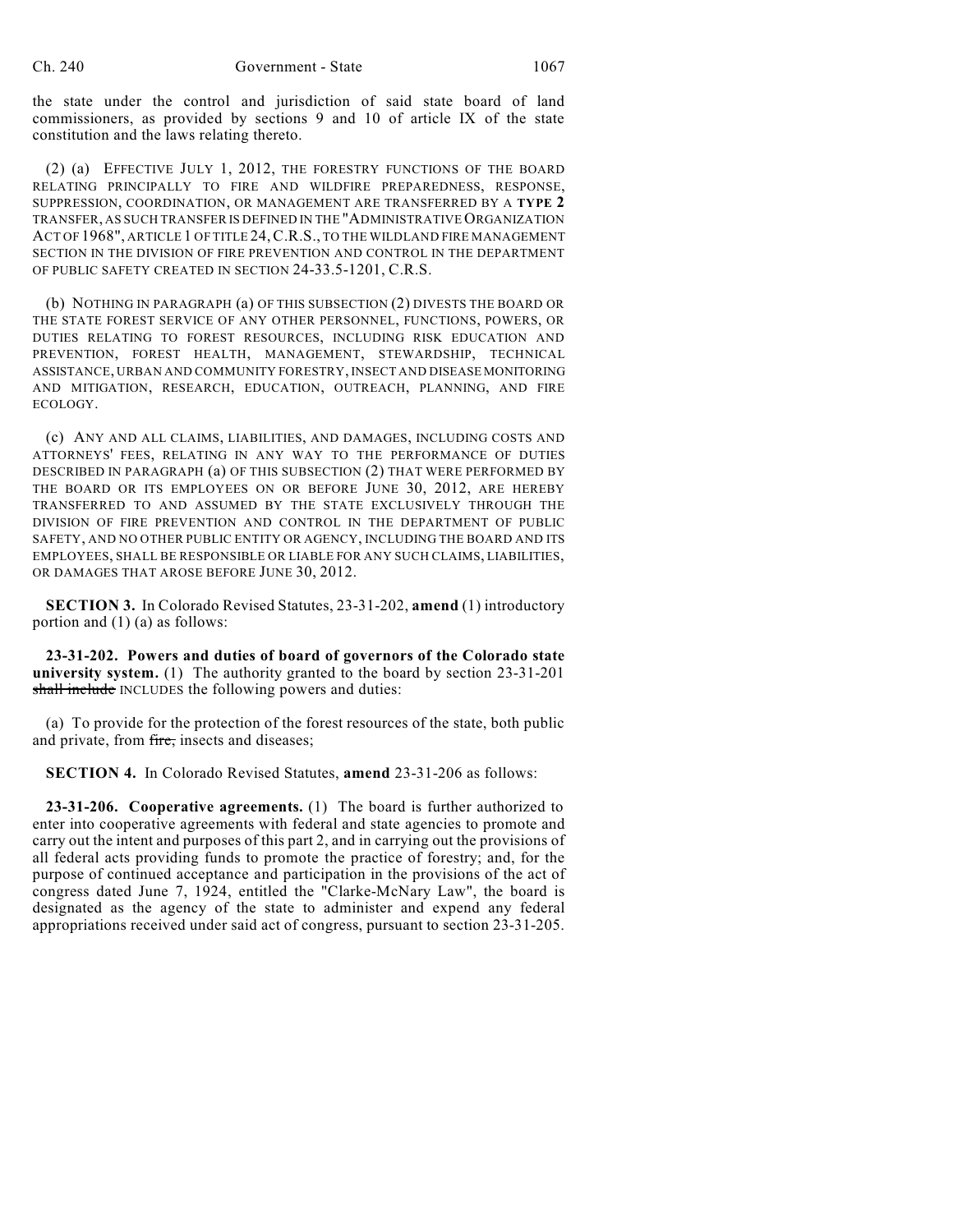1068 Government - State Ch. 240

(2) NOTWITHSTANDING ANY PROVISION OF LAW TO THE CONTRARY, INCLUDING THE TRANSFER OF FUNCTIONS EFFECTED BY HOUSE BILL 12-1283, ENACTED IN 2012, ALL INTERAGENCY AGREEMENTS REGARDING WILDFIRE AND PRESCRIBED FIRE MANAGEMENT AND CONTROL THAT ARE IN EFFECT AS OF JULY 1, 2012, TO WHICH THE STATE FOREST SERVICE, OR THE BOARD ON ITS BEHALF, IS A PARTY, SHALL REMAIN IN FULL FORCE AND EFFECT.

**SECTION 5.** In Colorado Revised Statutes, **amend** 23-31-208 as follows:

**23-31-208. Rights by succession to state board of land commissioners transfers to division of fire prevention and control.** (1) (a) On February 14, 1955, the board shallsucceed to all records, documents, and equipment in the hands of the state board of land commissioners as pertain to and used by the state board of land commissioners in the performance of the rights, powers, and duties transferred, and the state board of land commissioners is directed to deliver said property to the board within a reasonable time.

 $(2)$  (b) On February 14, 1955, the state treasurer and the controller shall transfer to the board all funds, including federal grants-in-aid, remaining to the credit of the state board of land commissioners and appropriated or received for the administration of the rights, powers, and duties transferred by this section; but the transfer of funds shall not apply to any moneys appropriated for forest administration from the land commissioners' expense fund.

(2) ON JULY 1, 2012, THE BOARD'S FUNDS, MONEYS, POSITIONS OF EMPLOYMENT, PERSONNEL, AND PERSONAL PROPERTY THAT WERE, AS OF JUNE 30, 2012, PRINCIPALLY DIRECTED TO FIRE AND WILDFIRE PREPAREDNESS, RESPONSE, SUPPRESSION, COORDINATION, OR MANAGEMENT AND ANY AND ALL CLAIMS AND LIABILITIES,WHETHER KNOWN OR UNKNOWN, ASSERTED OR UNASSERTED, RELATING IN ANY WAY TO FIRE AND WILDFIRE PREPAREDNESS, RESPONSE, SUPPRESSION, COORDINATION, OR MANAGEMENT BY THE BOARD, THE STATE FOREST SERVICES OR ITS EMPLOYEES ON OR BEFORE JUNE 30, 2012, ARE TRANSFERRED TO THE DIVISION OF FIRE PREVENTION AND CONTROL IN THE DEPARTMENT OF PUBLIC SAFETY PURSUANT TO SECTION 24-33.5-1201, C.R.S.

**SECTION 6.** In Colorado Revised Statutes, 23-31-301, **amend** (2) as follows:

**23-31-301. Legislative declaration.** (2) The general assembly hereby declares that it is the public policy of this state to encourage the health of forest ecosystems through responsible management of the forest land of the state and through coordination with the United States secretary of the interior and the United States secretary of agriculture to develop management plans for federal lands within the state of Colorado pursuant to 16 U.S.C. sec. 530, 16 U.S.C. sec. 1604, and 43 U.S.C. sec. 1712, including the use of prescribed and natural ignition fires and other pre-suppression activities, such as the harvest of materials, in order to preserve forest and other natural resources, enhance the growth and maintenance of forests, conserve forest cover on watersheds, protect recreational, wildlife, and other values, promote stability of forest-using industries, and prevent loss of life and damage to property from wildfires and other conflagrations.

**SECTION 7.** In Colorado Revised Statutes, 24-1-128.6, **amend** (2) introductory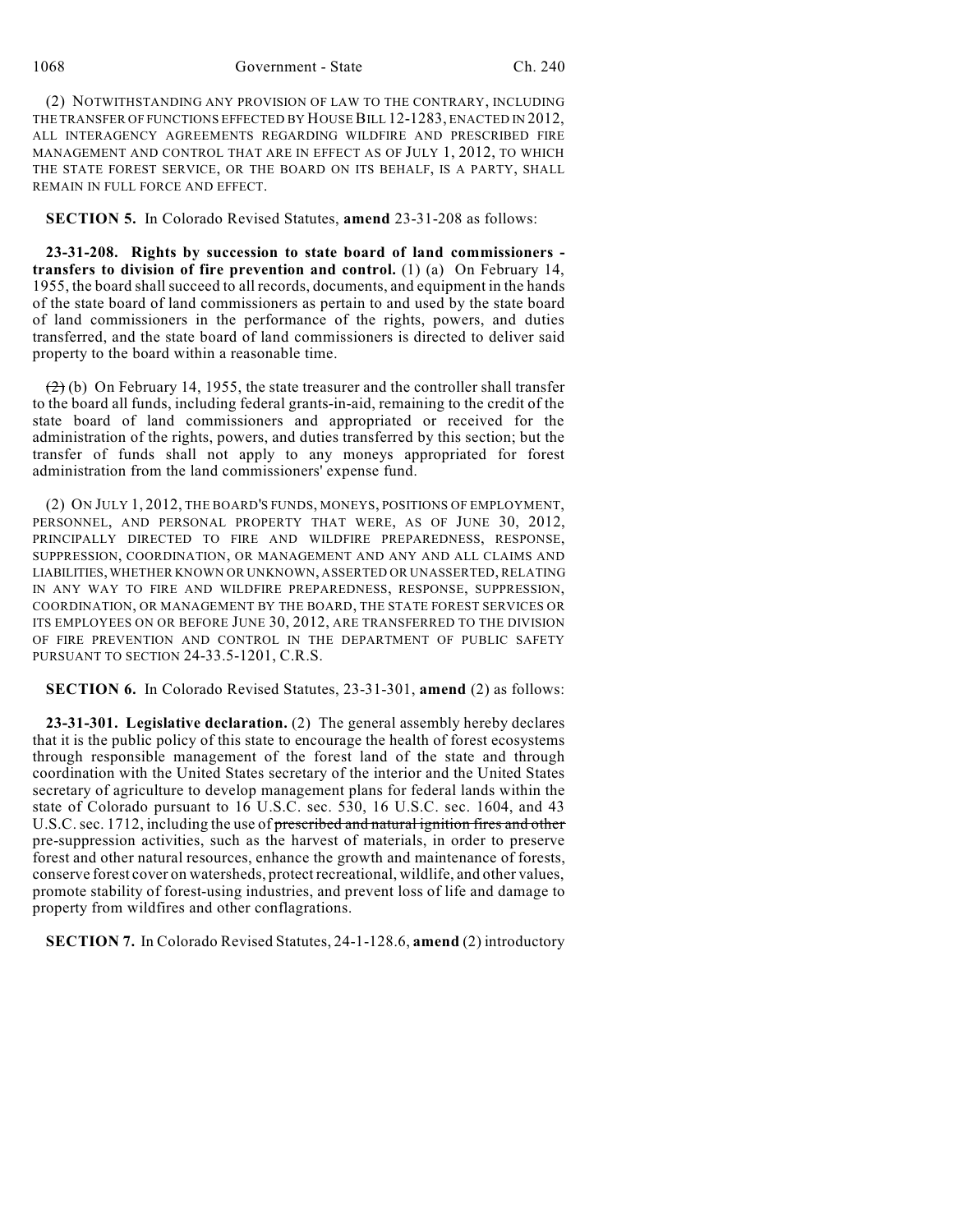portion, (2) (h), and (4); **repeal** (2) (b); and **add** (2) (i) as follows:

**24-1-128.6. Department of public safety - creation - repeal.** (2) The department of public safety shall consist CONSISTS of the following divisions:

(b) Colorado law enforcement training academy, the head of which shall be the chief of the Colorado state patrol, who is hereby designated as the superintendent of the Colorado law enforcement training academy. The Colorado law enforcement training academy and the office of superintendent thereof, created by part 3 of article 33.5 of this title, and their powers, duties, and functions are transferred by a **type 2** transfer to the department of public safety. The powers, duties, and functions of the department of local affairs relating to the Colorado law enforcement training academy are transferred by a **type 2** transfer to the department of public safety and allocated to the Colorado law enforcement training academy.

(h) (I)  $\Theta$ ffice of preparedness, security, and fire safety DIVISION OF HOMELAND SECURITY AND EMERGENCY MANAGEMENT, the head of which shall be IS the director of the office of preparedness, security, and fire safety DIVISION OF HOMELAND SECURITY AND EMERGENCY MANAGEMENT. The office of preparedness, security, and fire safety DIVISION OF HOMELAND SECURITY AND EMERGENCY MANAGEMENT and the office of director thereof, created by part 16 of article 33.5 of this title, shall exercise their powers and perform their duties and functions as if the same were transferred by a **type 2** transfer to the department of public safety AND ALLOCATED TO THE DIVISION OF HOMELAND SECURITY AND EMERGENCY MANAGEMENT.

(II) The office of preparedness, security, and fire safety shall include DIVISION OF HOMELAND SECURITY AND EMERGENCY MANAGEMENT INCLUDES the following agencies, which shall exercise their powers and perform their duties and functions under the department of public safety as if the same were transferred thereto by a **type 2** transfer:

(A) Division of fire safety, created by part  $12$  of article  $33.5$  of this title; and THE OFFICE OF EMERGENCY MANAGEMENT CREATED BY PART 7 OF ARTICLE 33.5 OF THIS TITLE, THE HEAD OF WHICH IS THE DIRECTOR OF THE OFFICE OF EMERGENCY MANAGEMENT. EFFECTIVE JULY 1, 2012, THE DIVISION OF EMERGENCY MANAGEMENT IN THE DEPARTMENT OF LOCAL AFFAIRS, CREATED BY PART 21 OF ARTICLE 32 OF THIS TITLE, PRIOR TO ITS REPEAL IN 2012, AND ITS POWERS, DUTIES, AND FUNCTIONS ARE TRANSFERRED BY A **TYPE 2** TRANSFER TO THE DEPARTMENT OF PUBLIC SAFETY AND ALLOCATED TO THE OFFICE OF EMERGENCY MANAGEMENT UNDER THE DIVISION OF HOMELAND SECURITY AND EMERGENCY MANAGEMENT PURSUANT TO THIS ARTICLE.

(B) Office of anti-terrorism planning and training PREVENTION AND SECURITY, created by part 16 of article  $33.5$  of this title IN SECTION 24-33.5-1606; AND

(C) THE OFFICE OF PREPAREDNESS, CREATED IN SECTION 24-33.5-1606.5.

(i) DIVISION OF FIRE PREVENTION AND CONTROL, THE HEAD OF WHICH IS THE DIRECTOR OF THE DIVISION OF FIRE PREVENTION AND CONTROL. THE DIVISION OF FIRE PREVENTION AND CONTROL AND THE OFFICE OF THE DIRECTOR THEREOF, CREATED BY PART 12 OF ARTICLE 33.5 OF THIS TITLE, AND THEIR POWERS, DUTIES,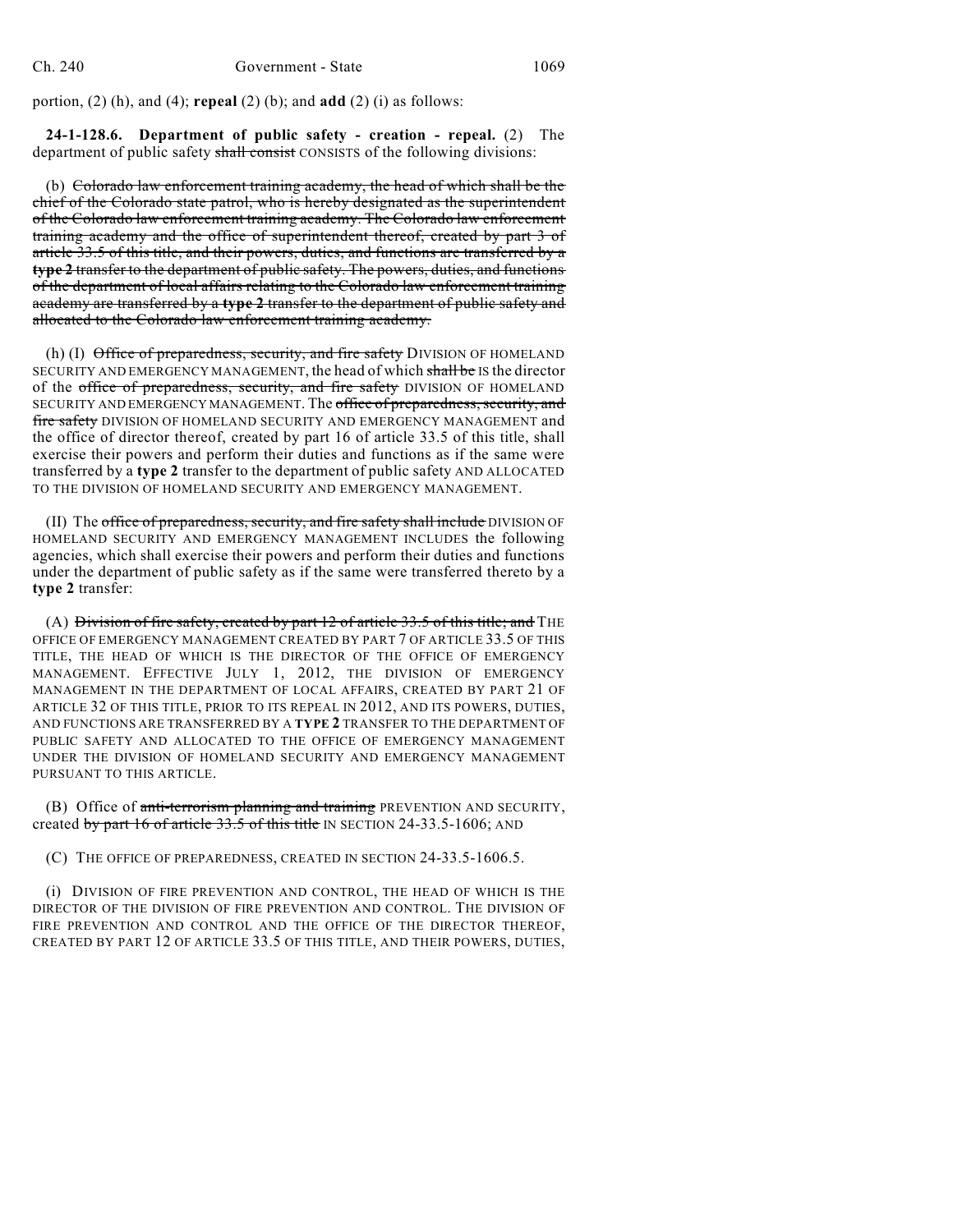AND FUNCTIONS ARE TRANSFERRED BY A **TYPE 2** TRANSFER TO THE DEPARTMENT OF PUBLIC SAFETY.

(4) (a) The Colorado emergency planning commission, created by  $part 26$  PART 15 of article 32 ARTICLE 33.5 of this title, shall exercise its powers and perform its duties and functions as if the same were transferred by a **type 2** transfer to the department of local affairs; except that the commission shall have full authority to promulgate rules and regulations related to the implementation of part 26 of article 32 of this title OF PUBLIC SAFETY.

(b) EFFECTIVE JULY 1,2012, THECOLORADO EMERGENCY PLANNING COMMISSION IN THE DEPARTMENT OF LOCAL AFFAIRS, CREATED BY PART 26 OF ARTICLE 32 OF THIS TITLE, PRIOR TO ITS REPEAL IN 2012, AND ITS POWERS, DUTIES, AND FUNCTIONS ARE TRANSFERRED BY A **TYPE 2** TRANSFER TO THE DEPARTMENT OF PUBLIC SAFETY, PURSUANT TO THIS ARTICLE.

**SECTION 8.** In Colorado Revised Statutes, 24-33.5-103, **amend** (2) introductory portion and (2) (h); **repeal** (2) (b); and **add** (2) (i) as follows:

**24-33.5-103. Department created - divisions.** (2) The department shall consist CONSISTS of the following divisions:

(b) Colorado law enforcement training academy;

(h) Office of preparedness, security, and fire safety DIVISION OF HOMELAND SECURITY AND EMERGENCY MANAGEMENT; AND

(i) DIVISION OF FIRE PREVENTION AND CONTROL.

**SECTION 9.** In Colorado Revised Statutes, **repeal** part 3 of article 33.5 of title  $24.$ 

**SECTION 10.** In Colorado Revised Statutes, **recreate and reenact, with relocated provisions,** parts 7, 8, 9, 10, and 11 of article 33.5 of title 24 as follows:

# PART 7 EMERGENCY MANAGEMENT

**24-33.5-701. [Formerly 24-32-2101] Short title.** This part 21 PART 7 shall be known and may be cited as the "Colorado Disaster Emergency Act". of 1992".

**24-33.5-702. [Formerly 24-32-2102] Purposes and limitations.** (1) The purposes of this part 21 PART 7 are to:

(a) Reduce vulnerability of people and communities of this state to damage, injury, and loss of life and property resulting from natural catastrophes or catastrophes of human origin, civil disturbance, or hostile military or paramilitary action;

(b) Prepare for prompt and efficient search, rescue, recovery, care, and treatment of persons lost, entrapped, victimized, or threatened by disasters or emergencies;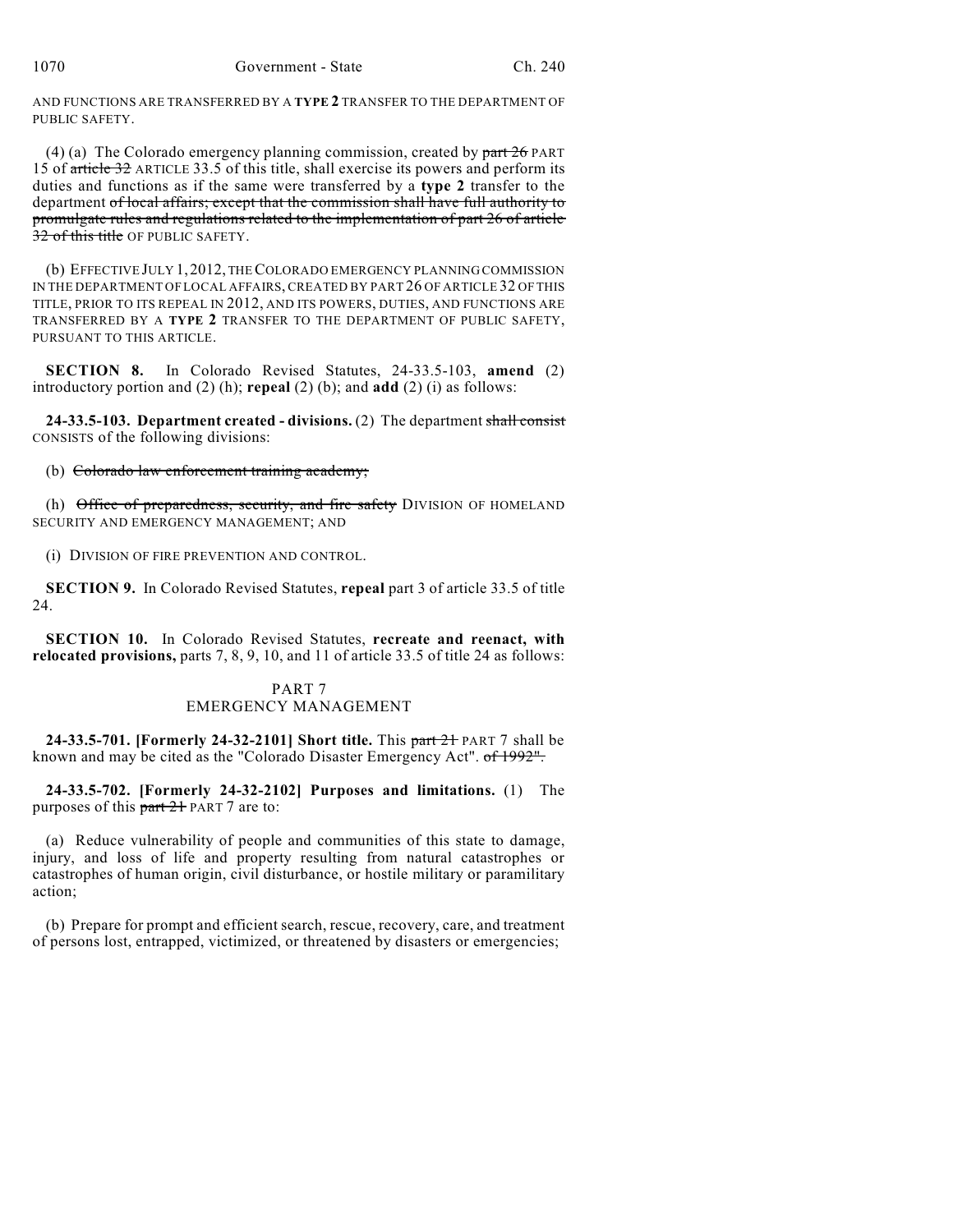(c) Provide a setting conducive to the rapid and orderly start of restoration and rehabilitation of persons and property affected by disasters;

(d) Clarify and strengthen the roles of the governor, state agencies, and local governments in prevention of, preparation for, response to, and recovery from disasters;

(e) Authorize and provide for cooperation in disaster prevention, preparedness, response, and recovery;

(f) Authorize and provide for coordination of activities relating to disaster prevention, preparedness, response, and recovery by agencies and officers of this state and similar state-local, interstate, federal-state, and foreign activities in which the state and its political subdivisions may participate;

(g) Provide a disaster and emergency management system embodying all aspects of predisaster and pre-emergency preparedness and postdisaster and postemergency response; and

(h) Assist in prevention of disasters caused or aggravated by inadequate planning for regulation of public and private facilities and land use.

(2) Nothing in this  $part 21$  PART 7 shall be construed to:

(a) Interfere with the course or conduct of a labor dispute; except that actions otherwise authorized by this  $part 21$  PART 7 or other laws may be taken when necessary to forestall or mitigate imminent or existing danger to public health or safety;

(b) Interfere with dissemination of news or comment on public affairs; except that any communications facility or organization, including but not limited to radio and television stations, wire services, and newspapers, may be required to transmit or print public service messages furnishing information or instructions in connection with a disaster emergency;

(c) Affect the jurisdiction or responsibilities of police forces, fire-fighting forces, or units of the armed forces of the United States, or of any personnel thereof, when on active duty; except that state, local, and interjurisdictional disaster emergency plans shall place reliance upon the forces available for performance of functions related to disaster emergencies; or

(d) Limit, modify, or abridge the authority of the governor to proclaim martial law or exercise any other powers vested in the governor under the constitution, statutes, or common law of this state independent of, or in conjunction with, any provision of this part 21 PART 7.

**24-33.5-703. [Formerly 24-32-2103] Definitions.** As used in this part 21 PART 7, unless the context otherwise requires:

(1) "Bioterrorism" means the intentional use of microorganisms or toxins of biological origin to cause death or disease among humans or animals.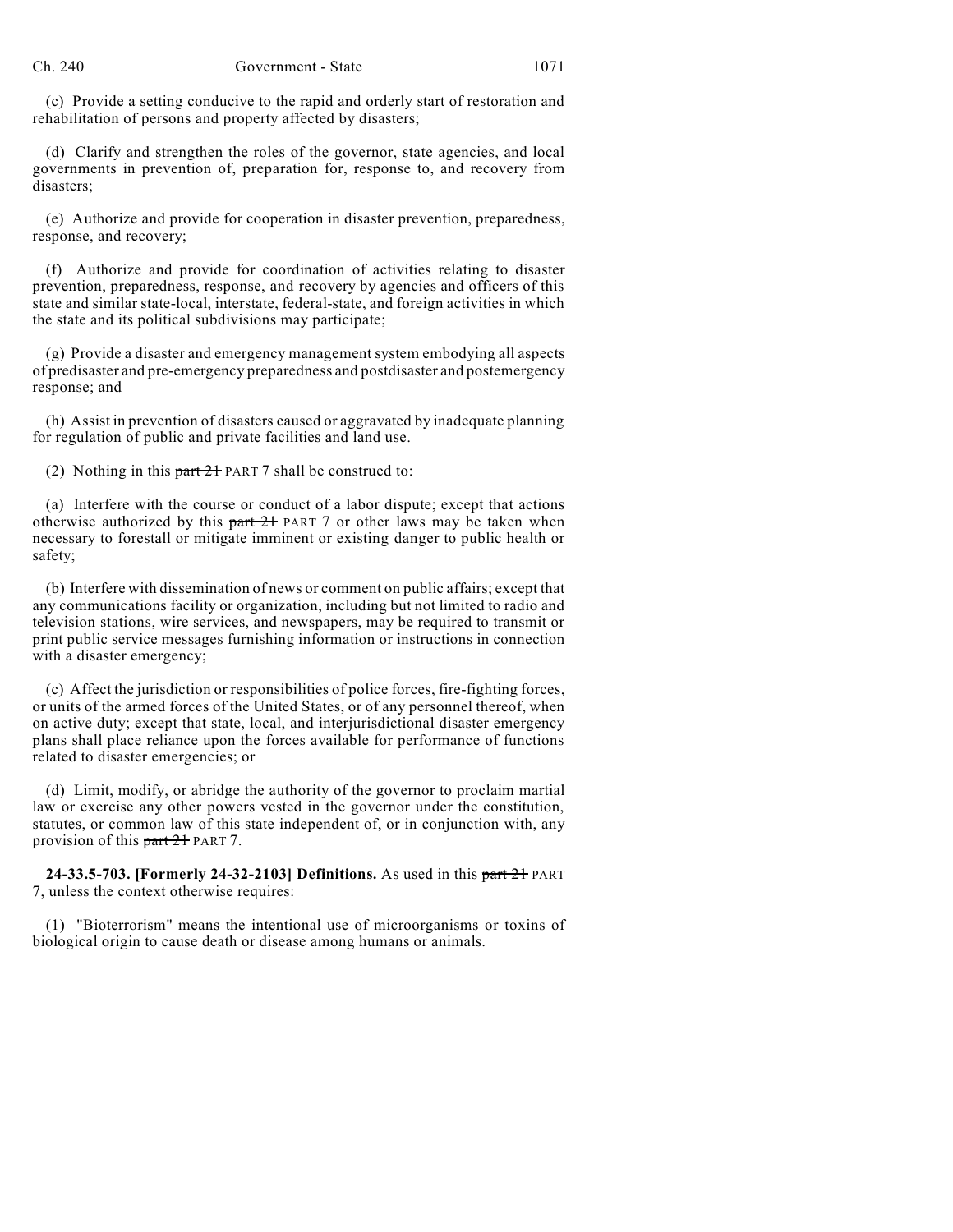$(1.3)(2)$  "Committee" means the governor's expert emergency epidemic response committee created in section 24-32-2104 SECTION 24-33.5-704.

 $(1.5)$  (3) "Disaster" means the occurrence or imminent threat of widespread or severe damage, injury, or loss of life or property resulting from any natural cause or cause of human origin, including but not limited to fire, flood, earthquake, wind, storm, wave action, hazardous substance incident, oil spill or other water contamination requiring emergency action to avert danger or damage, volcanic activity, epidemic, air pollution, blight, drought, infestation, explosion, civil disturbance, hostile military or paramilitary action, or a condition of riot, insurrection, or invasion existing in the state or in any county, city, town, or district in the state.

(1.7) (4) "Emergency epidemic" means cases of an illness or condition, communicable or noncommunicable, caused by bioterrorism, pandemic influenza, or novel and highly fatal infectious agents or biological toxins.

 $(1.9)(5)$  "Pandemic influenza" means a widespread epidemic of influenza caused by a highly virulent strain of the influenza virus.

 $(2)$  (6) "Political subdivision" means any county, city and county, city, or town and may include any other agency designated by law as a political subdivision of the state.

 $(2.5)$  (7) (a) "Publicly funded safety net program" means a program that is administered by a state department and that:

(I) Is funded wholly or in part with state, federal, or a combination of state and federal funds; and

(II) Provides or facilitates the provision of medical services to vulnerable populations, including children, disabled individuals, and the elderly.

(b) The term includes a program of medical assistance, as defined in section 25.5-1-103 (5), C.R.S.

 $(3)$  (8) "Search and rescue" means the employment, coordination, and utilization of available resources and personnel in locating, relieving distress and preserving life of, and removing survivors from the site of a disaster, emergency, or hazard to a place of safety in case of lost, stranded, entrapped, or injured persons.

**24-33.5-704. [Formerly 24-32-2104] The governor and disaster emergencies - governor's disaster emergency council - creation - expert emergency epidemic response committee - creation.** (1) The governor is responsible for meeting the dangers to the state and people presented by disasters.

(2) Under this part 21 PART 7, the governor may issue executive orders, proclamations, and regulations and amend or rescind them. Executive orders, proclamations, and regulations have the force and effect of law.

(3) (a) There is hereby created a governor's disaster emergency council, referred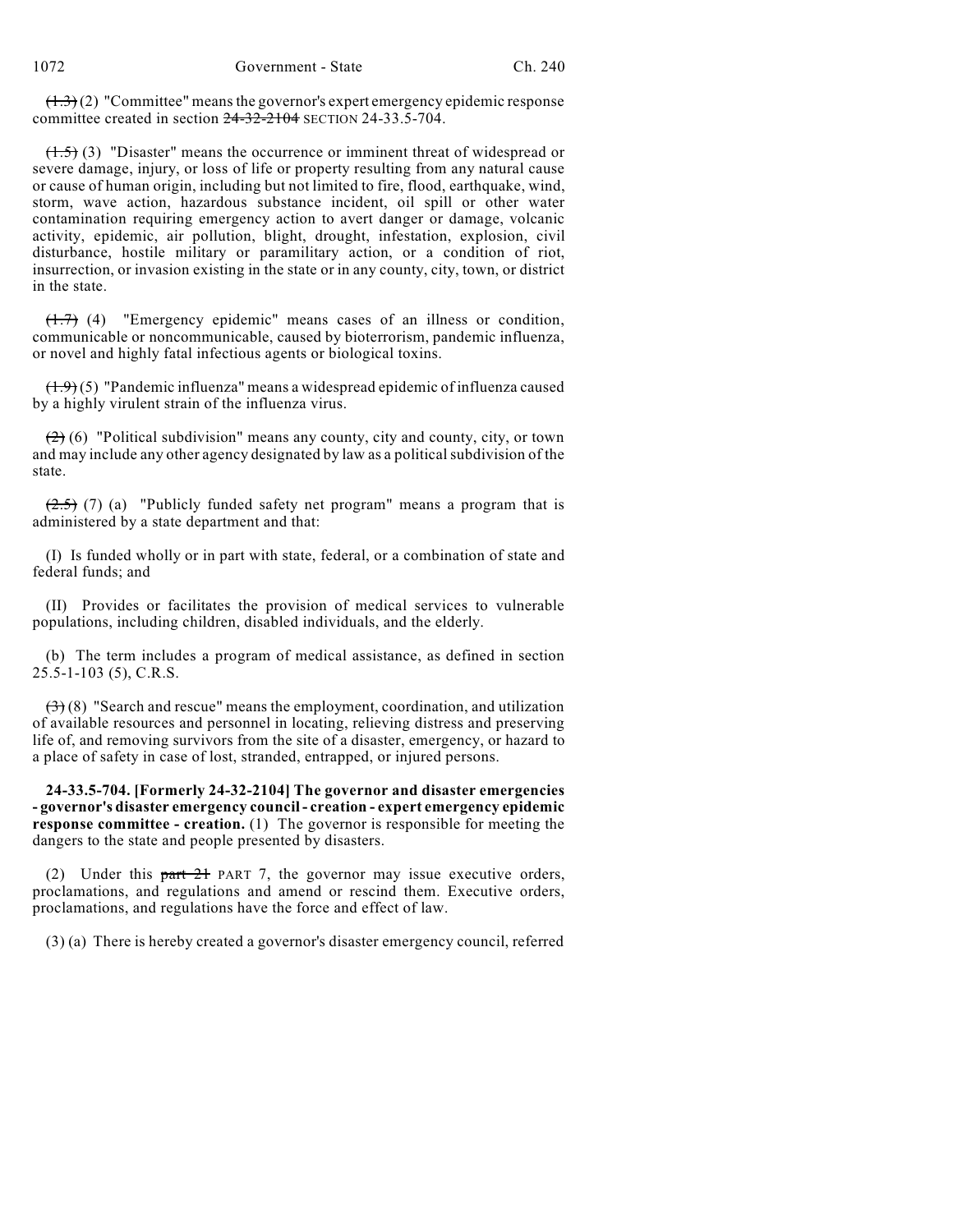#### Ch. 240 Government - State 1073

to in this part 21 PART 7 as the "council", consisting of not less than six nor more than nine members. The attorney general, the adjutant general, and the executive directors of the following departments shall be members: Personnel, transportation, public safety, and natural resources. The additional members, if any, shall be appointed by the governor from among the executive directors of the other departments. The governor shall serve as chairperson of the council, and a majority shall constitute a quorum. The council shall meet at the call of the governor and shall advise the governor and the director of the division of HOMELAND SECURITY AND emergency management on all matters pertaining to the declaration of disasters and the disaster response and recovery activities of the state government; except that nothing in the duties of the council shall be construed to limit the authority of the governor to act without the advice of the council when the situation calls for prompt and timely action when disaster threatens or exists.

(b) The members of the governor's disaster emergency council, as such existed prior to March 12, 1992, shall become JUNE 30, 2012, ARE the initial members of the council on  $\frac{\text{March }12, 1992 \text{ JULY }1, 2012.}$ 

(4) A disaster emergency shall be declared by executive order or proclamation of the governor if the governor finds a disaster has occurred or that this occurrence or the threat thereof is imminent. The state of disaster emergency shall continue until the governor finds that the threat of danger has passed or that the disaster has been dealt with to the extent that emergency conditions no longer exist and the governor terminates the state of disaster emergency by executive order or proclamation, but no state of disaster emergency may continue for longer than thirty days unless renewed by the governor. The general assembly, by joint resolution, may terminate a state of disaster emergency at any time. Thereupon, the governor shall issue an executive order or proclamation ending the state of disaster emergency. All executive orders or proclamations issued under this subsection (4) shall indicate the nature of the disaster, the area threatened, and the conditions which have brought it about or which make possible termination of the state of disaster emergency. An executive order or proclamation shall be disseminated promptly by means calculated to bring its contents to the attention of the general public and, unless the circumstances attendant upon the disaster prevent or impede, shall be promptly filed with the division OFFICE of emergency management, the secretary of state, and the county clerk and recorder and disaster agenciesin the area to which it applies.

(5) An executive order or proclamation of a state of disaster emergency shall activate the disaster response and recovery aspects of the state, local, and interjurisdictional disaster emergency plans applicable to the political subdivision or area in question and shall be authority for the deployment and use of any forces to which the plans apply and for use or distribution of any supplies, equipment, and materials and facilities assembled, stockpiled, or arranged to be made available pursuant to this part 21 or any other provision of law relating to disaster emergencies.

(6) During the continuance of any state of disaster emergency, the governor is commander-in-chief of the organized and unorganized militia and of all other forces available for emergency duty. To the greatest extent practicable, the governor shall delegate or assign command authority by prior arrangement embodied in appropriate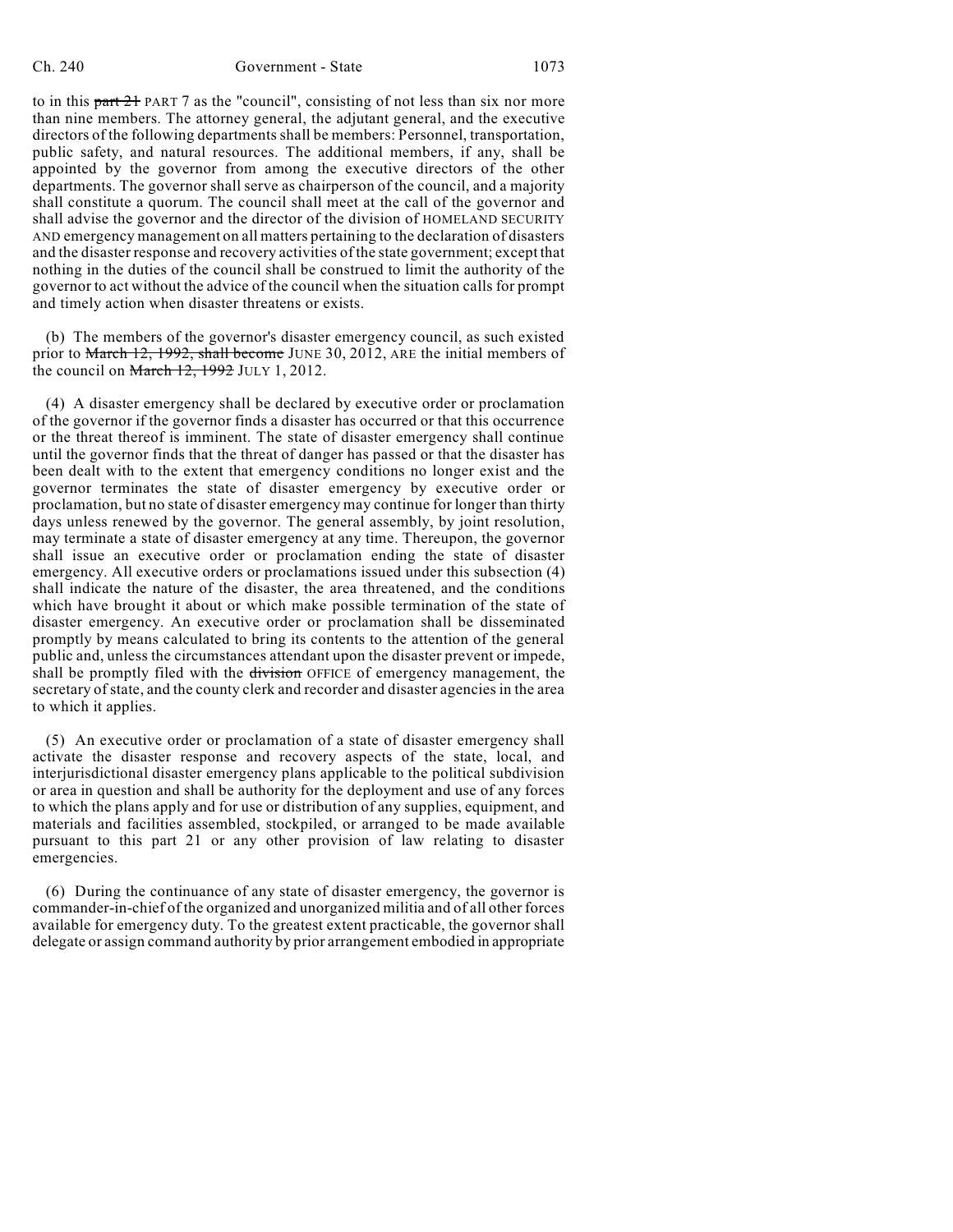executive orders or regulations, but nothing in this section restricts the governor's authority to do so by orders issued at the time of the disaster emergency.

(7) In addition to any other powers conferred upon the governor by law, the governor may:

(a) Suspend the provisions of any regulatory statute prescribing the procedures for conduct of state business or the orders, rules, or regulations of any state agency, if strict compliance with the provisions of any statute, order, rule, or regulation would in any way prevent, hinder, or delay necessary action in coping with the emergency;

(b) Utilize all available resources of the state government and of each political subdivision of the state asreasonably necessary to cope with the disaster emergency;

(c) Transfer the direction, personnel, or functions of state departments and agencies or units thereof for the purpose of performing or facilitating emergency services;

(d) Subject to any applicable requirements for compensation under section  $24-32-2111$  SECTION 24-33.5-711, commandeer or utilize any private property if the governor finds this necessary to cope with the disaster emergency;

(e) Direct and compel the evacuation of all or part of the population from any stricken or threatened area within the state if the governor deems this action necessary for the preservation of life or other disaster mitigation, response, or recovery;

(f) Prescribe routes, modes of transportation, and destinations in connection with evacuation;

(g) Control ingress to and egress from a disaster area, the movement of persons within the area, and the occupancy of premises therein;

(h) Suspend or limit the sale, dispensing, or transportation of alcoholic beverages, firearms, explosives, or combustibles; and

(i) Make provision for the availability and use of temporary emergency housing.

(8) (a) There is hereby created a governor's expert emergency epidemic response committee. The duties of the committee shall be to develop by July 1, 2001, a new supplement to the state disaster plan that is concerned with the public health response to acts of bioterrorism, pandemic influenza, and epidemics caused by novel and highly fatal infectious agents and to provide expert public health advice to the governor in the event of an emergency epidemic. The committee shall:

(I) Meet at least annually to review and amend, AS NECESSARY, the supplement as necessary TO THE STATE DISASTER PLAN THAT IS CONCERNED WITH THE PUBLIC HEALTH RESPONSE TO ACTS OF BIOTERRORISM, PANDEMIC INFLUENZA, AND EPIDEMICS CAUSED BY NOVEL AND HIGHLY FATAL INFECTIOUS AGENTS;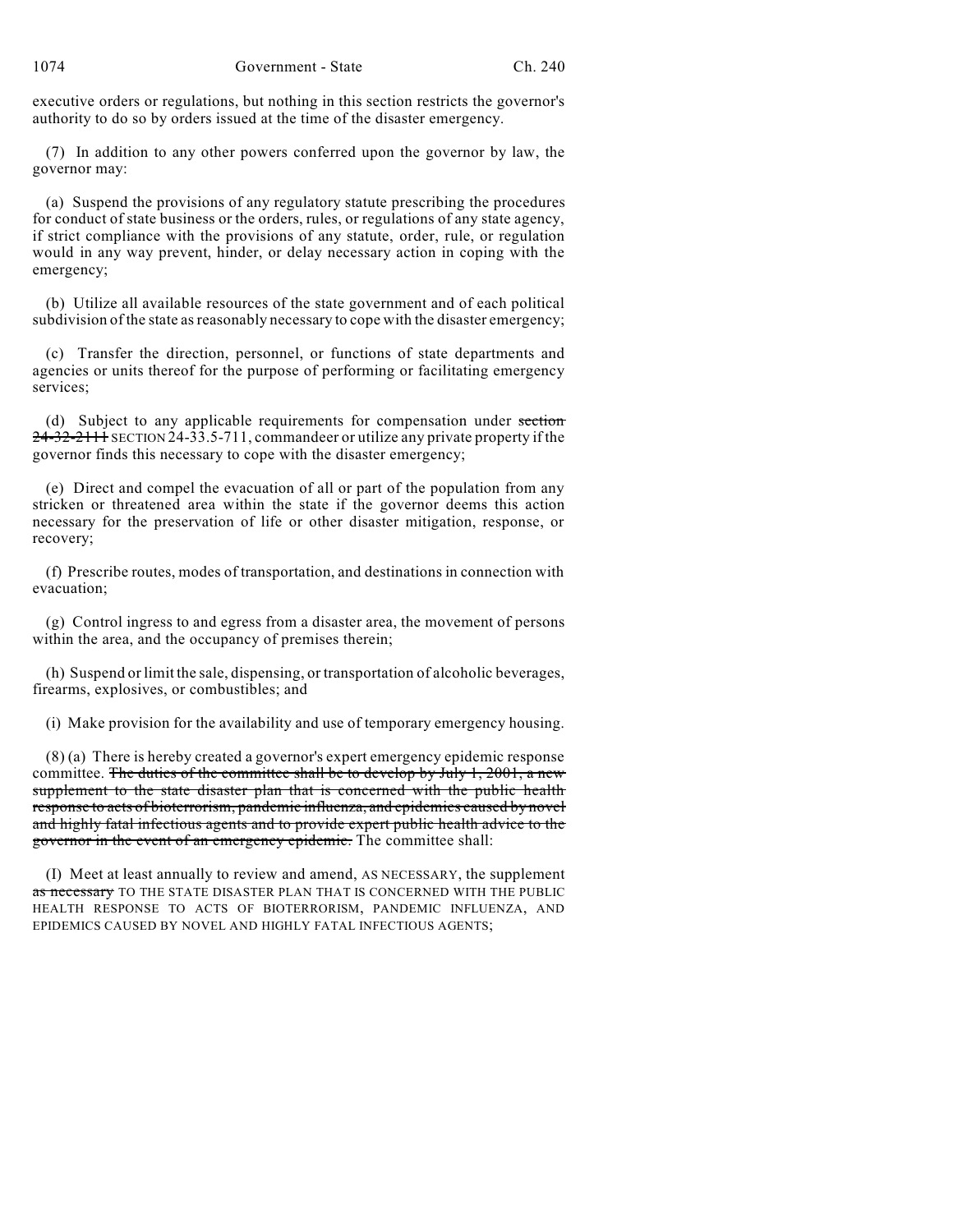(II) PROVIDE EXPERT PUBLIC HEALTH ADVICE TO THE GOVERNOR IN THE EVENT OF AN EMERGENCY EPIDEMIC; and

(III) The committee shall Provide information to, and fully cooperate with, the council.

(b) (I) State members of the committee  $shall$  include: the following:

(A) The executive director of the department of public health and environment;

(B) The chief medical officer of the department of public health and environment;

(C) The chief public information officer of the department of public health and environment;

(D) The emergency response coordinator for the department of public health and environment;

(E) The state epidemiologist for the department of public health and environment;

(F) The attorney general or the designee of the attorney general;

(G) The president of the board of health or the president's designee;

(H) The president of the state medical society or the president's designee;

(I) The president of the Colorado health and hospital association or the president's designee;

(J) The state veterinarian of the department of agriculture; and

(K) and (L) (Deleted by amendment, L. 2000, p. 546,  $\S$  24, effective July 1,  $2000.$ 

 $(M)$  (K) The director of the division of HOMELAND SECURITY AND emergency management.

(II) In addition to the state members of the committee, the governor shall appoint to the committee an individual from each of the following categories:

(A) A licensed physician who specializes in infectious diseases;

(B) A licensed physician who specializes in emergency medicine;

(C) A medical examiner;

(D) A specialist in posttraumatic stress management;

(E) A director of a county, district, or municipal public health agency;

(F) A hospital infection control practitioner;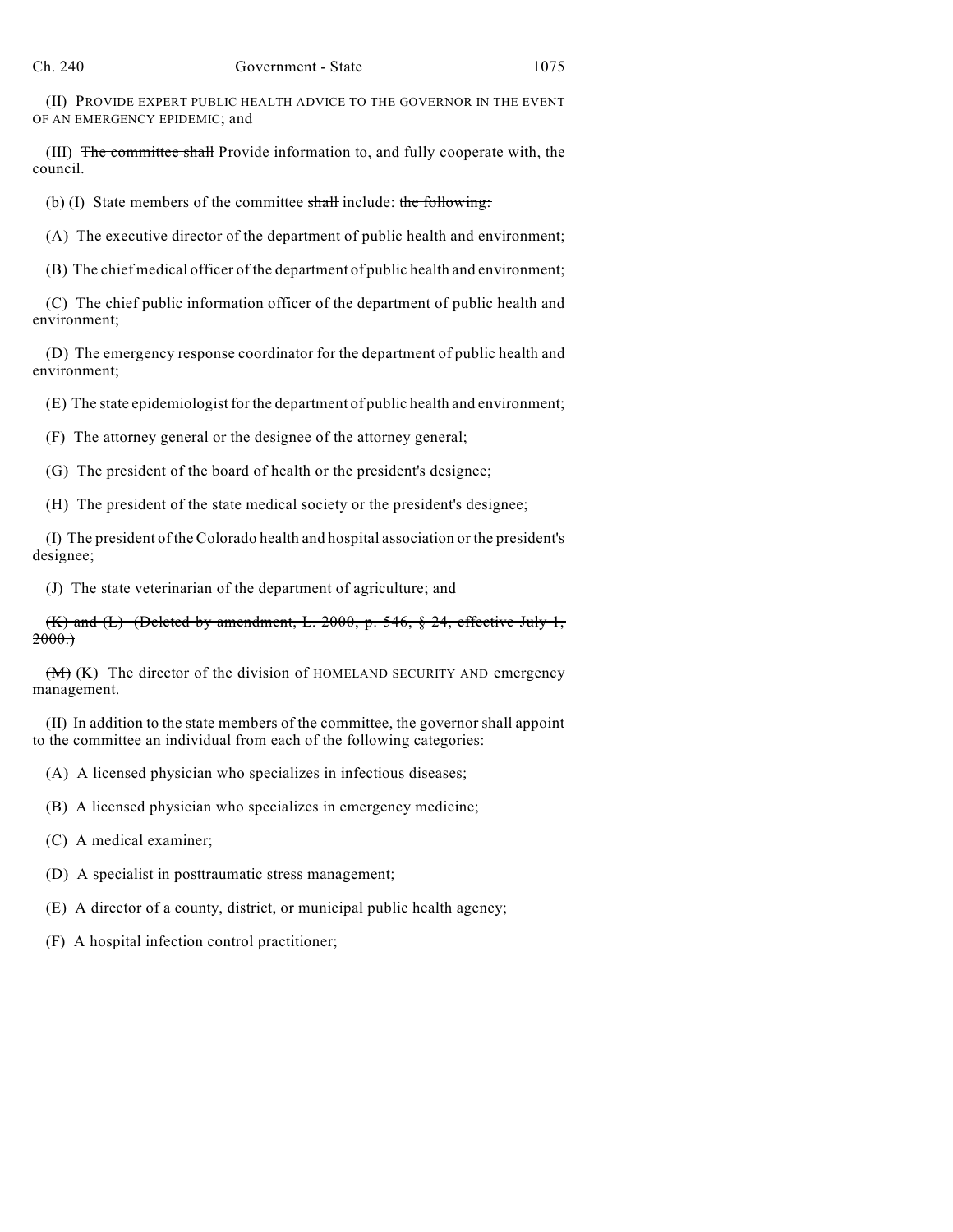(G) A wildlife disease specialist with the division of wildlife; and

(H) A pharmacist member of the state board of pharmacy.

(III) The executive director of the department of public health and environment shall serve as the chair of the committee. A majority of the membership of the committee, not including vacant positions, shall constitute a quorum.

(IV) The executive director of the department of public safety or the executive director's designee shall serve as an ex officio member of the committee and shall not be able to vote on decisions of the committee. The executive director HE OR SHE shall serve as a liaison between the committee, the council, and the Colorado emergency planning commission in the event of an emergency epidemic.

(c) The committee shall include in the supplement to the state disaster plan a proposal for the prioritization, allocation, storage, protection, and distribution of antibiotic medicines, antiviral medicines, antidotes, and vaccines that may be needed and in short supply in the event of an emergency epidemic.

(d) The committee shall convene at the call of the governor or the executive director of the department of public health and environment to consider evidence presented by the department's chief medical officer orstate epidemiologist that there is an occurrence or imminent threat of an emergency epidemic. If the committee finds that there is an occurrence or imminent threat of an emergency epidemic, the executive director of the department of public health and environment shall advise the governor to declare a disaster emergency.

(e) In the event of an emergency epidemic that has been declared a disaster emergency, the committee shall convene as rapidly and as often as necessary to advise the governor, who shall act by executive order, regarding reasonable and appropriate measures to reduce or prevent spread of the disease, agent, or toxin and to protect the public health. Such measures may include: but are not limited to:

(I) Procuring or taking supplies of medicines and vaccines;

(II) Ordering physicians and hospitals to transfer or cease admission of patients or perform medical examinations of persons;

(III) Isolating or quarantining persons or property;

(IV) Determining whether to seize, destroy, or decontaminate property or objects that may threaten the public health;

(V) Determining how to safely dispose of corpses and infectious waste;

(VI) Assessing the adequacy and potential contamination of food and water supplies;

(VII) Providing mental health support to affected persons; and

(VIII) Informing the citizens of the state how to protect themselves, what actions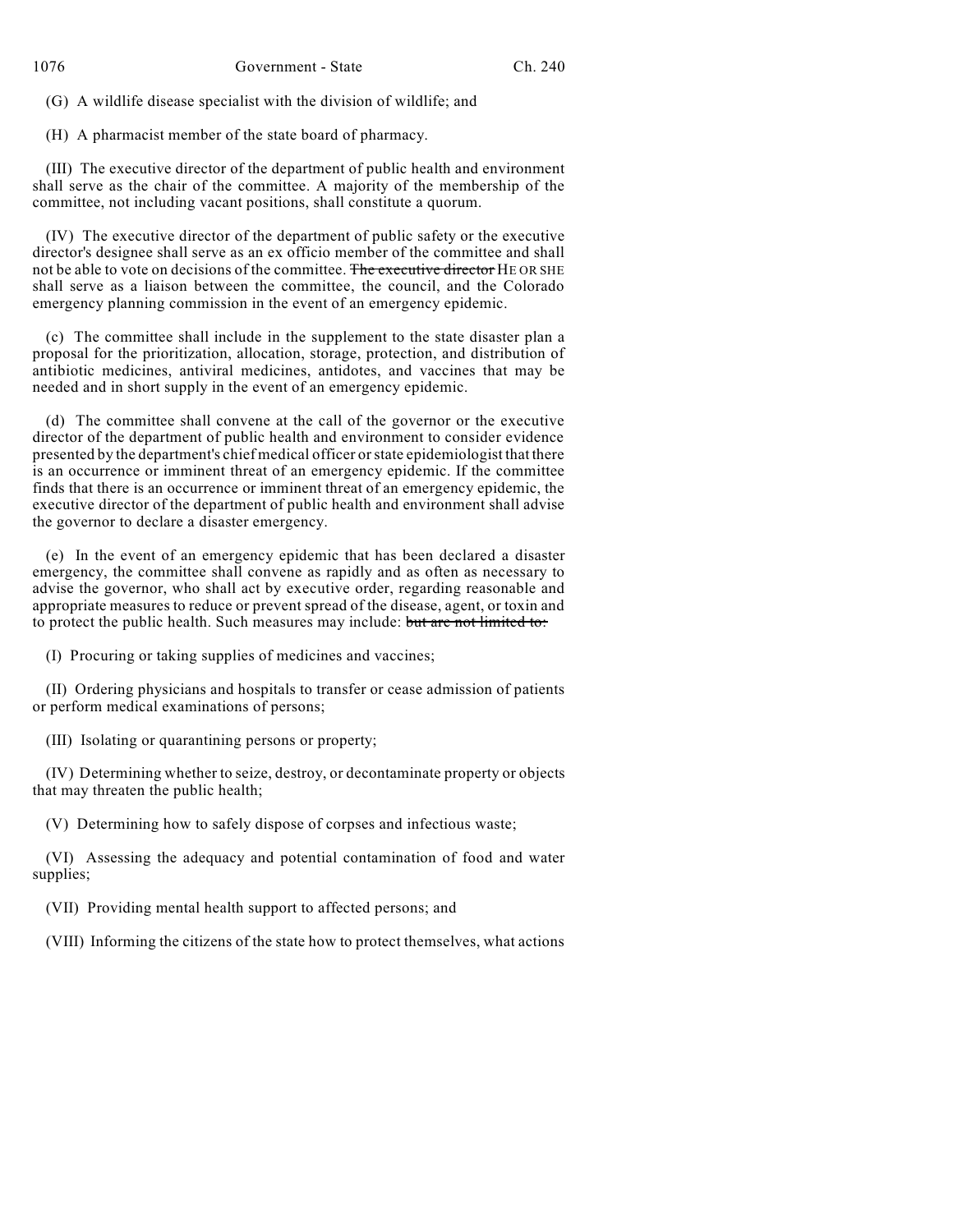are being taken to control the epidemic, and when the epidemic is over.

(9) Each department that administers a publicly funded safety net program shall develop a continuity of operations plan no later than July 1, 2008. The plan shall establish procedures for the response by, and continuation of operations of, the department and the program in the event of an epidemic emergency. Each department shall file its plan with the executive director of the department of public health and environment and shall update the plan at least annually. In addition, NOTWITHSTANDING SECTION 24-1-136 (11), each department shall submit a report by March 1, 2008, and by each March 1 thereafter OF EACH YEAR to the health and human services committees of the senate and house of representatives, or any successor committees, regarding the status of the department's plan, as well as the status of any other plans or procedures of the department regarding emergency disaster preparedness.

**24-33.5-705. [Formerly 24-32-2105] Office of emergency management -creation.** (1)(a) There is hereby created in the department of local affairs DIVISION OF HOMELAND SECURITY AND EMERGENCY MANAGEMENT the division OFFICE of emergency management. referred to in this part 21 as the "division". Pursuant to section 13 of article XII of the state constitution, the executive director OF THE DIVISION OF HOMELAND SECURITY AND EMERGENCY MANAGEMENT shall appoint a director referred to in this part 21 as the "director", as head of the division OFFICE OF EMERGENCY MANAGEMENT.

(b) The division OFFICE of emergency management and the office of the director THEREOF shall exercise their powers and perform their duties and functions under the department of local affairs and the executive director as if the same were transferred to the department by a **type 2** transfer, as such transfer is defined in the "Administrative Organization Act of 1968", article 1 of this title.

(2) The division OFFICE OF EMERGENCY MANAGEMENT shall prepare, and maintain, AND KEEP CURRENT a state disaster plan which THAT complies with all applicable federal and state regulations. and shall keep such plan current.

(3) The division OFFICE OF EMERGENCY MANAGEMENT shall take part in the development and revision of local and interjurisdictional disaster plans prepared under section  $24-32-2107$  24-33.5-707. To this end the division OFFICE OF EMERGENCY MANAGEMENT shall employ or otherwise secure the services of professional and technical personnel capable of providing expert assistance to political subdivisions, their disaster agencies, and interjurisdictional planning and disaster agencies. Such personnel shall consult with political subdivisions and disaster agencies and shall make field examinations.

(4) In preparing and revising the state disaster plan, the division OFFICE OF EMERGENCY MANAGEMENT may seek the advice and assistance of local government, business, labor, industry, agriculture, civic and volunteer organizations, and community leaders.

(5) The state disaster plan or any part thereof may be incorporated in regulations of the division OFFICE OF EMERGENCY MANAGEMENT or executive orders that have the force and effect of law.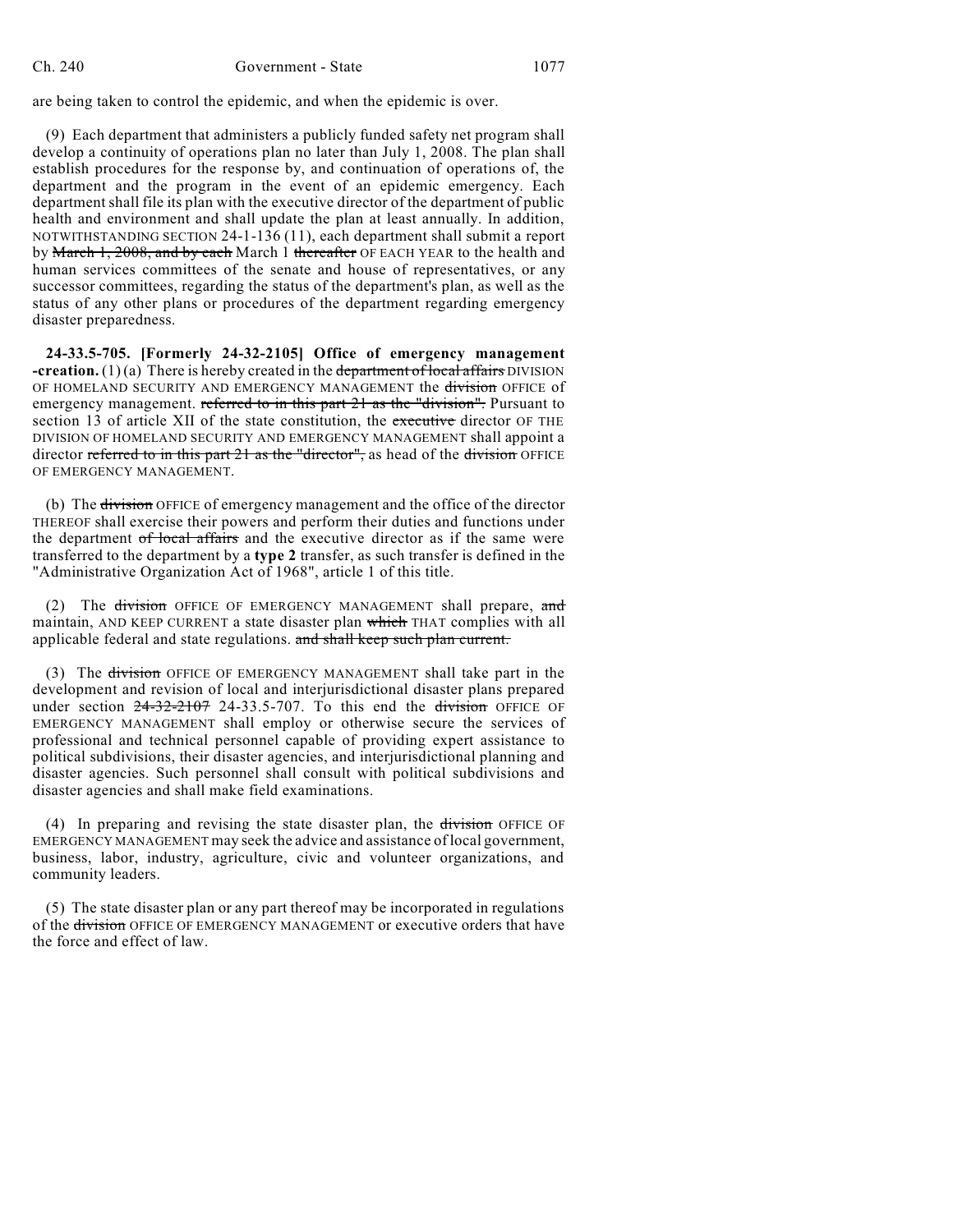(6) The division OFFICE OF EMERGENCY MANAGEMENT may do all things necessary for the implementation of this part 21 SECTION, including: but not limited to:

- (a) Hiring personnel;
- (b) Contracting with federal, state, local, and private entities;
- (c) Accepting and expending federal funds.

(7) Whenever the office of emergency management OR THE DIVISION OF EMERGENCY MANAGEMENT IN THE DEPARTMENT OF LOCAL AFFAIRS is referred to or designated by any contract or other document, such reference or designation shall be deemed to apply to the division OFFICE of emergency management IN THE DIVISION OF HOMELAND SECURITY AND EMERGENCY MANAGEMENT IN THE DEPARTMENT OF PUBLIC SAFETY.

(8) (a) EFFECTIVE JULY 1, 2012, THE OFFICE OF EMERGENCY MANAGEMENT IN THE DIVISION OF HOMELAND SECURITY AND EMERGENCY MANAGEMENT IN THE DEPARTMENT OF PUBLIC SAFETY SHALL EXECUTE, ADMINISTER, PERFORM, AND ENFORCE THE RIGHTS, POWERS, DUTIES, FUNCTIONS, AND OBLIGATIONS VESTED PREVIOUSLY IN THE DIVISION OF EMERGENCY MANAGEMENT IN THE DEPARTMENT OF LOCAL AFFAIRS.

(b) (I) ON JULY 1, 2012, ALL POSITIONS OF EMPLOYMENT IN THE DIVISION OF EMERGENCY MANAGEMENT IN THE DEPARTMENT OF LOCAL AFFAIRS SHALL BE TRANSFERRED TO THE OFFICE OF EMERGENCY MANAGEMENT IN THE DIVISION OF HOMELAND SECURITY AND EMERGENCY MANAGEMENT IN THE DEPARTMENT OF PUBLIC SAFETY AND SHALL BECOME EMPLOYMENT POSITIONS THEREIN.

(II) ON JULY 1, 2012, ALL EMPLOYEES OF THE DIVISION OF EMERGENCY MANAGEMENT IN THE DEPARTMENT OF LOCAL AFFAIRS SHALL BE CONSIDERED EMPLOYEES OF THE OFFICE OF EMERGENCY MANAGEMENT IN THE DIVISION OF HOMELAND SECURITY AND EMERGENCY MANAGEMENT IN THE DEPARTMENT OF PUBLIC SAFETY. SUCH EMPLOYEES SHALL RETAIN ALL RIGHTS UNDER THE STATE PERSONNEL SYSTEM AND TO RETIREMENT BENEFITS PURSUANT TO THE LAWS OF THIS STATE, AND THEIR SERVICES SHALL BE DEEMED TO HAVE BEEN CONTINUOUS.

(III) ON JULY 1, 2012, ALL ITEMS OF PROPERTY, REAL AND PERSONAL, INCLUDING OFFICE FURNITURE AND FIXTURES, BOOKS, DOCUMENTS, AND RECORDS OF THE DIVISION OF EMERGENCY MANAGEMENT IN THE DEPARTMENT OF LOCAL AFFAIRS ARE TRANSFERRED TO THE OFFICE OF EMERGENCY MANAGEMENT IN THE DIVISION OF HOMELAND SECURITY AND EMERGENCY MANAGEMENT IN THE DEPARTMENT OF PUBLIC SAFETY AND SHALL BECOME THE PROPERTY THEREOF.

(c) UNLESS OTHERWISE SPECIFIED, WHENEVER ANY PROVISION OF LAW REFERS TO THE DIVISION OF EMERGENCY MANAGEMENT, THAT LAW SHALL BE CONSTRUED AS REFERRING TO THE OFFICE OF EMERGENCY MANAGEMENT IN THE DIVISION OF HOMELAND SECURITY AND EMERGENCY MANAGEMENT IN THE DEPARTMENT OF PUBLIC SAFETY.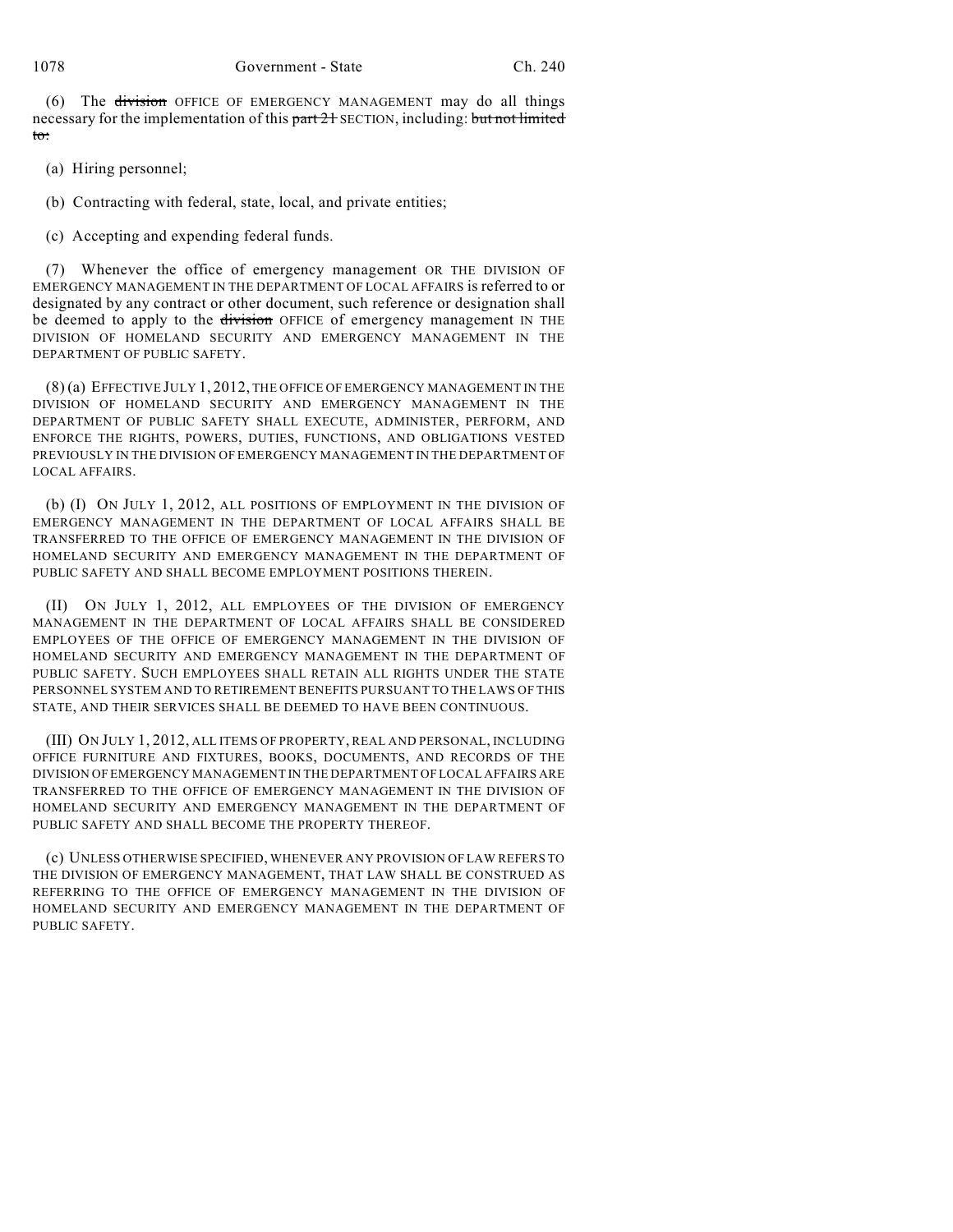#### Ch. 240 Government - State 1079

(d) NO SUIT, ACTION, OR OTHER PROCEEDING, JUDICIAL OR ADMINISTRATIVE, LAWFULLY COMMENCED, OR WHICH COULD HAVE BEEN COMMENCED, BY OR AGAINST THE DIVISION OFEMERGENCY MANAGEMENT IN THE DEPARTMENT OF LOCAL AFFAIRS, OR ANY OFFICER THEREOF IN SUCH OFFICER'S OFFICIAL CAPACITY OR IN RELATION TO THE DISCHARGE OF THE OFFICIAL'S DUTIES, IS ABATED BY REASON OF THE TRANSFER OF DUTIES AND FUNCTIONS IN THIS SECTION.

**24-33.5-705.3. [Formerly 24-33.5-108] Statewide all-hazards resource database - creation - definitions - repeal.** (1) For purposes of this section:

(a) "PRIVATE SECTOR AGENCIES AND ORGANIZATIONS" MEANS ANY PRIVATE SECTOR OR NONPROFIT AGENCY OR ORGANIZATION THAT HAS RESOURCES USEFUL IN A DISASTER OR EMERGENCY THAT IT DESIRES TO LIST IN THE PRIVATE SECTOR PORTION OF THE DATABASE.

(b) "TRIBAL, state, and local fire fighting ALL-HAZARDS RESPONSE agency" means any fire department, fire protection district, or fire fighting ALL-HAZARDS RESPONSE agency of A TRIBE, the state and any of its subdivisions, and of any town, city, and city and county, regardless of whether the personnel serving such department, district, or agency are volunteers or are compensated for their services.

(2) (a) Not later than  $\overline{\text{December 31, 2001}}$  JUNE 30, 2013, the department OFFICE OF EMERGENCY MANAGEMENT, using its own EXISTING computer resources, shall develop and maintain a centralized computer database that includes a listing of all fire fighting ALL-HAZARDS RESPONSE resources located within Colorado.

(b) The database created pursuant to paragraph (a) of this subsection (2) shall contain apparatus and equipment RESOURCE inventories, personnel counts, resource status, such other information relevant to the efficient tracking and allocation of fire fighting ALL-HAZARDS RESPONSE resources, and a listing of all supplemental funding sources available to TRIBAL, state, and local fire fighting ALL-HAZARD RESPONSE agencies. The information in this database shall be included with the information required to be collected and maintained pursuant to section 25-1.5-101 (1) (p), C.R.S. No data gathered for or stored in this database shall contain personally identifying information without prior notice to the involved individual. The database is not intended to be used in place of the existing interagency wildland fire dispatch system.

(3) (a) The department OFFICE OF EMERGENCY MANAGEMENT shall encourage TRIBAL, state, and local fire fighting RESPONSE agencies to enter the information described in paragraph (b) of subsection (2) of this section into the database via the internet and provide a means for such data entry. All data entered into the database shall be verifiable by the department. The data shall be updated by the state OFFICE OF EMERGENCY MANAGEMENT. THE OFFICE OF EMERGENCY MANAGEMENT SHALL ENCOURAGE PARTICIPATING TRIBAL, STATE, REGIONAL, and local fire fighting RESPONSE agencies TO UPDATE THE DATA as necessary.

(b) The database shall be accessible via the internet to all TRIBAL, state, REGIONAL, and local fire fighting RESPONSE agencies for the purpose of efficiently tracking and allocating fire fighting RESPONSE resources in the event of a disaster or local incident that requires more resources than those available under any existing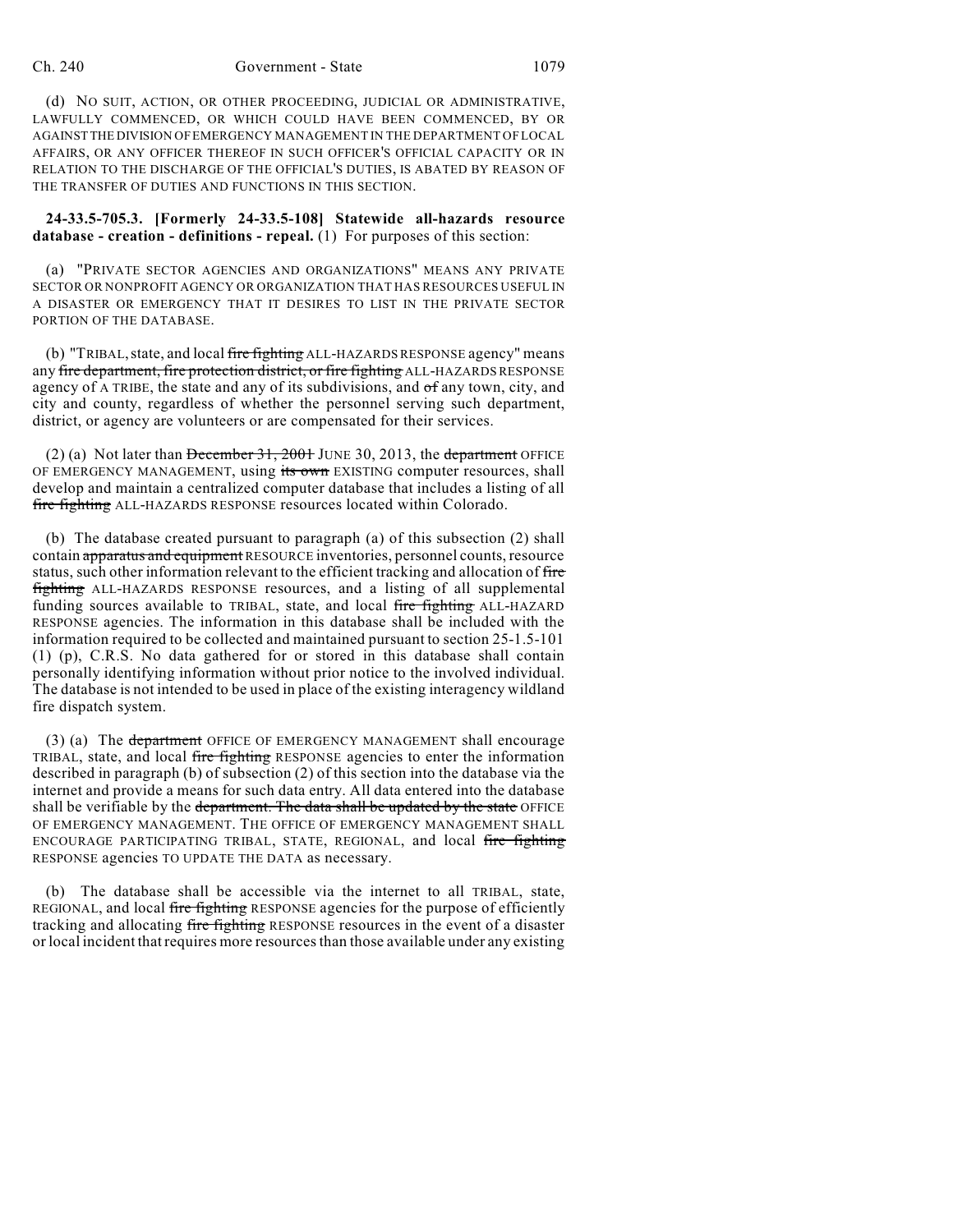interjurisdictional or mutual aid arrangement.

(4) The department OFFICE OF EMERGENCY MANAGEMENT shall establish guidelines for the development and maintenance of the database created pursuant to subsection  $(2)$  of this section so that TRIBAL, state, REGIONAL, and local fire fighting RESPONSE agencies can easily access the database. Such THE guidelines shall be developed with input by FROM TRIBAL, state, REGIONAL, and local fire fighting RESPONSE agencies AND PRIVATE SECTOR AGENCIES AND ORGANIZATIONS.

**24-33.5-705.4. [Formerly 24-33.5-1210] All-hazards resource mobilization system - creation.** (1) Subject to the availability of federal funds, The division OFFICE OF EMERGENCY MANAGEMENT shall prepare a statewide RESOURCE mobilization plan SYSTEM to provide for the allocation and deployment of firefighting, emergency medical, and urban search and rescue resources in the event of a disaster or local incident thatrequires more resourcesthan those available under any existing interjurisdictional or mutual aid agreement.

(2) The RESOURCE mobilization  $\frac{\theta}{\theta}$  SYSTEM created pursuant to SUBSECTION (1) OF this section shall be developed in coordination with appropriate federal, TRIBAL, state, and local government, AND PRIVATE SECTOR agencies AND ORGANIZATIONS. The plan SYSTEM shall include mobilization procedures and may include provisions for reimbursement of costs. and shall address liability issues.

**24-33.5-706. [Formerly 24-32-2106] Financing - legislative intent - repeal.** (1) It is the intent of the general assembly and declared to be the policy of the state that funds to meet disaster emergencies shall always be available.

(2) (a)  $(H)$  A disaster emergency fund is hereby established, which shall receive moneys appropriated by the general assembly. Moneys in the disaster emergency fund shall remain in the fund until expended.

 $(H)(A)(b)$  (I) The governor may make a one-time transfer of up to six hundred thousand dollars from the disaster emergency fund to the wildfire emergency response fund created in section 23-31-309, C.R.S. The governor shall notify the revisor of statutes in writing promptly after making the transfer.

(B) (II) This subparagraph (II) PARAGRAPH (b) is repealed, effective upon the revisor of statute's receipt of the notice.

### (b) Repealed.

(3) The council shall review in detail each expenditure of disaster emergency moneys.

(4) It is the legislative intent that first recourse be to funds regularly appropriated to state and local agencies. If the governor finds that the demands placed upon these funds in coping with a particular disaster are unreasonably great, the governor may, with the concurrence of the council, make funds available from the disaster emergency fund. If moneys available from the fund are insufficient, the governor, with the concurrence of the council, may transfer and expend moneys appropriated for other purposes.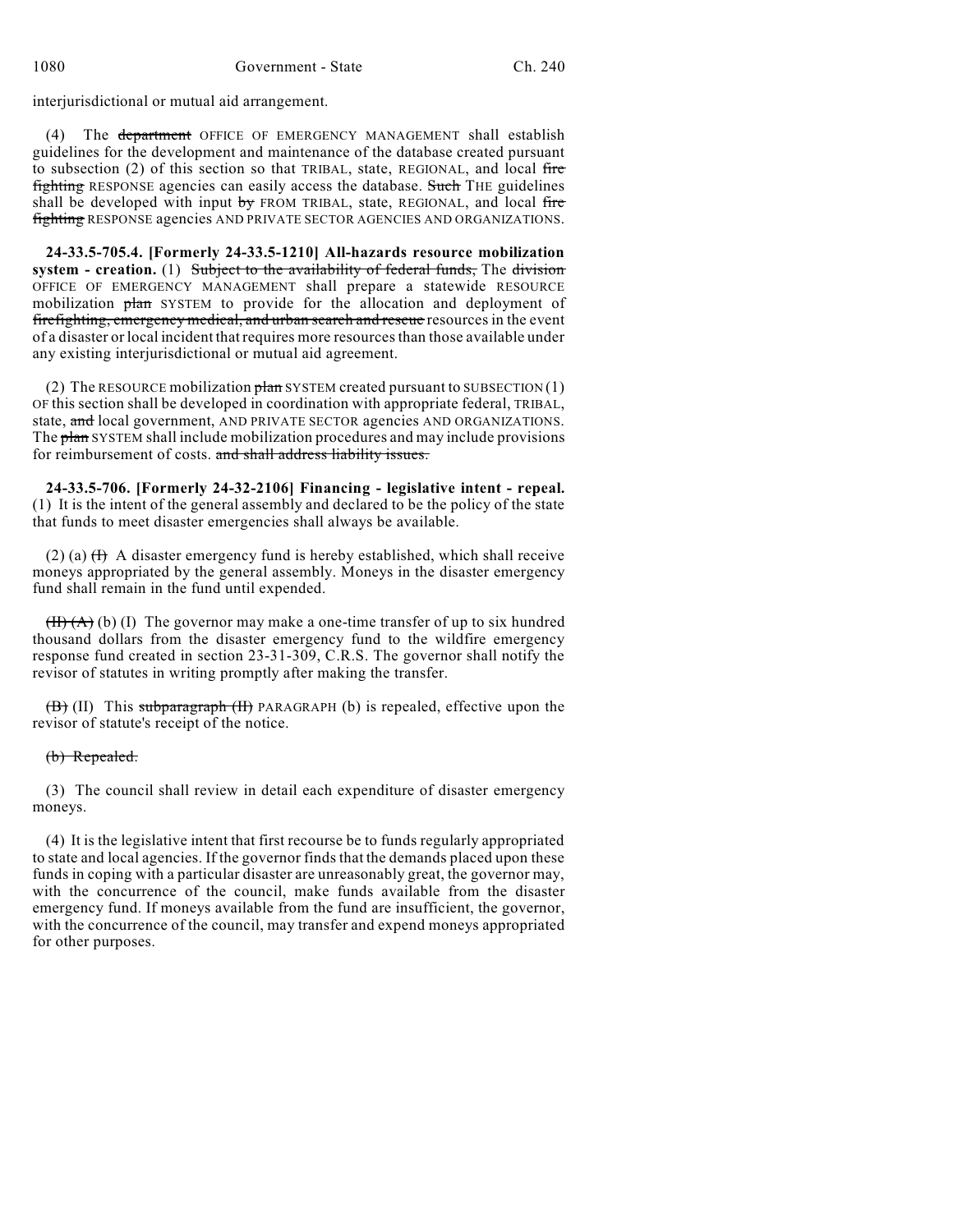(5) The director OF THE DIVISION OF HOMELAND SECURITY AND EMERGENCY MANAGEMENT is authorized to establish, pursuant to article 4 of this title, the rules and regulations which will govern the reimbursement of funds to state agencies and political subdivisions and to promulgate such regulations.

(6) Nothing in this section shall be construed to limit LIMITS the governor's authority to apply for, administer, and expend grants, gifts, or payments in aid of disaster prevention, preparedness, response, or recovery.

**24-33.5-707. [Formerly 24-32-2107] Local and interjurisdictional disaster agencies and services.** (1) Each political subdivision shall be IS within the jurisdiction of and served by the division OFFICE OF EMERGENCY MANAGEMENT and by a local or interjurisdictional agency responsible for disaster preparedness and coordination of response.

(2) Each county shall maintain a disaster agency or participate in a local or interjurisdictional disaster agency which, except as otherwise provided under this part 21 PART 7, has jurisdiction over and serves the entire county.

(3) The governor shall determine which municipal corporations need disaster agencies of their own and require that they be established and maintained. The governor shall make such determination on the basis of the municipality's disaster vulnerability and capability of response related to population size and concentration. The disaster agency of a county shall cooperate with the disaster agencies of municipalities situated within its borders but shall not have jurisdiction within a municipality having its own disaster agency. The office OF EMERGENCY MANAGEMENT shall publish and keep current a list of municipalities required to have disaster agencies under this subsection (3).

(4) The minimum composition of a disaster agency shall be IS a director or coordinator appointed and governed by the chief executive officer or governing body of the appointing jurisdiction. The director or coordinator shall be IS responsible for the planning and coordination of the local disaster services.

(5) Any provision of this  $part 21$  PART 7 or other law to the contrary notwithstanding, the governor may require a political subdivision to establish and maintain a disaster agency jointly with one or more contiguous political subdivisions if the governor finds that the establishment and maintenance of an agency or participation therein is made necessary by circumstances or conditions that make it unusually difficult to provide disaster prevention, preparedness, response, or recovery services under other provisions of this part 21 PART 7.

(6) Each political subdivision which THAT does not have a disaster agency and has not made arrangements to secure or participate in the services of an agency shall have an elected official designated asliaison officer to facilitate the cooperation and protection of that subdivision in the work of disaster prevention, preparedness, response, and recovery.

(7) The mayor, chairman of the board of county commissioners, or other principal executive officer of each political subdivision in the state shall notify the office OF EMERGENCY MANAGEMENT of the manner in which the political subdivision is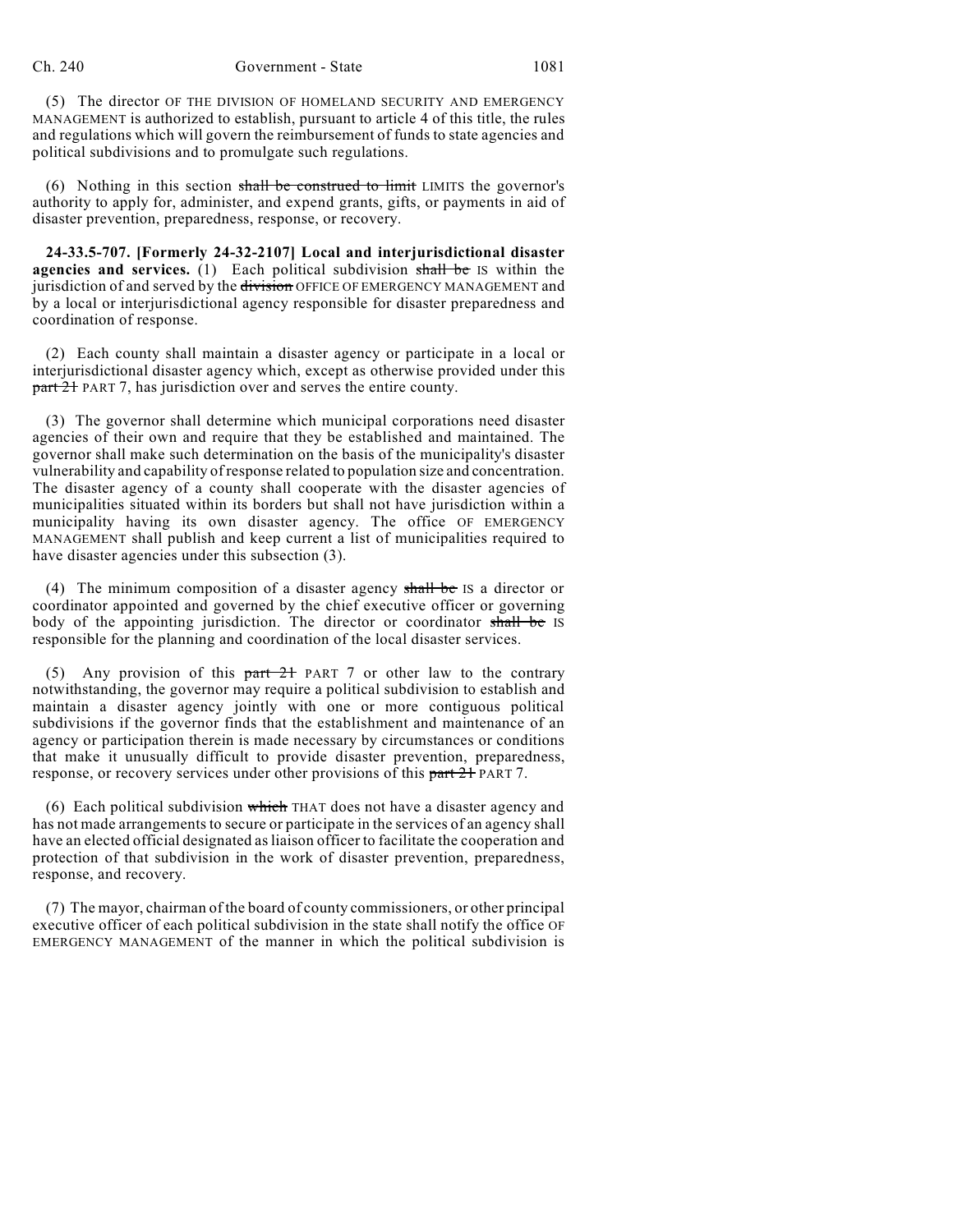1082 Government - State Ch. 240

providing or securing disaster planning and emergency services, identify the person who heads the agency from which the services are obtained, and furnish additional information relating thereto as the division OFFICE OF EMERGENCY MANAGEMENT requires.

(8) Each local and interjurisdictional disaster agency shall prepare and keep current a local or interjurisdictional disaster emergency plan for its area.

(9) The local or interjurisdictional disaster agency, as the case may be, shall prepare and distribute to all appropriate officials in written form a clear and complete statement of the emergency responsibilities of all local agencies and officials and of the disaster chain of command.

(10) The sheriff of each county shall:

(a) Be the official responsible for coordination of allsearch and rescue operations within the sheriff's jurisdiction:

(b) Make use of the search and rescue capability and resources available within the county and request assistance from the division OFFICE OF EMERGENCY MANAGEMENT only when and if the sheriff determines such additional assistance is required.

(11) When authorized by the governor and executive director and approved by the director OF THE OFFICE OF EMERGENCY MANAGEMENT, expenses incurred in meeting contingencies and emergencies arising from search and rescue operations may be reimbursed from the disaster emergency fund.

(12) Any person providing information to a local or interjurisdictional disaster agency may request, in writing, that such information be disseminated only to persons connected with or involved in the preparation, update, or implementation of any disaster emergency plan, and said information shall thereafter not be released to any person without the expressed written consent of the person providing the information.

**24-33.5-708. [Formerly 24-32-2108] Establishment of interjurisdictional disaster planning and service area.** (1) If the governor finds that two or more adjoining counties would be better served by an interjurisdictional arrangement than by maintaining separate disaster agencies and services, the governor may delineate by executive order an interjurisdictional area adequate to plan for, prevent, or respond to disaster in that area and direct steps to be taken as necessary, including the creation of an interjurisdictional relationship, a joint disaster emergency plan, mutual aid, or an area organization for emergency planning and services.

(2) A finding of the governor pursuant to subsection (1) of this section shall be based on one or more factors related to the difficulty of maintaining an efficient and effective disaster prevention, preparedness, response, and recovery system on a separate basis, such as:

(a) Small or sparse population;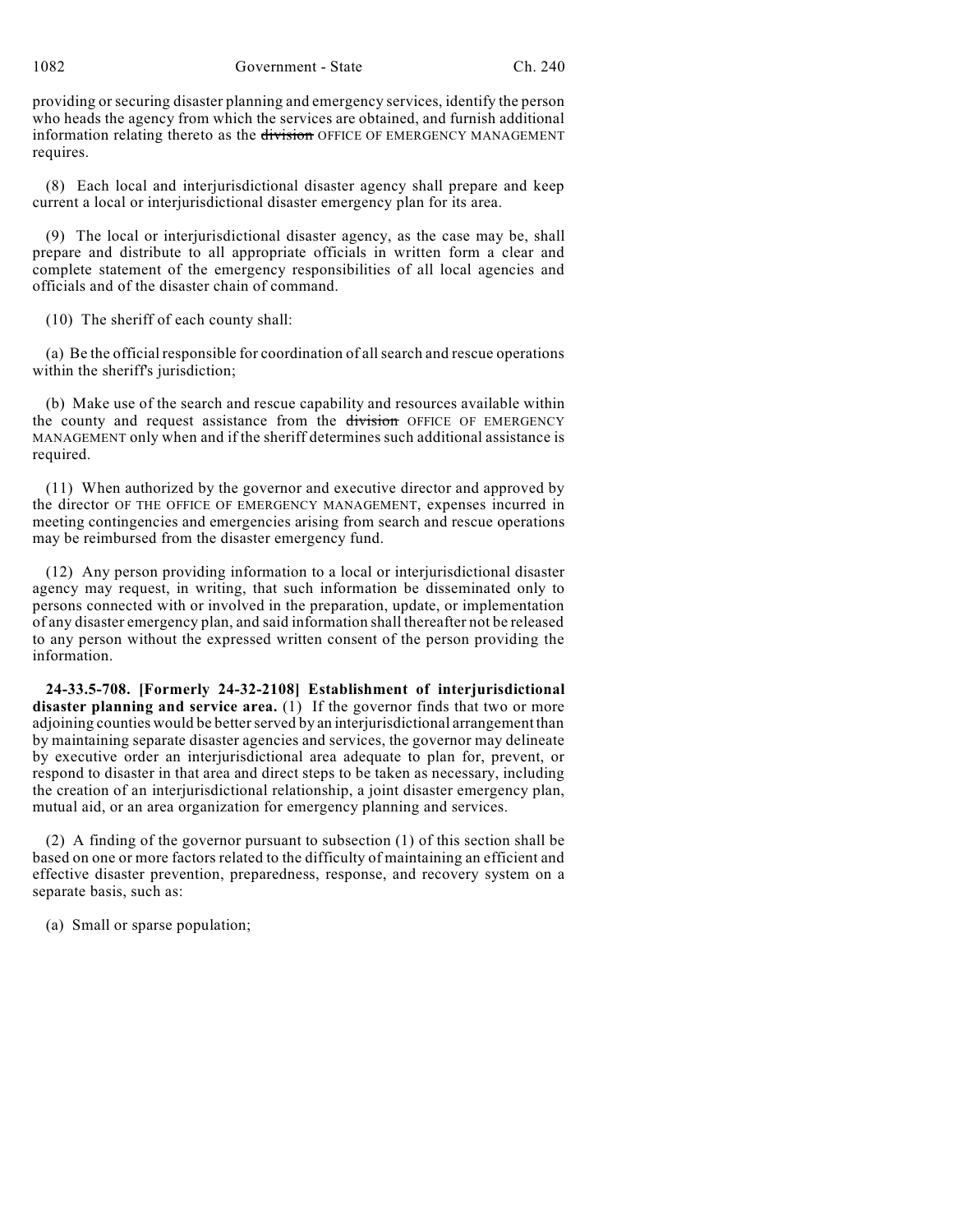(b) Limitations on public financial resources severe enough to make maintenance of a separate disaster agency and services unreasonably burdensome;

(c) Unusual vulnerability to disaster as evidenced by a past history of disasters, topographical features, drainage characteristics, disaster potential, and presence of disaster-prone facilities or operations;

(d) The interrelated character of the counties in a multicounty area; and

(e) Other relevant conditions or circumstances.

(3) If the governor finds that a vulnerable area lies only partly within this state and includes territory in another state or territory in a foreign jurisdiction and that it would be desirable to establish an interstate or international relationship or mutual aid or an area organization for disaster, the governor shall take steps to that end as desirable. If this action is taken with jurisdictions that have enacted the interstate civil defense and disaster compact, any resulting agreements may be considered supplemental agreements pursuant to article VI of such compact.

(4) If the other jurisdictions with which the governor proposes to cooperate pursuant to subsection (3) of this section have not enacted the interstate civil defense and disaster compact, the governor may negotiate special agreements with such jurisdictions. Any agreement, if sufficient authority for the making thereof does not otherwise exist, becomes effective only after its text has been communicated to the general assembly and if neither house of the general assembly has disapproved it before adjournment sine die of the next ensuing session competent to consider it or within thirty days of its submission, whichever is longer.

**24-33.5-709. [Formerly 24-32-2109] Local disaster emergencies.** (1) A local disaster may be declared only by the principal executive officer of a political subdivision. It shall not be continued or renewed for a period in excess of seven days except by or with the consent of the governing board of the political subdivision. Any order or proclamation declaring, continuing, or terminating a local disaster emergency shall be given prompt and general publicity and shall be filed promptly with the county clerk and recorder, city clerk, or other authorized record-keeping agency and with the division OFFICE OF EMERGENCY MANAGEMENT.

(2) The effect of a declaration of a local disaster emergency is to activate the response and recovery aspects of any and all applicable local and interjurisdictional disaster emergency plans and to authorize the furnishing of aid and assistance under such plans.

(3) No interjurisdictional disaster agency or official thereof may declare a local disaster emergency unless expressly authorized by the agreement pursuant to which the agency functions. An interjurisdictional disaster agency shall provide aid and services in accordance with the agreement pursuant to which it functions.

**24-33.5-710. [Formerly 24-32-2110] Disaster prevention.** (1) In addition to disaster prevention measures as included in the state, local, and interjurisdictional disaster emergency plans, the governor shall consider steps that could be taken on a continuing basis to prevent or reduce the harmful consequences of disasters. At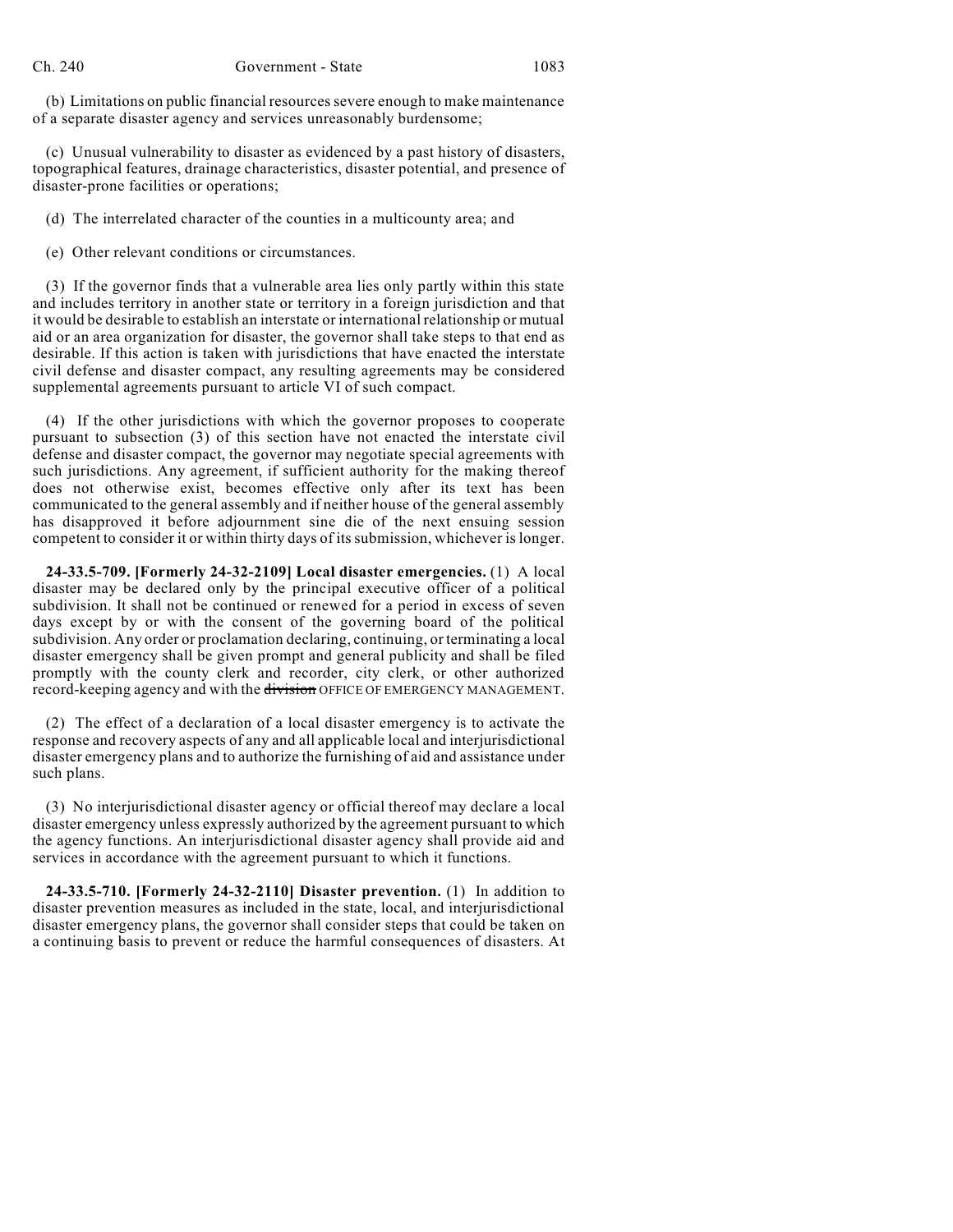1084 Government - State Ch. 240

the governor's direction, and pursuant to any other authority and competence they have, state agencies, including but not limited to those charged with responsibilities in connection with floodplain management, stream encroachment and flow regulation, weather modification, fire prevention and control, air quality, public works, land use and land-use planning, and construction standards, shall make studies of matters related to disaster prevention. The governor and the executive director, from time to time, shall make recommendations to the general assembly, local governments, and such other appropriate public and private entities as may facilitate measures for prevention or reduction of the harmful consequences of disasters.

(2) Allstate departments, in conjunction with the division OFFICE OF EMERGENCY MANAGEMENT, shall conduct studies and adopt measures to reduce the impact of, and actions contributory to, a disaster. The studies shall concentrate on means of reducing or avoiding the dangers caused by such occurrences or the consequences thereof.

(3) If the division OFFICE OF EMERGENCY MANAGEMENT believes, on the basis of the studies or other competent evidence, that an area is susceptible to a disaster of catastrophic proportions without adequate warning, that existing building standards and land-use controls in that area are inadequate and could add substantially to the magnitude of the disaster, and that changes in zoning regulations, other land-use regulations, or building requirements are essential in order to further the purposes of this section, it shall specify the essential changes to the executive director and to the governor. If the governor, upon review of the recommendations, finds after public hearing that the changes are essential, the governor shall so recommend to the agencies or local governments with jurisdictions over the area and subject matter. If no action or insufficient action pursuant to the governor's recommendations is taken within the time specified by the governor, the governor shall so inform the general assembly and request legislative action appropriate to mitigate the impact of disaster.

(4) The governor, at the same time that the governor makes recommendations pursuant to subsection (3) of thissection, may suspend the standard or control which the governor finds to be inadequate to protect the public safety and by regulation place a new standard or control in effect. The new standard or control shall remain in effect until rejected by joint resolution of both houses of the general assembly or amended by the governor. During the time it is in effect, the standard or control contained in the governor's regulation shall be administered and given full effect by all relevant regulatory agencies of the state and local governments to which it applies. The governor's action is subject to judicial review but shall not be subject to temporary stay pending litigation.

**24-33.5-711. [Formerly 24-32-2111] Compensation - liability when combating grasshopper infestation.** (1) Each person within this state shall conduct himself or herself and keep and manage such person's affairs and property in ways that will reasonably assist and will not unreasonably detract from the ability of the state and the public successfully to meet disasters or emergencies. This obligation includes appropriate personal service and use or restriction on the use of property in time of disaster emergency. This part 21 PART 7 neither increases nor decreases these obligations but recognizes their existence under the constitution and statutes of this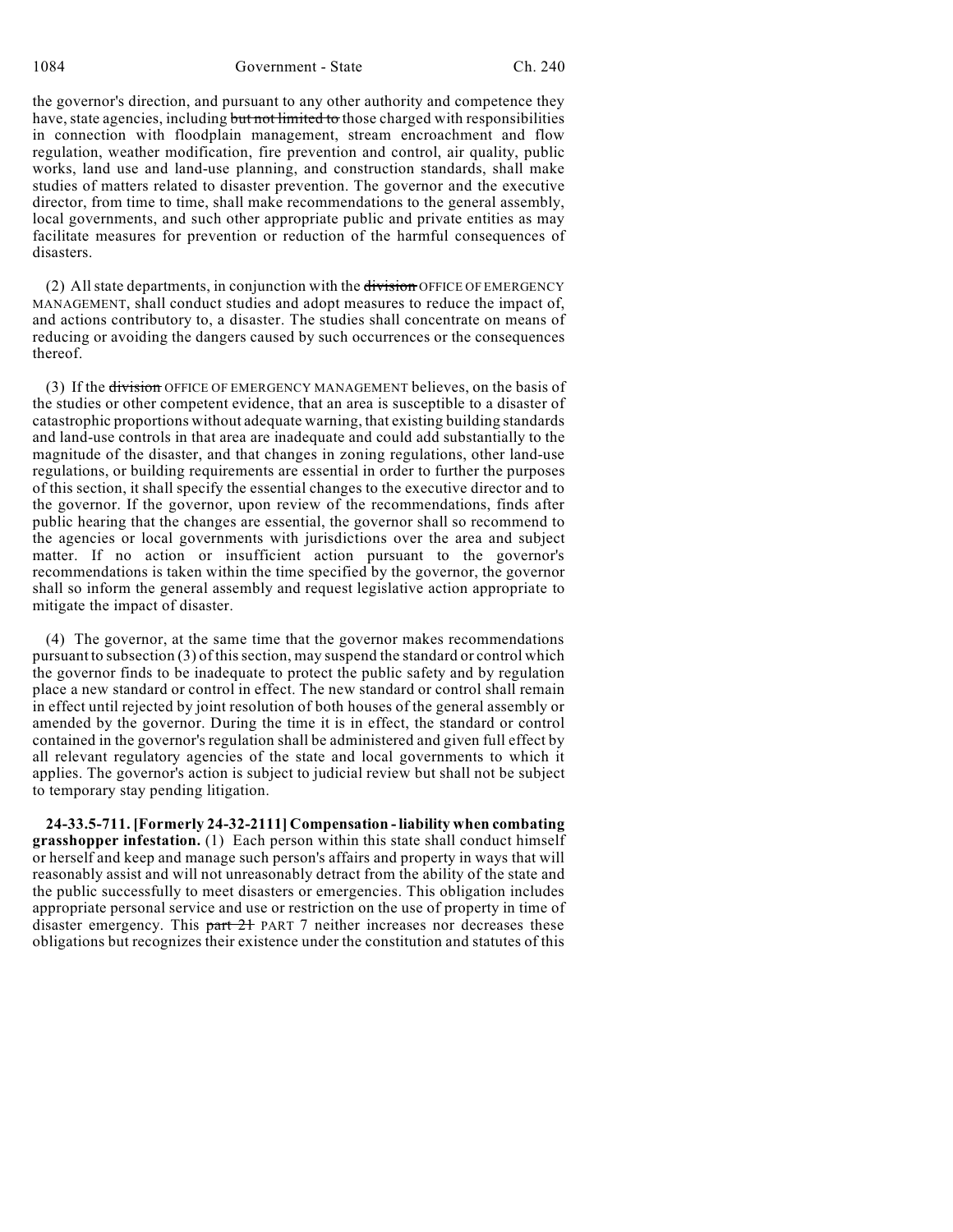state and the common law. Compensation for services or for the taking or use of property shall be only to the extent that the obligations recognized in this subsection (1) are exceeded in a particular case and then only to the extent that the claimant has not volunteered such claimant's services or property without compensation.

(2) No personal services may be compensated by the state or any subdivision or agency thereof, except pursuant to statute or local law or ordinance.

(3) Compensation for property shall be made only if the property was commandeered or otherwise used in coping with a disaster emergency and its use or destruction was ordered by the governor or a member of the disaster emergency forces of this state.

(4) The amount of compensation shall be calculated in the same manner as compensation due for taking of property pursuant to eminent domain procedures, as provided in articles 1 to 7 of title 38, C.R.S.

(5) Nothing in this section applies to or authorizes compensation for the destruction or damaging of standing timber or other property in order to provide a firebreak or applies to the release of waters or the breach of impoundments in order to reduce pressure or other danger from actual or threatened flood.

(6) The state and its agencies and political subdivisions and the officers and employees of the state and its agencies and political subdivisions shall not be liable for any claim based upon the exercise or performance or the failure to exercise or perform an act relating to the combating of grasshopper infestation of this state except for negligence or willful disregard of the rights of others, and then only to the extent of one hundred thousand dollars for any injury to or damage suffered by one person and the sum of three hundred thousand dollars for an injury to or damage suffered by two or more persons in any single occurrence; except that, in such latter instance, no person may recover in excess of one hundred thousand dollars. This subsection (6) is the total extent of liability of the state and its agencies and political subdivisions and the officers and employees of the state and its agencies and political subdivisions with regard to the combating of grasshopper infestation of the state and abrogates any common-law cause of action thereto. Except to the extent of insurance coverage, no person acting as a contractor with the state or any of its political subdivisions, or any officer or employee of such contractor, shall be liable on any claim alleging strict liability on contract or tort for actions taken relating to combating grasshopper infestation of the state under this part 2+ PART 7 or under House Bill No. 1001, enacted at the second extraordinary session of the fifty-first general assembly IN 1978.

**24-33.5-711.5. [Formerly 24-32-2111.5] Governor's expert emergency epidemic response committee - compensation - liability.** (1) Neither the state nor the members of the expert emergency epidemic response committee designated or appointed pursuant to section  $24-32-2104(8)$  shall be SECTION  $24-33.5-704(8)$  ARE liable for any claim based upon the committee's advice to the governor or the alleged negligent exercise or performance of, or failure to exercise or perform an act relating to an emergency epidemic. Liability against a member of the committee may be found only for wanton or willful misconduct or willful disregard of the best interests of protecting and maintaining the public health. Damages awarded on the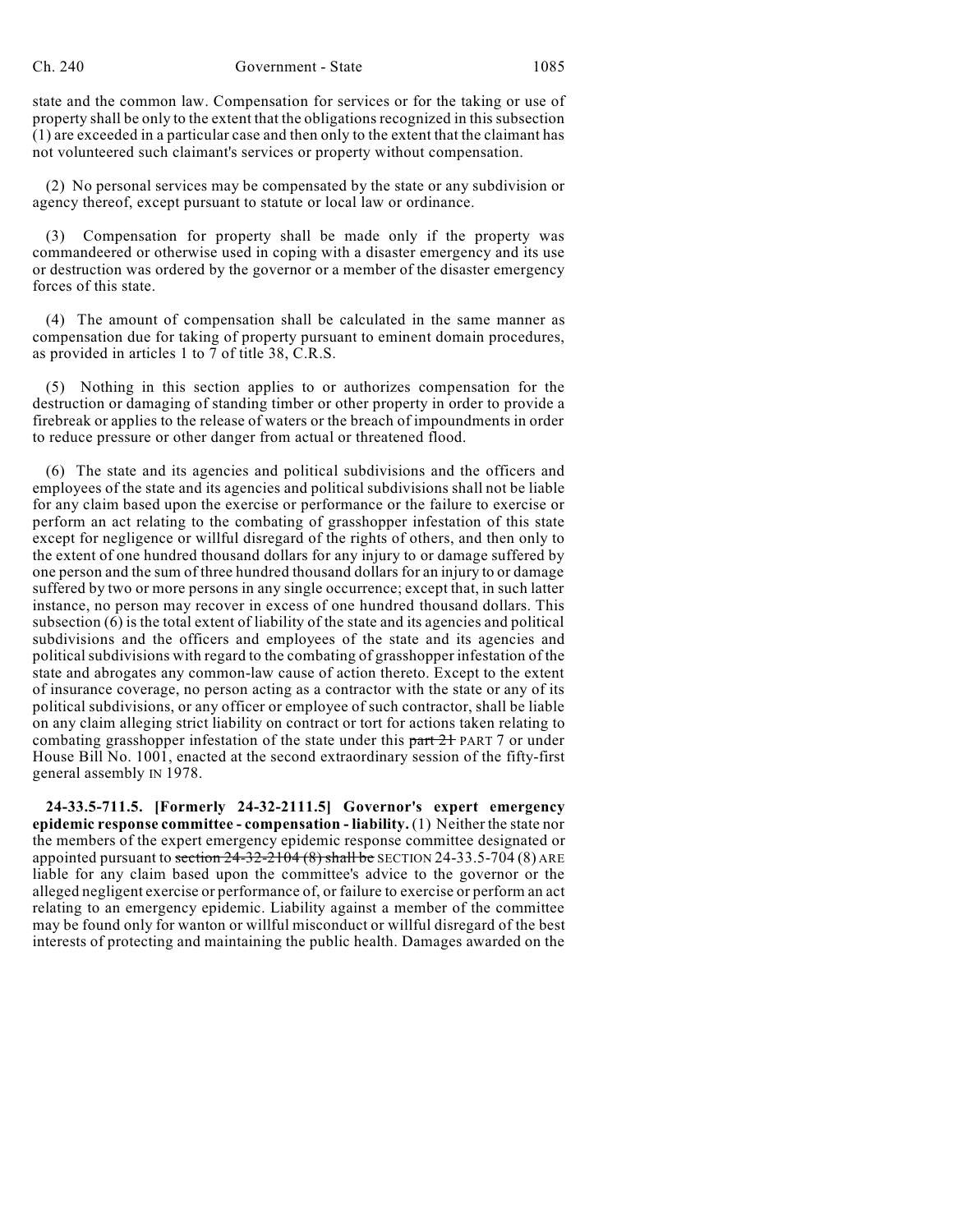1086 Government - State Ch. 240

basis of such liability shall not exceed one hundred thousand dollars for any injury to or damage suffered by one person or three hundred thousand dollars for an injury to or damage suffered by three or more persons in the course of an emergency epidemic.

(2) The conduct and management of the affairs and property of each hospital, physician, health insurer or managed health care organization, health care provider, public health worker, or emergency medical service provider shall be such that they will reasonably assist and not unreasonably detract from the ability of the state and the public to successfully control emergency epidemics that are declared a disaster emergency. Such persons and entities that in good faith comply completely with board of health rules regarding the emergency epidemic and with executive orders regarding the disaster emergency shall be immune from civil or criminal liability for any action taken to comply with the executive order or rule.

(3) No personal services may be compensated by the state or any subdivision or agency of the state, except pursuant to statute or local law or ordinance.

(4) Compensation for property shall be made only if the property was commandeered or otherwise used in coping with an emergency epidemic that is declared by the governor or a member of the disaster emergency forces of this state.

(5) The amount of compensation shall be calculated in the same manner as compensation due for taking of property pursuant to eminent domain procedures, as provided in articles 1 to 7 of title 38, C.R.S.

**24-33.5-712. [Formerly 24-32-2112] Telecommunications - intent.** The state telecommunications director, working in coordination with the office DIVISION OF HOMELAND SECURITY AND EMERGENCY MANAGEMENT, shall ascertain what means exist for rapid and efficient telecommunications in times of disaster emergencies. Operational characteristics of the available systems of telecommunications shall be evaluated by the office, and recommendations for modifications shall be made to the state telecommunications director. It is the intent of this section that adequate means of telecommunications be available for use during disaster emergencies.

**24-33.5-713. [Formerly 24-32-2113] Mutual aid.** (1) Political subdivisions not participating in interjurisdictional arrangements pursuant to this part 21 PART 7 nevertheless shall be encouraged and assisted by the office OF EMERGENCY MANAGEMENT to conclude suitable arrangements for furnishing mutual aid in coping with disasters. The arrangements shall include provision of aid by persons and units in public employ.

(2) In passing upon local disaster plans, the governorshall consider whether such plans contain adequate provisions for the rendering and receipt of mutual aid.

(3) It is a sufficient reason for the governor to require an interjurisdictional agreement or arrangement pursuant to section 24-32-2108 SECTION 24-33.5-708 that the area involved and political subdivisions therein have available equipment, supplies, and forces necessary to provide mutual aid on a regional basis and that the political subdivisions have not already made adequate provision for mutual aid; except that, in requiring the making of an interjurisdictional arrangement to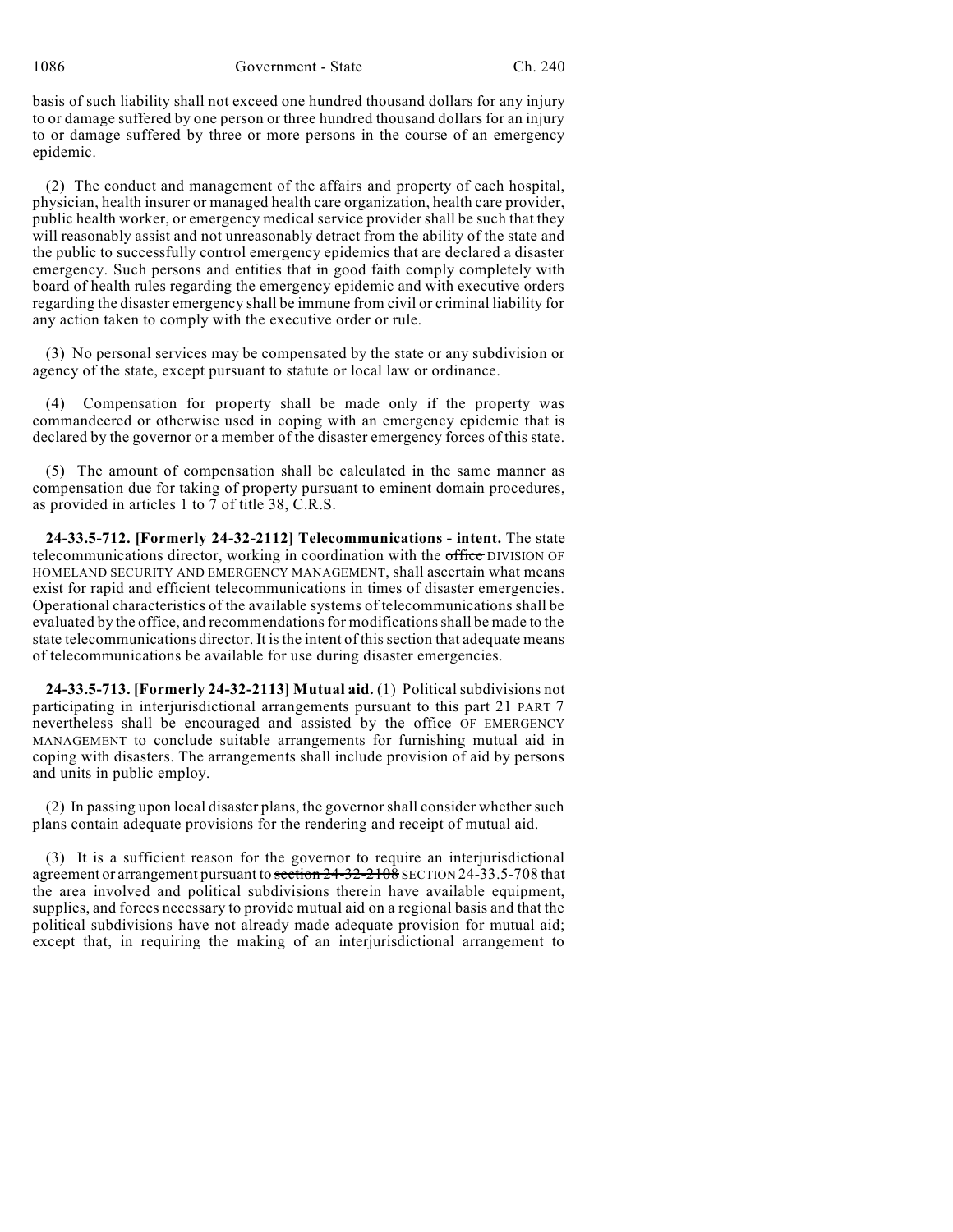accomplish the purpose of this section, the governor need not require establishment and maintenance of an interjurisdictional agency or arrangement for any other disaster purposes.

**24-33.5-714. [Formerly 24-32-2114] Weather modification.** The office OF EMERGENCY MANAGEMENT shall keep continuously apprised of weather conditions which THAT present danger of precipitation or other climatic activity severe enough to constitute a disaster. If the office OF EMERGENCY MANAGEMENT determines that precipitation that may result from weather modification operations, either by itself or in conjunction with other precipitation or climatic conditions or activity, would create or contribute to the severity of a disaster, it shall recommend to the executive director of the department of natural resources, empowered to issue permits for weather modification operations under article 20 of title 36, C.R.S., to warn those organizations or agencies engaged in weather modification to suspend their operations until the danger has passed or recommend that said executive director modify the terms of any permit as may be necessary.

**24-33.5-715. [Formerly 24-32-2115] Merit system.** In accordance with section 13 (4) of article XII of the state constitution, the state personnel board may provide personnel services pursuant to contract to civil defense employees of the political subdivisions of the state, except where such employees are covered by another federally approved merit system.

**24-33.5-716. [Formerly 24-32-2116] Interoperable communications among public safety radio systems - statewide plan - regional plans - governmental immunity - definitions.** (1) As used in this section, unless the context otherwise requires:

(a) "Executive director" means the executive director of the department of local affairs.

(b) (a) "Interoperable communications" means the ability of public safety agencies in various disciplines and jurisdictions to communicate on demand and in real time by voice or data using compatible radio communication systems or other technology.

 $\overline{(c)}$  (b) "Public safety agency" means an agency providing law enforcement, fire protection, emergency medical, or emergency response services.

 $(d)$  (c) "Region" means an all-hazards emergency management region established by executive order of the governor.

(2) No later than March 1, 2007, The executive director OF THE DEPARTMENT OF LOCAL AFFAIRS shall adopt a TRANSFER TO THE EXECUTIVE DIRECTOR THE tactical and long-term interoperable communications plan DEVELOPED PURSUANT TO FORMER SECTION 24-32-1116, AS SAID SECTION EXISTED ON JUNE 30, 2012, to improve the ability of the public safety agencies of state government to communicate with public safety agencies of the federal government, regions, local governments, and other states. The plan shall include measures to create and periodically test interoperability interfaces, provisions for training on communications systems and exercises on the implementation of the plan, and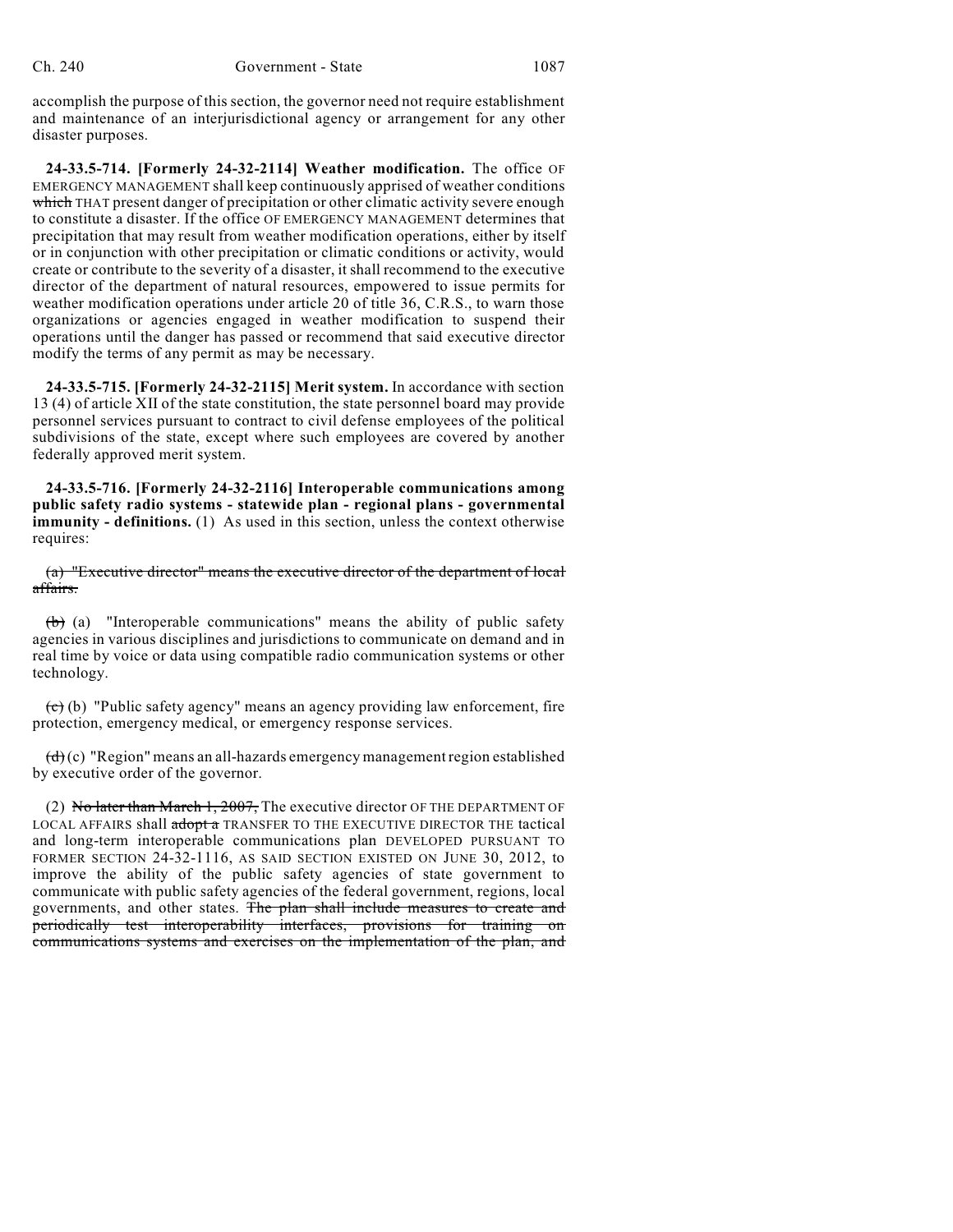deadlines for implementation. The executive director shall update and revise the plan no less than once every three years. THE PLAN SHALL INCLUDE MEASURES TO CREATE AND PERIODICALLY TEST INTEROPERABILITY INTERFACES, PROVISIONS FOR TRAINING ON COMMUNICATIONS SYSTEMS AND EXERCISES ON THE IMPLEMENTATION OF THE PLAN, AND DEADLINES FOR IMPLEMENTATION.

(3) (a) No later than November 1, 2006, each region shall adopt and submit to The executive director  $\alpha$  OF THE DEPARTMENT OF LOCAL AFFAIRS SHALL TRANSFER TO THE EXECUTIVE DIRECTOR THE tactical and long-term interoperable communications plan, ADOPTED BY EACH REGION PURSUANT TO FORMER SECTION 24-32-1116, AS SAID SECTION EXISTED ON JUNE 30, 2012, to improve communications among public safety agencies in the region and with public safety agencies of other regions, the state and federal governments, and other states. The plan PLANS shall include measures to create and periodically test interoperability interfaces, provisions for training on communications systems and exercises on the implementation of the plan, a strategy for integrating with the state digital trunked radio system, deadlines for implementation, and other elements required by the executive director. EACH REGION SHALL SUBMIT TO THE EXECUTIVE DIRECTOR REVISED PLANS AS SUCH ARE UPDATED.

(b) Each local government agency or private entity that operates a public safety radio system shall collaborate in the development AND, AS NECESSARY, PERIODIC REVISION of the tactical and long-term interoperable communications plan of the region in which it is located. SUCH TACTICAL PLANS, AND REVISIONS THERETO, SHALL BE SUBMITTED TO THE EXECUTIVE DIRECTOR.

(c) A region that TIMELY fails to submit a tactical and long-term interoperable communications plan by the date specified in paragraph (a) of this subsection  $(3)$  OR REVISIONS THERETO, or a local government agency that fails to collaborate in the development of OR TIMELY SUBMIT the plan, OR A REGION OR LOCAL GOVERNMENT AGENCY THAT FAILS TO MAINTAIN CURRENT PLANS, shall be ineligible to receive homeland security or public safety grant moneys administered by the department of local affairs, department of public safety, or department of public health and environment until the region submits a plan to the executive director.

(4) A public safety agency shall not expend moneys received through the department of local affairs on a mobile data communication system unless the system is capable of interoperable communications.

(5) The executive director shall not require a public safety agency to acquire the communications equipment of a particular manufacturer or provider as a condition of awarding grant moneys administered by the department. of local affairs.

(6) A public safety agency or an employee of a public safety agency acting in collaboration with another agency or person to create and operate an interoperable communications system shall have the same degree of immunity under the "Colorado Governmental Immunity Act", article 10 of this title, as the public safety agency or employee would have if not acting in collaboration with another agency or person.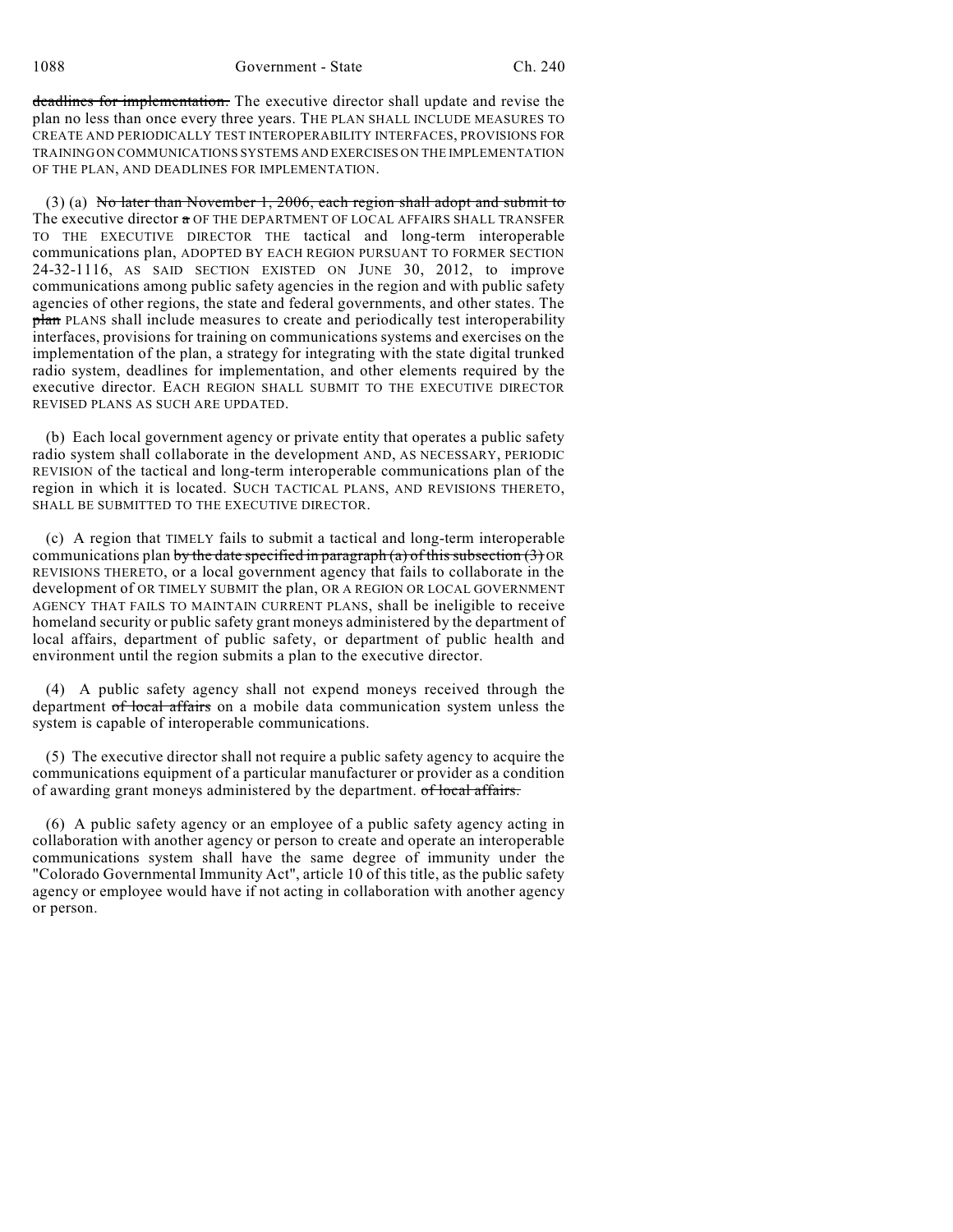# PART 8 COMPENSATION BENEFITS TO VOLUNTEER CIVIL DEFENSE WORKERS

**24-33.5-801. [Formerly 24-32-2201] Legislative declaration.**It isthe policy and purpose of this part 22 PART 8 to provide a means of compensating volunteer civil defense workers who may suffer any injury as defined in section 24-32-2202 (4) SECTION 24-33.5-802 (4) as a result of participation in civil defense service.

**24-33.5-802. [Formerly 24-32-2202] Definitions.** As used in this part 22 PART 8, unless the context otherwise requires:

(1) "Accredited local organization for civil defense" means a local organization for civil defense that is certified by the division OFFICE of emergency management as conforming with the "Plan and Program for the Civil Defense of this State" prepared by the governor of Colorado or under the governor's direction. A local organization for civil defense remains accredited only while the certificate of the Colorado state civil defense agency is in effect and is not revoked.

(1.5) "ADJUSTING AGENT" MEANS THE THIRD-PARTY WORKERS' COMPENSATION INSURER WITH WHICH THE OFFICE OF EMERGENCY MANAGEMENT CONTRACTS, IN ACCORDANCE WITH SECTION 24-33.5-809, FOR THE ADJUSTMENT AND DISPOSITION OF CLAIMS AND PROVISION OF COMPENSATION PURSUANT TO THIS PART 8.

(2) "Civil defense service" means all activities authorized by and carried on pursuant to the provisions of the "Colorado Disaster Emergency Act" of 1992", part 21 PART 7 of this article, including training necessary or proper to engage in such activities.

(3) "Civil defense worker" means any natural person who is registered with the division OFFICE of emergency management or with a local organization for civil defense for the purpose of engaging in civil defense service pursuant to the provisions of this part 22 PART 8 without pay or other consideration or is a physician, health care provider, public health worker, or emergency medicalservice provider who is ordered by the governor or a member of the disaster emergency forces of this state to provide specific medical or public health services during and related to an emergency epidemic and who complies with such an order without pay or other consideration.

#### (3.3) "Department" means the department of local affairs.

 $(3.5)$  (4) "Disaster" shall have HAS the same meaning as set forth in section  $24-32-2103$   $(1.5)$  SECTION 24-33.5-703.

(3.7) (5) "Emergency volunteer service" means all activities authorized and carried out by a volunteer who is a member of a qualified volunteer organization as directed by a county sheriff, local government, local emergency planning committee, or state agency in the event of disaster.

(4) (6) "Injury" means and includes all accidental injuries and all occupational diseases recognized and compensated by the "Workers' Compensation Act of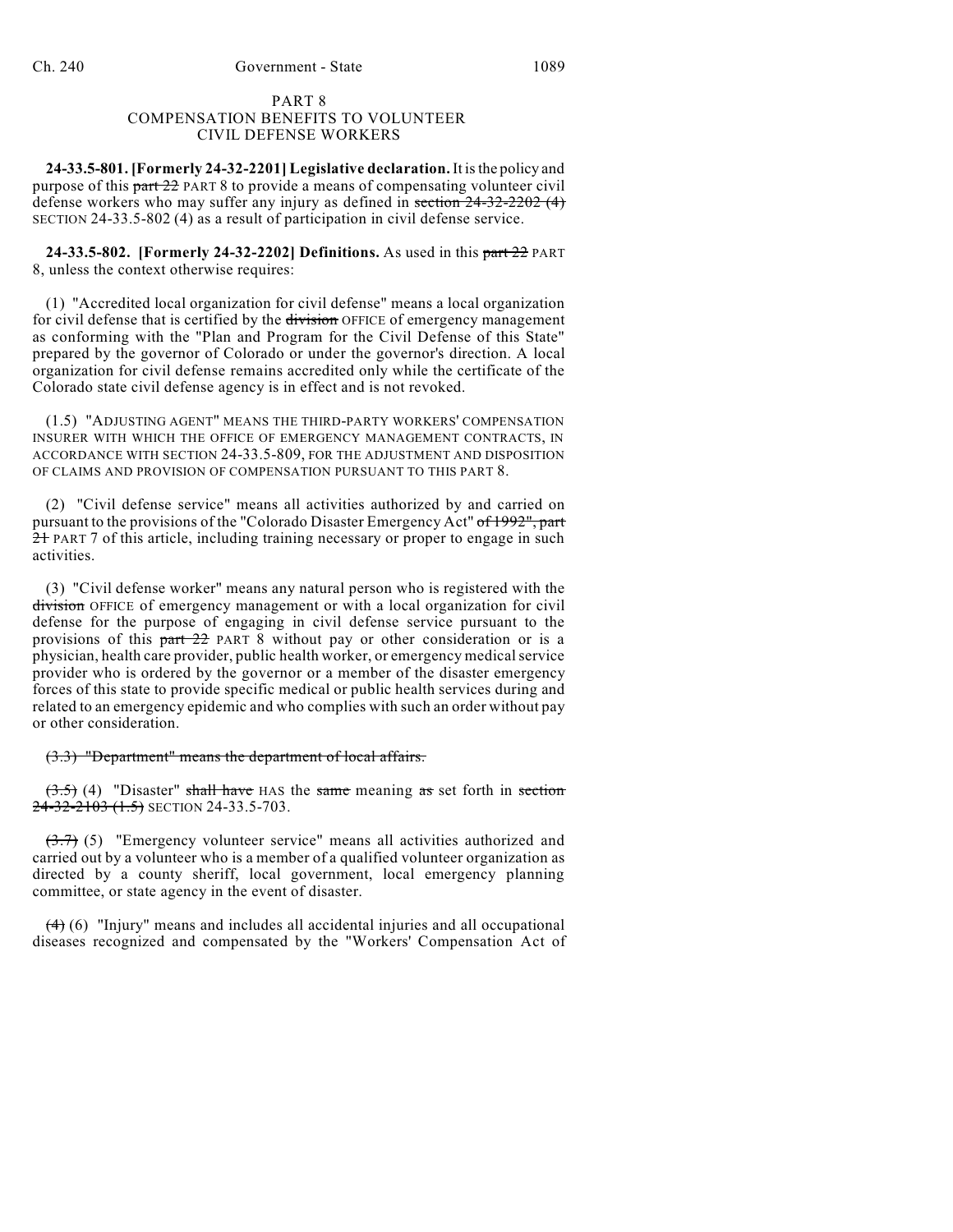Colorado", articles 40 to 47 of title 8, C.R.S., as well as any illness that is caused by an emergency epidemic declared to be a disaster emergency.

 $(4.5)$  (7) "Local emergency planning committee" means a committee that meets the criteria specified in section 24-32-2604 SECTION 24-33.5-1504.

 $(5)$  (8) "Local organization for civil defense" means a public agency which is empowered to register and direct the activities of civil defense workers within the area of the county or city or any part thereof and is thus, because of such registration and direction, acting as an instrumentality of the state in aid of the carrying out of the general governmental functions and policy of the state and includes a local organization for civil defense established by ordinance.

 $(6)$  (9) "Qualified volunteer" means a volunteer who meets the criteria specified in section  $24-32-2224$  (1) SECTION 24-33.5-824 (1).

 $(7)$  (10) "Volunteer" means a volunteer who is a member of a volunteer organization and provides volunteer services through the organization in the event of a disaster.

 $(8)(11)$  "Volunteer organization" means an organization that provides emergency services on a state or local level pursuant to this part 22.

**24-33.5-803. [Formerly 24-32-2203] Compensation for injury limited.** Except as provided in this part 22 PART 8, a civil defense worker and such civil defense worker's dependents shall have no right to receive compensation from the state, from the division OFFICE of emergency management, from the local organization for civil defense with which such civil defense worker is registered, or from the county or city which has empowered the local organization for civil defense to register such civil defense worker and direct such civil defense worker's activities for an injury arising out of and occurring in the course of such civil defense worker's activities as a civil defense worker.

**24-33.5-804. [Formerly 24-32-2204] Compensation provided is exclusive.** Compensation provided by this  $part 22$  PART 8, as limited by the provisions of this part 22 PART 8, is the exclusive remedy of a civil defense worker or such civil defense worker's dependents for injury or death arising out of and in the course of such civil defense worker's activities as a civil defense worker as against the state, the division OFFICE of emergency management, the local organization for civil defense with which such civil defense worker is registered, and the county or city that has empowered the local organization for civil defense to register such civil defense worker and direct such civil defense worker's activities. Liability for the compensation provided by this  $part 22$  PART 8, as limited by the provisions of this part 22 PART 8, is in lieu of any other liability whatsoever to a civil defense worker or such civil defense worker's dependents or any other person on the part of the state, the division OFFICE of emergency management, the local organization for civil defense with which the civil defense worker is registered, and the county or city that has empowered the local organization for civil defense to register such civil defense worker and direct such civil defense worker's activities for injury or death arising out of and in the course of such civil defense worker's activities as a civil defense worker.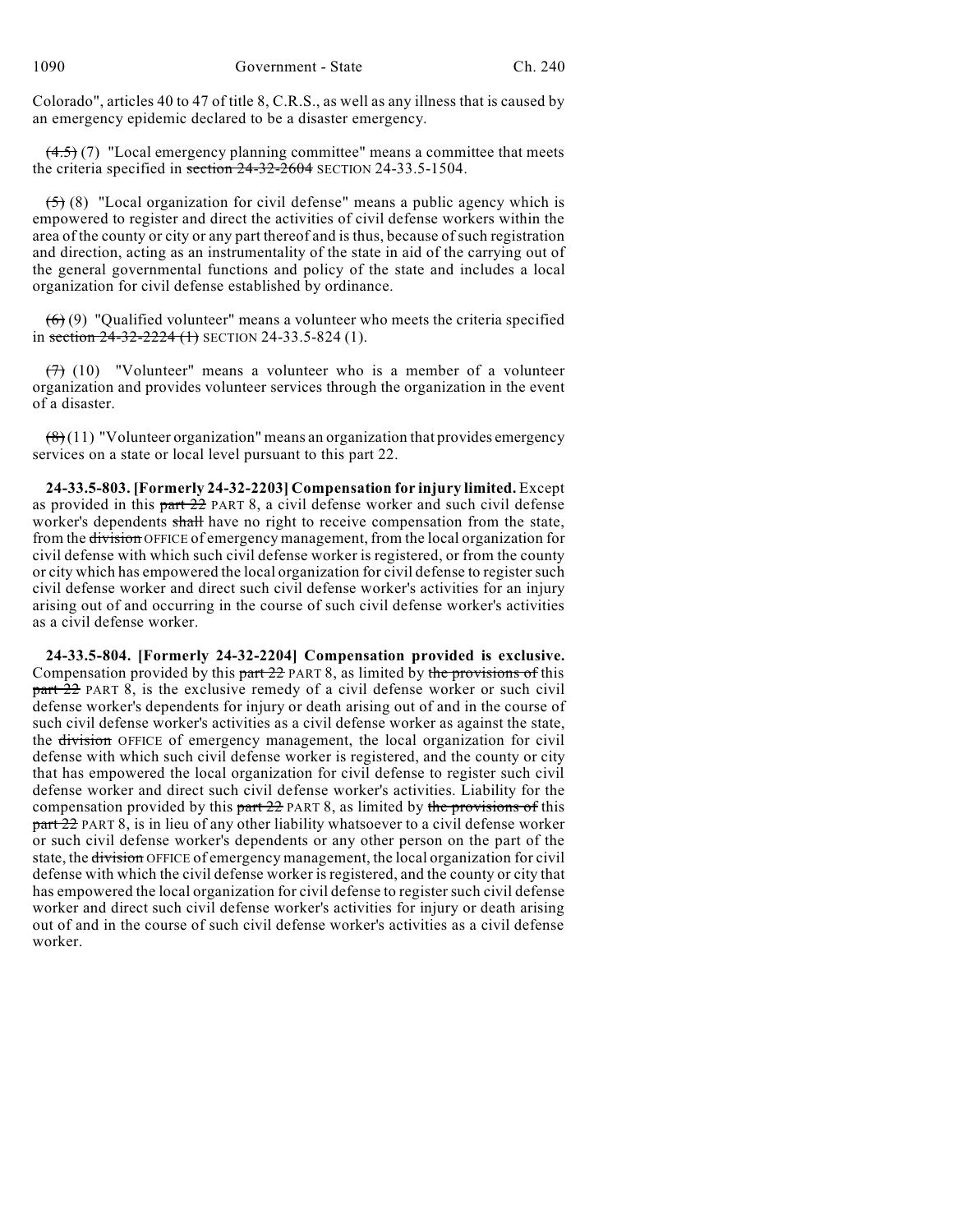**24-33.5-805. [Formerly 24-32-2205] Compensation for death or injury.** (1) Compensation shall be furnished to a civil defense worker either within or without the state for any injury arising out of and occurring in the course of such civil defense worker's activities as a civil defense worker and for the death of any such worker if the injury proximately causes death in those cases where the following conditions occur:

(a) Where, at the time of the injury, the civil defense worker is performing services as a civil defense worker and is acting within the course of such civil defense worker's duties as a civil defense worker;

(b) Where, at the time of the injury, the local organization for civil defense with which the civil defense worker is registered is an accredited local organization for civil defense. If the civil defense worker is registered with the division OFFICE of disaster emergency services MANAGEMENT and is at the time of the injury performing services for said division and is acting within the course of such civil defense worker's duties as a civil defense worker for said division, registration with an accredited local organization for civil defense is not required.

(c) Where the injury is proximately caused by such civil defense worker's service as a civil defense worker, either with or without negligence;

(d) Where the injury is not caused by the intoxication of the injured civil defense worker;

(e) Where the injury is not intentionally self-inflicted.

**24-33.5-806. [Formerly 24-32-2206] Benefits limited to appropriation.** No compensation or benefits shall be paid or furnished to civil defense workers or their dependents pursuant to the provisions of this part 22 PART 8 except from moneys appropriated for the purpose of furnishing compensation and benefits to civil defense workers and their dependents. Liability for the payment or furnishing of compensation and benefits is dependent upon and limited to the availability of moneys so appropriated.

**24-33.5-807. [Formerly 24-32-2207] Benefits depend on reserve.** After all moneys appropriated are expended or set aside in bookkeeping reserves for the payment or furnishing of compensation and benefits and reimbursing Pinnacol Assurance THE ADJUSTING AGENT for its services, the payment or furnishing of compensation and benefits for an injury to a civil defense worker or such civil defense worker's dependents is dependent upon there having been a reserve set up for the payment or furnishing of compensation and benefits to such civil defense worker or such civil defense worker's dependents for that injury, and liability is limited to the amount of the reserve. The excess in a reserve for the payment or furnishing of compensation and benefits or for reimbursing Pinnacol Assurance THE ADJUSTING AGENT for its services may be transferred to reserves of other civil defense workers for the payment or furnishing of compensation and benefits and reimbursing the Pinnacol Assurance THE ADJUSTING AGENT fund or may be used to set up reserves for other civil defense workers.

# **24-33.5-808. [Formerly 24-32-2208] Workers' compensation law applies.**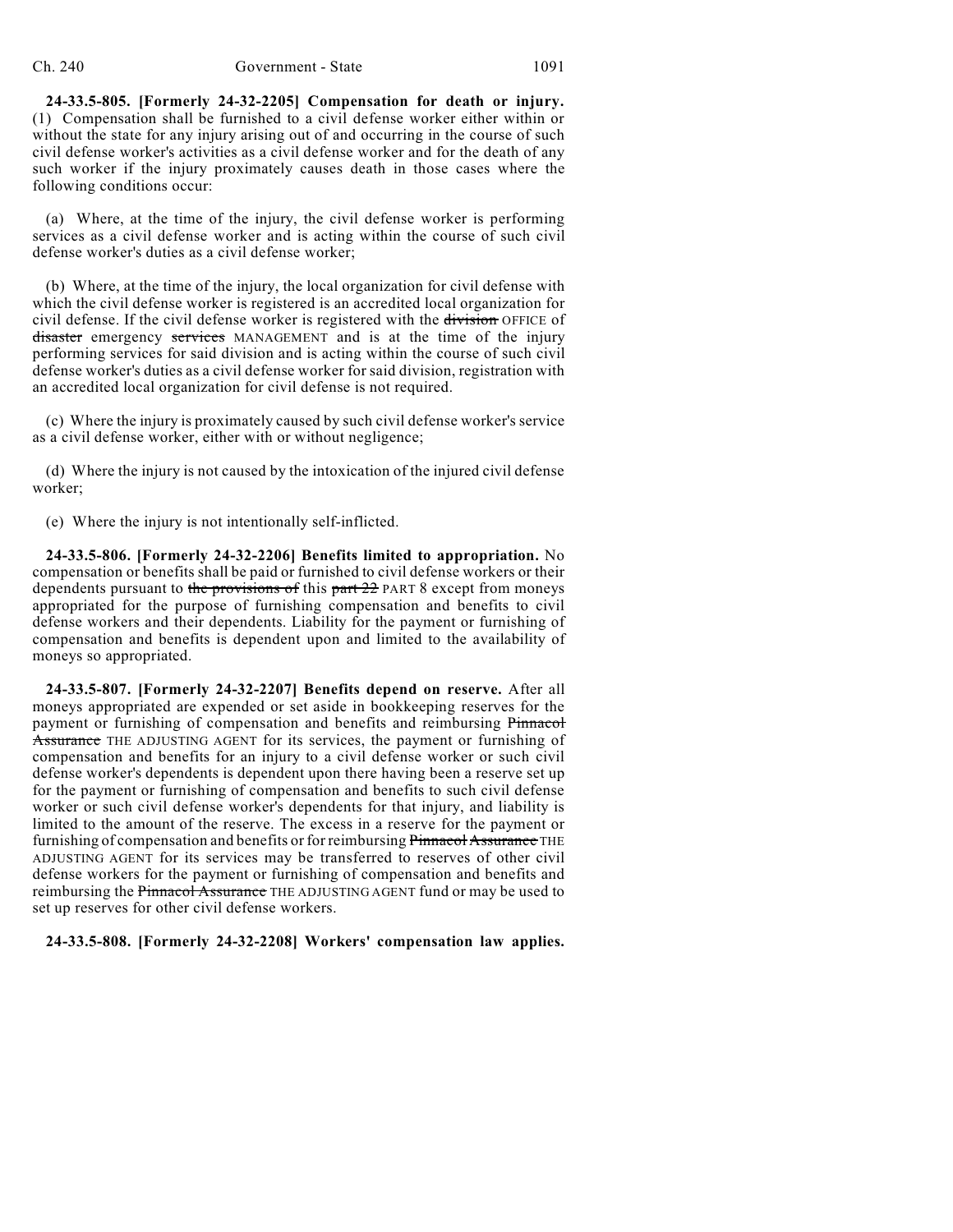Insofar as not inconsistent with the provisions of this part 22 PART 8, all of the provisions of the "Workers' Compensation Act of Colorado" shall apply APPLIES to civil defense workers and their dependents and to the furnishing of compensation and medical, dental, and funeral benefits to them or their dependents. "Employee", as used in said act, includes a civil defense worker when liability for the furnishing of the compensation and benefits exists pursuant to the provisions of this part  $22$ PART 8 and as limited by the provisions of this part 22 PART 8. Where liability for compensation and benefits exists, such compensation and benefits shall be provided in accordance with the applicable provisions of the "Workers' Compensation Act of Colorado" and at the maximum rate provided therein, subject to the limitations set forth in this part 22 PART 8.

**24-33.5-809. [Formerly 24-32-2209] Agreement for disposition of claims.** The division OFFICE of emergency management and Pinnacol Assurance THE ADJUSTING AGENT shall enter into an agreement requiring Pinnacol Assurance, as THE adjusting agent to adjust and dispose of claims and furnish compensation to civil defense workers and their dependents. The agreement shall authorize Pinnacol Assurance THE ADJUSTING AGENT to make all expenditures, including payments to claimants for compensation or for the adjustment or settlement of claims. Nothing in this part 22 shall be construed to mean PART 8 MEANS that Pinnacol Assurance THE ADJUSTING AGENT or its officers or agents have the final decision with respect to the compensability of any case or the amount of compensation or benefits due. Any civil defense worker or such civil defense worker's dependents shall have the same right to hearings before the division of labor in the department of labor and employment and its referees and to appeal from awards of said division and referees to the industrial claim appeals panel and to the courts as is provided in the hearing and review procedures of the "Workers' Compensation Act of Colorado" found in article 43 of title 8, C.R.S., subject to the limitations prescribed in this part 22 PART 8.

**24-33.5-810. [Formerly 24-32-2210] Reimbursement of fund.** The agreement ENTERED INTO PURSUANT TO SECTION 24-33.5-809 shall provide that Pinnacol Assurance THE ADJUSTING AGENT shall be reimbursed for the ITS expenditures made as adjusting agent and for the cost of services rendered, which reimbursement shall be made out of moneys appropriated for the purpose of furnishing compensation to civil defense workers. The reimbursement for cost of services rendered shall not exceed twelve and one-half percent of the total expenditures for medical and dental treatment and disability and death payments made by Pinnacol Assurance THE ADJUSTING AGENT in the adjustment of claims arising under this part 22 PART 8. The agreement shall provide for the setting up of bookkeeping reserves in order that provisions may be made for the reimbursement of Pinnacol Assurance THE ADJUSTING AGENT and that liability for the payment or furnishing of compensation may be determined. The agreement shall also provide that Pinnacol Assurance THE ADJUSTING AGENT shall be notified promptly by the division OFFICE of emergency management when a local organization for civil defense is certified as an accredited local organization for civil defense and when the certification is revoked.

**24-33.5-811. [Formerly 24-32-2211] Parties to agreement.** An accredited local organization for civil defense and the county, town, or city which has empowered the local organization for civil defense to register and direct activities of civil defense workers automatically become parties to the agreement ENTERED INTO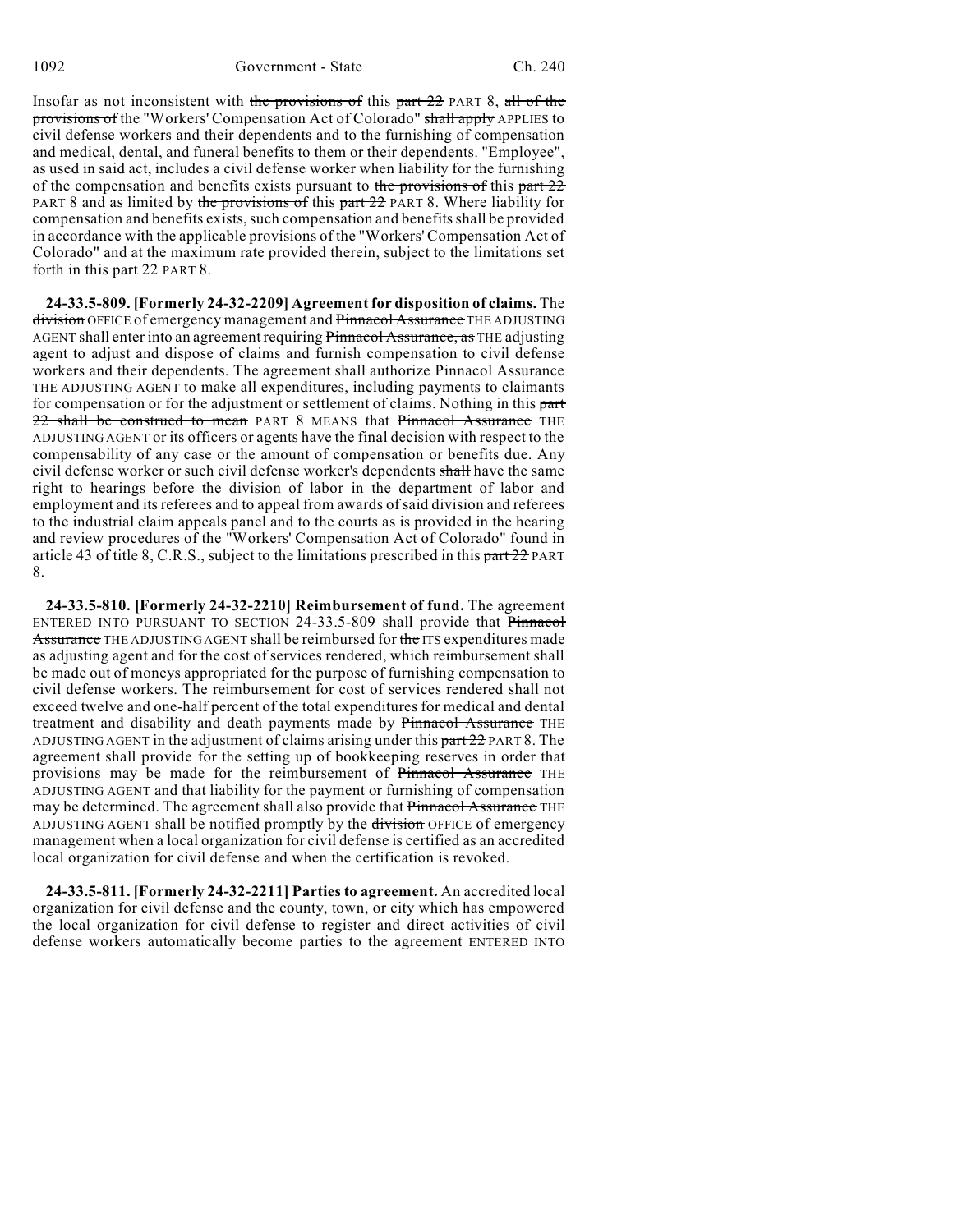PURSUANT TO SECTION 24-33.5-809 upon the local organization for civil defense becoming an accredited local organization for civil defense.

**24-33.5-812. [Formerly 24-32-2212] Other provisions of agreement.** The agreement ENTERED INTO PURSUANT TO SECTION 24-33.5-809 may also contain any other provision not inconsistent with this part 22 PART 8 deemed necessary by the division OFFICE of emergency management and Pinnacol Assurance THE ADJUSTING AGENT for the furnishing of compensation to civil defense workers and their dependents in accordance with the provisions of this  $part 22$  PART 8 and the serving by Pinnacol Assurance as adjusting agent SERVICES PROVIDED BY THE ADJUSTING AGENT. The agreement may be modified by action of the division OFFICE of emergency management and Pinnacol Assurance THE ADJUSTING AGENT.

**24-33.5-813. [Formerly 24-32-2213] Power of recovery - use of recovered amounts.** Pinnacol Assurance THE ADJUSTING AGENT may, in its own name or in the name of the division OFFICE of emergency management, or both, do any and all things necessary to recover on behalf of the division OFFICE of emergency management any and all amounts that an employer or insurance carrier might recover under the provisions of section 8-41-203, C.R.S. All amounts so recovered shall be used for the furnishing of compensation benefits, and the agreement ENTERED INTO PURSUANT TO SECTION 24-33.5-809 shall provide for the reimbursing of the Pinnacol Assurance fund THE ADJUSTING AGENT for expenses incurred in recovering such amounts and the manner in which such amounts shall be applied to the furnishing of compensation.

**24-33.5-814. [Formerly 24-32-2214] Federal benefits deducted.** Should the United States government or any agent thereof, in accordance with any federal statute or rule or regulation, furnish monetary assistance, benefits, or other temporary or permanent relief to civil defense workers or their dependents for injuries arising out of and occurring in the course of their activities as civil defense workers, the amount of compensation which any civil defense worker or such civil defense worker's dependents are otherwise entitled to receive from the state of Colorado as provided in this part 22 PART 8 shall be reduced by the amount of monetary assistance, benefits, or other temporary or permanent relief such civil defense worker or such civil defense worker's dependents have received and will receive from the United States or any agent thereof as a result of the injury.

**24-33.5-815. [Formerly 24-32-2215] State medical aid denied - when.** If, in addition to monetary assistance, benefits, or other temporary or permanent relief, the United States government or any agent thereof furnishes medical, surgical, or hospital treatment or any combination thereof to an injured civil defense worker, such civil defense worker has no right to receive similar medical, surgical, or hospital treatment as provided in this part 22 PART 8; except that Pinnacol Assurance THE ADJUSTING AGENT, as adjusting agent of the division OFFICE of emergency management, may furnish medical, surgical, or hospital treatment as part of the compensation provided under the provisions of this part  $22$  PART 8.

**24-33.5-816. [Formerly 24-32-2216] Medical benefits as part of compensation.** If, in addition to monetary assistance, benefits, or other temporary or permanent relief, the United States government or any agent thereof will reimburse a civil defense worker or such civil defense worker's dependents for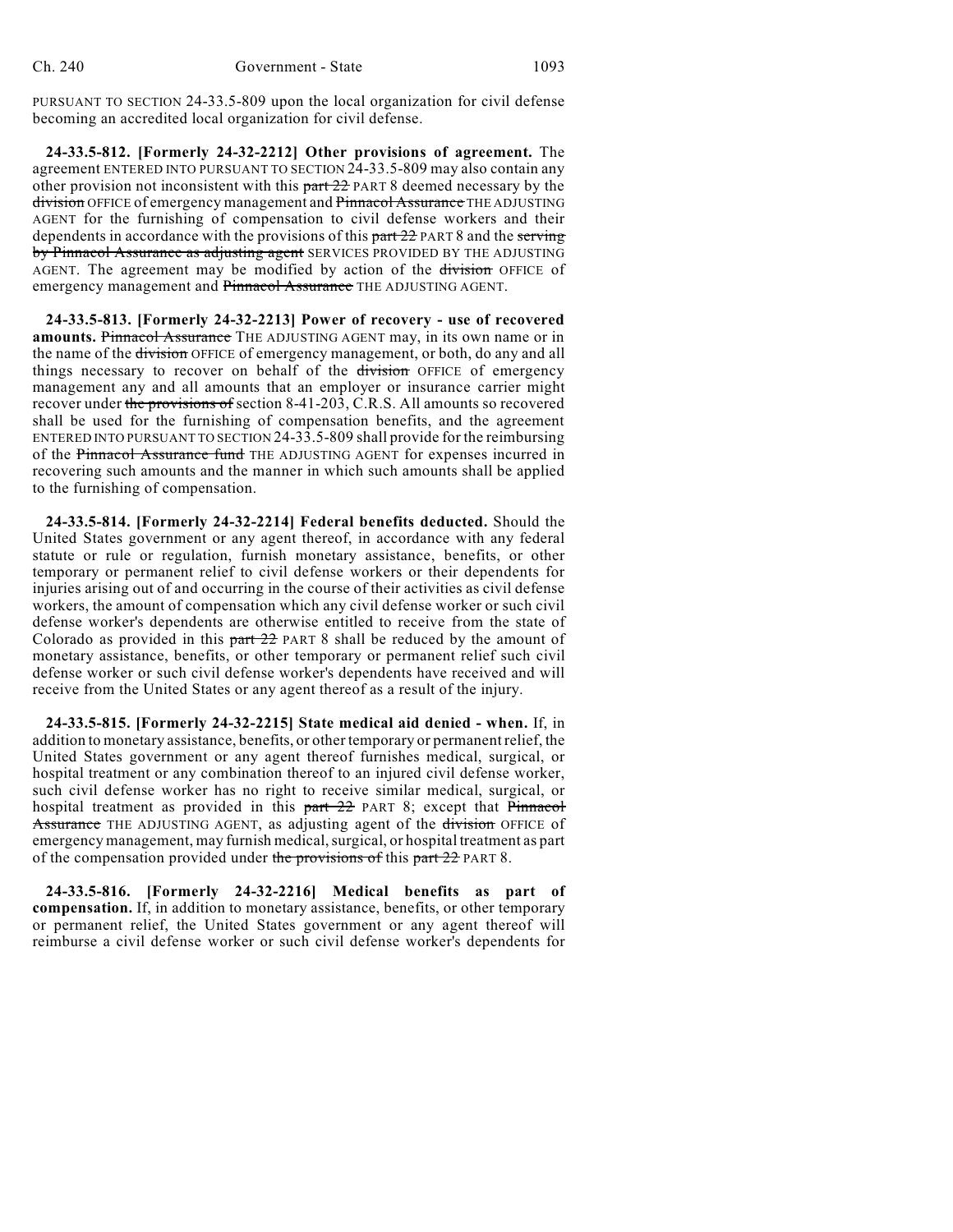1094 Government - State Ch. 240

medical, surgical, or hospital treatment or any combination thereof furnished to such injured civil defense worker, the civil defense worker has no right to receive similar medical, surgical, or hospital treatment as provided in this part 22 PART 8; except that Pinnacol Assurance THE ADJUSTING AGENT, as adjusting agent of the division OFFICE of emergency management, may furnish medical, surgical, or hospital treatment as part of the compensation provided under the provisions of this part 22 PART 8 and apply to the United States government or its agent for the reimbursement that will be made to the civil defense worker or such civil defense worker's dependents. As a condition to the furnishing of such medical, surgical, or hospital treatment, Pinnacol Assurance THE ADJUSTING AGENT shall require the civil defense worker and such civil defense worker's dependents to assign to the state of Colorado, for the purpose of reimbursing for any medical, surgical, or hospital treatment furnished or to be furnished by the state, any privilege or right the civil defense worker or such civil defense worker's dependents may have to reimbursement from the United States government or any agent thereof.

**24-33.5-817. [Formerly 24-32-2217] State benefits barred - when.** If the furnishing of compensation under the provisions of this part 22 PART 8 and the acts referred to in this part 22 PART 8 to a civil defense worker or such civil defense worker's dependents prevents such civil defense worker or such civil defense worker's dependents from receiving assistance, benefits, or other temporary or permanent relief under the provisions of a federal statute or rule or regulation, the civil defense worker and such civil defense worker's dependents have no right to and shall not receive any compensation from the state of Colorado under the provisions of this part 22 PART 8 and the acts referred to in this part 22 PART 8 for any injury for which the United States government or any agent thereof will furnish assistance, benefits, or other temporary or permanent relief in the absence of the furnishing of compensation by the state of Colorado.

**24-33.5-818.[Formerly 24-32-2218] Classes of workers- registration - duties.** The division of HOMELAND SECURITY AND emergency management shall establish by rule and regulation various classes of civil defense workers and the scope of the duties of each class. The division of HOMELAND SECURITY AND emergency management shall also adopt rules and regulations prescribing the manner in which civil defense workers of each class are to be registered. All such rules and regulations shall be designed to facilitate the paying of workers' compensation.

**24-33.5-819. [Formerly 24-32-2219] Accrediting local organization.** Any local organization for civil defense that both agrees to follow the rules and regulations established by the division of HOMELAND SECURITY AND emergency management pursuant to the provisions of this part 22 PART 8 and substantially complies with such rules and regulations shall be certified by the division of HOMELAND SECURITY AND emergency management. Upon making the certification, not before, the local organization for civil defense becomes an accredited local organization for civil defense.

**24-33.5-820. [Formerly 24-32-2220] Accredited status lost - when.** If an accredited local organization for civil defense fails to comply with the rules and regulations of the division of HOMELAND SECURITY AND emergency management in any material degree, the division of HOMELAND SECURITY AND emergency management may revoke the certification, and upon the act of revocation the local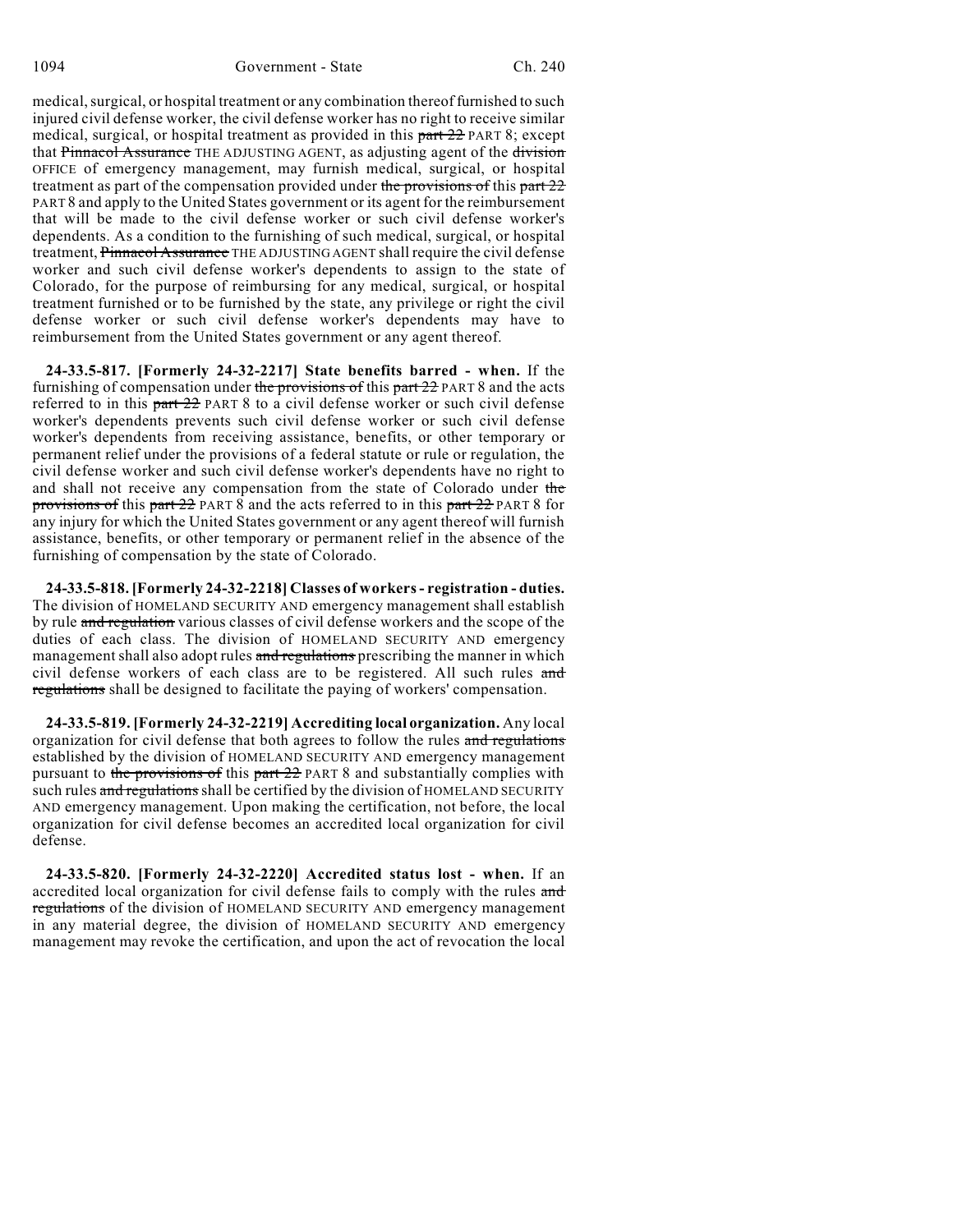organization for civil defense shall lose its accredited status. It may again become an accredited local organization for civil defense in the same manner as is provided for a local organization for civil defense that has not had its certificate revoked.

**24-33.5-821. [Formerly 24-32-2221] Transfer of moneys.** Not less often than once each ninety days, the treasurer of the state of Colorado, upon the written request of Pinnacol Assurance THE ADJUSTING AGENT, shall transfer to the account of Pinnacol Assurance DESIGNATED BY THE ADJUSTING AGENT, from the sum appropriated by the general assembly for the payment of claimsthat may arise under this part 22 PART 8, such sum as may be required to reimburse Pinnacol Assurance THE ADJUSTING AGENT in full for any sum theretofore paid by Pinnacol Assurance THE ADJUSTING AGENT on any claims arising under the provisions of this part  $22$ PART 8, together with any expense incurred by Pinnacol Assurance THE ADJUSTING AGENT in adjusting THE same as provided in this  $part 22$  PART 8, and such amount as may be estimated by Pinnacol Assurance THE ADJUSTING AGENT as being necessary to carry said claims to maturity and ensure the full payment thereof. The requests of Pinnacol Assurance THE ADJUSTING AGENT from time to time for the transfer of moneys as provided in this section shall cite this  $part 22$  PART 8 as authority for such transfer and shall be made upon such form as the treasurer of the state of Colorado and the controller may prescribe or, in the absence of the prescribing of special forms, upon a voucher citing this part 22 PART 8 as authority.

**24-33.5-822. [Formerly 24-32-2222] County sheriff - local government - local emergency planning committee - memorandum of understanding with volunteer organizations.** (1) Any county sheriff, the director of any local government, any local emergency planning committee, or any state agency may develop and enter into a memorandum of understanding with one or more volunteer organizations to assist the county sheriff, local government, local emergency planning committee, or state agency in providing services in the event of a disaster.

(2) A memorandum of understanding between a county sheriff, a local government, a local emergency planning committee, or a state agency and a volunteer organization may include the following information:

(a) The circumstances under which the county sheriff, local government, local emergency planning committee, or state agency may request the services of the volunteer organization in a disaster;

(b) The circumstances under which the volunteer organization may accept or refuse the request for assistance by the county sheriff, local government, local emergency planning committee, or state agency in a disaster;

(c) The party that will be responsible for any costs incurred by the volunteer organization in the course of assisting the county sheriff, local government, local emergency planning committee, or state agency in a disaster;

(d) The specific training or certification required for volunteers who are members of the volunteer organization to be authorized to assist the county sheriff, local government, local emergency planning committee, or state agency in a disaster;

(e) The duration of the memorandum of understanding;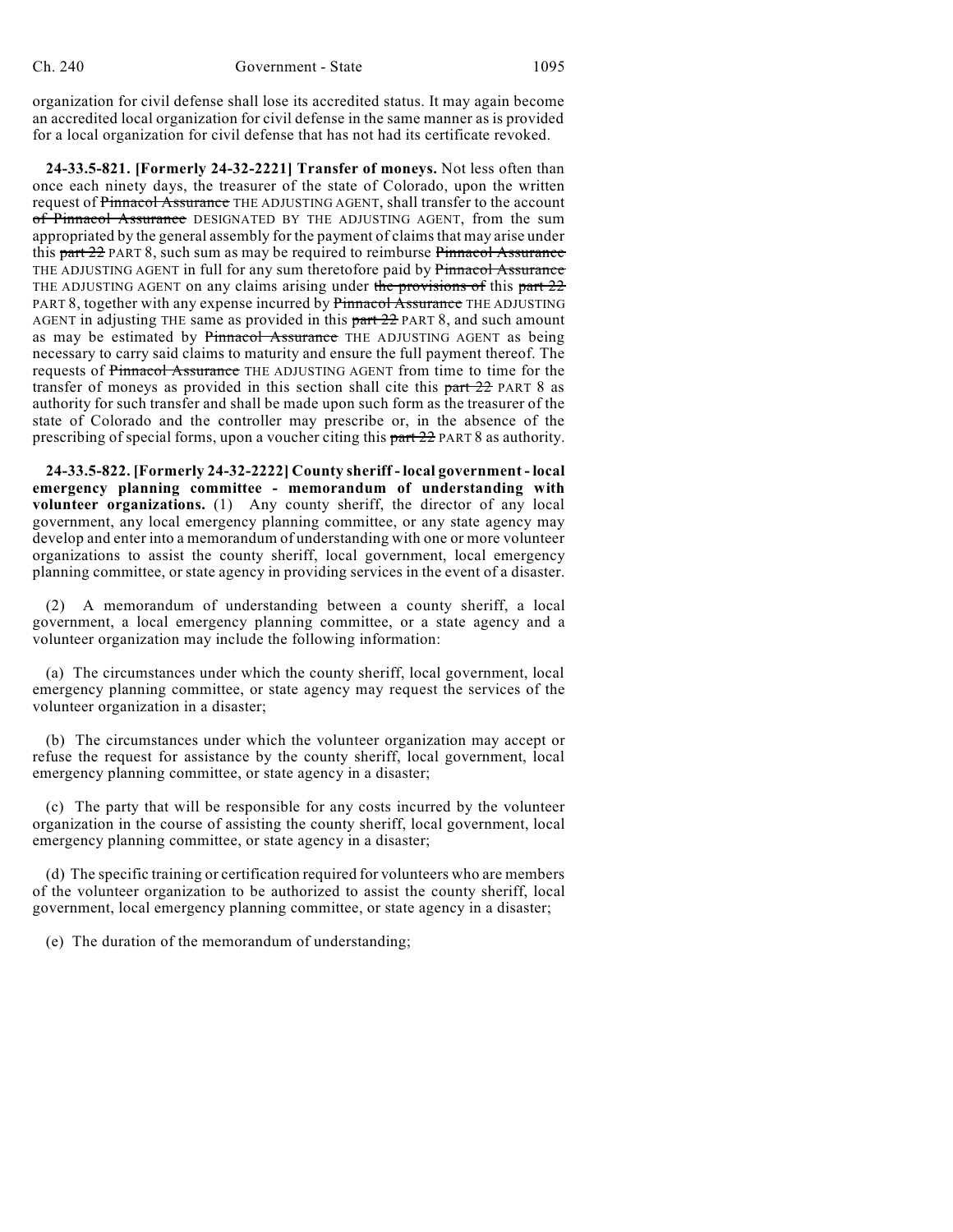(f) Provisions for amending the memorandum of understanding; and

(g) Any other information deemed necessary by the county sheriff, local government, local emergency planning committee, or state agency or by the volunteer organization.

(3) If national or statewide training and certification standards exist for a certain organization or certain type of volunteer, the existing standards shall be used in a memorandum of understanding created pursuant to this section.

(4) The most current version of the state of Colorado intergovernmental agreement for emergency management may be used as the memorandum of understanding pursuant to this section.

**24-33.5-823. [Formerly 24-32-2223] Qualified volunteer organization list creation - nomination of organizations.** (1) Any volunteer who is associated with a qualified volunteer organization pursuant to this section may be eligible to receive the protections and benefits specified in this  $part 22$  PART 8 and in article 10 of this title. The executive director of the department or the executive director's designee shall create and maintain a list of volunteer organizations that shall be known as the "qualified volunteer organization list".

(2) Any county sheriff, local government, local emergency planning committee, or state agency may nominate a volunteer organization with which it enters into a memorandum of understanding pursuant to section 24-32-2222 SECTION 24-33.5-822 to be included on the qualified volunteer organization list created and maintained pursuant to subsection  $(1)$  of this section.

**24-33.5-824. [Formerly 24-32-2224] Volunteers - provision of emergency services - protections - benefits.** (1) A volunteer shall be allowed to receive the benefits and protections specified in this part 22 PART 8 and pursuant to article 10 of this title if the volunteer is determined to be a qualified volunteer pursuant to this section. A volunteer shall be deemed a qualified volunteer if:

(a) The volunteer is a member of a volunteer organization that enters into a memorandum of understanding with a county sheriff, local government, local emergency planning committee, or state agency pursuant to section 24-32-2222 SECTION 24-33.5-822;

(b) The volunteer organization of which the volunteer is a member is included on the qualified volunteer organization list created and maintained by the department pursuant to section 24-32-2223 SECTION 24-33.5-823;

(c) The volunteer is called to service through the volunteer organization under the authority of the county sheriff, local government, local emergency planning committee, or state agency to volunteer in a disaster; and

(d) The volunteer receives the appropriate verification pursuant to subsection (2) of this section.

(2) The executive director of the department or the executive director's designee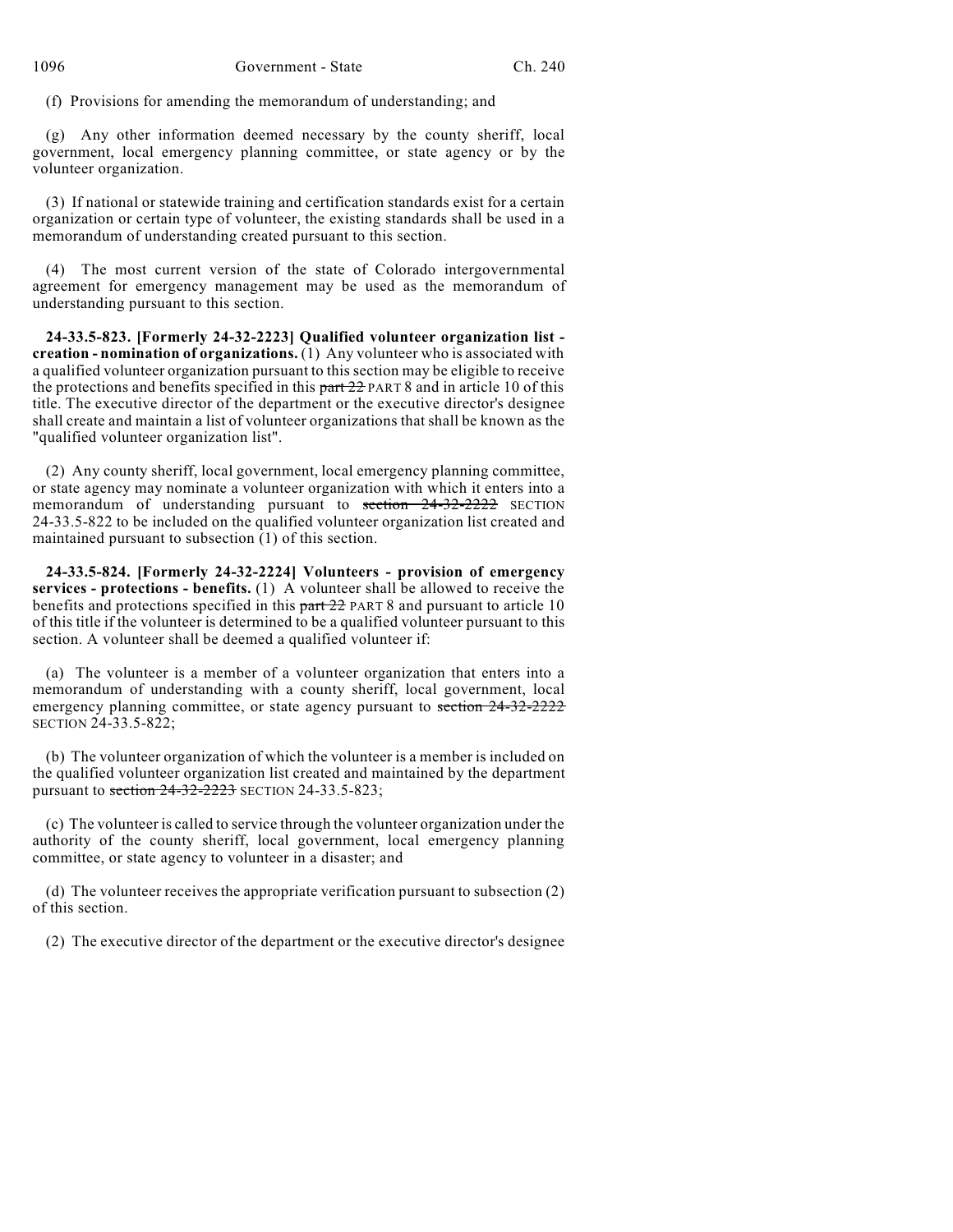shall create a system whereby a volunteer may obtain proof to provide to his or her employer that specifies:

(a) The volunteer was called to service by a volunteer organization for the purpose of assisting in a disaster;

(b) The volunteer reported for service and performed the activities required of him or her by the volunteer organization; and

(c) The number of days of service that the volunteer provided.

**24-33.5-825. [Formerly 24-32-2225] Qualified volunteers - leave of absence - public employees.** (1) Any qualified volunteer who is an officer or employee of the state or of any political subdivision, municipal corporation, or other public agency of the state and who is called into service by a volunteer organization is entitled to a leave of absence from the qualified volunteer's employment for the time when the qualified volunteer is serving, without loss of pay, seniority, status, efficiency rating, vacation, sick leave, or other benefits. The leave without loss of pay that is allowed pursuant to this section shall not exceed a total of fifteen work days in any calendar year; except that such leave without loss of pay shall be allowed only if the required volunteer service is satisfactorily performed, which shall be presumed unless the contrary is established.

(2) The leave allowed pursuant to subsection (1) of this section shall be allowed only if the qualified volunteer returns to his or her public position the next scheduled work day after being relieved from emergency volunteer service; except that leave shall be allowed pursuant to subsection (1) of this section if the employee is unable to return to work due to injury or circumstances beyond the employee's control and the employee notifies the employer as soon as practicable, but prior to the next scheduled work day.

(3) A state agency or any political subdivision, municipal corporation, or other public agency of the state may hire a temporary employee to fill a vacancy created by a leave of absence allowed pursuant to subsection (1) of this section.

(4) Upon returning from a leave of absence allowed pursuant to this section, a qualified volunteer is entitled to return to the same position and classification held by the qualified volunteer before the leave of absence for the emergency volunteer service or to the position, including the geographic location of the position, and classification that the qualified volunteer would have been entitled to if the qualified volunteer did not take a leave of absence for the emergency volunteer service.

(5) A qualified volunteer who is an officer or employee of the state or of any political subdivision, municipal corporation, or other public agency of the state, receiving a leave of absence pursuant to this section, and having rights in any state, municipal, or other public pension, retirement, or relief system shall retain all of the rights accrued up to the time of taking the leave and shall have all rights subsequently accruing under such system as if the qualified volunteer did not take the leave. Any increase in the amount of money benefits accruing with respect to the time of the leave is dependent upon the payment of any contributions or assessments, and the right to the increase is dependent upon the payment of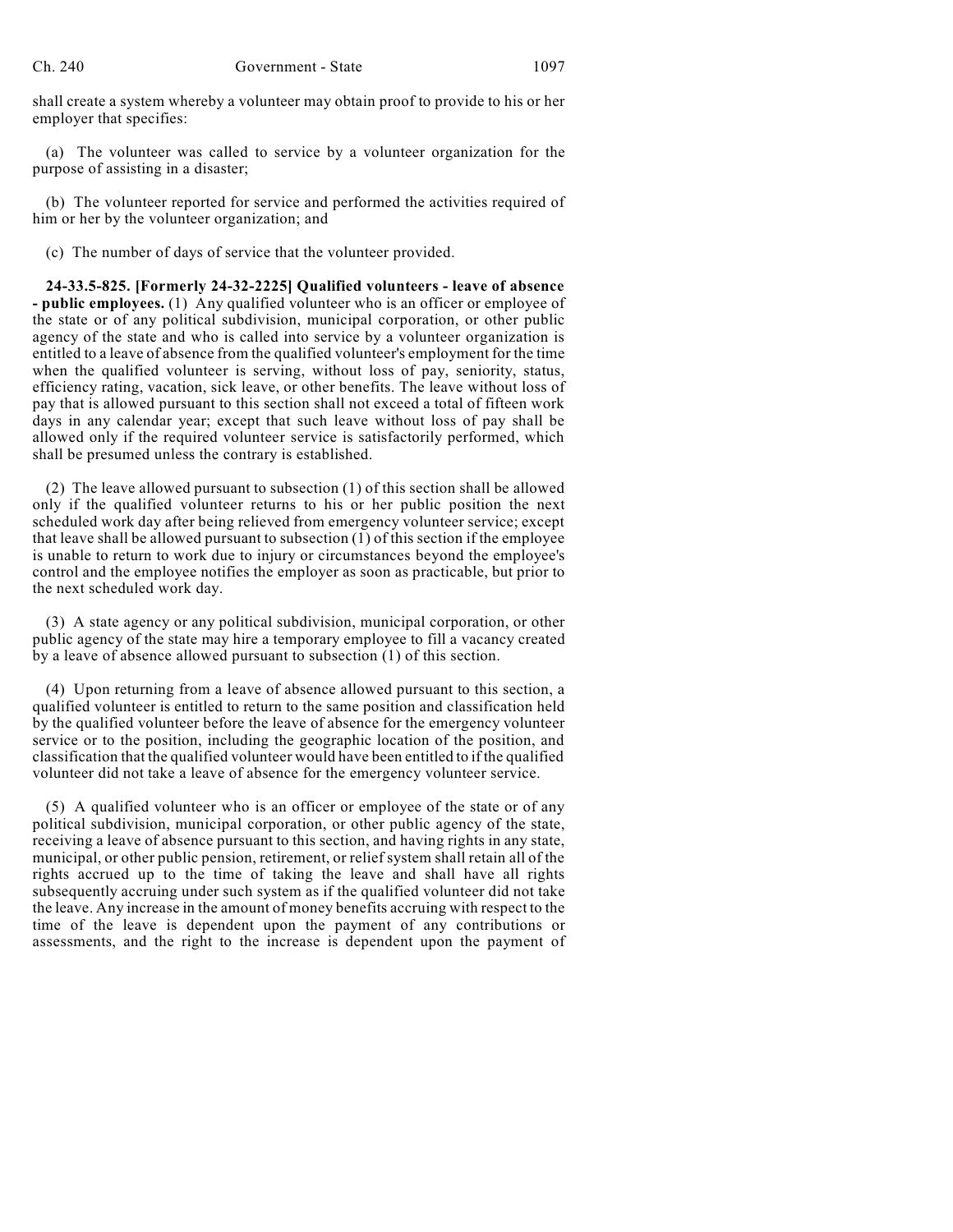contributions or assessments within a reasonable time after the termination of the leave and upon such terms as the authorities in charge of the system may prescribe.

(6) Notwithstanding the provisions of this section, an employer shall not be required to provide leave pursuant to this section to more than twenty percent of the employer's employees on any work day.

(7) Notwithstanding the provisions of this section, an employer shall not be required to allow leave pursuant to this section for any employee designated as an essential employee. For the purposes of this subsection  $(7)$ , "essential employee" means an employee who the employer deems to be essential to the operation of the employer's daily enterprise and whose absence would likely cause the employer to suffer economic injury.

**24-33.5-826. [Formerly 24-32-2226] Qualified volunteers - leave of absence - private employees.** (1) Any qualified volunteer who is employed by a private employer and who is called into service by a volunteer organization for a disaster is entitled to a leave of absence from the qualified volunteer's employment, other than employment of a temporary nature, for the time when the qualified volunteer is serving. The leave allowed for a qualified volunteer pursuant to this section shall not exceed a total of fifteen work days in any calendar year, and the leave shall be allowed only if the volunteer is called into service for a disaster and provides proof that he or she is a qualified volunteer pursuant to section  $24-32-2224$  (2) SECTION 24-33.5-824 (2).

(2) The leave of absence allowed pursuant to this section shall be construed as an absence with leave and without pay and shall not affect the qualified volunteer's rights to vacation, sick leave, bonus, advancement, or other employment benefits or advantages relating to and normally to be expected for the qualified volunteer's particular employment.

(3) The leave of absence pursuant to subsection (1) of this section shall be allowed only if the qualified volunteer returns to his or her employment as soon as practicable after being relieved from emergency volunteer service.

(4) The employer of a qualified volunteer who takes a leave of absence from employment to engage in emergency volunteer service shall, upon the qualified volunteer's completion of the emergency volunteer service, restore the qualified volunteer to the position the volunteer held prior to the leave of absence or to a similar position.

(5) Notwithstanding the provisions of this section, an employer shall not be required to provide leave pursuant to this section to more than twenty percent of the employer's employees on any work day.

(6) Notwithstanding the provisions of this section, an employer shall not be required to allow leave pursuant to this section for any employee designated as an essential employee. For the purposes of this subsection (6), "essential employee" means an employee who the employer deems to be essential to the operation of the employer's daily enterprise, whose absence would likely cause the employer to suffer economic injury, or whose duties include assisting in disaster recovery for the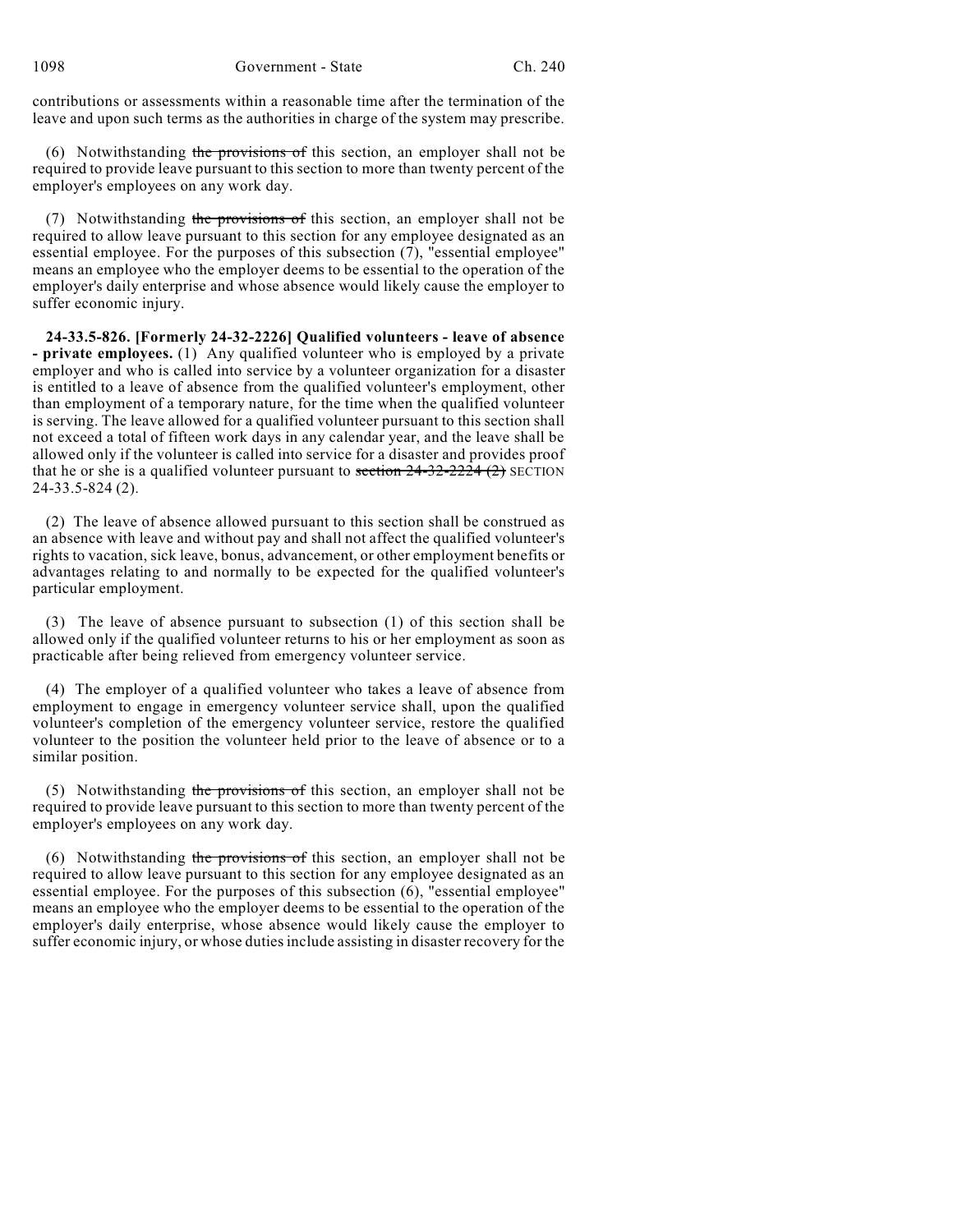employer.

**24-33.5-827. [Formerly 24-32-2227] Procedures.** (1) The department OFFICE OF EMERGENCY MANAGEMENT shall create procedures for the administration of this part 22 PART 8. The procedures shall include: but need not be limited to, the following:

(a) A process for a county sheriff, local government, local emergency planning committee, or state agency to nominate a volunteer organization to be included on the qualified volunteer organization list pursuant to section  $24-32-2223(2)$  SECTION 24-33.5-823; and

(b) A process to verify that a qualified volunteer provided volunteer services during a disaster and a method to allow the volunteer to provide proof of such service to his or her employer pursuant to section  $24-32-2224$  (2) SECTION 24-33.5-824 (2).

**24-33.5-828. [Formerly 24-32-2228]Interpretation.** (1) Nothing in this part 22 shall be construed to amend, suspend, supercede PART 8 AMENDS, SUSPENDS, SUPERCEDES, or otherwise modify MODIFIES the protections provided to volunteer firefighters pursuant to section 31-30-1131, C.R.S.

(2) Nothing in this  $part 22$  shall be construed to affect PART 8 AFFECTS any preexisting intergovernmental agreement regarding emergency management or any other issue.

#### PART 9 CIVIL DEFENSE LIABILITY - PUBLIC OR PRIVATE

**24-33.5-901. [Formerly 24-32-2301] Short title.** This part 23 PART 9 shall be known and may be cited as the "Civil Defense Liability Act".

**24-33.5-902. [Formerly 24-32-2302] Legislative declaration - no private liability.** (1) It is declared to be the policy of the general assembly to encourage the owners of any building, mine, structure, or other real estate to make such property available, without compensation, for civil defense, and for that purpose this section is enacted.

(2) No person, limited liability company, partnership, corporation, or association shall be civilly liable, except for willful and wanton acts, for the death or injury of any person or the injury to or loss of any property which may occur in or on the property of such person, limited liability company, partnership, corporation, or association resulting from any preparation, drill, exercise, use in an official alert, or inspection incidental to a civil defense activity. This exemption from liability extends to any owner, tenant, lessee, assignee, or successor in interest of any property used for civil defense purposes, together with his or her personal representatives, heirs, successors, and assigns.

**24-33.5-903. [Formerly 24-32-2303] State liability.** All legal liabilities for damages, not only to property under the provisions of the constitution of the state of Colorado but also for death or injury to any person, except a civil defense worker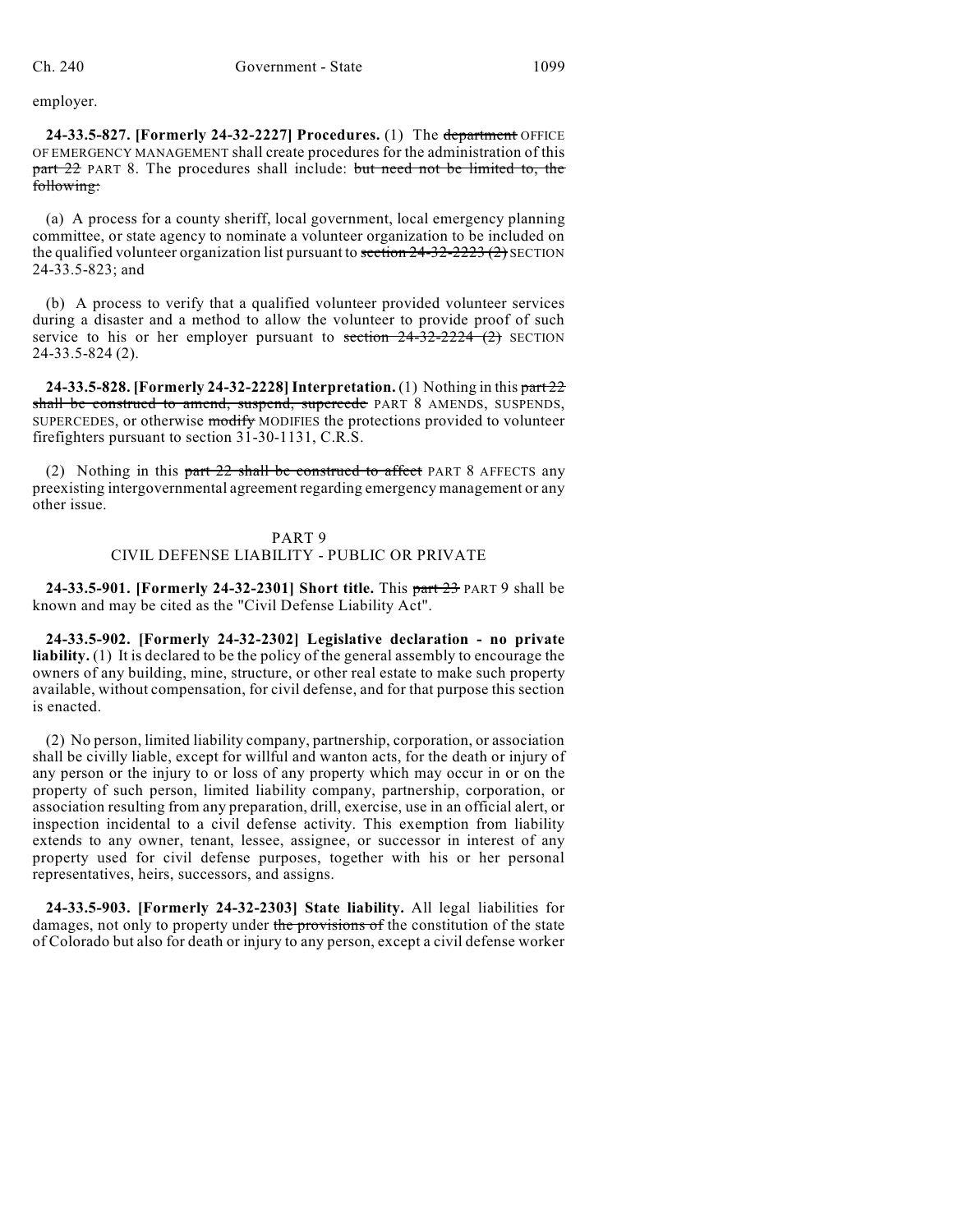regularly enrolled and acting as such, caused by acts done or attempted under the color of the "Colorado Disaster Emergency Act", of 1992", part 21 PART 7 of this article, in a bona fide attempt to comply therewith, shall be the obligation of the state of Colorado. Permission is given for suits against the state for recovery of compensation in that behalf, and for the indemnification of any person appointed and regularly enrolled as a civilian defense worker while actually engaged in civil defense duties or as a member of any agency of the state or political subdivision thereof engaged in civilian defense activity, or such person's dependents, as an aspect of damage done to such person's private property, or judgment against such person for acts done in good faith attempts in compliance with this part 23 PART 9. The foregoing shall not be construed to result in indemnification in any case of willful misconduct, gross negligence, or bad faith on the part of any agent of civilian defense. Should the United States government or any agency thereof, in accordance with any federal statute, rule, or regulation, provide for the payment of damages to property or for death or injury as provided for in this section, then and in that event, there shall be no liability or obligation whatsoever upon the part of the state of Colorado for any such damage, death, or injury for which the United States government assumes liability.

**24-33.5-904. [Formerly 24-32-2304] Recovery for personal injury.** (1) Recovery for the injury or death of persons appointed and regularly enrolled in a civil defense organization as contemplated by the "Colorado Disaster Emergency Act", of 1992", part 21 PART 7 of this article, while actually engaged in civil defense duties shall be limited to the provisions of the "Workers' Compensation Act of Colorado", articles 40 to 47 of title 8, C.R.S. If such persons are regularly employed by the state of Colorado or its political subdivisions, and, if such persons are volunteer civil defense workers, shall be limited as otherwise provided by statute.

(2) The provisions of Subsection  $(1)$  of this section shall not affect the right of any person to receive benefits or compensation to which such person might be entitled under any workers' compensation or pension law or any act of congress.

# PART 10 EVACUATION OF SCHOOL BUILDINGS FOR CIVIL DEFENSE

**24-33.5-1001. [Formerly 24-32-2401] Evacuation plan agreements.** Any board of education of any school district in the state of Colorado may enter into an agreement with the appropriate local civil defense agency or authorities for the purpose of establishing an orderly plan for the evacuation of any or all school buildings within the jurisdiction of said school district.

**24-33.5-1002. [Formerly 24-32-2402] Evacuation drill - district liability.**In the event that such school district and the respective local civil defense agency or authorities desire to perform an evacuation drill for any or all school buildings, the board of education of such school district and its officers, employees, and agents participating therein shall be relieved of all liability, except as otherwise provided by article 10 of this title, with regard to the accidental injury of any pupil during school hours from the time that the pupil leaves the school building until such pupil's return to the building at the conclusion of the evacuation drill.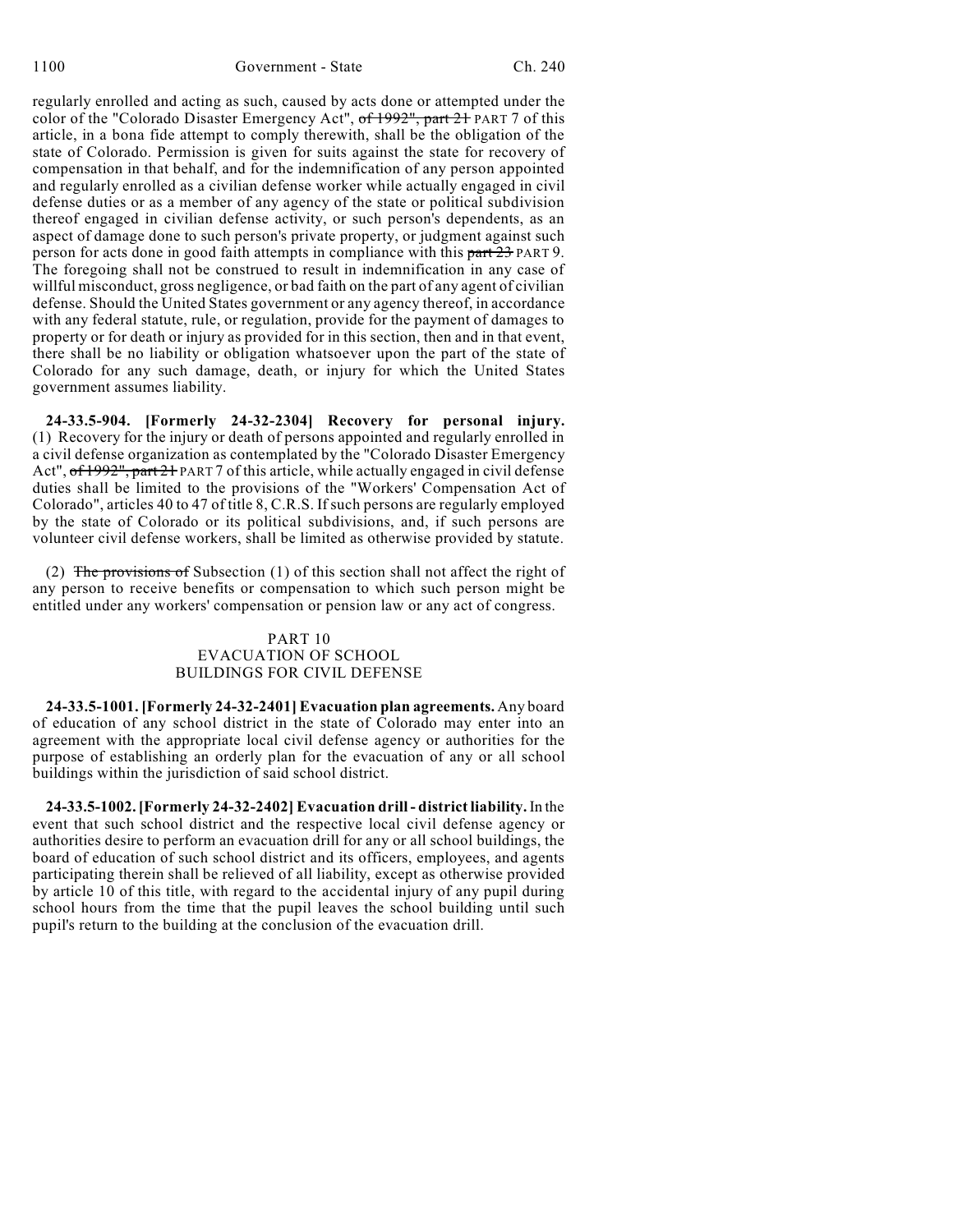**24-33.5-1003. [Formerly 24-32-2403] Buses used.** For drill or other evacuation purposes as described in this part 24 PART 10, buses and such other modes of transport as are operated by the respective school district for the transportation of pupils may be operated by the district outside the boundaries of the district.

**24-33.5-1004. [Formerly 24-32-2404] Liability insurance.** For purposes of this part 24 PART 10, a school district may expend available funds to utilize the services of its employees or properties and may, if the board of education so desires, pay premiums from available funds to procure liability and property damage insurance covering such district, its governing body, officers, and employees, and, if deemed necessary or desirable, volunteer workers while participating in such civil defense activity, but there shall be no right of contribution on the part of such district to the insurance carrier.

**24-33.5-1005. [Formerly 24-32-2405] Extraterritorial powers.** When the officers, employees, or agents of any school district participating in any civil defense exercise in connection with the provisions of this part 24 PART 10 are required to go beyond the territorial limits of such political subdivision, such persons shall nevertheless have the same powers, duties, rights, privileges, and immunities while beyond the territorial limits of the school district as if they were performing their duties within the territorial limits of such district.

## PART 11 DISASTER RELIEF

**24-33.5-1101. [Formerly 24-32-2501] Power to make rules.** The governor is authorized to make rules and regulations necessary to carry out the purposes of this part 25 PART 11, including but not limited to, standards of eligibility for persons applying for benefits; procedures for applying and administration; methods of investigating, filing, and approving applications; and formation of local orstatewide boards to pass upon applications and procedures for appeal.

**24-33.5-1102. [Formerly 24-32-2502] Emergency relief.** (1) In an emergency, the governor may provide assistance to save lives and to protect property and public health and safety.

(2) The governor may provide such emergency assistance by directing state agencies to provide technical assistance and advisory personnel to the affected state and local governments in giving:

(a) Aid in the performance of essential community services, warning of further risks and hazards, public information and assistance in health and safety measures, technical advice on management and control, and reduction of immediate threats to public health and safety; and

(b) Assistance in the distribution of medicine, food, and other consumable supplies or emergency assistance.

(3) In addition, in any emergency, the governor is authorized to provide such other assistance under this part  $25$  PART 11 as the governor deems appropriate.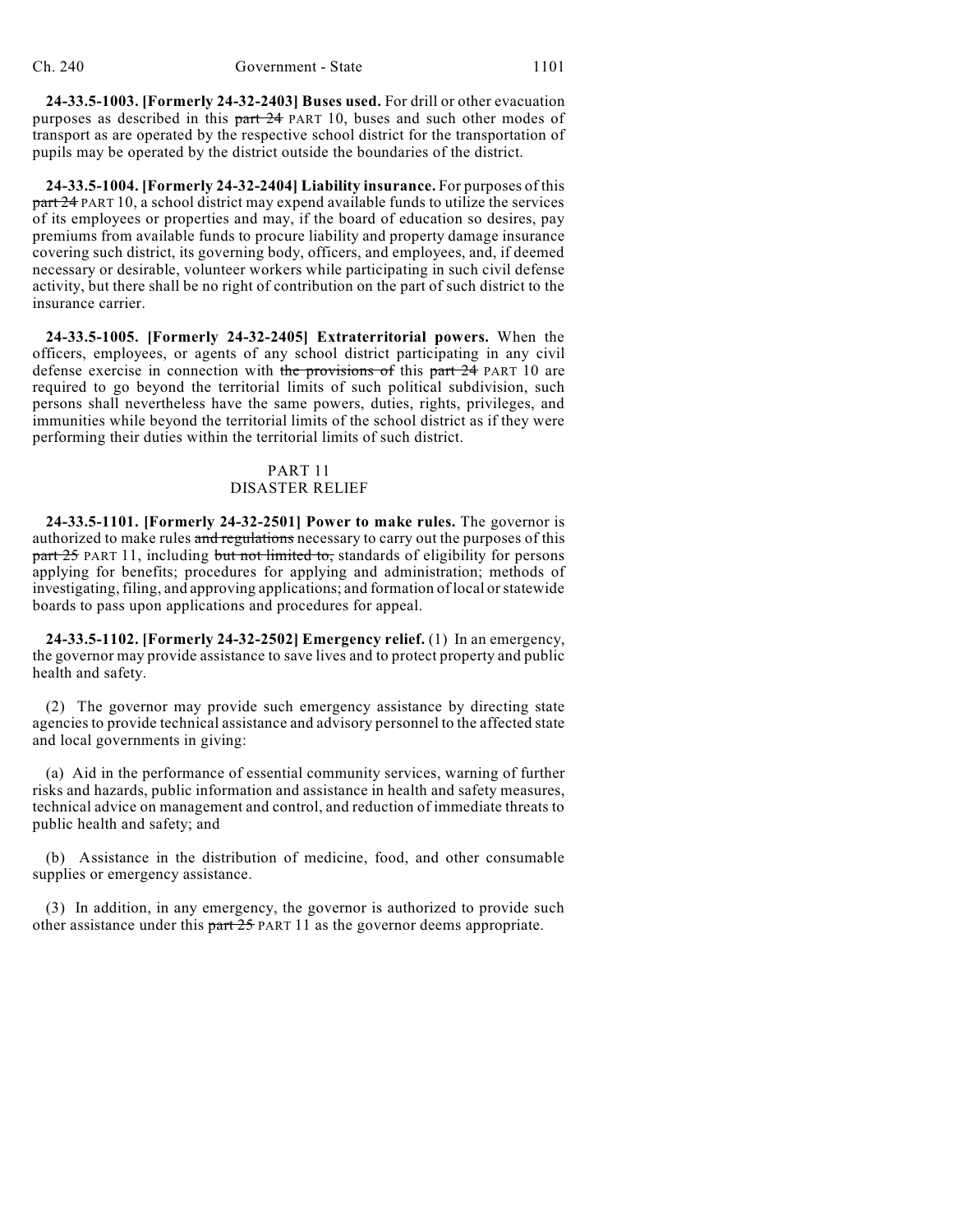**24-33.5-1103. [Formerly 24-32-2503] False claims- penalties.** Any person who fraudulently or willfully makes a misstatement of fact in connection with an application for financial assistance under this  $part 25$  PART 11 and who thereby receives assistance to which such person is not entitled commits a class 6 felony and shall be punished as provided in section 18-1.3-401, C.R.S.

**24-33.5-1104. [Formerly 24-32-2504] Temporary housing for disaster victims.** (1) Whenever the governor has proclaimed a disaster emergency under the laws of this state or the president of the United States has declared an emergency or a major disaster to exist in this state, the governor is authorized:

(a) To enter into purchase, lease, or other arrangements with any agency of the United States for temporary housing units to be occupied by disaster victims and to make such units available to any political subdivision of the state;

(b) To assist any political subdivision of the state which is the locus of temporary housing for disaster victims to acquire sites necessary for such temporary housing and to do all things required to prepare such sites to receive and utilize temporary housing units by:

(I) Advancing or lending funds available to the governor from any appropriation made by the general assembly or from any other source;

(II) Passing through funds made available by any agency, public or private; or

(III) Becoming a copartner with the political subdivision for the execution and performance of any temporary housing project for disaster victims; and

(c) Under such regulations RULES as the governor shall prescribe, to temporarily suspend or modify for not to exceed sixty days any public health, safety, zoning, transportation within or across the state, or other requirement of law or regulation within this state when by proclamation the governor deems such suspension or modification essential to provide temporary housing for disaster victims.

(2) Any political subdivision of the state is expressly authorized to acquire, temporarily or permanently, by purchase, lease, or otherwise, sites required for installation of temporary housing units for disaster victims and to enter into whatever arrangements, including purchase of temporary housing units and payment of transportation charges, which are necessary to prepare or equip such sites to utilize the housing units.

**24-33.5-1105. [Formerly 24-32-2505] Debris removal.** (1) Whenever the governor has declared a disaster emergency to exist under the laws of this state or the president of the United States, at the request of the governor, has declared a major disaster or emergency to exist in this state, the governor is authorized:

(a) Notwithstanding any other provision of the law, through the use of state departments or agencies or the use of any of the state's instrumentalities, to clear or remove from publicly or privately owned land or water debris and wreckage which may threaten public health or safety or public or private property; and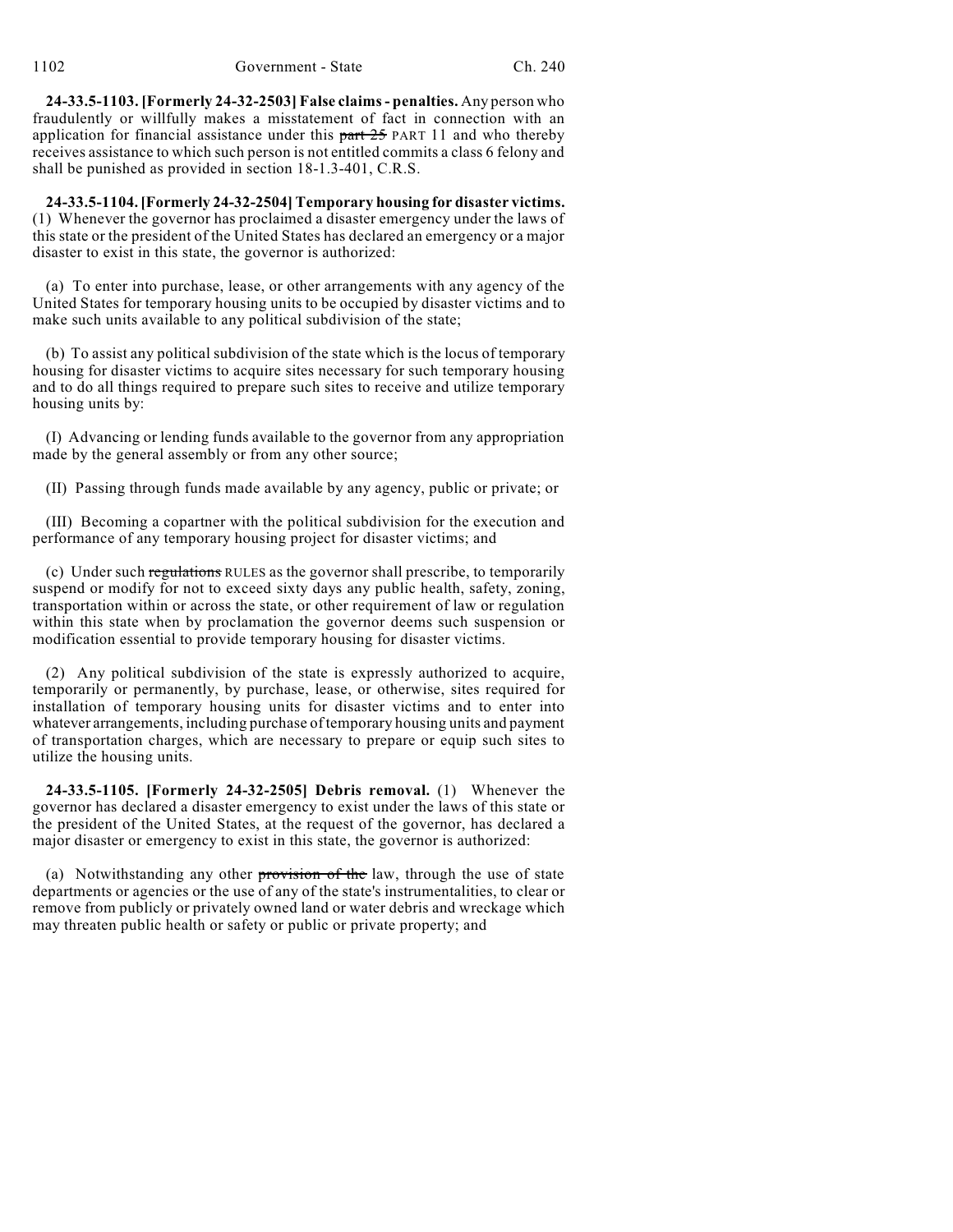(b) To accept funds from the federal government and to utilize such funds to make grants to any local government for the purpose of removing debris or wreckage from publicly or privately owned land or water.

(2) Authority under this  $part 25$  PART 11 shall not be exercised unless the affected local government, corporation, organization, or individual first presents an unconditional authorization for removal of such debris or wreckage from public or private property and, in the case of removal of debris or wreckage from private property, first agrees to indemnify the state government against any claim arising from such removal.

(3) Whenever the governor providesfor clearance of debris or wreckage pursuant to subsections  $(1)$  and  $(2)$  of this section, employees of the designated state agencies or individuals appointed by the state are authorized to enter upon private land or water and perform any tasks necessary to removal or clearance operations.

**24-33.5-1106. [Formerly 24-32-2506] Grantsto individuals.** (1) Whenever the president of the United States, at the request of the governor, has declared a major disaster to exist in this state, the governor is authorized, upon the governor's determination that financial assistance is essential to meet disaster-related necessary expenses or serious needs of individuals or families adversely affected by a major disaster which cannot be otherwise adequately met from other means of assistance, to accept a grant from the federal government to fund such financial assistance, subject to such terms and conditions as may be imposed upon the grant.

(2) Notwithstanding any other provision of law or regulation RULE, the governor is authorized to make financial grants to meet disaster-related necessary expenses or serious needs of individuals or families adversely affected by a major disaster which cannot otherwise adequately be met from other means of assistance, which grants shall not exceed five thousand dollars in the aggregate to an individual or family in any single major disaster declared by the president.

**24-33.5-1107. [Formerly 24-32-2507] Community loans.** (1) Whenever, at the request of the governor, the president of the United States has declared a major disaster to exist in this state, the governor is authorized:

(a) Upon the governor's determination that a local government of the state will suffer a substantial loss of tax and other revenues from a major disaster and has demonstrated a need for financial assistance to perform its governmental functions, to apply to the federal government, on behalf of the local government, for a loan and to receive and disburse the proceeds of any approved loan to any local government making application therefor;

(b) To determine the amount needed by any local government making application therefor to restore or resume its governmental functions and to certify the same to the federal government; except that no application shall exceed twenty-five percent of the annual operating budget of the applicant for the fiscal year in which the major disaster occurs; and

(c) To recommend to the federal government, based upon the governor's review, the cancellation of all or any part of repayment when, in the first period of three full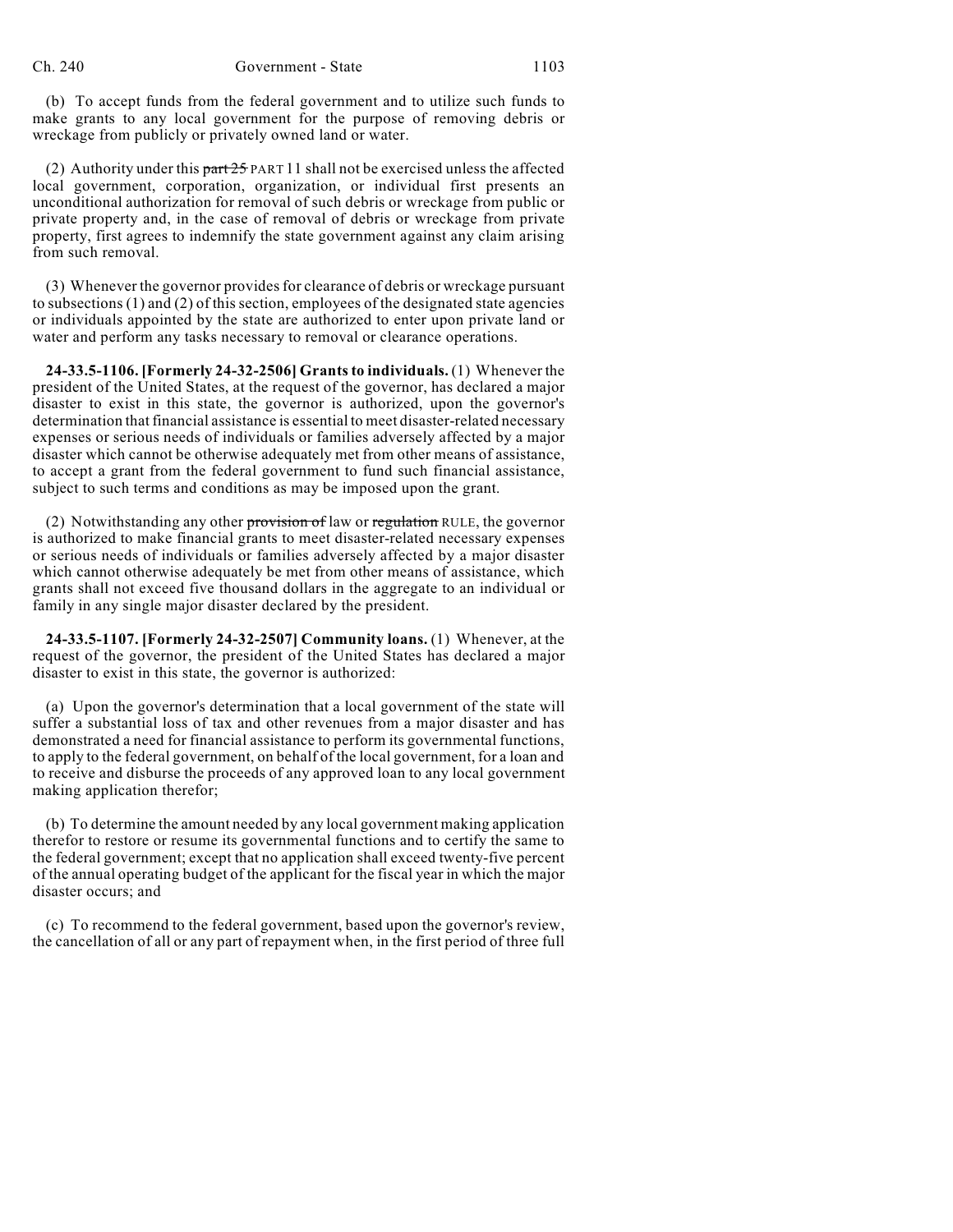fiscal years following the major disaster, the revenues of the local government are insufficient to meet its operating expenses, including additional disaster-related expenses of a municipal character.

**24-33.5-1108. [Formerly 24-32-2508] Bar against suits.** Except in cases of willful misconduct, gross negligence, or bad faith, any state employee or agent complying with orders of the governor and performing duties pursuant thereto under this part 25 PART 11 shall not be liable for death of or injury to persons or damage to property.

**24-33.5-1109. [Formerly 24-32-2509] Interstate compacts.** The governor is authorized to enter into interstate compacts for prevention of disasters and for carrying out the purposes of this  $part 25$  PART 11.

**SECTION 11.** In Colorado Revised Statutes, 24-33.5-1201, **amend** (1) and (3) (b); **repeal** (3) (c) and (3) (d); and **add** (4) as follows:

**24-33.5-1201. Division of fire prevention and control - creation.** (1) (a) There is hereby created within the office of preparedness, security, and fire safety the DEPARTMENT THE division of fire safety PREVENTION AND CONTROL, referred to in this part 12 as the "division". The head of the division shall be IS the director of the division of fire safety PREVENTION AND CONTROL, referred to in this part 12 as the "director". who shall be appointed by The executive director SHALL APPOINT THE DIRECTOR pursuant to section 13 of article XII of the state constitution. THE EXECUTIVE DIRECTOR SHALL APPOINT ONLY THOSE PERSONS MEETING THE QUALIFICATIONS DESCRIBED IN PARAGRAPH (b) OF THIS SUBSECTION (1).

(b) PURSUANT TO THIS PART 12, THE DIRECTOR IS RESPONSIBLE FOR THE DELIVERY, MANAGEMENT, AND ADMINISTRATION OF FIRE PROTECTION AND LIFE SAFETY-RELATED CODES AND STANDARDS, FIRE INVESTIGATIONS, FIRE SAFETY EDUCATION FOR THE PUBLIC, AND FIRE PREVENTION SERVICES FOR THE STATE. IN ORDER TO BE ELIGIBLE FOR APPOINTMENT AS DIRECTOR, A PERSON MUST BE QUALIFIED IN BOTH STRUCTURAL AND WILDLAND FIRE SUPPRESSION, MITIGATION, AND PREVENTION, HAVE AT LEAST TEN YEARS OF EXPERIENCE IN AN ORGANIZED CAREER FIRE DEPARTMENT, AND MEET, OR WILL MEET WITHIN ONE YEAR OF HIRE, THE JOB PERFORMANCE REQUIREMENTS SPECIFIED IN THE NATIONAL FIRE PROTECTION ASSOCIATION'S STANDARD 1037 AS THE PROFESSIONAL QUALIFICATIONS FOR FIRE MARSHAL.

(c) (I) WHENEVER THE DIVISION OF FIRE SAFETY IS REFERRED TO OR DESIGNATED BY ANY CONTRACT OR OTHER DOCUMENT, THE REFERENCE OR DESIGNATION APPLIES TO THE DIVISION OF FIRE PREVENTION AND CONTROL.

(II) (A) WHENEVER ANY LAW REFERS TO THE DIVISION OF FIRE SAFETY, THAT LAW SHALL BE CONSTRUED AS REFERRING TO THE DIVISION OF FIRE PREVENTION AND CONTROL.

(B) THE REVISOR OF STATUTES IS AUTHORIZED TO CHANGE ALL REFERENCES IN THE COLORADO REVISED STATUTES TO THE DIVISION OF FIRE SAFETY FROM SUCH REFERENCE TO THE DIVISION OF FIRE PREVENTION AND CONTROL. IN CONNECTION WITH SUCH AUTHORITY, THE REVISOR OF STATUTES IS HEREBY AUTHORIZED TO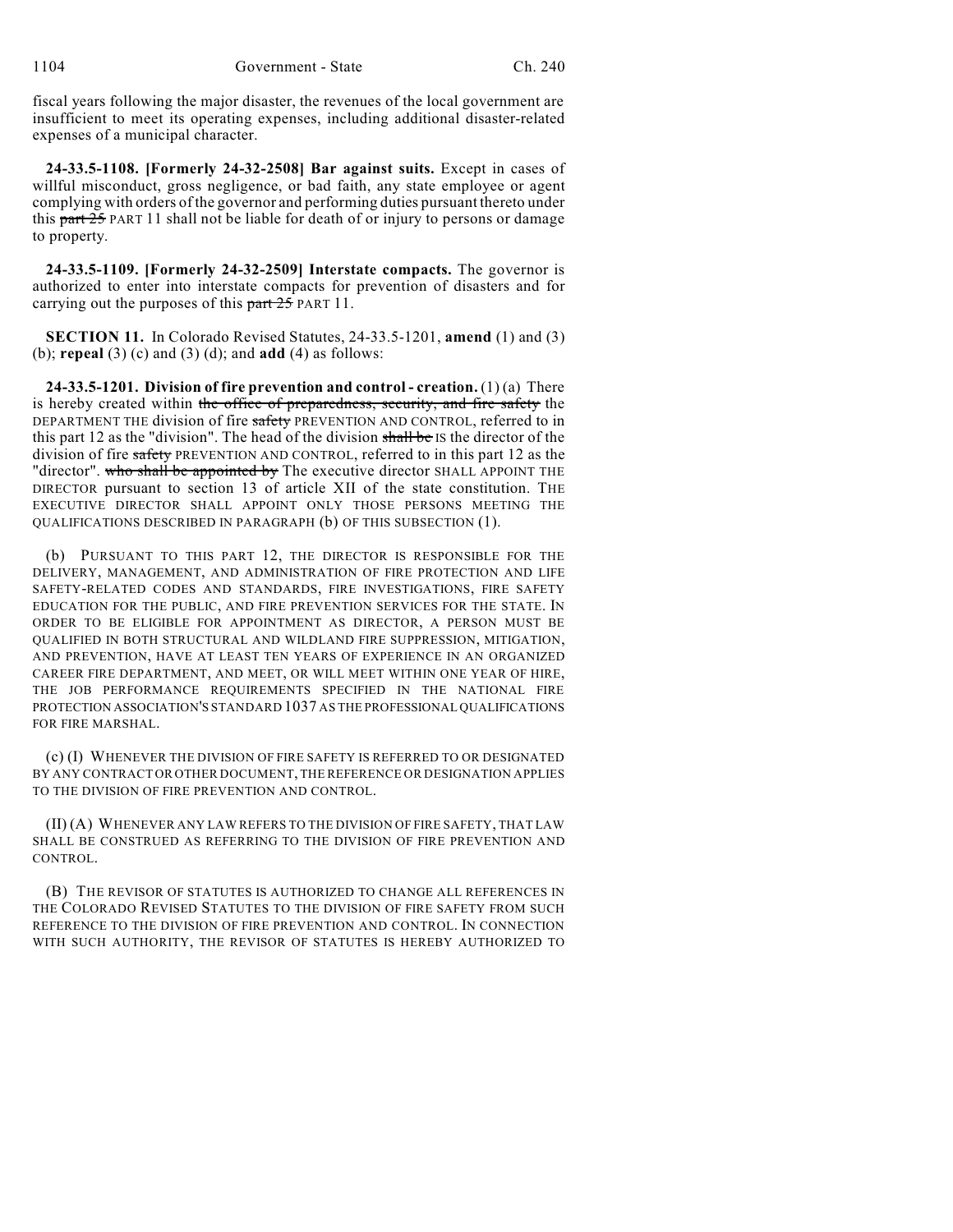AMEND OR DELETE PROVISIONS OF THE COLORADO REVISED STATUTES SO AS TO MAKE THE STATUTES CONSISTENT WITH THE POWERS, DUTIES, AND FUNCTIONS TRANSFERRED PURSUANT TO THIS ARTICLE.

(3) (b) On and after January 1, 2010, all positions of employment in the public school construction program, concerning the duties specified in sections 22-32-124 and  $23-71-122$  (1) (v), C.R.S., in the division of oil and public safety in the department of labor determined by the director of the division of fire safety to be necessary to carry out the purposes of the public school construction and inspection section shall be transferred to the division of fire safety in the department of public safety and shall become employment positions therein. The executive director shall appoint such employees as are necessary to carry out the duties and exercise the powers specified in sections  $22-32-124$  and  $23-71-122$  (1) (v), C.R.S., and in this part 12. The executive director may delegate appointing authority as appropriate.

(c)  $\Theta$ n and after January 1, 2010, all employees of the public school construction program in the division of oil and public safety in the department of labor carrying out the duties specified in sections  $22-32-124$  and  $23-71-122$  (1) (v), C.R.S., shall be considered employees of the public school construction and inspection section in the division of fire safety in the department of public safety. Such employeesshall retain all rights under the state personnel system and to retirement benefits pursuant to the laws of this state, and their services shall be deemed to have been continuous.

(d) On January 1, 2010, all items of property, real and personal, including office furniture and fixtures, books, documents, and records of the public school construction program in the division of oil and public safety in the department of labor used in carrying out the duties of the public school construction program are transferred to the public school construction and inspection section in the division of fire safety in the department of public safety and shall become the property thereof.

(4) (a) (I) EFFECTIVE JULY 1, 2012, THE DIVISION OF FIRE PREVENTION AND CONTROL SHALL EXECUTE, ADMINISTER, PERFORM, AND ENFORCE THE RIGHTS, POWERS, DUTIES, FUNCTIONS, AND OBLIGATIONS RELATING TO FIRE AND WILDFIRE PREPAREDNESS,RESPONSE, SUPPRESSION, COORDINATION, OR MANAGEMENT VESTED PREVIOUSLY IN THE BOARD OF GOVERNORS OF THE COLORADO STATE UNIVERSITY SYSTEM OR THE STATE FOREST SERVICE THEREUNDER, AS THOSE RIGHTS, POWERS, DUTIES, FUNCTIONS, AND OBLIGATIONS EXISTED ON JUNE 30, 2012.

(II) THERE IS HEREBY CREATED IN THE DIVISION OF FIRE PREVENTION AND CONTROL THE WILDLAND FIRE MANAGEMENT SECTION TO IMPLEMENT THE PROVISIONS OF THIS SUBSECTION (4) AND SECTIONS 24-33.5-1217 TO 24-33.5-1226. THE WILDLAND FIRE MANAGEMENT SECTION SHALL PERFORM ITS DUTIES AND FUNCTIONS UNDER THE DIVISION OF FIRE PREVENTION AND CONTROL AS IF THE SAME WERE TRANSFERRED BY A **TYPE 2** TRANSFER, AS SUCH TRANSFER IS DEFINED IN THE "ADMINISTRATIVE ORGANIZATION ACT OF 1968", ARTICLE 1 OF THIS TITLE.

(b) (I) ON JULY 1, 2012, ALL POSITIONS OF EMPLOYMENT IN THE STATE FOREST SERVICE OF THE BOARD OF GOVERNORS OF THE COLORADO STATE UNIVERSITY SYSTEM THAT ARE PRINCIPALLY RELATED TO FIRE AND WILDFIRE PREPAREDNESS, RESPONSE, SUPPRESSION,COORDINATION, OR MANAGEMENT SHALL BE TRANSFERRED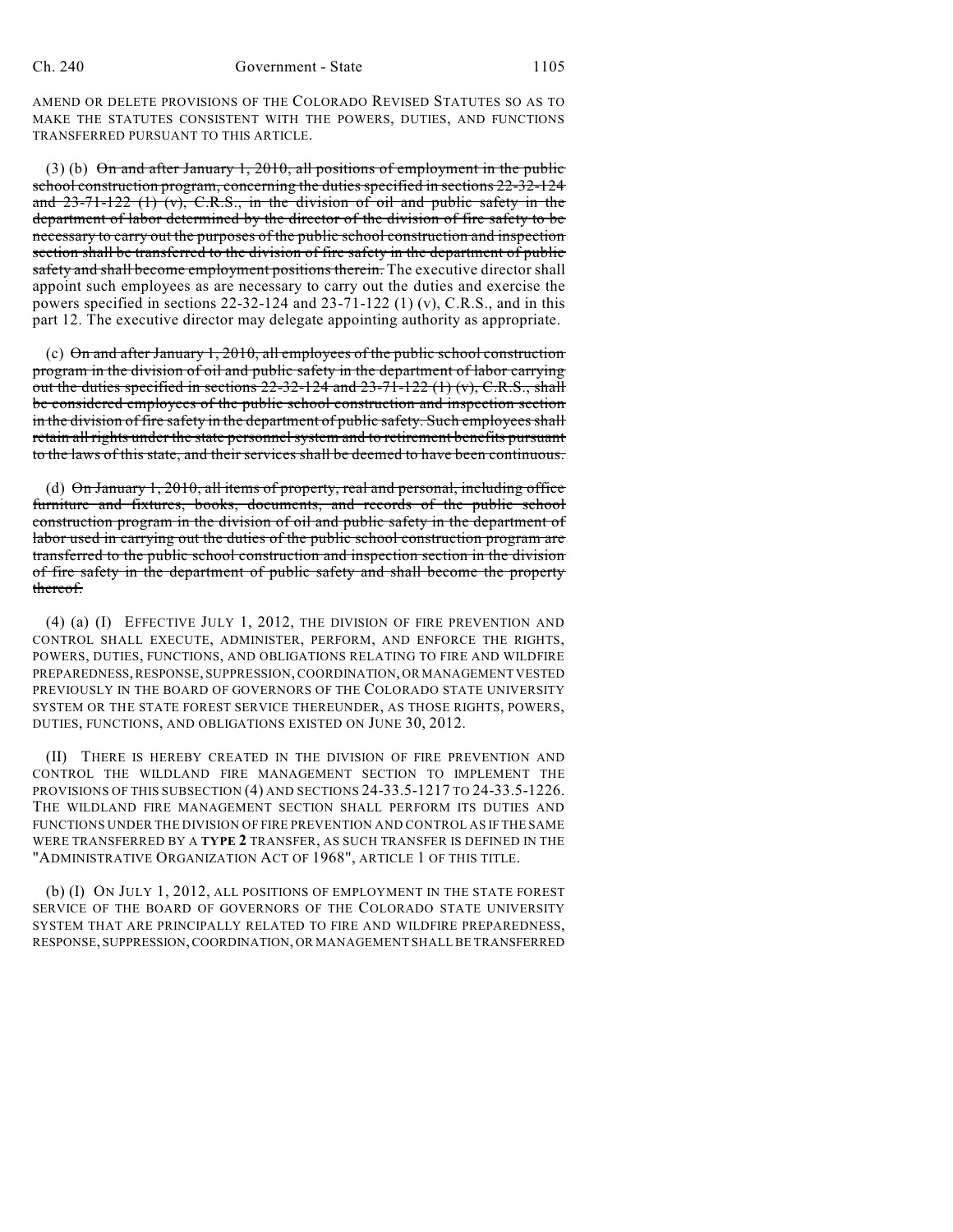TO THE DIVISION OF FIRE PREVENTION AND CONTROL IN THE DEPARTMENT OF PUBLIC SAFETY AND SHALL BECOME EMPLOYMENT POSITIONS IN THE WILDLAND FIRE MANAGEMENT SECTION THEREIN.

(II) ON JULY 1, 2012, ALL EMPLOYEES OF THE BOARD OF GOVERNORS OF THE COLORADO STATE UNIVERSITY SYSTEM OR THE STATE FOREST SERVICE THEREUNDER WHO ARE EMPLOYED IN A CAPACITY PRINCIPALLY RELATED TO AND WILDFIRE PREPAREDNESS, RESPONSE, SUPPRESSION, COORDINATION, OR MANAGEMENT SHALL BE CONSIDERED EMPLOYEES OF THE WILDLAND FIRE MANAGEMENT SECTION IN THE DIVISION OF FIRE PREVENTION AND CONTROL IN THE DEPARTMENT OF PUBLIC SAFETY.SUCH EMPLOYEES SHALLRETAIN ALL RIGHTS UNDER THE STATE PERSONNEL SYSTEM AND TO RETIREMENT BENEFITS PURSUANT TO THE LAWS OF THIS STATE, AND THEIR SERVICES SHALL BE DEEMED TO HAVE BEEN CONTINUOUS.

(III) ON JULY 1, 2012, ALL MONEYS PREVIOUSLY RECEIVED OR APPROPRIATED TO THE BOARD OF GOVERNORS OF THECOLORADO STATE UNIVERSITY SYSTEM RELATING PRINCIPALLY TO FIRE AND WILDFIRE PREPAREDNESS, RESPONSE, SUPPRESSION, COORDINATION, AND MANAGEMENT, INCLUDING OFFICE FURNITURE AND FIXTURES, BOOKS, DOCUMENTS, AND RECORDS OF THE BOARD, ARE TRANSFERRED TO THE WILDLAND FIRE MANAGEMENT SECTION IN THE DIVISION OF FIRE PREVENTION AND CONTROL AND SHALL BECOME THE PROPERTY THEREOF.

(IV) ON JULY 1, 2012, ALL ITEMS OF PERSONAL PROPERTY OF THE BOARD OF GOVERNORS OF THECOLORADO STATE UNIVERSITY SYSTEM RELATING PRINCIPALLY TO FIRE AND WILDFIRE PREPAREDNESS, RESPONSE, SUPPRESSION, COORDINATION, AND MANAGEMENT, INCLUDING OFFICE FURNITURE AND FIXTURES, BOOKS, DOCUMENTS, AND RECORDS OF THE BOARD, ARE TRANSFERRED TO THE WILDLAND FIRE MANAGEMENT SECTION IN THE DIVISION OF FIRE PREVENTION AND CONTROL AND SHALL BECOME THE PROPERTY THEREOF.

(V) ANY AND ALL CLAIMS AND LIABILITIES, INCLUDING COSTS AND ATTORNEYS' FEES, RELATING IN ANY WAY TO THE PERFORMANCE OF ANY FIRE AND WILDFIRE PREPAREDNESS,RESPONSE, SUPPRESSION,COORDINATION, OR MANAGEMENT DUTIES THAT WERE PERFORMED BY THE BOARD OR ITS EMPLOYEES ON OR BEFORE JUNE 30, 2012, ARE TRANSFERRED TO AND ASSUMED BY THE STATE EXCLUSIVELY THROUGH THE DIVISION, AND SUCH CLAIMS OR LIABILITIES, IF ANY, ARE THE SOLE RESPONSIBILITY OF THE STATE BY AND THROUGH THE DEPARTMENT OF PUBLIC SAFETY, AND NO OTHER PUBLIC ENTITY OR AGENCY, INCLUDING THE BOARD AND ITS EMPLOYEES, SHALL BE RESPONSIBLE OR LIABLE FOR ANY SUCH CLAIMS, LIABILITIES, OR DAMAGES.

**SECTION 12.** In Colorado Revised Statutes, 24-33.5-1202, **amend** (1) and (3.5); and **add** (1.2) and (3.7) as follows:

**24-33.5-1202. Definitions.** As used in this part 12, unless the context otherwise requires:

(1) "Administrator" means the state fire suppression administrator, who shall be IS the director of the division of fire safety PREVENTION AND CONTROL under the department of public safety, or the designee of such director DIRECTOR'S DESIGNEE.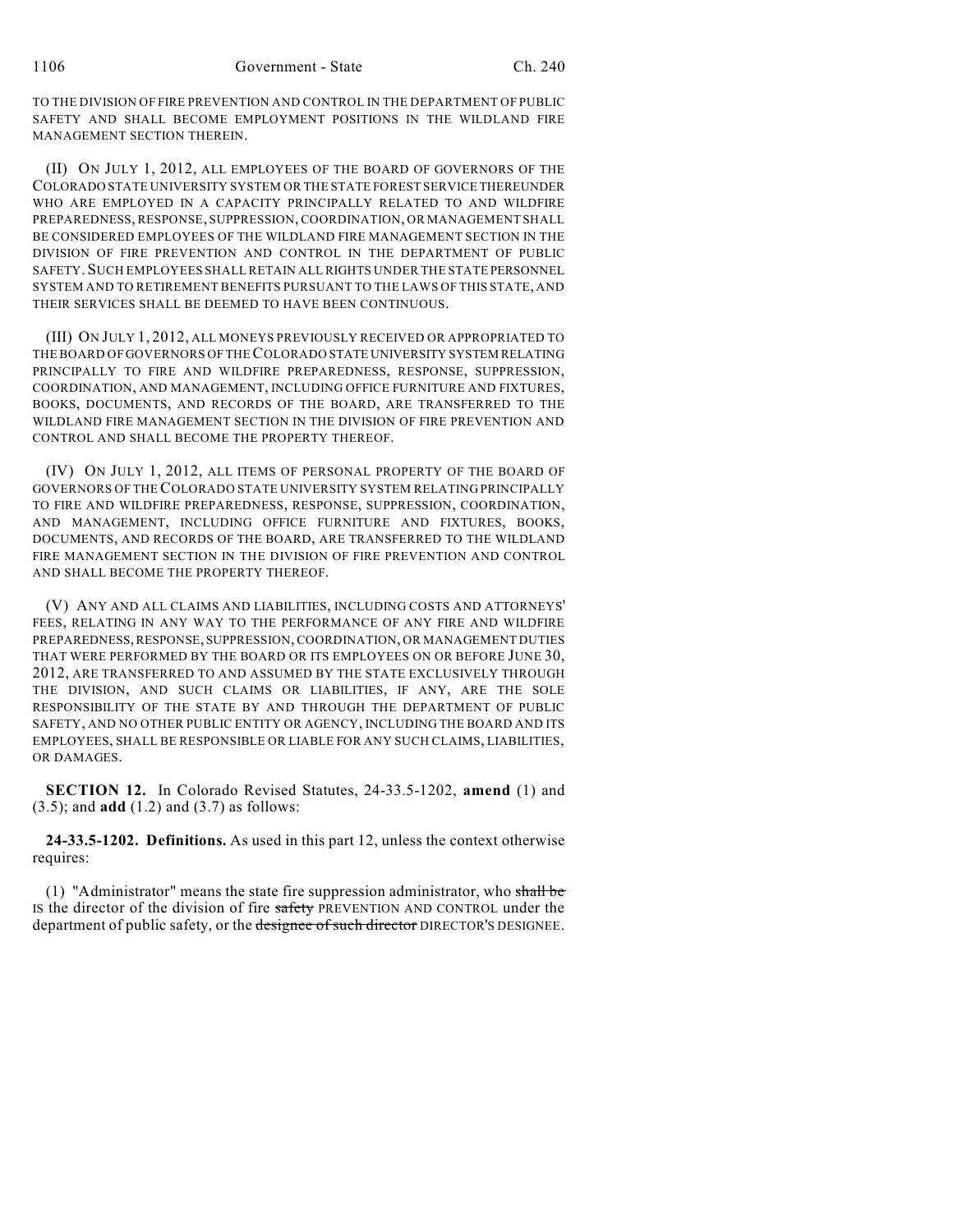(1.2) "ADVISORY BOARD"MEANS THE FIRE SERVICE TRAINING AND CERTIFICATION ADVISORY BOARD CREATED IN SECTION 24-33.5-1204.

(3.5) "Fire department" means the duly authorized fire protection organization of a town, city, county, or city and county, a fire protection district, or a metropolitan district or county improvement district that provides fire protection. "EMERGENCY FIRE FUND" MEANS THE EMERGENCY FIRE FUND CREATED IN SECTION 24-33.5-1220 THAT WAS FIRST ESTABLISHED IN 1967 WITH VOLUNTARY CONTRIBUTIONS FROM COUNTIES AND THE DENVER WATER BOARD; ADMINISTERED BY A NINE-PERSON COMMITTEE COMPOSED OF COUNTY COMMISSIONERS, SHERIFFS, FIRE CHIEFS, AND THE DIRECTOR; AND USED FOR THE PURPOSE OF PAYING COSTS INCURRED AS A RESULT OF CONTROLLING A WILDFIRE BY ANY OF PARTIES CONTRIBUTING MONEYS TO THE FUND, IN ACCORDANCE WITH THE INTERGOVERNMENTAL AGREEMENT FOR PARTICIPATION IN THE COLORADO EMERGENCY FIRE FUND.

(3.7) "FIRE DEPARTMENT" MEANS THE DULY AUTHORIZED FIRE PROTECTION ORGANIZATION OF A TOWN, CITY, COUNTY, OR CITY AND COUNTY, A FIRE PROTECTION DISTRICT, OR A METROPOLITAN DISTRICT OR COUNTY IMPROVEMENT DISTRICT THAT PROVIDES FIRE PROTECTION.

**SECTION 13.** In Colorado Revised Statutes, 24-33.5-1203, **amend** (1) (k) and (1) (m); **repeal** (1) (o); and **add** (2) as follows:

**24-33.5-1203. Duties of division.** (1) The division shall perform the following duties:

(k) Train and instruct firefighters and first responders in subjects relating to the fire service; and to coordinate fire service-related education and training classes, programs, conferences, and seminars; and train and instruct, or coordinate the training of, hazardous materials responders; but EXCEPT THAT all training related to terrorism shall be coordinated with the office of preparedness, security, and fire safety DIVISION OF HOMELAND SECURITY AND EMERGENCY MANAGEMENT CREATED IN PART 16 OF THIS ARTICLE;

(m) Administer a statewide plan for the allocation and deployment of firefighting resources developed pursuant to section 24-33.5-1210 TO HELP ENSURE THAT COMMUNITIES AND FIREFIGHTERS HAVE SUFFICIENT RESOURCES, TECHNICAL SUPPORT, AND TRAINING TO ADEQUATELY ASSESS WILDFIRE RISKS, INCREASE UPGRADES ON FEDERAL EXCESS PROPERTY FIRE ENGINES ON LOAN TO LOCAL FIRE DEPARTMENTS;INCREASE TECHNICAL ASSISTANCE IN WILDLAND FIRE PREPAREDNESS TO COUNTIES AND FIRE PROTECTION DISTRICTS; AND, IN CONJUNCTION WITH THE WILDFIRE PREPAREDNESS PLAN CREATED PURSUANT TO SECTION 23-31-309 (3) (a), C.R.S., ENSURE THAT STATE FIRE-FIGHTING EQUIPMENT SUCH AS FIRE ENGINES AND AIR TANKERS IS FULLY OPERATIONAL AND AVAILABLE TO AND COORDINATED WITH THE EQUIPMENT CAPACITIES OF LOCAL FIRE DEPARTMENTS AND FIRE PROTECTION DISTRICTS, AND THAT PERSONNEL ARE FULLY TRAINED IN ITS USE;

### (o) Seek federal funds to provide the resources necessary to perform its duties under paragraphs  $(m)$  and  $(n)$  of this subsection  $(1)$ ;

(2) THE DUTIES AND FUNCTIONS OF THE DIVISION SET FORTH IN THIS PART 12,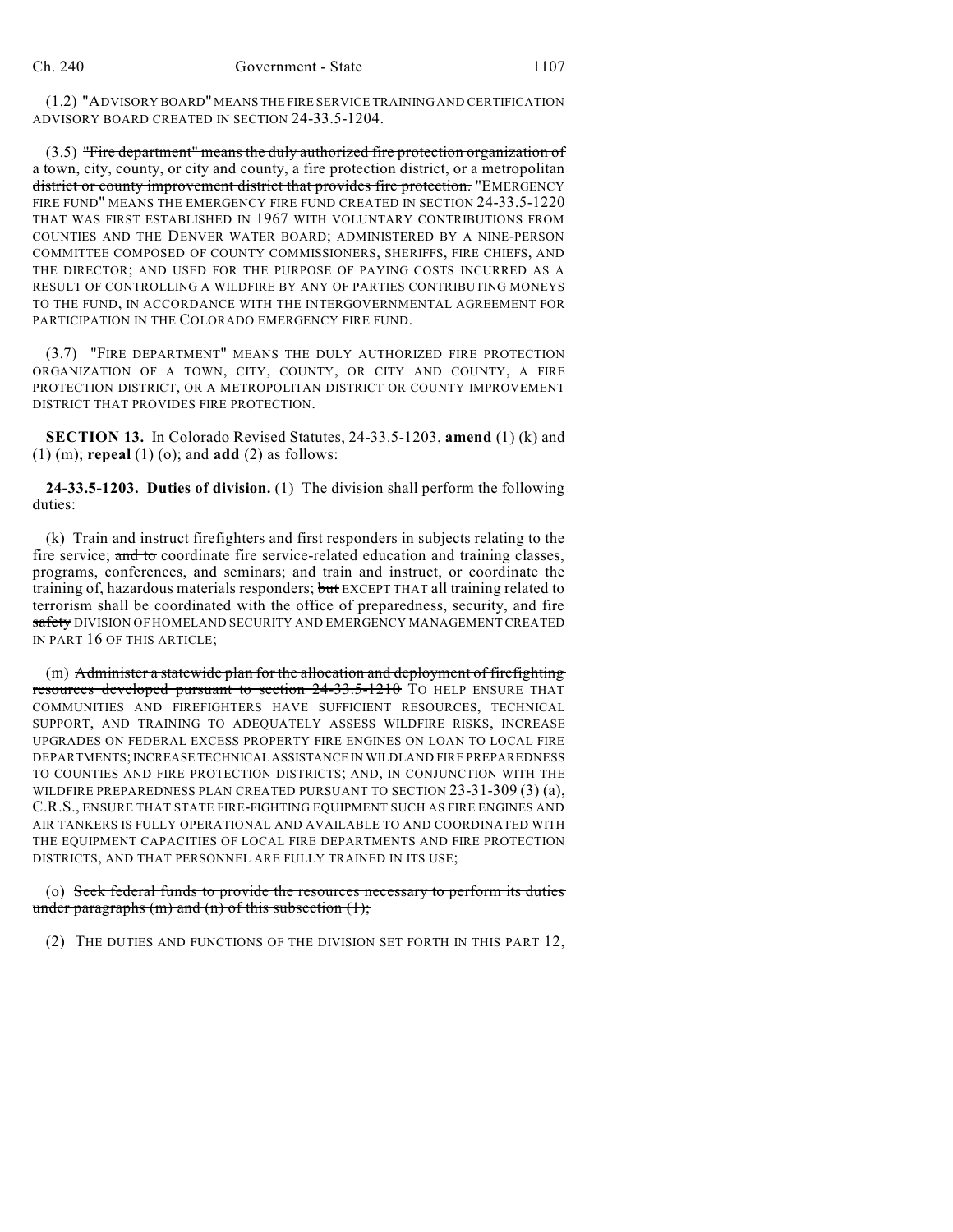INCLUDING DUTIES AND FUNCTIONS PERTAINING TO FIRE SERVICE EDUCATION, TRAINING, AND CERTIFICATION, APPLY TO PRESCRIBED FIRES, WILDFIRES, AND WILDLAND FIRE-RELATED ACTIVITIES.

**SECTION 14.** In Colorado Revised Statutes, 24-33.5-1204, **amend** (1) and (2) as follows:

**24-33.5-1204. Voluntary education and training program - voluntary certification of firefighters, first responders, and hazardous materials responders - advisory board.** (1) For the purposes of advising the director on the administration of the voluntary fire service education and training program within the division of fire safety PREVENTION AND CONTROL and the voluntary firefighter, first responder, and hazardous materials responder certification programs, there is hereby created in the division of fire safety an advisory board to the director, to be known as PREVENTION AND CONTROL the fire service training and certification advisory board, and referred to in this part 12 as the "advisory board", TO SERVE AS AN ADVISORY BOARD TO THE DIRECTOR.

 $(2)$  (a) The advisory board shall consist CONSISTS of twelve FOURTEEN members, nine ELEVEN of whom shall be ARE VOTING MEMBERS appointed by the governor AS FOLLOWS:

(I) Four of the nine ELEVEN members appointed by the governor shall represent each of the following organizations:

 $(H)$  (A) Colorado state fire fighters association;

 $(H)$  (B) Colorado state fire chiefs association;

(III) (C) Colorado fire training officers association; and

(IV) (D) Colorado professional fire fighters association;

(b) (II) Of the remaining eight members of the advisory board, The following five OTHER SEVEN members shall be appointed by the governor ARE:

 $(H)$  (A) A fire chief or training officer from a volunteer fire department participating in the certification program;

 $(H)$  (B) A fire chief or training officer from a career fire department participating in the certification program;

 $(HH)$  (C) A representative of the property and casualty insurance industry;

 $(HV)$  (D) A hazardous materials responder team leader; and

 $(\forall)$  (E) A person experienced in the transportation industry;

(F) A REPRESENTATIVE OF LOCAL LAW ENFORCEMENT; AND

(G) A REPRESENTATIVE OF A FIXED FACILITY DEALING WITH HAZARDOUS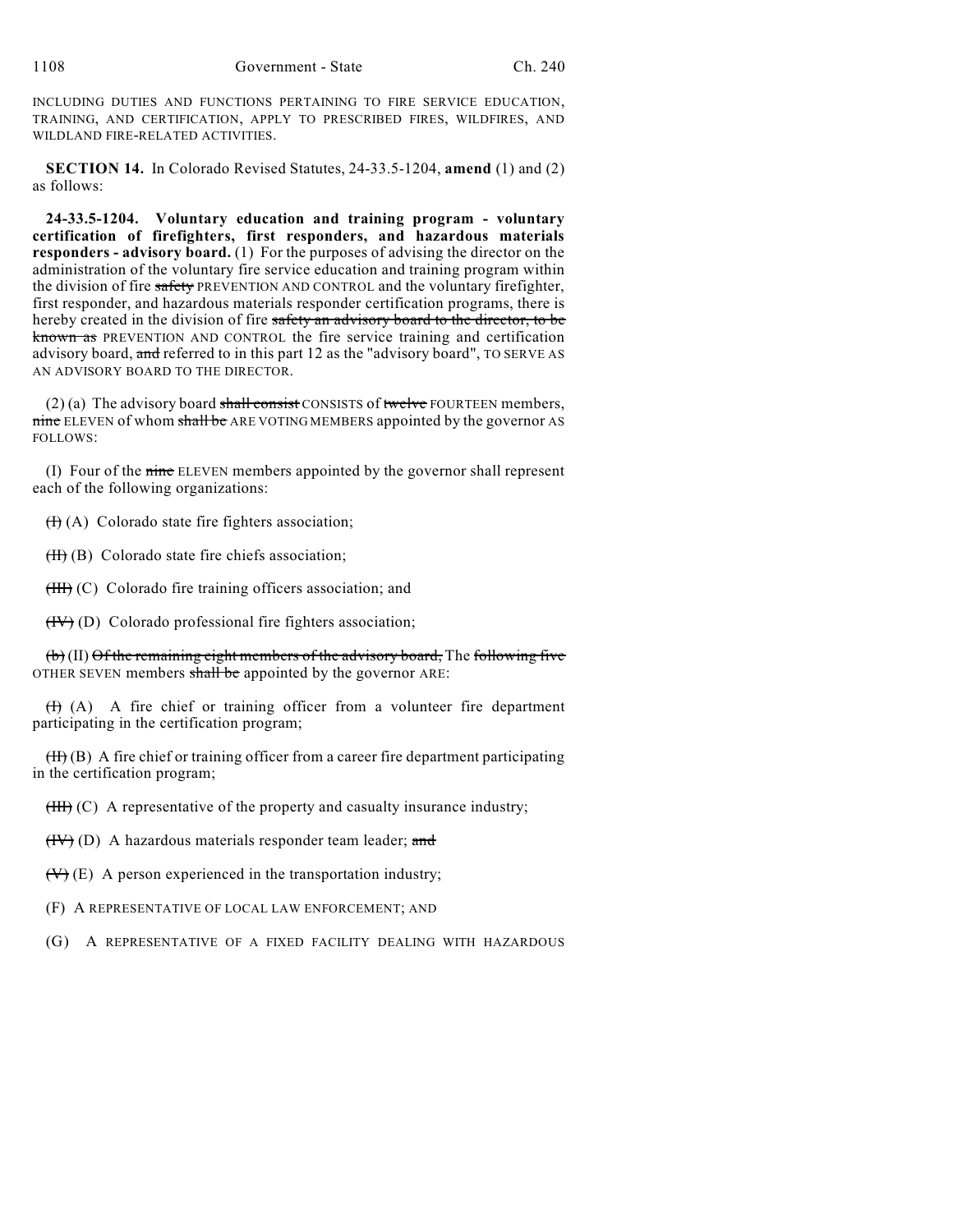MATERIALS.

 $\overline{(e)}$  (b) The remaining three EX OFFICIO nonvoting members shall be ARE the FOLLOWING PERSONS OR THEIR DESIGNEES:

(I) THE president of the Colorado community college and occupational education system;

(II) The chief of the emergency medical and trauma services section within the health facilities and emergency medicalservices division in the department of public health and environment; and

(III) The chief of the state patrol. or their respective designees.

 $(d)$  (c) The ELEVEN advisory board members appointed by the governor shall be geographically apportioned, and AT LEAST ONE OF THOSE MEMBERS MUST HAVE WILDLAND FIRE EXPERTISE.

(d) At least three members of such THE ADVISORY board shall be from a community or communities with a resident population of fifteen thousand persons or less.

(e) The governor shall initially appoint five SIX members described in paragraphs PARAGRAPH (a) and (b) of this subsection (2) for terms of four years each and the remaining four FIVE members for terms of two years each. Thereafter, the governor shall appoint their successors for terms of four years each. If any appointee vacates his or her office during the term for which appointed to the advisory board, the vacancy shall be filled by appointment by the governor SHALL, BY APPOINTMENT, FILL THE VACANCY for the unexpired term. The advisory board shall annually elect from its members a chairperson and a secretary.

**SECTION 15.** In Colorado Revised Statutes, 24-33.5-1209, **amend** (2) as follows:

**24-33.5-1209. Repeal ofsections.** (2) Sections 24-33.5-1204.5, 24-33.5-1206.1, 24-33.5-1206.2, 24-33.5-1206.3, 24-33.5-1206.4, 24-33.5-1206.5, 24-33.5-1206.6, and 24-33.5-1207.6, concerning programs for fire suppression administered by the division of fire safety PREVENTION AND CONTROL and scheduled for termination in accordance with section 24-34-104, are repealed, effective July 1, 2014.

**SECTION 16.** In Colorado Revised Statutes, **add with relocated provisions** 24-33.5-1217, 24-33.5-1218, 24-33.5-1219, 24-33.5-1220, 24-33.5-1221, 24-33.5-1222, 24-33.5-1223, 24-33.5-1224, 24-33.5-1225, and 24-33.5-1226 as follows:

**24-33.5-1217. [Formerly 23-31-313 (6) (a) (III)] Duties relating to forest fires and wildfires - prescribed burning and natural ignition fires - rules definitions.** (1) THE DIRECTOR SHALL establish training and certification standards for users of prescribed fire in consultation with the Colorado prescribed fire council or an analogous successor organization. The forest service DIRECTOR may also consult with local fire jurisdictions. Nothing in this subparagraph (III) requires a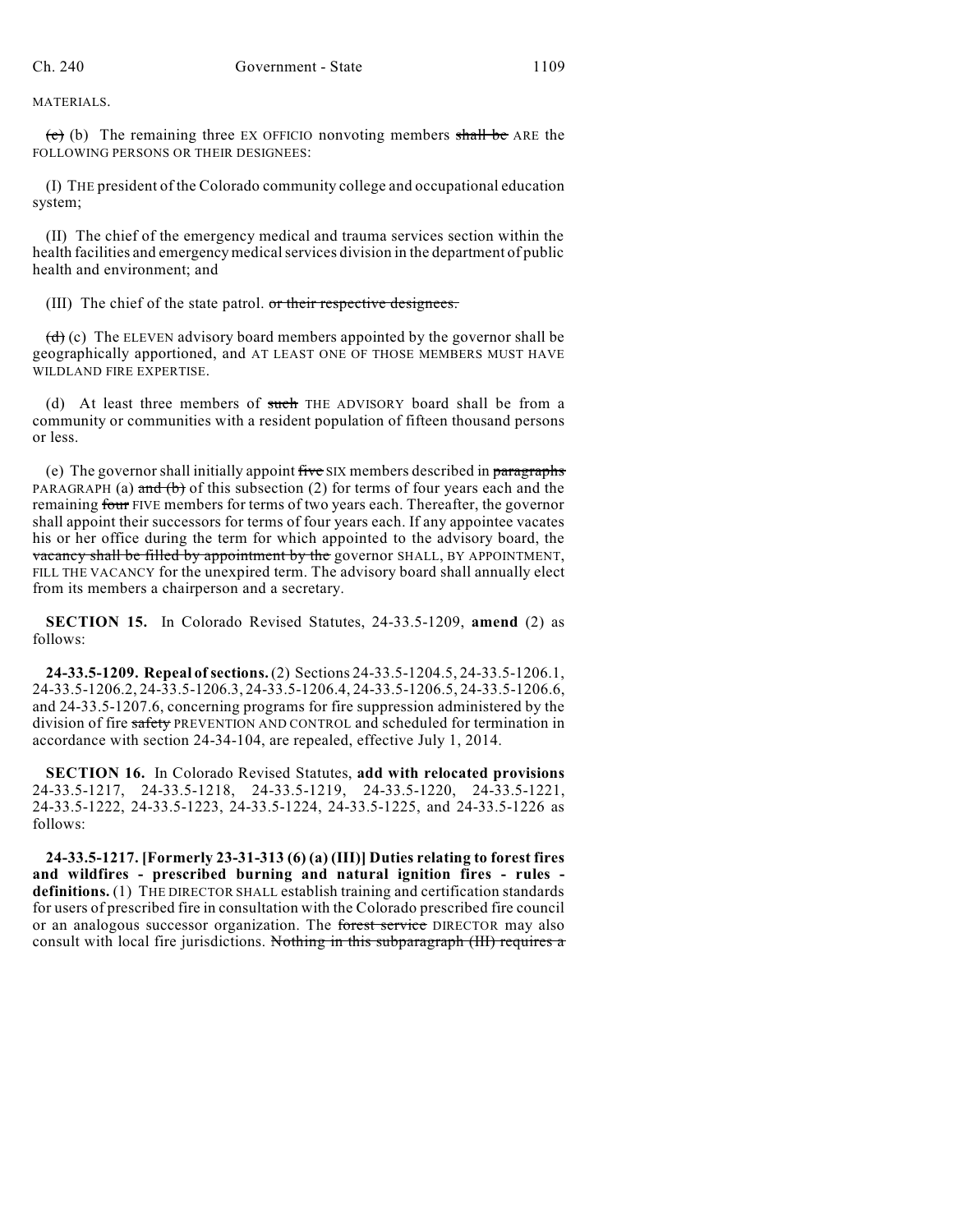user of prescribed fire to be certified.

(2) The standards ADOPTED UNDER THIS SECTION shall:

 $(A)$  (a) Create certified burner and noncertified burner designations for users of prescribed fire on private and nonfederal land;

 $(\overline{B})$  (b) Establish requirements for certified burners to conduct lawful activities pursuant to authorization under section 18-13-109 (2) (b) (IV), C.R.S., regarding firing of woods or prairie;

 $(\mathcal{C})$  (c) Identify processes and procedures for certified burners to conduct a prescribed fire;

 $(D)$  (d) Recommend organizational structures for prescribed burn operations;

 $(E)$  (e) Establish training standards for certified burners; and

 $(f\rightarrow f)$  Clearly identify preexisting fees, permit requirements, liabilities, liability exemptions, and penalties for prescribed burn personnel and landowners, including those specified in sections  $25-7-106$  (7) and (8) and  $25-7-123$ , C.R.S.

(3) NOTHING IN THIS SECTION REQUIRES A USER OF PRESCRIBED FIRE TO BE CERTIFIED BY THE DIVISION.

(4) AS USED IN THIS SECTION, UNLESS THE CONTEXT OTHERWISE REQUIRES:

(a) "CONTROLLED AGRICULTURAL BURN" MEANS A TECHNIQUE USED IN FARMING TO CLEAR THE LAND OF ANY EXISTING CROP RESIDUE, KILL WEEDS AND WEED SEEDS, OR REDUCE FUEL BUILDUP AND DECREASE THE LIKELIHOOD OF A FUTURE FIRE.

(b) "NATURAL IGNITION FIRES" MEAN WILDLAND FIRES THAT ARE IGNITED BY LIGHTNING OR SOME OTHER NATURAL SOURCE.

(c) "PRESCRIBED BURNING" MEANS THE APPLICATION OF FIRE, IN ACCORDANCE WITH A WRITTEN PRESCRIPTION FOR VEGETATIVE FUELS, UNDER SPECIFIED ENVIRONMENTAL CONDITIONS WHILE FOLLOWING APPROPRIATE PRECAUTIONARY MEASURES THAT ENSURES PUBLIC SAFETY AND THAT THE FIRE IS CONFINED TO A PREDETERMINED AREA TO ACCOMPLISH PLANNED FIRE OR LAND MANAGEMENT OBJECTIVES. THE TERM EXCLUDES CONTROLLED AGRICULTURAL BURNS.

**24-33.5-1218. [Formerly 23-31-203] Cooperation with governmental units.** In connection with its powers and duties concerning the protection of the forest lands of the state from fire, the **board** DIVISION may cooperate and coordinate with the United States forest service, the United States secretary of the interior, the United States secretary of agriculture, the state board of land commissioners, and the counties for such protection and may advise and aid in preventing forest fires on state and private lands in the national forests in the state, including coordinating with the United States secretary of the interior and the United States secretary of agriculture to develop management plans for federal lands within the state of Colorado pursuant to 16 U.S.C. sec. 530, 16 U.S.C. sec. 1604, and 43 U.S.C. sec.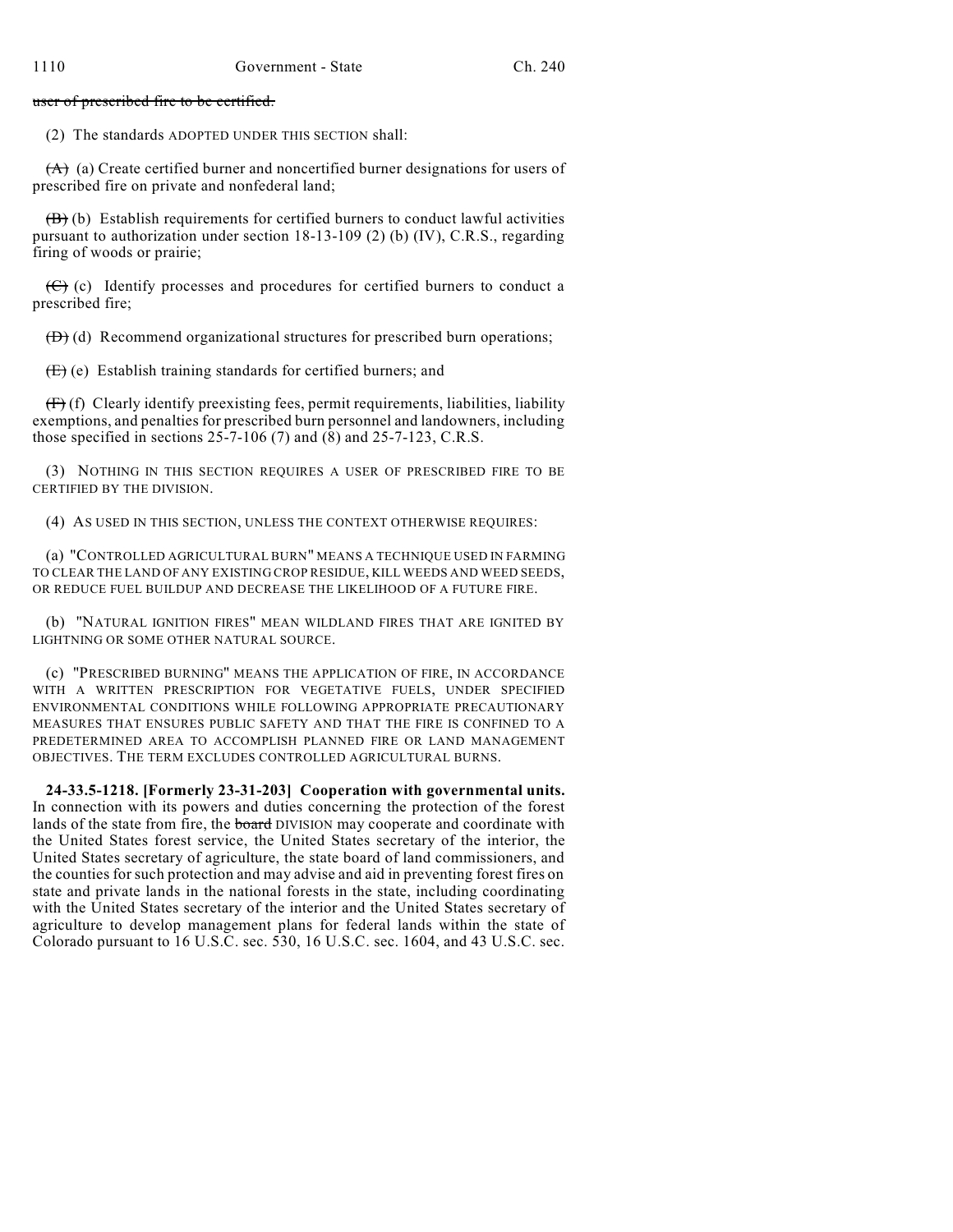1712; but nothing contained in this section shall be construed as transferring to the board DIVISION the duties or responsibilities of the sheriffs of the various counties with respect to forest fire control laws.

**24-33.5-1219. [Formerly 23-31-204] Wildland fires- duty ofsheriff to report.** It is the duty of the sheriffs of the various counties of the state to report as soon as practicable the occurrence of any fire in any forest in the state, either on private or public lands, to the board DIVISION or its authorized agent, and, upon receiving notice from any source of a fire in any forest, it is the duty of the agent of the board to aid and assist in controlling or extinguishing the same, if necessary.

**24-33.5-1220. [Formerly 23-31-303 (1)] Funds available - emergency fire fund - wildland fire equipment repair fund - wildland fire cost recovery fund - creation - gifts, grants and donations authorized.** (1) The governor's emergency fund or other funds available to the Colorado state forest service, may be used for the purpose of preventing and suppressing forest and wildland fires, in accordance with the provisions of part 21 of article 32 of title 24, C.R.S. PART 7 OF THIS ARTICLE.

(2) (a) THERE IS HEREBY CREATED IN THE STATE TREASURY THE EMERGENCY FIRE FUND, WHICH FUND SHALL BE ADMINISTERED BY THE DIVISION, IN ACCORDANCE WITH PARAGRAPH (b) OF THIS SUBSECTION (2), TO FUND EMERGENCY RESPONSES TO WILDFIRES. THE DIVISION IS AUTHORIZED TO SEEK AND ACCEPT GIFTS, GRANTS, REIMBURSEMENTS, OR DONATIONS FROM PRIVATE OR PUBLIC SOURCES FOR THE PURPOSES OF THIS SECTION. THE FUND CONSISTS OF ALL MONEYS THAT MAY BE APPROPRIATED THERETO BY THE GENERAL ASSEMBLY AND ALL PRIVATE AND PUBLIC FUNDS, INCLUDING FROM COUNTIES AND THE DENVER WATER BOARD, RECEIVED THROUGH GIFTS, GRANTS, REIMBURSEMENTS, OR DONATIONS THAT ARE TRANSMITTED TO THE STATE TREASURER AND CREDITED TO THE FUND.ALL INTEREST EARNED FROM THE INVESTMENT OF MONEYS IN THE FUND SHALL BE CREDITED TO THE FUND. THE MONEYS IN THE FUND ARE HEREBY CONTINUOUSLY APPROPRIATED FOR THE PURPOSES INDICATED IN THIS SECTION.ANY MONEYS NOT EXPENDED AT THE END OF THE FISCAL YEAR SHALL REMAIN IN THE FUND AND SHALL NOT BE TRANSFERRED TO OR REVERT TO THE GENERAL FUND.

(b) THE DIVISION SHALL USE THE MONEYS IN THE EMERGENCY FIRE FUND TO PROVIDE FUNDING OR REIMBURSEMENT FOR WILDFIRES IN ACCORDANCE WITH MEMORANDA OF UNDERSTANDING WITH PARTICIPATING PUBLIC ENTITIES.

(3) THERE IS HEREBY CREATED IN THE STATE TREASURY THE WILDLAND FIRE EQUIPMENT REPAIR CASH FUND, WHICH FUND SHALL BE ADMINISTERED BY THE DIVISION TO FUND THE COSTS OF FIRE EQUIPMENT MAINTENANCE AND REPAIR. THE DIVISION IS AUTHORIZED TO SEEK AND ACCEPT GIFTS, GRANTS, REIMBURSEMENTS, OR DONATIONS FROM PRIVATE OR PUBLIC SOURCES FOR THE PURPOSES OF THIS SECTION. THE FUND CONSISTS OF ALL MONEYS THAT MAY BE APPROPRIATED THERETO BY THE GENERAL ASSEMBLY AND ALL PRIVATE AND PUBLIC FUNDS, INCLUDING FROM COUNTIES AND THE DENVER WATER BOARD, RECEIVED THROUGH GIFTS, GRANTS, REIMBURSEMENTS, OR DONATIONS THAT ARE TRANSMITTED TO THE STATE TREASURER AND CREDITED TO THE FUND. ALL INTEREST EARNED FROM THE INVESTMENT OF MONEYS IN THE FUND SHALL BE CREDITED TO THE FUND. THE MONEYS IN THE FUND ARE HEREBY CONTINUOUSLY APPROPRIATED FOR THE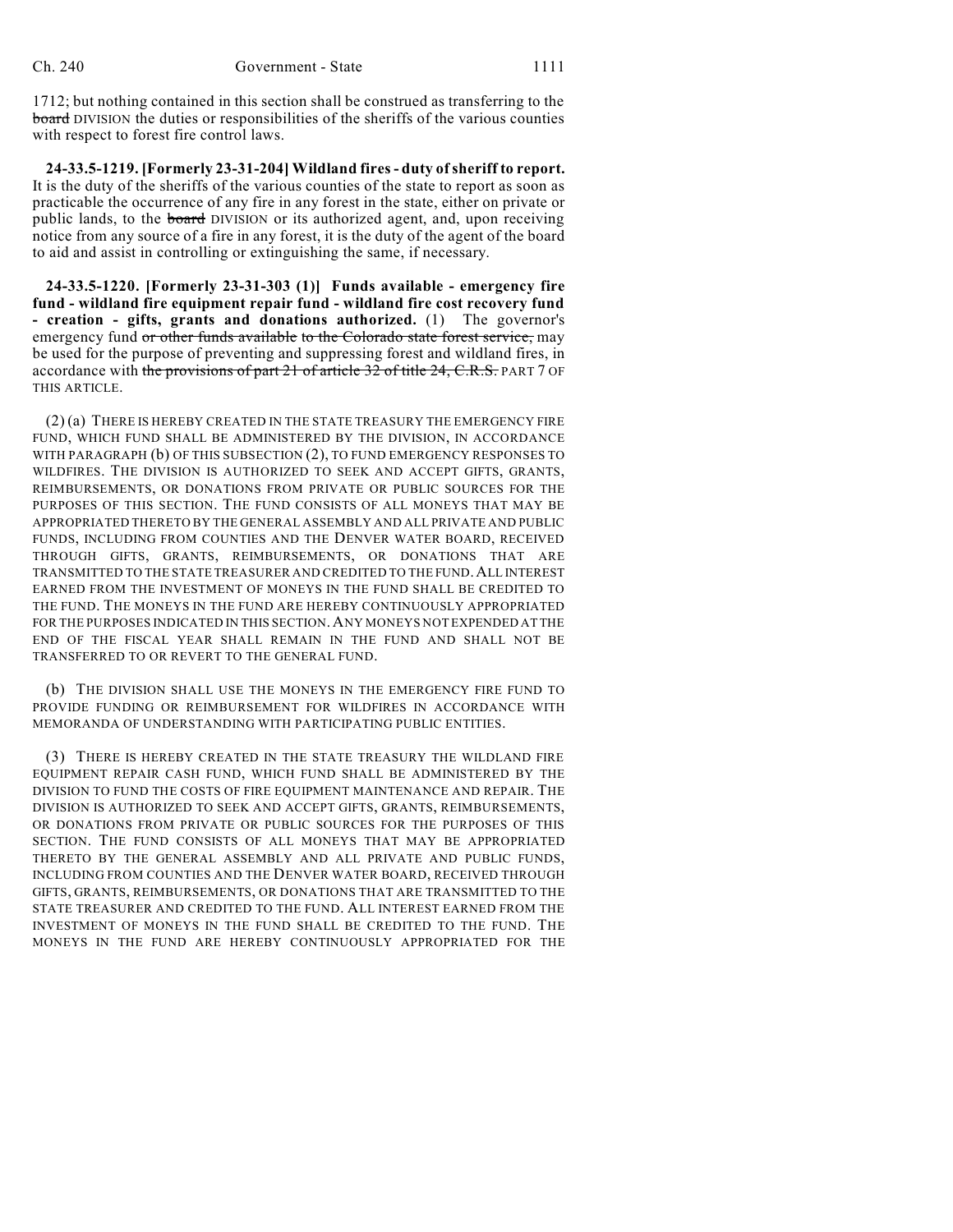PURPOSES SET FORTH IN THIS SECTION. ANY MONEYS NOT EXPENDED AT THE END OF THE FISCAL YEAR SHALL REMAIN IN THE FUND AND SHALL NOT BE TRANSFERRED TO OR REVERT TO THE GENERAL FUND.

(4) THERE IS HEREBY CREATED IN THE STATE TREASURY THE WILDLAND FIRE COST RECOVERY FUND, WHICH FUND SHALL BE ADMINISTERED BY THE DIVISION FOR PERSONNEL AND OPERATING EXPENSES ASSOCIATED WITH FIRE SUPPRESSION ACTIVITIES. THE DIVISION IS AUTHORIZED TO SEEK AND ACCEPT GIFTS, GRANTS, REIMBURSEMENTS, OR DONATIONS FROM PRIVATE OR PUBLIC SOURCES FOR THE PURPOSES OF THIS SECTION. THE FUND CONSISTS OF ALL MONEYS RECOVERED FOR THE DIVISION'S EXPENDITURES FOR FIRE SUPPRESSION MONEYS THAT MAY BE APPROPRIATED THERETO BY THE GENERAL ASSEMBLY AND ALL PRIVATE AND PUBLIC FUNDS, INCLUDING FROM COUNTIES AND THE DENVER WATER BOARD, RECEIVED THROUGH GIFTS, GRANTS, REIMBURSEMENTS, OR DONATIONS THAT ARE TRANSMITTED TO THE STATE TREASURER AND CREDITED TO THE FUND.ALL INTEREST EARNED FROM THE INVESTMENT OF MONEYS IN THE FUND SHALL BE CREDITED TO THE FUND. THE MONEYS IN THE FUND ARE HEREBY CONTINUOUSLY APPROPRIATED FOR THE PURPOSES SET FORTH IN THIS SECTION.ANY MONEYS NOT EXPENDED AT THE END OF THE FISCAL YEAR SHALL REMAIN IN THE FUND AND SHALL NOT BE TRANSFERRED TO OR REVERT TO THE GENERAL FUND.

(5) NOTWITHSTANDING ANY PROVISION OF LAW TO THE CONTRARY, THE FUNDS ESTABLISHED UNDER SUBSECTIONS (2), (3), AND (4) OF THIS SECTION ARE EXEMPT FROM THE LIMITATIONS SET FORTH IN SECTION 24-72-402.

**24-33.5-1221. [Formerly 23-31-304] State responsibility determined.** The state forester DIRECTOR shall determine, in consultation with local authorities and with the approval of the governor, geographic areas of the state, including wildland-urban interface areas, in which the state has a financial responsibility for managing forest and wildland fires. The management of fires in all other areas is primarily the responsibility of local or federal agencies, as the case may be. The state forester DIRECTOR may exclude all lands owned or controlled by the federal government or any agency thereof, and the state forester DIRECTOR shall exclude all lands within the exterior boundaries of incorporated cities or towns.

**24-33.5-1222. [Formerly 23-31-305] Cooperation by counties.** The boards of county commissioners may, in their discretion, cooperate and coordinate with the governing bodies of organized fire districts, fire departments, and municipal corporations; with private parties; with other counties; with the state forester DIRECTOR; with the United States secretary of the interior; with the United States secretary of agriculture; and with an agency of the United States government in the management and prevention of forest fires. Such boards of county commissioners are authorized to participate in the organization and training of rural fire-fighting groups, in the payment for the operation and maintenance of fire-fighting equipment, and in sharing the cost of managing fires.

**24-33.5-1223. [Formerly 23-31-306] Sheriffs to enforce.** The county sheriff, assisted by the state forester DIRECTOR, shall enforce the provisions of this part 3 SECTIONS 24-33.5-1217 TO 24-33.5-1228 and of all state forest fire laws, and such persons shall not be liable to civil action for trespass committed in the discharge of their duties.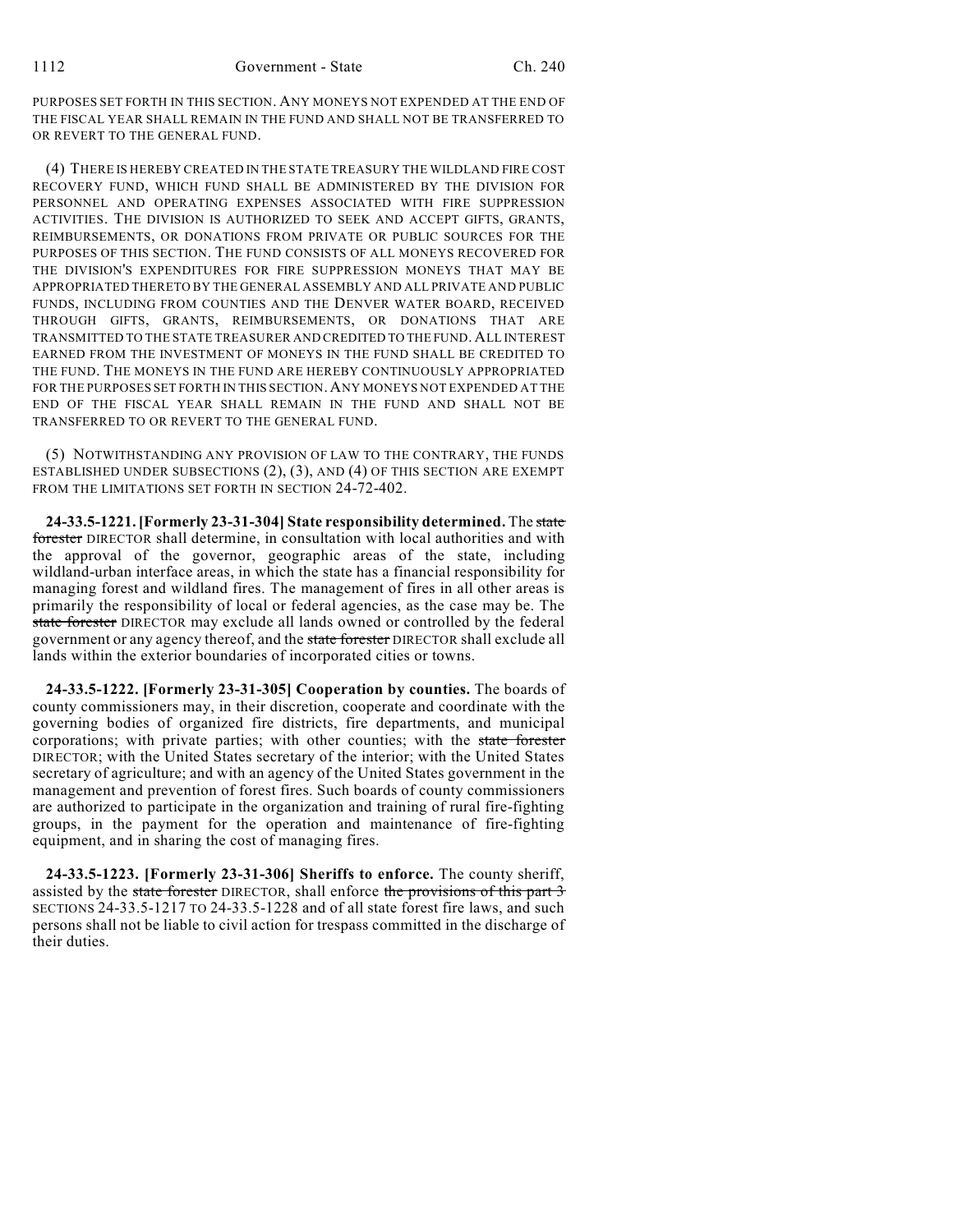**24-33.5-1224. [Formerly 23-31-307] Limitation ofstate responsibility.** Nothing in this part 3 shall be construed to authorize SECTIONS 24-33.5-1217 TO 24-33.5-1228 AUTHORIZES any county fire warden, firefighter, or county officer to obligate the state for payment of any money.

**24-33.5-1225. [Formerly 23-31-308] Emergencies.** When the governor finds that conditions of extreme fire hazard exist, he or she may by proclamation close such land as he or she may find to be in such condition of extreme hazard to the general public and prohibit or limit burning thereon to such a degree and in such ways as he or she deems necessary to reduce the danger of forest fire. The governor shall declare the end of any such emergency only upon a finding that the conditions of extreme fire hazard no longer exist.

**24-33.5-1226. [Formerly 23-31-309] Wildfire emergency response fund creation - gifts, grants, and donations authorized - wildfire preparedness fund - creation - gifts, grants and donations authorized.** (1) There is hereby created in the state treasury the wildfire emergency response fund, which shall be administered by the Colorado state forest service DIVISION. The Colorado state forest service DIVISION is authorized to seek and accept gifts, grants, reimbursements, or donations from private or public sources for the purposes of this section. The fund shall consist CONSISTS of all moneys that may be appropriated thereto by the general assembly and all private and public funds received through gifts, grants, reimbursements, or donations that are transmitted to the state treasurer and credited to the fund. All interest earned from the investment of moneys in the fund shall be credited to the fund. The moneys in the fund are hereby continuously appropriated for the purposes indicated in this section. Any moneys not expended at the end of the fiscal year shall remain in the fund and shall not be transferred to or revert to the general fund.

(2) The Colorado state forest service DIVISION shall use the moneys in the wildfire emergency response fund to provide funding or reimbursement for:

(a) The first aerial tanker flight or the first hour of a firefighting helicopter to a wildfire at the request of any county sheriff, municipal fire department, or fire protection district; and

(b) The employment of wildfire hand crews to fight a wildfire for the first two days of a wildfire at the request of any county sheriff, municipal fire department, or fire protection district, with a preference for the use of wildfire hand crews from the inmate disaster relief program created in section 17-24-124, C.R.S.

(3) (a) To effectively implement the provisions of this section and to provide recommendations to the governor related to use of the disaster emergency fund pursuant to section  $24-32-2106$ , C.R.S., SECTION 24-33.5-706, C.R.S., and the wildfire preparedness fund created in subsection  $(4)$  of this section, the state forester DIRECTOR, a representative of the county sheriffs of Colorado, a representative of the Colorado state fire chiefs' association, the director of the division OFFICE of emergency management CREATED IN PART 7 OF THIS ARTICLE, and the adjutant general or his or her designee shall collaborate to develop a wildfire preparedness plan designed to address the following: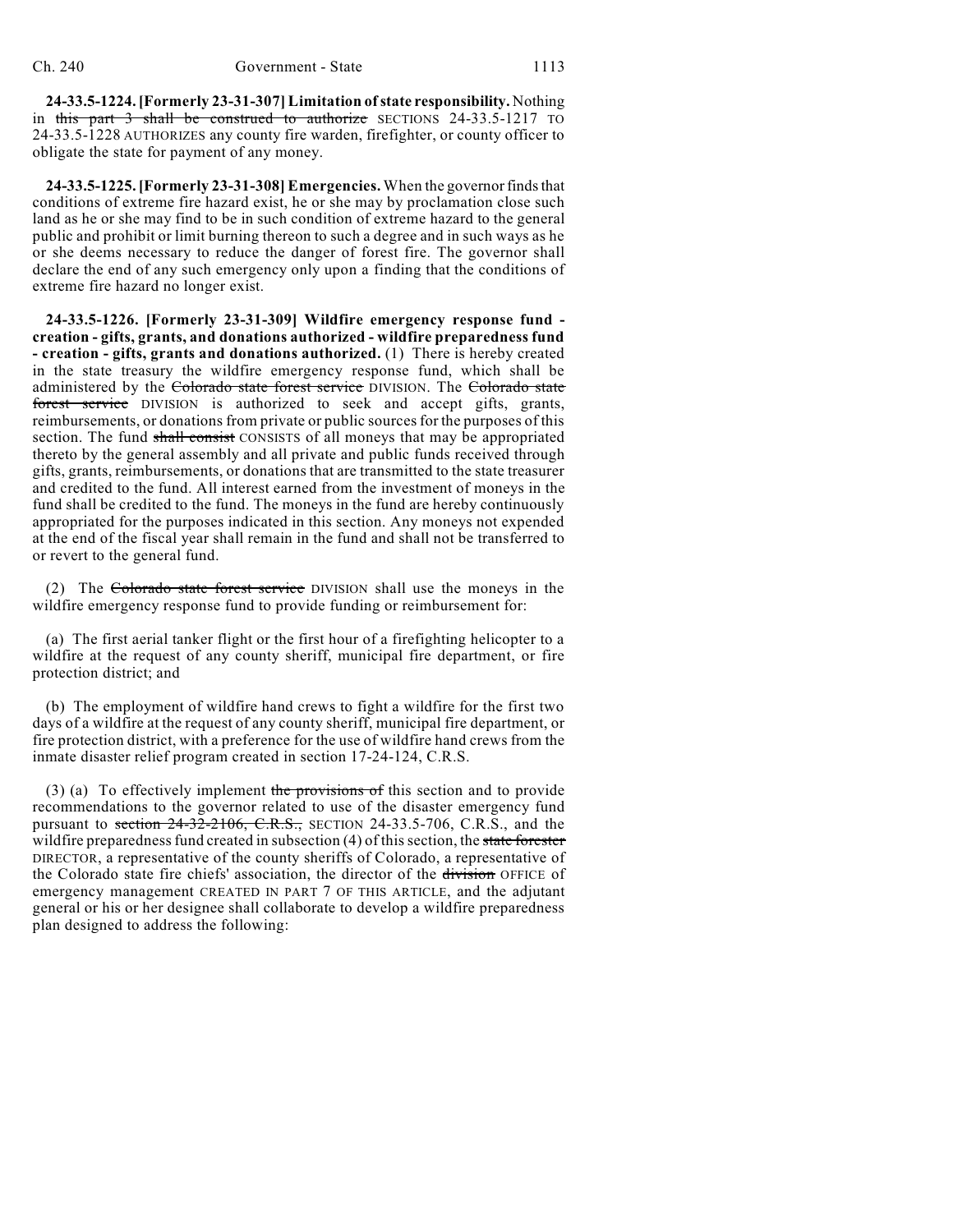(I) The amount of aerial firefighting resources necessary for the state of Colorado at times of high and low wildfire risk;

(II) The availability of appropriate aerial firefighting equipment and personnel at times of high fire risk to respond to a wildfire;

(III) The availability of state wildfire engines and staffing of the engines at different levels of wildfire risk;

(IV) The availability of state inmate wildfire hand crews at different levels of wildfire risk; and

(V) A process for ordering and dispatching aerial firefighting equipment and personnel that is consistent with, and supportive of, the statewide mobilization plan prepared pursuant to section  $24-33.5-1210$ , C.R.S. SECTION 24-33.5-705.4.

(b) The wildfire preparedness plan recommendations developed pursuant to paragraph (a) of this subsection (3) shall be completed no later than December 1, 2006, and updated each December 1. thereafter. NOTWITHSTANDING SECTION 24-1-136  $(11)$ , the state forester DIRECTOR shall submit a written report of the wildfire preparedness plan to the governor and the members of the general assembly no later than December 15, 2006, and by each December 15. thereafter.

(c) The state forester DIRECTOR, the representative of the county sheriffs of Colorado, the representative of the Colorado state fire chiefs' association, the director of the division OFFICE of emergency management CREATED IN PART 7 OF THIS ARTICLE, and the adjutant general or his or her designee shall not receive additional compensation for the collaboration required by this subsection (3) for the development of the wildfire preparedness plan.

(4) (a) There is hereby created in the state treasury the wildfire preparedness fund. The fund shall consist CONSISTS of all moneys that may be appropriated thereto by the general assembly, all private and public moneys received through gifts, grants, reimbursements, or donations that are transmitted to the state treasurer and credited to the fund, and all moneys transferred to the fund pursuant to section 34-63-102 (5) (a) (I), C.R.S. All interest earned from the investment of moneys in the fund shall be credited to the fund. The moneys in the fund are hereby continuously appropriated for the purposes indicated in this subsection (4). Any moneys not expended at the end of the fiscal year shall remain in the fund and shall not be transferred to or revert to the general fund.

(b) By executive order or proclamation, the governor may access and designate moneys in the wildfire preparedness fund for wildfire preparedness activities. The Colorado state forest service DIVISION shall implement the directives set forth in such executive order or proclamation.

(c) The Colorado state forest service DIVISION may use the moneys in the wildfire preparedness fund to provide funding or reimbursement for the purchase of fire shelters by volunteer fire departments in order to comply with applicable federal requirements.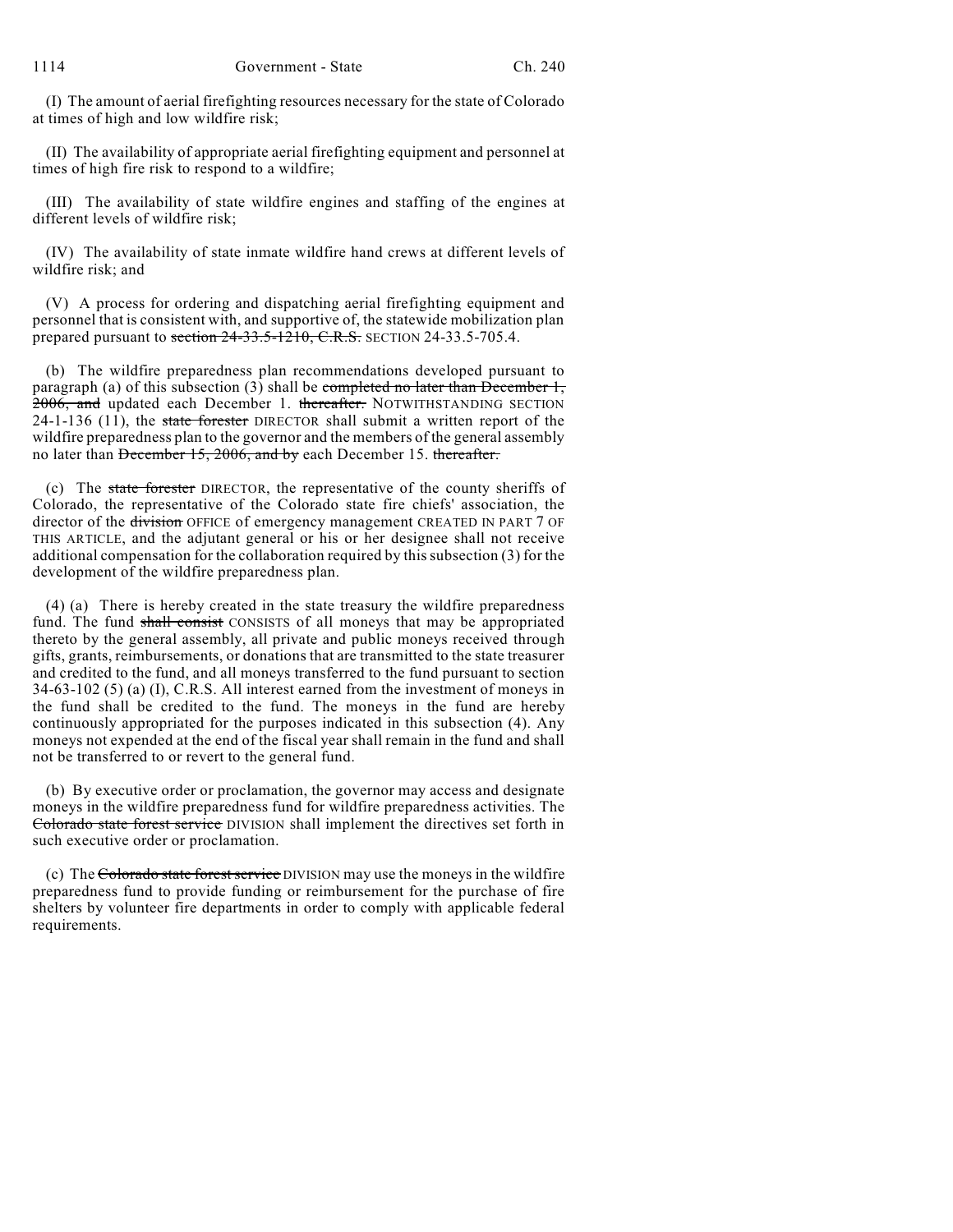(5) No later than January 1, 2008, the state forester shall submit a report to the joint budget committee of the general assembly, the agriculture, livestock, and natural resources committee of the house of representatives, and the agriculture, natural resources, and energy committee of the senate, or any successor committees, on the use of moneys in the wildfire preparedness fund, the status of the wildfire preparedness plan, and the status of the interstate compact.

 $(6)$  (5) Procedures governing the development, adoption, or implementation of community wildfire protection plans by county governments are specified in section 30-15-401.7, C.R.S. Nothing in this section shall be construed to affect the provisions of section 30-15-401.7, C.R.S.

**SECTION 17.** In Colorado Revised Statutes, **recreate and reenact, with relocated provisions,** part 15 of article 33.5 of title 24 as follows:

#### PART 15

### COLORADO EMERGENCY PLANNING COMMISSION

**24-33.5-1501. [Formerly 24-32-2601] Implementation of Title III of superfund act.** (1) The general assembly hereby finds and declares that the implementation of the federal "Emergency Planning and Community Right-to-Know Act of 1986", 42 U.S.C. sec. 11001 et seq., Title III of the federal "Superfund Amendments and Reauthorization Act of 1986", Pub.L. 99-499, is a matter of statewide concern.

(2) The department of local affairs PUBLIC SAFETY is the state agency responsible for the implementation of the federal "Emergency Planning and Community Right-to-Know Act of 1986", 42 U.S.C. sec. 11001 et seq., Title III of the federal "Superfund Amendments and Reauthorization Act of 1986", Pub.L. 99-499, and regulations thereunder, as amended.

**24-33.5-1502. [Formerly 24-32-2602] Definitions.** All terms used in this part 26 shall PART 15 have the same meaning as defined under the federal "Emergency Planning and Community Right-to-Know Act of 1986", 42 U.S.C. sec. 11001 et seq., Pub.L. 99-499, and regulations thereunder, referred to in this  $part 26$  PART 15 as the "federal act".

**24-33.5-1503. [Formerly 24-32-2603] Colorado emergency planning commission - creation - duties.** (1) (a) (I) There is hereby created in the department of local affairs PUBLIC SAFETY the Colorado emergency planning commission, which shall exercise its powers and perform its duties and functions under the department of local affairs as if the same were transferred to the department by a **type 2** transfer. except that the commission shall have full authority to promulgate rules and regulations related to the administration of this part 26.

(II) (A) The commission shall consist CONSISTS of twelve members.

(B) Five of the twelve members shall be the following representatives of state government or their designees: The director of the division of fire safety in the office of preparedness, security, and fire safety PREVENTION AND CONTROL in the department of public safety, the director of the division of local government in the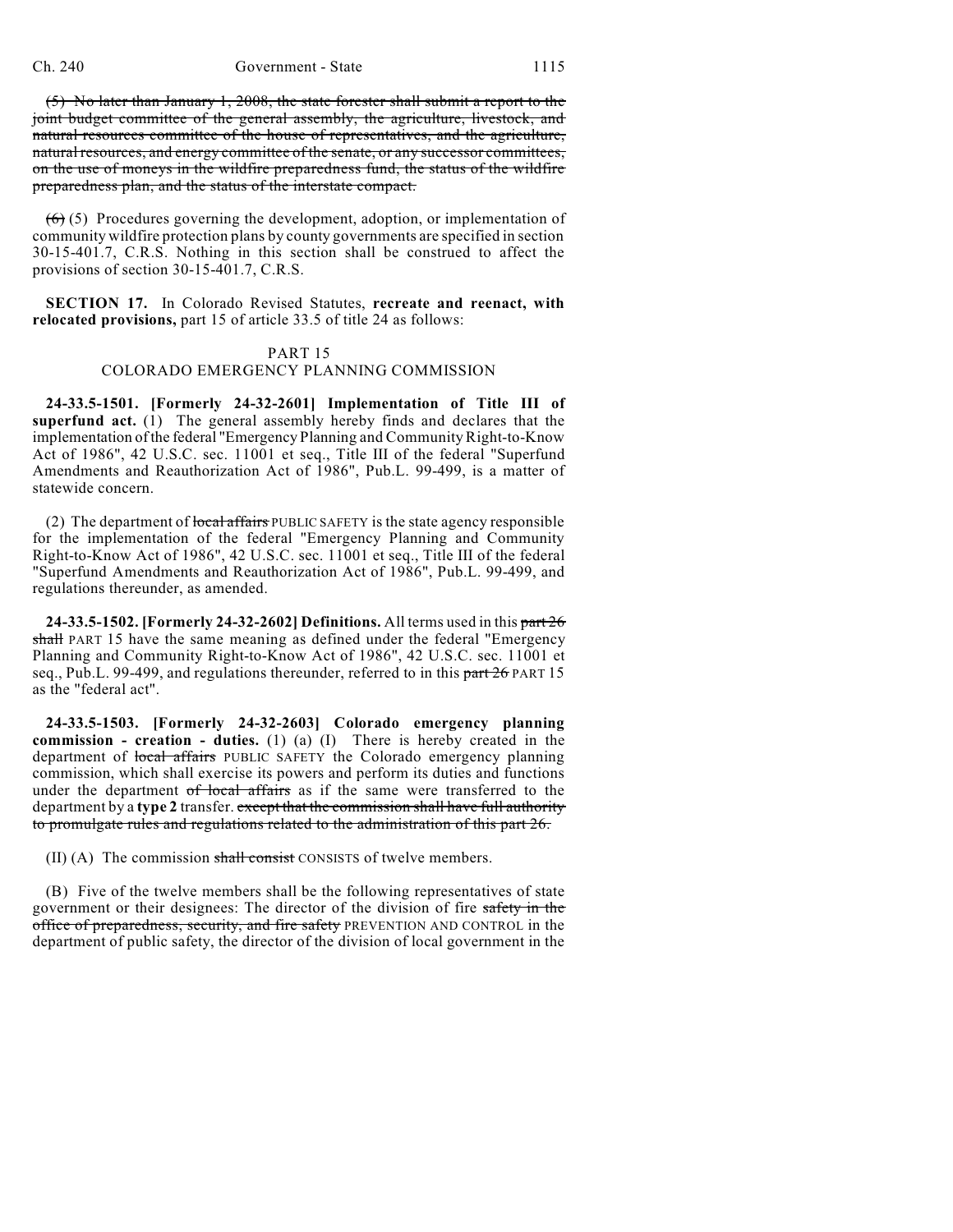1116 Government - State Ch. 240

department of local affairs, the director of the division of HOMELAND SECURITY AND emergency management in the department of local affairs PUBLIC SAFETY, who shall be a cochairperson, the director of the division in the department of public health and environment responsible for hazardous materials and waste management, who shall also be a cochairperson, and a representative of the Colorado state patrol in the department of public safety.

(C) The remaining seven members of the commission shall be appointed by the governor for two-year terms. Of those seven members, two shall represent local governments, two shall be from either public interest groups or community groups, one shall represent a local emergency planning committee, and two shall represent affected industries.

(D) The governor shall fill any vacancy by appointment.

(b) The members of the Colorado emergency planning commission, as such existed prior to March 12, 1992, shall become ON JUNE 30, 2012, ARE the initial members of the commission on March 12, 1992 JULY 1, 2012. THE TERMS OF SUCH INITIAL MEMBERS OF THE COLORADO EMERGENCY PLANNING COMMISSION, AS OF THAT DATE, CONTINUE AND EXPIRE ACCORDING TO THE DATES FOR WHICH SUCH MEMBERS WERE ORIGINALLY APPOINTED.

(2) Members of the commission shall receive no compensation or per diem for their services on the commission; except that members may be reimbursed for travel expenses incurred in connection with activities other than attending meetings of the commission.

(3) The commission shall also assist in the appropriate training of personnel to react to emergency response situations.

**24-33.5-1503.5. [Formerly 24-32-2603.5] Powers and duties of the commission - intent.** (1) It is the intent of the general assembly that the commission promulgate rules and regulations pursuant to this part 26 PART 15 that encourage:

(a) Consistency between information requested by the commission and the purposes of implementation of the federal act; and

(b) Cost-effective reporting and the consideration of reasonable reporting threshold levels and reporting formats.

(2) Consistent with the powers and duties imposed upon it by the federal act, or granted to it in this part  $26$  PART 15, the commission shall have HAS the following powers and duties:

(a) To adopt all reasonable rules and regulations necessary for the administration of this part  $26$  PART 15. Such rules and regulations shall be promulgated in accordance with the applicable provisions of article 4 of this title.

(b) To establish a uniform system for reporting and management of information required by the federal act;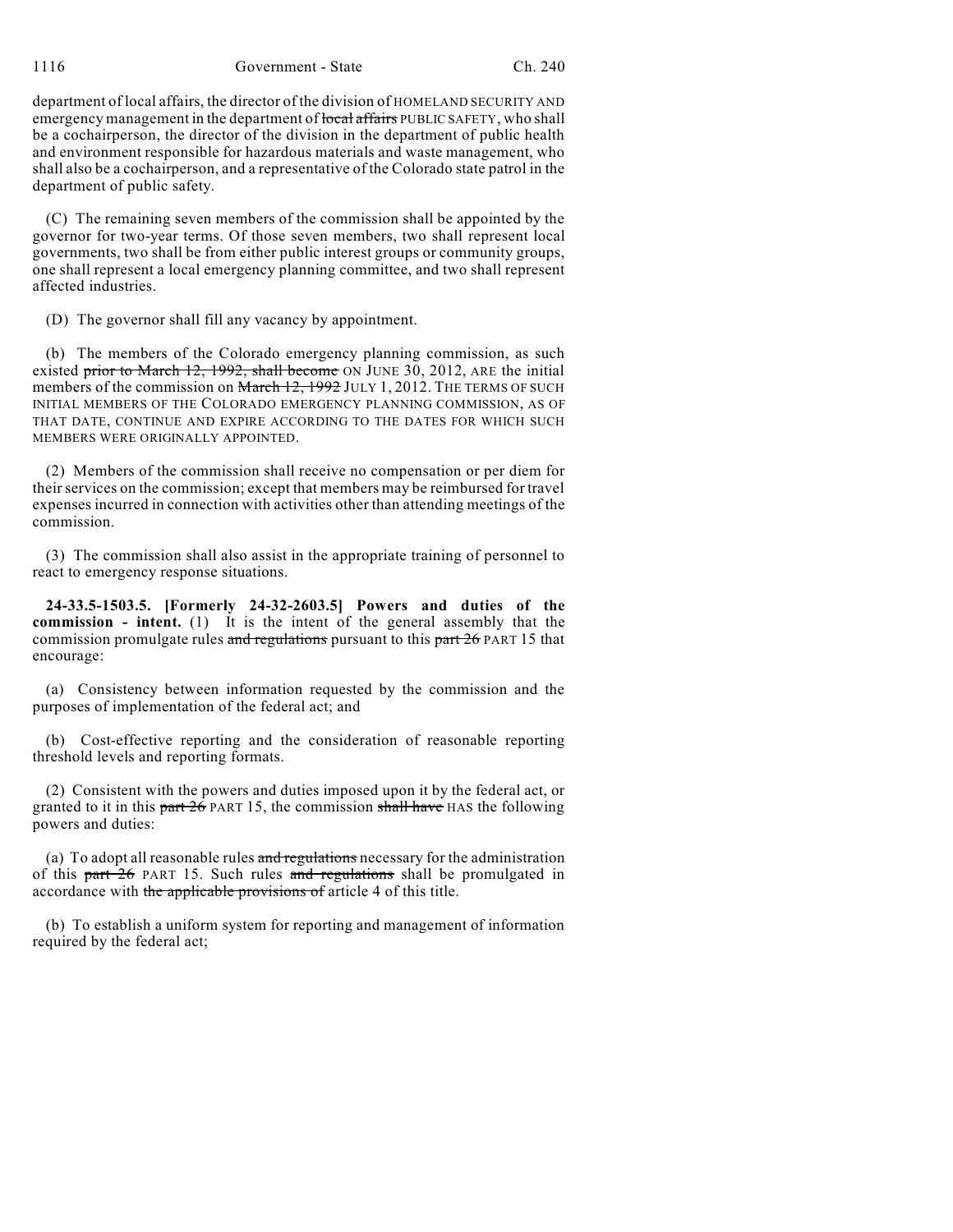(c) To create and adopt such forms as are necessary for the uniform reporting and management of information required by the federal act, including: but not limited to, the following:

(I) A standardized tier II reporting form to replace the tier II form which is required under the federal act, and which shall be accepted by local emergency planning committees in reporting the information contained therein; and

(II) A standardized facility contingency plan form as an addendum to the form required in subparagraph (I) of this paragraph (c), which shall be used for the collection of emergency planning information from facilities by local emergency planning committees. This form shall include space in which local emergency planning committees may require additional information of local concern.

(d) To coordinate its activities with those of the Colorado state patrol relating to the transportation of hazardous materials.

**24-33.5-1504. [Formerly 24-32-2604] Local emergency planning committees - creation and duties.** (1) The commission shall designate local emergency planning districts to develop emergency response and preparedness capabilities in accordance with the federal act. The boundaries of such districts shall be the same as the boundaries of either a county, municipality, or a combination thereof.

(2) Upon the request of the commission, the primary governing body having jurisdiction over the local emergency planning district, the county commissioners, or the city council, as the case may be, shall provide nominations for membership on the local emergency planning committee. The commission shall appoint members of a local emergency planning committee for each emergency planning district in accordance with the federal act. For local emergency planning districts for which no nominations have been submitted by the governing body, the commission may designate either the county commissioners or city council, as the case may be, to serve as the local emergency planning committee.

(3) Local emergency planning committees shall perform the duties described under the federal act.

**24-33.5-1505. [Formerly 24-32-2605] Immunity.** (1) No state commission or agency or county or municipal agency, including local emergency planning committees, citizen corps councils, fire protection districts, and volunteer fire, ambulance, or emergency service and rescue groups, nor their officers, officials, directors, employees, or volunteers, when engaged in emergency planning, service, or response activities regarding a hazardous material release, threat of release, or act of terrorism, shall be liable for the death of or injury to any person or for the loss of or damage to property or the environment resulting from the hazardous material release, threat of release, or act of terrorism, except for willful and wanton acts or omissions.

(1.5) No private organization or any of its officers, officials, directors, employees, or volunteers, when working under the direction of a local emergency planning committee or state or local fire or law enforcement agency and when engaged in emergency planning, training, or response activities regarding a hazardous material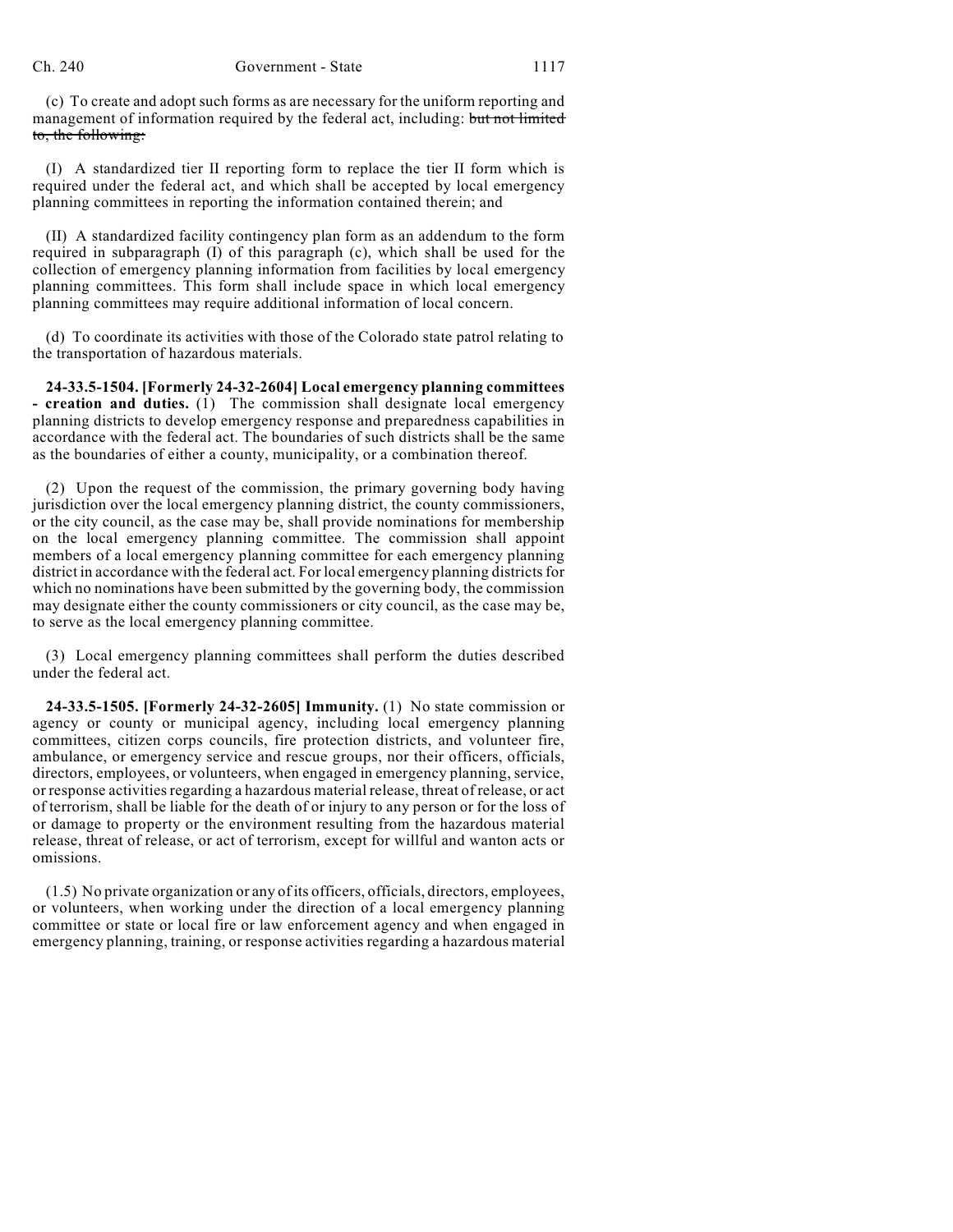release, threat of release, or act of terrorism, shall be liable for the death of or injury to any person or for the loss of or damage to property or the environment resulting from the hazardous material release, threat of release, or act of terrorism, except for willful and wanton acts or omissions.

 $(1.7)$  (2) (a) No state commission or agency or county or municipal agency, including local emergency planning committees, incident management teams, citizen corps councils, citizen emergency response teams, medical reserve corps, fire protection districts, and volunteer fire, ambulance, or emergency service and rescue groups, nor their officers, officials, directors, employees, trainees, or volunteers, when engaged in planning, training, or response activities regarding a natural disaster, hazardous material release, public health emergency, or act of terrorism or the threat of any such disaster, release, emergency, or act, shall be liable for the death of or injury to any person or for the loss of or damage to property or the environment except for gross negligence or willful and wanton acts or omissions.

(b) Notwithstanding paragraph (a) of this subsection  $(1.7)$  SUBSECTION (2), a plaintiff may sue and recover civil damages from a person or entity specified in said paragraph (a) based upon a negligent act or omission involving the operation of a motor vehicle; except that the amount recovered from such person or entity shall not exceed the limits of applicable insurance coverage maintained by or on behalf of such person or entity with respect to the negligent operation of a motor vehicle in such circumstances. However, nothing in this section shall be construed to limit the right of a plaintiff to recover from a policy of uninsured or underinsured motorist coverage available to the plaintiff as a result of a motor vehicle accident.

(c) The general assembly intends that the provisions of this subsection  $(1.7)$ SUBSECTION (2) and of the "Colorado Governmental Immunity Act", article 10 of this title, be read together and harmonized. If any provision of this subsection  $(1.7)$ SUBSECTION (2) is construed to conflict with a provision of the "Colorado Governmental Immunity Act", the provision that grants the greatest immunity shall prevail.

 $(2)$  (3) No member of the commission or any local emergency planning committee shall be liable for the death of or any injury to persons or loss or damage to property or the environment or any civil damages resulting from any act or omission arising out of the performance of the functions, duties, and responsibilities of the commission or local emergency planning committee, except for acts or omissions which constitute willful misconduct.

 $(3)$  (4) Nothing in this section shall be construed to abrogate or limit ABROGATES OR LIMITS the immunity or exemption from civil liability of any agency, entity, or person under any statute, including the "Colorado Governmental Immunity Act", article 10 of this title, or section 13-21-108.5, C.R.S.

**24-33.5-1506. [Formerly 24-32-2606] SARA Title III fund - creation acceptance of gifts, grants, and donations.** (1) There is hereby created in the state treasury a fund to be known as the SARA Title III fund, ALSO REFERRED TO IN THIS PART 15 AS THE "FUND", which shall be administered by the commission. The moneys in the fund shall be ARE subject to annual appropriation by the general assembly for the purposes of this part 26 PART 15, including but not limited to, the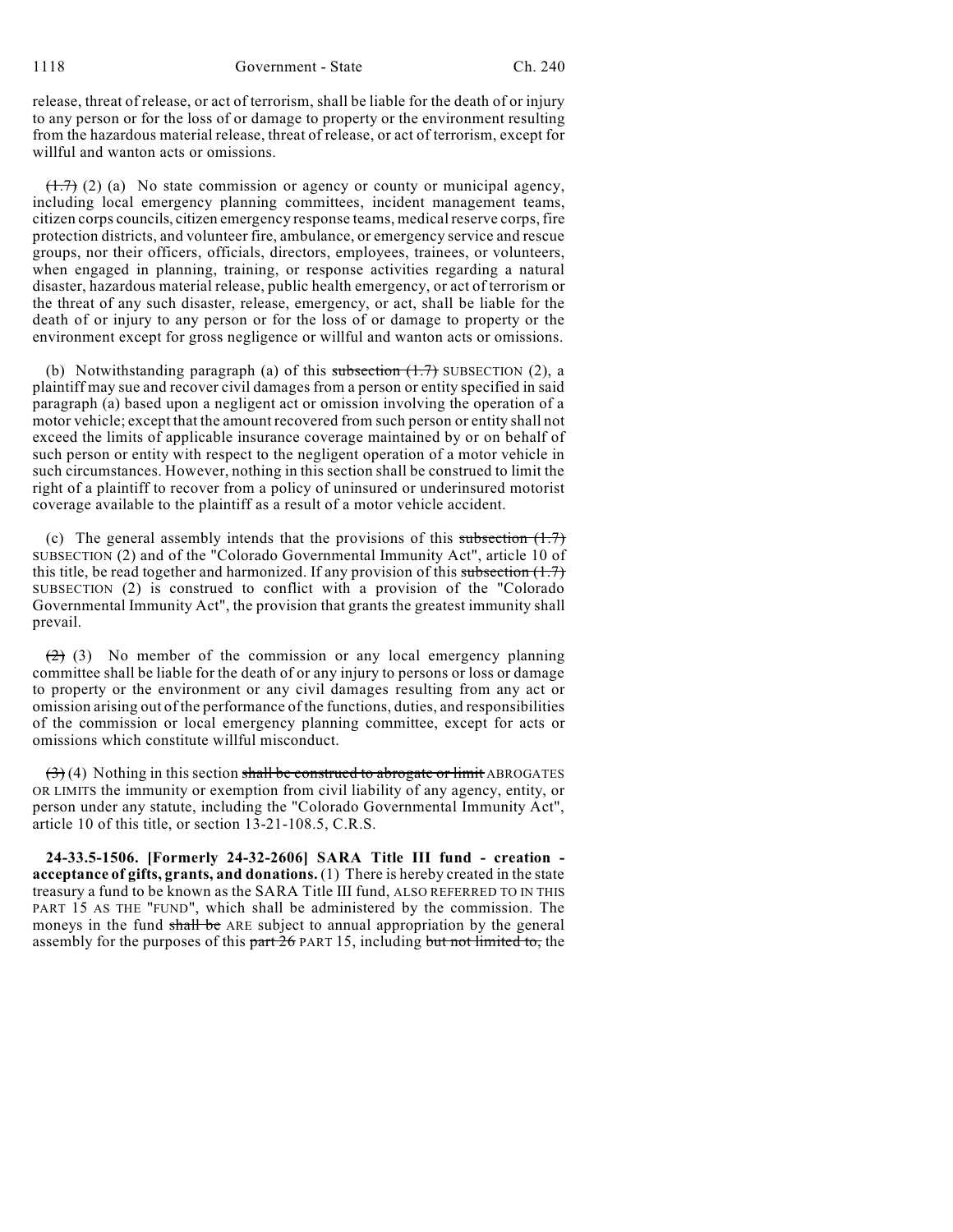disbursement of grants pursuant to section 24-32-2607 SECTION 24-33.5-1507.

(2) The commission is hereby authorized to accept all moneys received from the federal government and from public or private grants, gifts, bequests, donations, and other contributions for any purpose consistent with the provisions of this  $part\,26$ PART 15. Such moneys shall be credited to the SARA Title III fund created by subsection (1) of this section.

(3) In accordance with section 24-36-114, all interest derived from the deposit and investment of this fund shall be credited to the general fund.

**24-33.5-1507. [Formerly 24-32-2607] Application for grants - disbursements from fund - regulations.** (1) The department of local affairs PUBLIC SAFETY shall administer all grants from the fund. The department of local affairs shall accept applications from local emergency planning committees and from first responder organizations who have coordinated their request with their local emergency planning committee and shall direct those applications to the commission. The commission shall evaluate the applications and shall recommend to the department of local affairs PUBLIC SAFETY which grants should be made for the purposes of emergency planning and emergency response, including but not limited to, training and planning programs and training and planning equipment as needed to carry out the purposes of this  $part 26$  PART 15.

(2) The commission shall promulgate rules  $\alpha$  and regulations prescribing the procedures to be followed in the making, filing, and evaluation of grant applications, and any other regulations necessary for administering the SARA Title III fund.

**SECTION 18.** In Colorado Revised Statutes, 24-33.5-1601, **amend** (1) (e); and **add** (1) (f) and (1) (g) as follows:

**24-33.5-1601. Legislative declaration.** (1) The general assembly hereby finds and declares that:

(e) An agency should be established in the state government to coordinate Colorado's response to the threat of terrorism IN 2005, HURRICANE KATRINA EMPHASIZED AND REINFORCED THE IMPORTANCE OF ROBUST EMERGENCY MANAGEMENT SYSTEMS AND THE NEED FOR AN ALL-HAZARDS APPROACH TO HOMELAND SECURITY, INCREASED AUTONOMY, AND RESPONSIBILITY FOR EMERGENCY MANAGEMENT;

(f) COORDINATION ACROSS DISCIPLINES, AMONG LEVELS OF GOVERNMENT, AND WITH PRIVATE AND NONGOVERNMENTAL SECTORS IS THE BEST WAY TO ENSURE THAT GOVERNMENT CAN DELIVER, TO THE BEST OF ITS COLLECTIVE ABILITY, THE MOST EFFECTIVE AND EFFICIENT SERVICES REGARDLESS OF THE CAUSE OF ANY DISASTER;

(g) A STATE AGENCY SHOULD BE ESTABLISHED TO COORDINATE COLORADO'S RESPONSE TO THE THREAT OF TERRORISM AND OTHER THREATS; FACILITATE TRIBAL, STATE, LOCAL, AND REGIONAL HOMELAND SECURITY ACTIVITIES; DIRECT HOMELAND SECURITY-RELATED FEDERAL FUNDING TO LOCAL GOVERNMENTS; AND SHARE HOMELAND SECURITY INFORMATION AMONG ENTITIES PARTICIPATING IN HOMELAND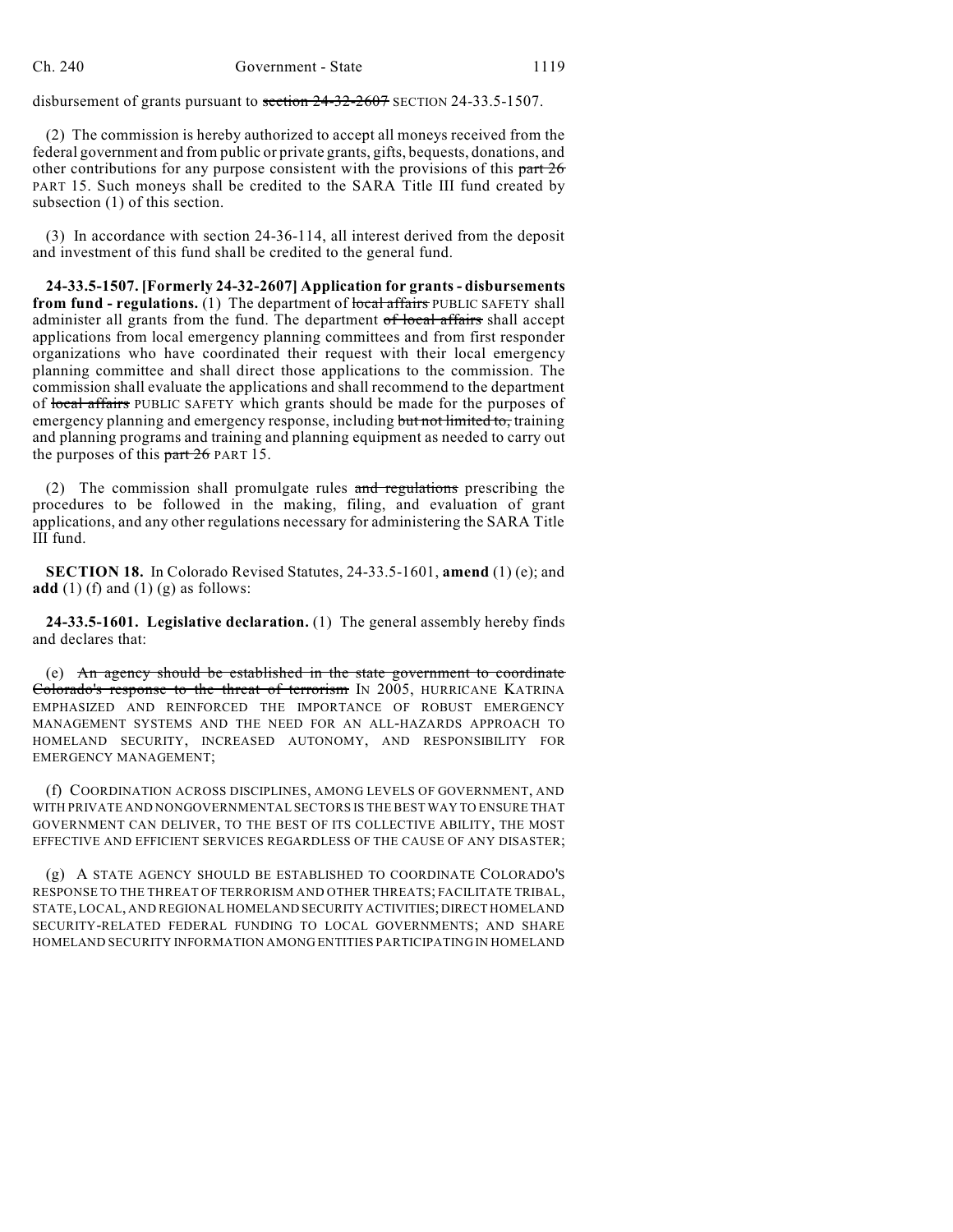SECURITY ACTIVITIES.

**SECTION 19.** In Colorado Revised Statutes, 24-33.5-1602, **amend** (4), (5), and (6); and **add** (7), (8), (9), (10), and (11) as follows:

**24-33.5-1602. Definitions.** As used in this part 16, unless the context otherwise requires:

(4) "Destructive device" has the same meaning set forth in  $18 \text{ U.S.C. sec. } 921 \text{ (a)}$ (4). "CRITICAL INFRASTRUCTURE" MEANS THOSE SYSTEMS AND ASSETS, WHETHER PHYSICAL OR VIRTUAL, THAT ARE VITAL TO THE STATE OF COLORADO SO THAT THE INCAPACITY OR DESTRUCTION OF SUCH SYSTEMS AND ASSETS WOULD HAVE A DEBILITATING IMPACT ON PUBLIC SAFETY, PUBLIC HEALTH, OR ECONOMIC SECURITY.

(5) "Radioactive material" means a material that produces radiation at a level that is dangerous to human health or life. "DESTRUCTIVE DEVICE" HAS THE SAME MEANING SET FORTH IN 18 U.S.C. SEC. 921 (a) (4).

(6) "Toxin" has the same meaning set forth in 18 U.S.C. secs. 178 (2) and 175 (b) "DIRECTOR" MEANS THE DIRECTOR OF THE DIVISION.

(7) "DIVISION" MEANS THE DIVISION OF HOMELAND SECURITY AND EMERGENCY MANAGEMENT CREATED IN SECTION 24-33.5-1603.

(8) "FUSION CENTER" MEANS THE PROGRAM ADMINISTERED BY THE OFFICE OF PREVENTION AND SECURITY, CREATED IN SECTION 24-33.5-1606, THAT SERVES AS THE PRIMARY FOCAL POINT WITHIN THE STATE FOR RECEIVING, ANALYZING, GATHERING, AND SHARINGTHREAT-RELATED INFORMATION AMONGFEDERAL, STATE, LOCAL, TRIBAL, NONGOVERNMENTAL, AND PRIVATE SECTOR PARTNERS.

(9) "HOMELAND SECURITY ADVISOR" MEANS A PERSON APPOINTED BY THE GOVERNOR TO SERVE AS COUNSEL TO THE GOVERNOR ON HOMELAND SECURITY ISSUES AND WHO MAY ALSO SERVE AS A LIAISON BETWEEN THE GOVERNOR'S OFFICE, THE DEPARTMENT OF HOMELAND SECURITY, AND OTHER HOMELAND SECURITY AND RELATED ORGANIZATIONS BOTH INSIDE AND OUTSIDE OF THE STATE.

(10) "RADIOACTIVE MATERIAL" MEANS A MATERIAL THAT PRODUCES RADIATION AT A LEVEL THAT IS DANGEROUS TO HUMAN HEALTH OR LIFE.

(11) "TOXIN" HAS THE SAME MEANING SET FORTH IN 18 U.S.C. SECS. 178 (2) AND 175 (b).

**SECTION 20.** In Colorado Revised Statutes, **amend** 24-33.5-1603 as follows:

**24-33.5-1603. Division of homeland security and emergency management creation - director.** (1) There is hereby created within the department an office of preparedness, security, and fire safety THE DIVISION OF HOMELAND SECURITY AND EMERGENCY MANAGEMENT, the head of which shall be IS the director of the office of preparedness, security, and fire safety, which office is hereby created DIVISION. The EXECUTIVE DIRECTOR SHALL APPOINT THE director of the office of preparedness, security, and fire safety, referred to in this part 16 as the "director",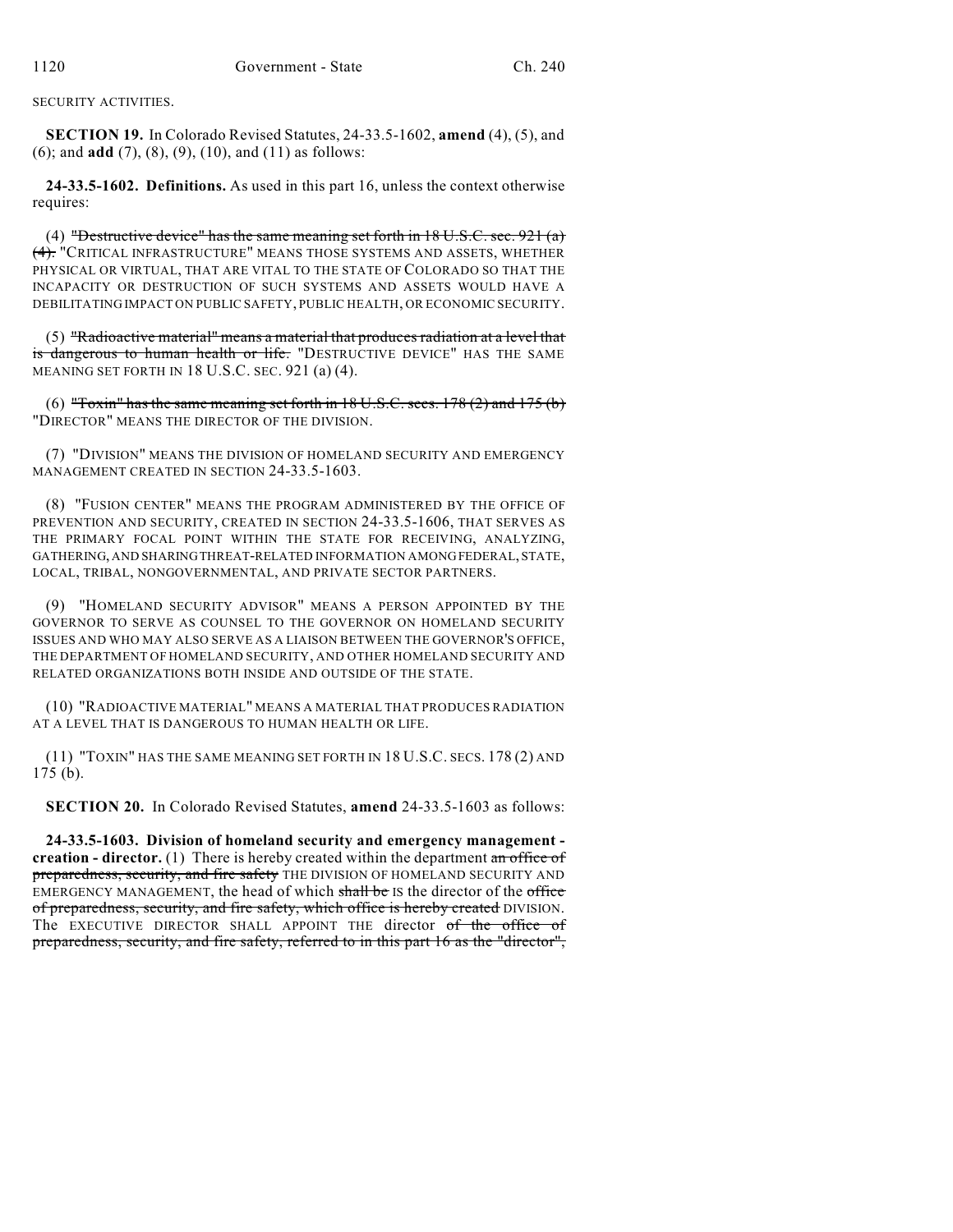shall be appointed by the executive director pursuant to section 13 of article XII of the state constitution.

(2) The office of preparedness, security, and fire safety shall include DIVISION INCLUDES the following agencies, which shall exercise their powers and perform their duties and functions under the department as if the same were transferred thereto by a **type 2** transfer:

(a) The division OFFICE of fire safety, created in section 24-33.5-1201; and EMERGENCY MANAGEMENT, CREATED IN SECTION 24-33.5-705;

(b) The office of anti-terrorism planning and training PREVENTION AND SECURITY, created in section 24-33.5-1606; AND

(c) THE OFFICE OF PREPAREDNESS, CREATED IN SECTION 24-33.5-1606.5.

**SECTION 21.** In Colorado Revised Statutes, 24-33.5-1604, **amend** (1) introductory portion,  $(1)$   $(b)$ ,  $(2)$   $(a)$  introductory portion,  $(2)$   $(b)$ ,  $(3)$ , and  $(4)$ ; and **add** (5) as follows:

**24-33.5-1604. Duties and powers of the division.** (1) The office of preparedness, security, and fire safety shall have DIVISION HAS the following duties and powers:

(b) To cooperate with the federal office UNITED STATES DEPARTMENT of homeland security and other agencies of the federal government and other states in matters related to terrorism;

(2) (a) Within twelve months after June  $3, 2002$ , The office of preparedness, security, and fire safety DIVISION shall create and implement terrorism preparedness plans. Such THE plans shall include the following:

(b) (I) In creating the terrorism preparedness plans, the office of preparedness, security, and fire safety may DIVISION SHALL seek the advice and assistance of other federal, state, and local government agencies; business, labor, industrial, agricultural, civic, and volunteer organizations; and community leaders.

(II) The terrorism preparedness plans shall constitute specialized details of security arrangements for purposes of section 24-72-204 (2) (a) (VIII).

 $(3)$  (a) The office of preparedness, security, and fire safety DIVISION shall provide advice, assistance, and training to state and local government agencies in the development and implementation of terrorism preparedness plans and in conducting periodic exercises related to such THE plans.

(b) The office of preparedness, security, and fire safety DIVISION shall provide oversight of terrorism preparedness plans developed and implemented by state and local government agencies. Such THE oversight shall DOES not usurp the authority of state and local government agencies, but shall WILL only provide peer review and comment IN ORDER to promote standardized methods of operation and to facilitate integration with plans adopted by other state and local government agencies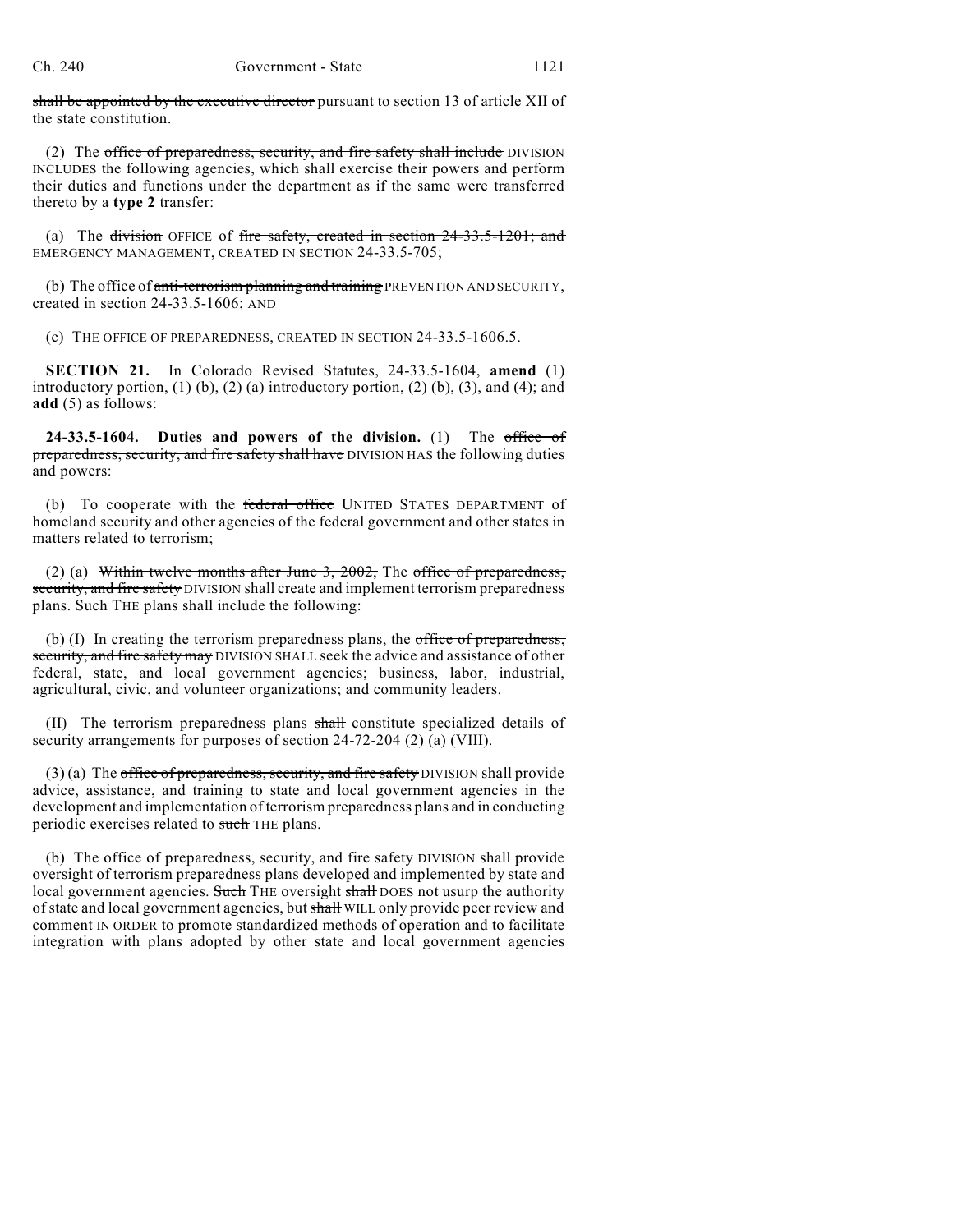throughout the state.

(c) State and local government agencies that develop terrorism preparedness plans shall submit copies of current, new, or amended plans to the office of preparedness, security, and fire safety DIVISION.

(4) The office of preparedness, security, and fire safety DIVISION may distribute to local government agencies any federal or other funds that may become available for distribution.

(5) THE DIVISION SHALL ALSO:

(a) BUILD PARTNERSHIPS WITH FIRST RESPONDERS, AGENCIES, AND CITIZENS IN THE PUBLIC AND PRIVATE SECTORS;

(b) COORDINATE ACTIVITIES WITH OTHER STATE AGENCIES AND THE ALL-HAZARDS EMERGENCY MANAGEMENT REGIONS CREATED BY EXECUTIVE ORDER OF THE GOVERNOR;

(c) DEVELOP AND UPDATE A STATE STRATEGY FOR HOMELAND SECURITY;

(d) FACILITATE, COORDINATE, AND CONDUCT CAPABILITIES ASSESSMENTS AS NECESSARY;

(e) FACILITATE IMPROVEMENTS IN OVERALL PREPAREDNESS BY DEVELOPING COORDINATING MECHANISMS AMONG COLORADO'S EMERGENCY MANAGEMENT, HOMELAND SECURITY, PUBLIC SAFETY, AND PUBLIC HEALTH AGENCIES IN ORDER TO DELIVER THE CAPABILITIES NECESSARY FOR ALL DOMESTIC DISASTERS, WHETHER NATURAL OR MAN-MADE, INCLUDING ACTS OF TERROR; AND

(f) COORDINATE PROTECTION ACTIVITIES AMONG OWNERS AND OPERATORS OF CRITICAL INFRASTRUCTURE AND OTHER TRIBAL, STATE, LOCAL, REGIONAL, AND FEDERAL AGENCIES IN ORDER TO HELP SECURE AND PROTECT CRITICAL INFRASTRUCTURE WITHIN THE STATE.

**SECTION 22.** In Colorado Revised Statutes, 24-33.5-1605, **amend** (1) introductory portion,  $(2)$ ,  $(3)$ , and  $(4)$  as follows:

**24-33.5-1605. Director - duties and powers - rules.** (1) The director of the office of preparedness, security, and fire safety shall perform duties in connection with:

(2) The director of the office of preparedness, security, and fire safety may promulgate, such IN ACCORDANCE WITH ARTICLE 4 OF THIS TITLE, ANY rules as are necessary to implement sections  $24-33.5-1604$  (2) (a),  $24-33.5-1608$ , and 24-33.5-1609. Such rules shall be promulgated in accordance with article 4 of this title.

(3) The powers vested in the director  $of$  the office of preparedness, security, and fire safety as specified in part 12 of this article and this part 16 shall in no way DO NOT usurp or supersede the powers of fire chiefs, sheriffs, chiefs of police, and OR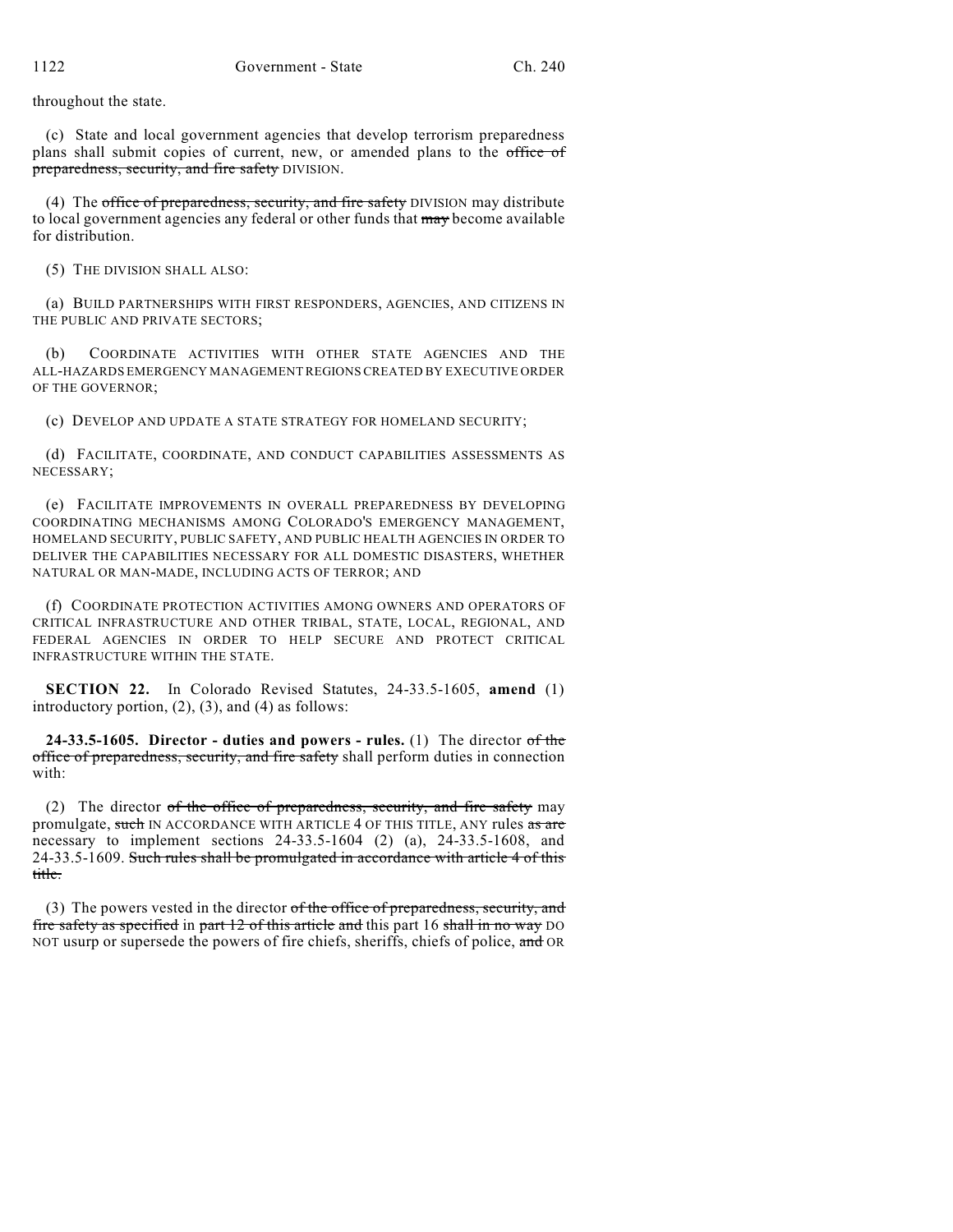other law enforcement or fire protection agencies.

(4) The director of the office of preparedness, security, and fire safety who is required to perform any official function under the provisions of this part 16 shall be IS entitled to all protections, defenses, and immunities provided by statute to safeguard a peace officer in the performance of official acts.

**SECTION 23.** In Colorado Revised Statutes, **amend** 24-33.5-1606 as follows:

**24-33.5-1606. Office of prevention and security - creation - duties.** (1) There is hereby created within the office of preparedness, security, and fire safety DIVISION an office of anti-terrorism planning and training PREVENTION AND SECURITY, the head of which shall be IS the manager of anti-terrorism planning and training, which office is hereby created THE OFFICE OF PREVENTION AND SECURITY. The manager of anti-terrorism planning and training shall be appointed by the executive director SHALL APPOINT THE MANAGER OF THE OFFICE OF PREVENTION AND SECURITY pursuant to section 13 of article XII of the state constitution.

(2) THE DUTIES OF THE OFFICE OF PREVENTION AND SECURITY INCLUDE:

(a) ENHANCING INTERAGENCY COOPERATION THROUGH INFORMATION SHARING;

(b) OPERATING THE STATE'S FUSION CENTER; AND

(c) DEVELOPINGAND MAINTAINING,THROUGH COOPERATION WITH OTHER TRIBAL, STATE, LOCAL, REGIONAL, AND FEDERAL AGENCIES, A STANDARDIZED CRISIS COMMUNICATION AND INFORMATION-SHARING PROCESS.

**SECTION 24.** In Colorado Revised Statutes, **add with amended and relocated provisions** 24-33.5-1606.5 as follows:

**24-33.5-1606.5. Office of preparedness - creation - duties - posting of notice of NIMS classes - definition.** (1) THERE IS HEREBY CREATED WITHIN THE DIVISION THE OFFICE OF PREPAREDNESS, THE HEAD OF WHICH IS THE MANAGER OF THE OFFICE OF PREPAREDNESS. THE DIRECTOR SHALL APPOINT THE MANAGER OF THE OFFICE OF PREPAREDNESS PURSUANT TO SECTION 13 OF ARTICLE XII OF THE STATE CONSTITUTION. THE OFFICE OF PREPAREDNESS IS RESPONSIBLE FOR CREATING AND IMPLEMENTING A STATE PREPAREDNESS GOAL AND SYSTEM TO IMPROVE STATE CAPABILITIES TO PREVENT, MITIGATE THE EFFECTS OF, RESPOND TO, AND RECOVER FROM THREATS TO COLORADO.

(2) THE DUTIES OF THE OFFICE OF PREPAREDNESS INCLUDE:

(a) IMPROVINGCOMMUNITY PREPAREDNESS AND CITIZEN INVOLVEMENT THROUGH EXTERNAL OUTREACH;

(b) IDENTIFYING AND REDUCING DUPLICATIVE HOMELAND SECURITY-RELATED TRAINING NEEDS AND EFFORTS, COORDINATING HOMELAND SECURITY-RELATED TRAINING AMONG TRIBAL, STATE, LOCAL, AND REGIONAL AGENCIES, AND CREATING A SINGLE TRAINING AND EXERCISE CALENDAR WITH IDENTIFIED POINTS OF CONTACT THAT IS ACCESSIBLE VIA THE INTERNET;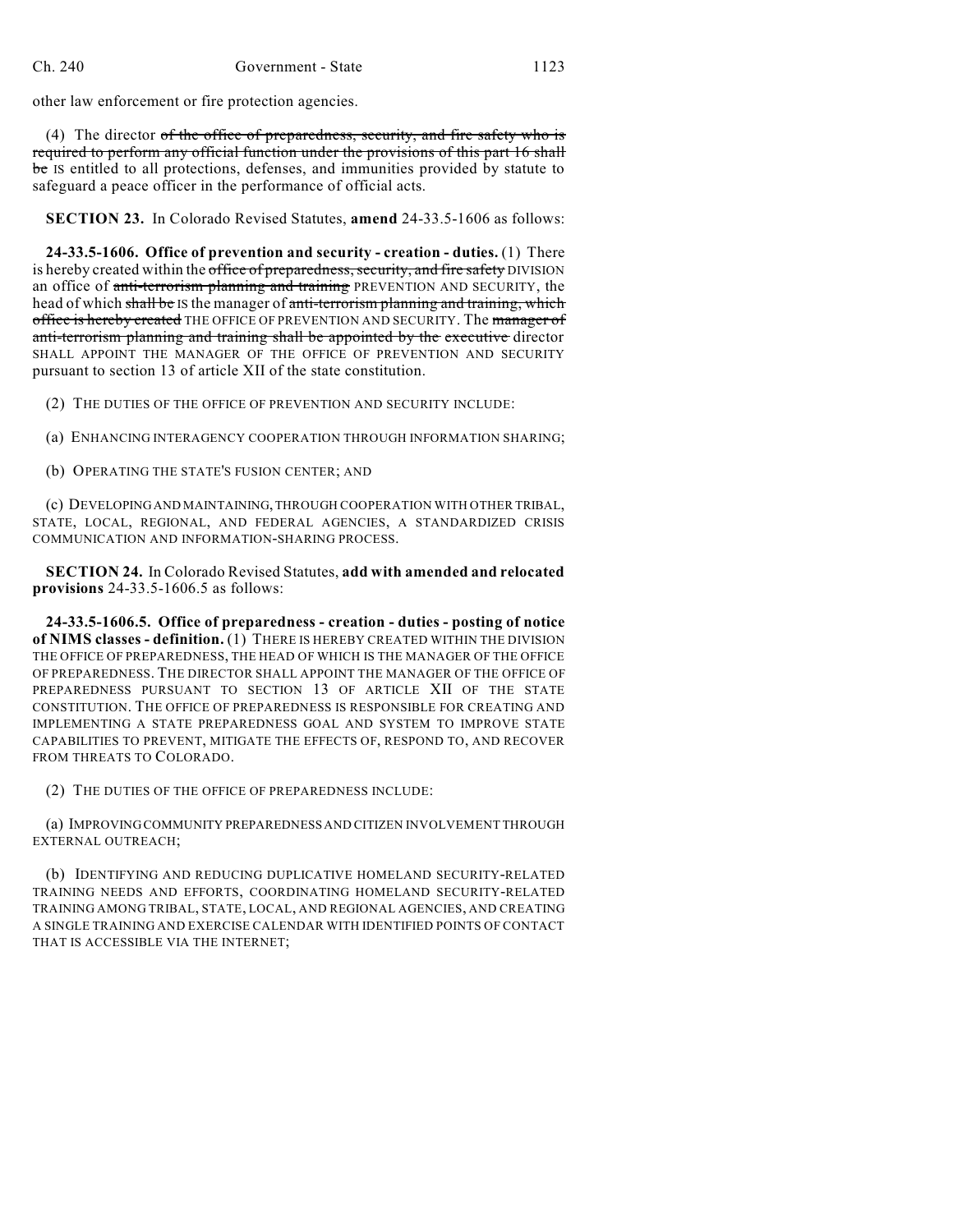(c) COORDINATING AND UPDATING HOMELAND SECURITY PLANS;

(d) COORDINATING ALL-HAZARD PUBLIC RISK COMMUNICATION PRODUCTS AMONG STATE AGENCIES; AND

(e) ADMINISTERING FEDERAL HOMELAND SECURITY GRANTS, IN ACCORDANCE WITH SUBSECTION (3) OF THIS SECTION, PROVIDING TECHNICAL ASSISTANCE TO GRANTEES, AND COORDINATING GRANT FUNDINGOPPORTUNITIES WITH OTHER STATE AGENCIES.

(3) (a) UNLESS OTHERWISE AUTHORIZED UNDER THIS ARTICLE 33.5, THE GRANT PROGRAMS FOR WHICH THE OFFICE OF PREPAREDNESS HAS AUTHORITY TO ADMINISTER ARE LIMITED TO:

(I) THE STATE HOMELAND SECURITY PROGRAM, OR ITS SUCCESSOR PROGRAM;

(II) THE DENVER URBAN AREAS SECURITY INITIATIVE, OR ITS SUCCESSOR PROGRAM;

(III) THE METROPOLITAN MEDICAL RESPONSE SYSTEM, OR ITS SUCCESSOR PROGRAM;

(IV) THE CITIZENS CORP PROGRAM, OR ITS SUCCESSOR PROGRAM;

(V) THE URBAN AREAS SECURITY INITIATIVE NONPROFIT SECURITY GRANT PROGRAM, OR ITS SUCCESSOR PROGRAM;

(VI) THE BUFFER ZONE PROTECTION PROGRAM, OR ITS SUCCESSOR PROGRAM;

(VII) THE INTEROPERABLE EMERGENCY COMMUNICATIONS GRANT PROGRAM, OR ITS SUCCESSOR PROGRAM;

(VIII) ANY GRANT PROGRAMS PREVIOUSLY ADMINISTERED BY THE FORMER DIVISION OF EMERGENCY MANAGEMENT IN THE DEPARTMENT OF LOCAL AFFAIRS, AS OF JUNE 30, 2012; AND

(IX) ANY OTHER GRANT PROGRAMS AUTHORIZED BY THE GOVERNOR, WHICH PROGRAMS SHALL NOT BE INCONSISTENT WITH THE DIVISION'S PURPOSES.

(b) AS USED IN THIS SUBSECTION (3), "SUCCESSOR PROGRAM" MEANS A FEDERAL HOMELAND SECURITY GRANT PROGRAM THAT THE MANAGER OF THE OFFICE OF PREPAREDNESS REASONABLY DETERMINES IS SIMILAR IN PURPOSE AND SCOPE TO ITS PREDECESSOR PROGRAM, REGARDLESS OF THE PARTICULAR NAME OF THE SUCCESSOR PROGRAM.

(4) **[Formerly 24-33.5-110]** The department OFFICE OF PREPAREDNESS shall place on its web site a description of the national incident management system, developed by the federal emergency management agency and referred to in this section as "NIMS", and a listing, with any applicable links, of on-line courses required to become NIMS-certified and courses related to NIMS at institutions within the state system of community and technical colleges.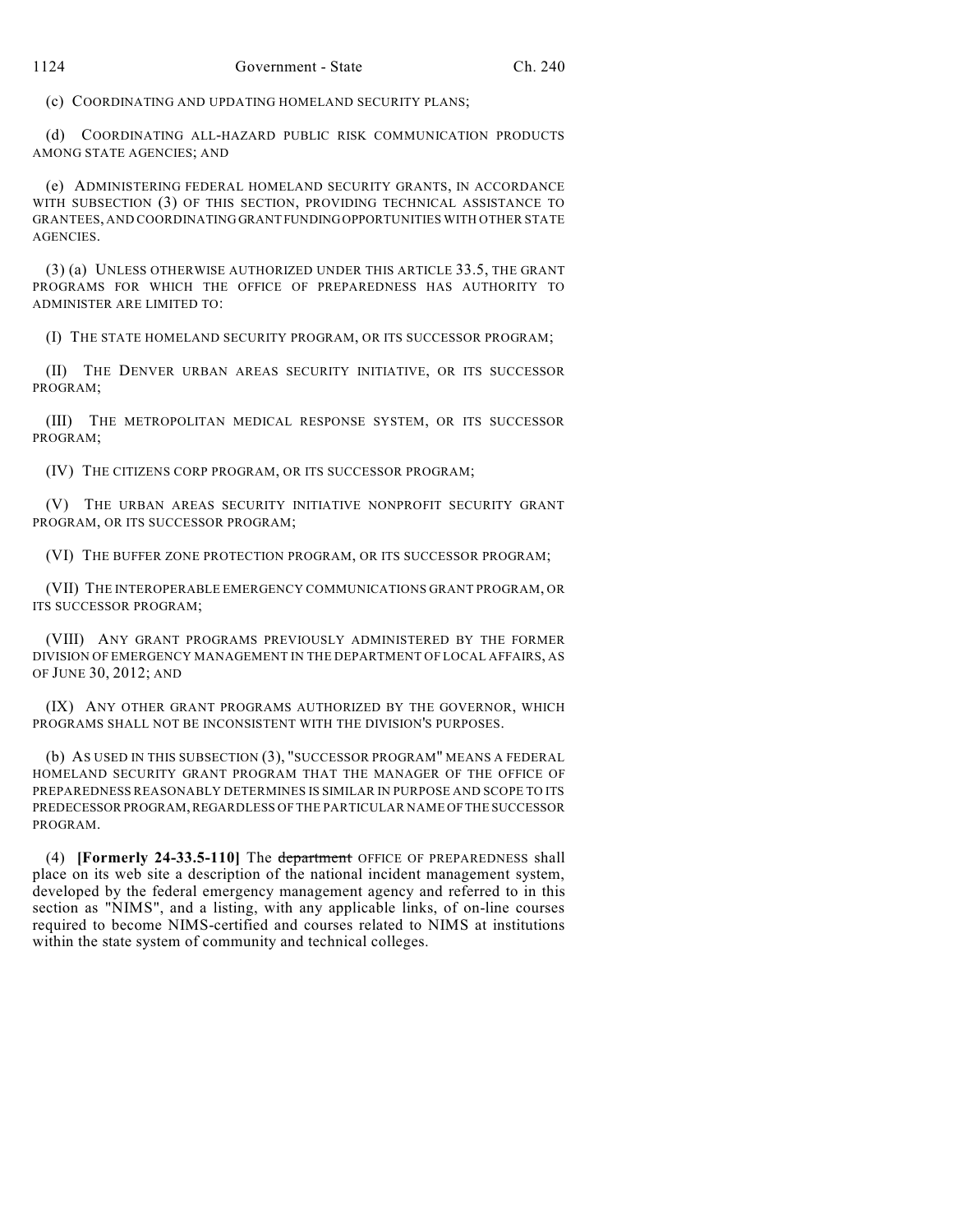**SECTION 25.** In Colorado Revised Statutes, 24-33.5-1610, **amend** (2) (b) as follows:

**24-33.5-1610. Compliance with standards.** (2) (b) If adequate funding is not available to fund compliance with any such rule by a state department or agency, the department or agency shall take appropriate measures to provide alternate interim solutions to protect the safety and security of persons and property and to ensure the continuity of the department or agency's critical functions during a state of emergency. Any alternate interim solution shall be approved by the office of preparedness, security, and fire safety DIVISION.

**SECTION 26.** In Colorado Revised Statutes, **amend** 24-33.5-1611 as follows:

**24-33.5-1611. Assistance to state agencies - security assessment.** (1) Upon request FROM ANY STATE AGENCY, the office of preparedness, security, and fire safety DIVISION shall provide advice and assistance to any state department or THE agency related to its THE AGENCY'S compliance with rules adopted pursuant to sections 24-33.5-1608 and 24-33.5-1609.

(2) The office of preparedness, security, and fire safety DIVISION shall conduct security assessments as needed to evaluate threats, risks, and compliance with security rules at state facilities.

**SECTION 27.** In Colorado Revised Statutes, **amend** 24-33.5-1612 as follows:

**24-33.5-1612. Cooperation from other state agencies.** (1) Upon request, other agencies of state government, including but not limited to, the department of personnel and the department of local affairs, shall provide advice and assistance to the office of preparedness, security, and fire safety DIVISION related to rules adopted pursuant to section 24-33.5-1608 or 24-33.5-1609.

(2) EXECUTIVE DEPARTMENTS AND AGENCIES OF STATE GOVERNMENT SHALL COORDINATE THEIR HOMELAND SECURITY EFFORTS THROUGH THE DIVISION AS NECESSARY.

**SECTION 28.** In Colorado Revised Statutes, **add** 24-33.5-1614 as follows:

**24-33.5-1614. Homeland security and all-hazardssenior advisory committee - creation - composition - duties - repeal.** (1) TO HELP DEVELOP AND GUIDE THE DIVISION'S EFFORTS AND ADVISE THE HOMELAND SECURITY ADVISOR, THERE IS HEREBY CREATED THE HOMELAND SECURITY AND ALL-HAZARDS SENIOR ADVISORY COMMITTEE, REFERRED TO IN THIS SECTION AS THE "ADVISORY COMMITTEE". THE ADVISORY COMMITTEE SHALL ASSIST THE STATE IN BECOMING BETTER ABLE TO PREDICT, PREVENT, MITIGATE THE EFFECTS OF, RESPOND TO, AND RECOVER FROM THOSE THREATS POSING THE GREATEST RISK TO COLORADO.

(2) (a) THE ADVISORY COMMITTEE CONSISTS OF AT LEAST THE DIRECTOR OF THE DIVISION,WHO IS A NONVOTINGMEMBER, AND THE FOLLOWING TWENTY-ONE VOTING MEMBERS:

(I) THE EXECUTIVE DIRECTOR, WHO IS THE CHAIR OF THE ADVISORY COMMITTEE;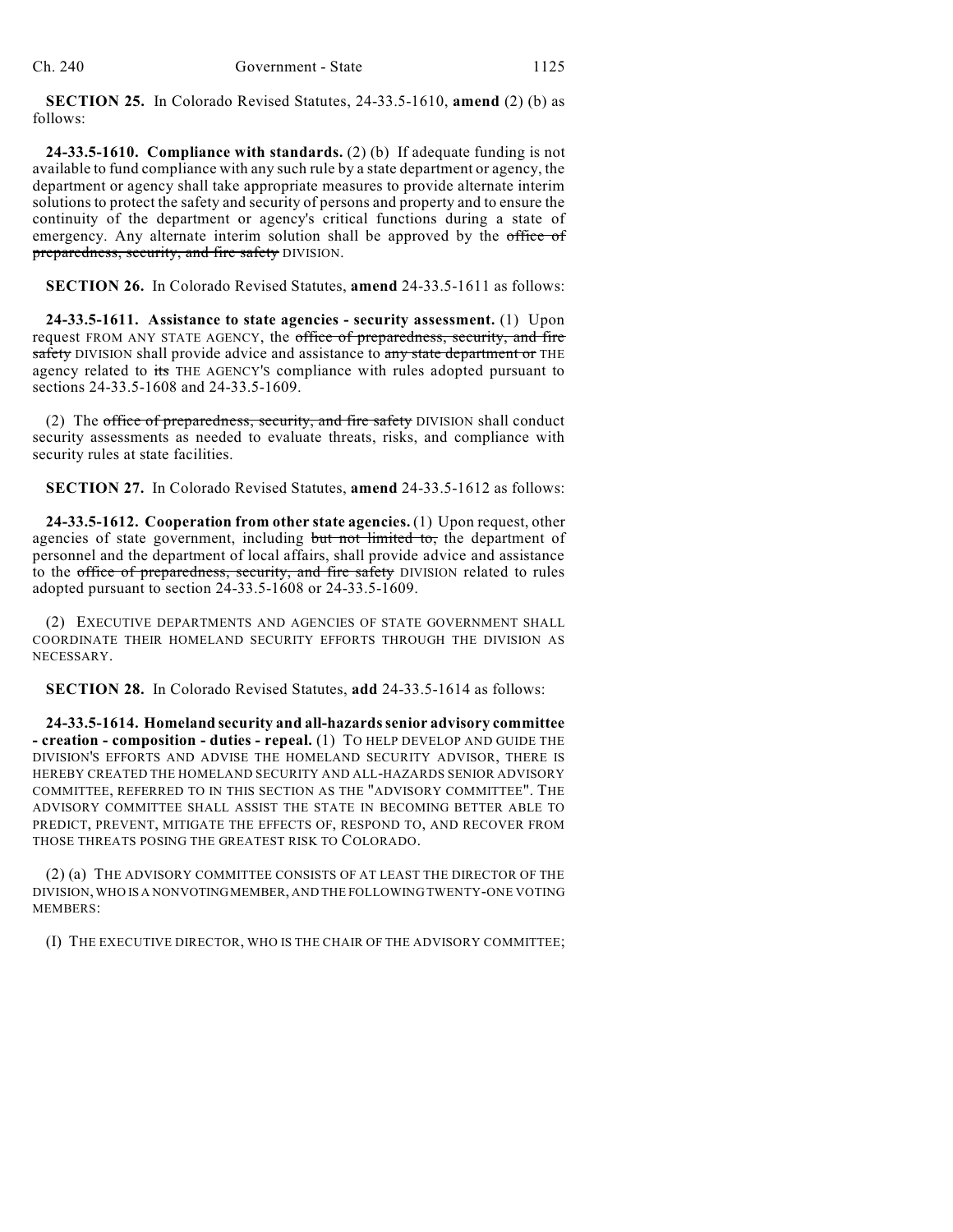(II) THE DIRECTOR OF THE DIVISION OF FIRE PREVENTION AND CONTROL CREATED IN PART 12 OF THIS ARTICLE, OR HIS OR HER DESIGNEE;

(III) ONE MEMBER WITH SPECIALIZED KNOWLEDGE IN LOCAL GOVERNMENT ASSISTANCE WHO REPRESENTS THE DEPARTMENT OF LOCAL AFFAIRS, CREATED IN SECTION 24-1-125, TO BE APPOINTED BY THE EXECUTIVE DIRECTOR OF THE DEPARTMENT OF LOCAL AFFAIRS;

(IV) ONE MEMBER WITH SPECIALIZED KNOWLEDGE IN EMERGENCY PREPAREDNESS AND RESPONSE WHO REPRESENTS THE DEPARTMENT OF PUBLIC HEALTH AND ENVIRONMENT, CREATED IN SECTION 25-1-102, C.R.S., TO BE APPOINTED BY THE EXECUTIVE DIRECTOR OF THE DEPARTMENT OF PUBLIC HEALTH AND ENVIRONMENT;

(V) ONE MEMBER WITH SPECIALIZED KNOWLEDGE IN HOMELAND DEFENSE WHO REPRESENTS THE DEPARTMENT OF MILITARY AND VETERANS AFFAIRS CREATED IN SECTION 24-1-127 TO BE APPOINTED BY THE ADJUTANT GENERAL:

(VI) ONE MEMBER WITH SPECIALIZED KNOWLEDGE IN EMERGENCY COMMUNICATIONS SYSTEMS WHO REPRESENTS THE GOVERNOR'S OFFICE OF INFORMATION TECHNOLOGY CREATED IN SECTION 24-37.5-103, TO BE APPOINTED BY THE CHIEF INFORMATION OFFICER;

(VII) THE CHIEF OF THE COLORADO STATE PATROL APPOINTED PURSUANT TO SECTION 24-33.5-205, OR HIS OR HER DESIGNEE;

(VIII) THE FOLLOWING FOURTEEN MEMBERS, TO BE APPOINTED BY THE EXECUTIVE DIRECTOR IN CONSULTATION WITH THE ADJUTANT GENERAL OF THE DEPARTMENT OF MILITARY AND VETERANS AFFAIRS AND THE EXECUTIVE DIRECTORS OF THE DEPARTMENT OF LOCAL AFFAIRS AND THE DEPARTMENT OF PUBLIC HEALTH AND ENVIRONMENT:

(A) A REPRESENTATIVE OF COLORADO COUNTIES, INCORPORATED, OR ITS SUCCESSOR ENTITY;

(B) A REPRESENTATIVE OF THE COLORADO EMERGENCY MANAGEMENT ASSOCIATION, OR ITS SUCCESSOR ENTITY;

(C) A REPRESENTATIVE OF PRIVATE INDUSTRY;

(D) A REPRESENTATIVE OF THE COLORADO MUNICIPAL LEAGUE, OR ITS SUCCESSOR ENTITY;

(E) A REPRESENTATIVE OF THE COUNTY SHERIFFS OF COLORADO, INCORPORATED, OR A SUCCESSOR SHERIFFS' ORGANIZATION;

(F) A REPRESENTATIVE OF THE EMERGENCY MEDICAL SERVICES ASSOCIATION OF COLORADO, OR ITS SUCCESSOR ORGANIZATION;

(G) A REPRESENTATIVE OF THE COLORADO STATE FIRE CHIEFS' ASSOCIATION, OR ITS SUCCESSOR ORGANIZATION;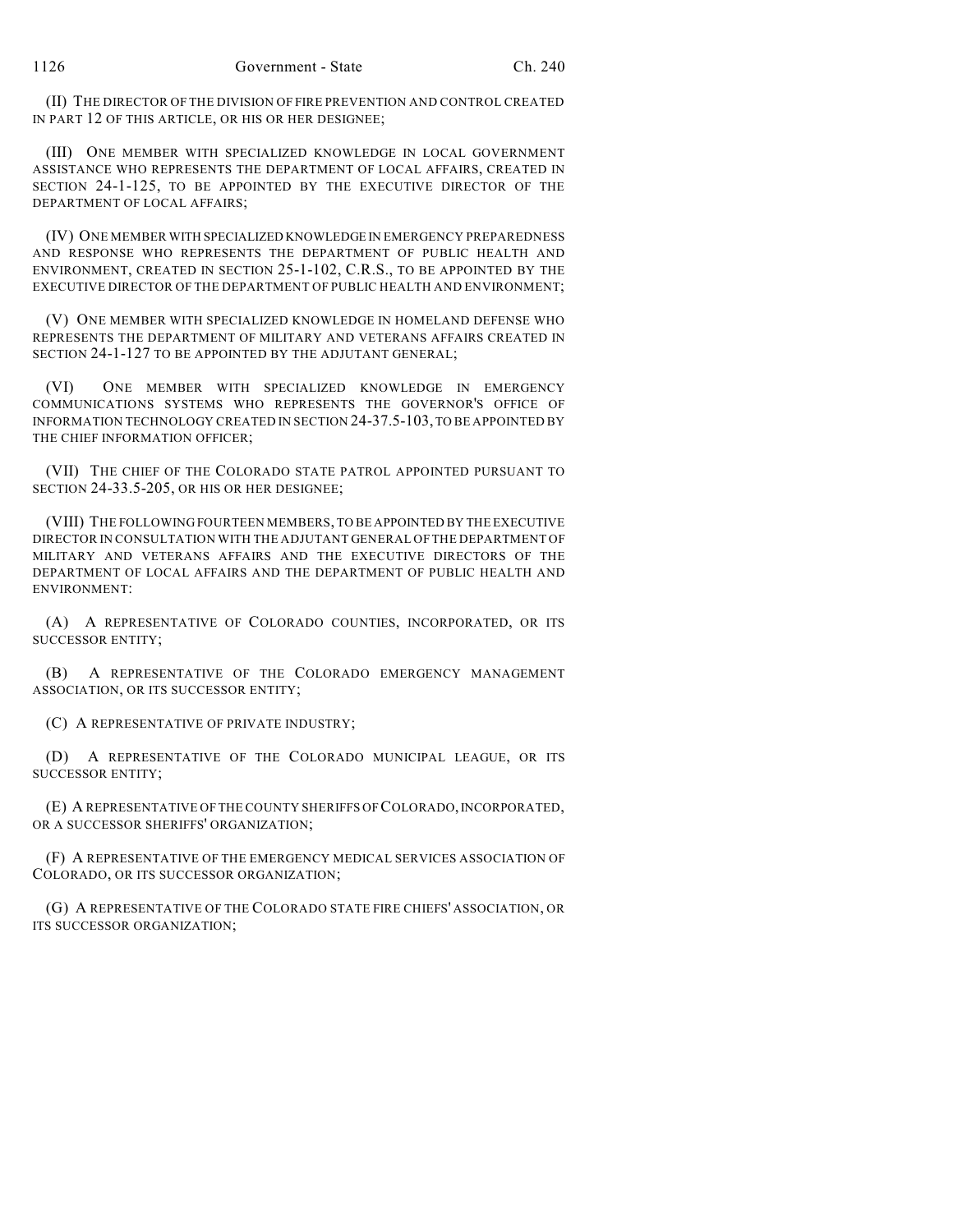(H) A REPRESENTATIVE OF THE COLORADO ASSOCIATION OF CHIEFS OF POLICE, OR ITS SUCCESSOR ORGANIZATION;

(I) A REPRESENTATIVE OF TRIBAL GOVERNMENT;

(J) A REPRESENTATIVE OF COLORADO VOLUNTARY ORGANIZATIONS ACTIVE IN DISASTER;

(K) A REGIONAL STATE HOMELAND SECURITY COORDINATOR, REPRESENTING AN ALL-HAZARDS EMERGENCY MANAGEMENT REGION ESTABLISHED BY EXECUTIVE ORDER OF THE GOVERNOR;

(L) A REPRESENTATIVE OF THE SPECIAL DISTRICTS ASSOCIATION OF COLORADO, OR ITS SUCCESSOR ORGANIZATION;

(M) A REPRESENTATIVE FROM THE STATE ALL-HAZARDS ADVISORY COMMITTEE FORMED UNDER THE DEPARTMENT, OR ANY SUCCESSOR ENTITY; AND

(N) A REPRESENTATIVE OF THE DENVER URBAN AREA SECURITY INITIATIVE, AS RECOGNIZED BY THE UNITED STATES DEPARTMENT OF HOMELAND SECURITY.

(b) ADDITIONAL ADVISORY COMMITTEE MEMBERS MAY BE ADDED TO THE ADVISORY COMMITTEE AS NECESSARY UPON:

(I) APPROVAL BY THE EXECUTIVE DIRECTOR; AND

(II) A MAJORITY VOTE OF APPROVAL BY THE ADVISORY COMMITTEE MEMBERS SERVING PURSUANT TO PARAGRAPH (a) OF THIS SUBSECTION (2).

(c) THE ADVISORY COMMITTEE SHALL SELECT ANNUALLY A VICE-CHAIRPERSON AND SECRETARY FROM AMONG ITS MEMBERS.

(d) (I) EXCEPT AS OTHERWISE PROVIDED IN SUBPARAGRAPH (II) OF THIS PARAGRAPH (d), ADVISORY COMMITTEE MEMBER TERMS ARE FOR TWO YEARS EACH.

(II) ONE-HALF OF THE INITIAL MEMBERS OF THE ADVISORY COMMITTEE SHALL BE APPOINTED TO ONE-YEAR TERMS, AND THE OTHER HALF OF THE INITIAL MEMBERS SHALL BE APPOINTED TO TWO-YEAR TERMS.

(e) IF A MEMBER OF THE ADVISORY COMMITTEE APPOINTED UNDER PARAGRAPH (a) OF THIS SUBSECTION (2) VACATES HIS OR HER OFFICE PRIOR TO THE EXPIRATION OFHIS OR HER TERM, THE EXECUTIVE DIRECTOR OR, FOR THOSE MEMBERS DESCRIBED UNDER SUBPARAGRAPH (VII) OF PARAGRAPH (a) OF THIS SUBSECTION (2), THE APPROPRIATE APPOINTING AUTHORITY SHALL FILL THE VACANCY BY APPOINTMENT FOR THE UNEXPIRED TERM.

(f) (I) (A) THE ADVISORY COMMITTEE SHALL MEET AS NECESSARY, AS DETERMINED BY THE EXECUTIVE DIRECTOR.

(B) ADVISORY COMMITTEE MEMBERS MAY ATTEND MEETINGS AND VOTE VIA TELECONFERENCE.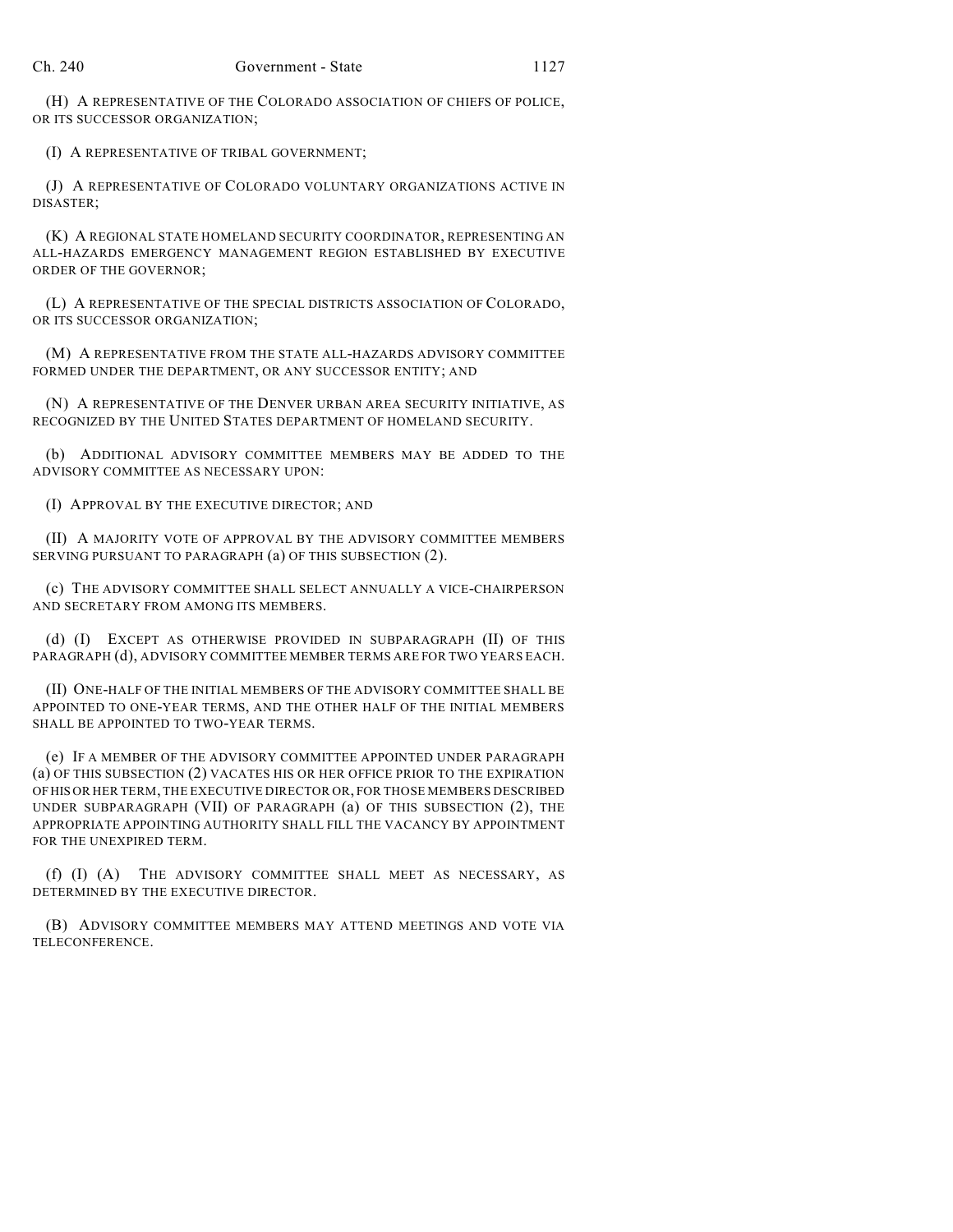(II) THE ADVISORY COMMITTEE SHALL ESTABLISH BY-LAWS AS APPROPRIATE FOR ITS EFFECTIVE OPERATION.

(III) THE MEMBERS OF THE ADVISORY COMMITTEE SHALL RECEIVE NO COMPENSATION.

(3) THE ADVISORY COMMITTEE SHALL:

(a) PROVIDE POLICY GUIDANCE TO THE DIVISION;

(b) ANNUALLY REVIEW THE STATE STRATEGY FOR HOMELAND SECURITY DEVELOPED BY THE DIVISION PURSUANT TO SECTION 24-33.5-1604 (2)(a)(VII) AND MAKE RECOMMENDATIONS ON THE STRATEGY'S GOALS, POLICIES, AND PRIORITIES;

(c) ADVISE THE GOVERNOR, THROUGH HIS OR HER HOMELAND SECURITY ADVISOR, REGARDING THE PLANNING AND IMPLEMENTATION OF TASKS AND OBJECTIVES TO ACHIEVE GOALS CONTAINED IN THE COLORADO HOMELAND SECURITY STRATEGY;

(d) REVIEW HOMELAND SECURITY GRANT APPLICATIONS AND MAKE RECOMMENDATIONS TO THE HOMELAND SECURITY ADVISOR REGARDING GRANT DISTRIBUTIONS;

(e) IDENTIFY OPPORTUNITIES TO CONSOLIDATE EXISTING STATE-LEVEL ADVISORY BOARDS, WHILE ENSURING THAT LOCAL AND TRIBAL ENTITIES HAVE LATITUDE IN DETERMINING THEIR NEEDS IN PROGRAM AREAS; AND

(f) ESTABLISH SUBCOMMITTEES, AS NECESSARY, THAT FOCUS ON SPECIFIC ISSUES OR SUBJECT MATTERS AND MAKE RECOMMENDATIONS TO THE FULL ADVISORY COMMITTEE.THE EXECUTIVE DIRECTOR SHALL SELECT THE CHAIRPERSONS FOR ANY SUBCOMMITTEES AS WELL AS THE ADVISORY COMMITTEE MEMBERS TO SERVE ON THE SUBCOMMITTEES. THE CHAIRPERSON OF A SUBCOMMITTEE MAY SELECT NONADVISORY COMMITTEE MEMBERS FROM INTERESTED MEMBERS OF THE COMMUNITY TO SERVE ON THE SUBCOMMITTEE. EACH SUBCOMMITTEE SHALL MAKE FINDINGS AND RECOMMENDATIONS FOR CONSIDERATION BY THE FULL ADVISORY COMMITTEE. NONADVISORY COMMITTEE MEMBERS OF A SUBCOMMITTEE SERVE WITHOUT COMPENSATION AND WITHOUT REIMBURSEMENT FOR EXPENSES.

(4) (a) THIS SECTION IS REPEALED, EFFECTIVE SEPTEMBER 1, 2021.

(b) PRIOR TO REPEAL, THE DEPARTMENT OF REGULATORY AGENCIES SHALL REVIEW THE ADVISORY COMMITTEE IN ACCORDANCE WITH SECTION 2-3-1203,C.R.S.

**SECTION 29.** In Colorado Revised Statutes, **add** 24-33.5-1615 as follows:

**24-33.5-1615. Report - repeal.** (1) NOTWITHSTANDING SECTION 24-1-136 (11) (a), ON OR BEFORE FEBRUARY 1, 2013, AND ON OR BEFORE EACH FEBRUARY 1 THEREAFTER, THE DEPARTMENT SHALL SUBMIT AN ANNUAL REPORT TO THE GENERAL ASSEMBLY DESCRIBING ANY CHANGES, ISSUES, PROBLEMS, AND EFFICIENCIES REALIZED AS A RESULT OF THE CREATION OF THE DIVISION.

(2) THIS SECTION IS REPEALED, EFFECTIVE SEPTEMBER 1, 2017.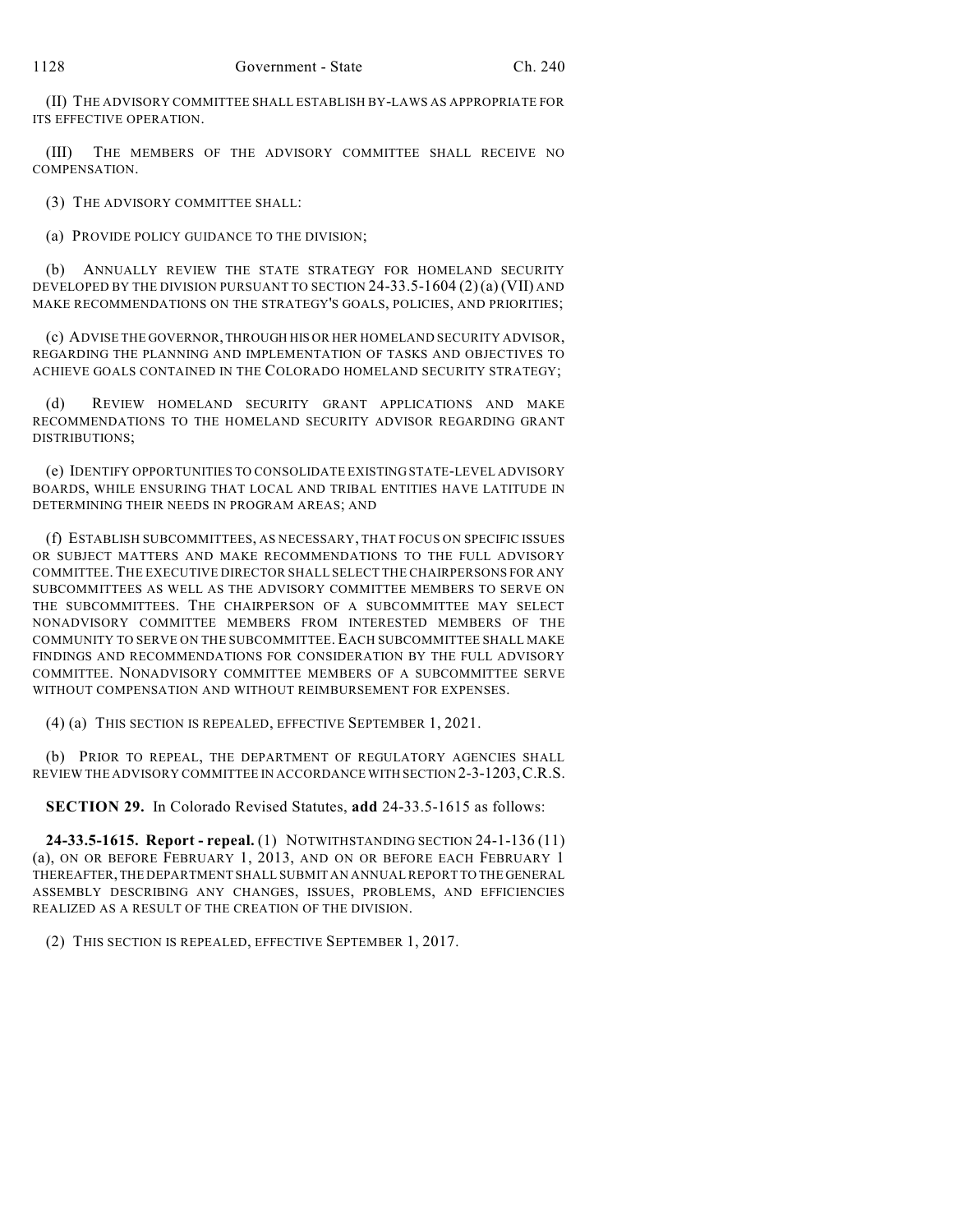**SECTION 30.** In Colorado Revised Statutes, 2-3-1203, **add** (3) (hh.5) as follows:

**2-3-1203. Sunset review of advisory committees.** (3) The following dates are the dates for which the statutory authorization for the designated advisory committees is scheduled for repeal:

(hh.5) SEPTEMBER 1, 2021:

(I) THE HOMELAND SECURITY AND ALL-HAZARDS SENIOR ADVISORY COMMITTEE CREATED PURSUANT TO SECTION 24-33.5-1614, C.R.S.;

**SECTION 31.** In Colorado Revised Statutes, 2-3-1502, **amend** (4) as follows:

**2-3-1502. Definitions.** As used in this part 15, unless the context otherwise requires:

(4) "Division" means the division of HOMELAND SECURITY AND emergency management in the department of local affairs PUBLIC SAFETY created in section 24-32-2105, C.R.S. SECTION 24-33.5-1603, C.R.S.

**SECTION 32.** In Colorado Revised Statutes, 12-28-104, **amend** (1), (2), (3),(4),  $(5)$ , and  $(6)$  (a) as follows:

**12-28-104. Licensing - application - fee - fireworks licensing cash fund creation.** (1) No person shall sell, offer for sale, expose for sale, or possess with intent to sell permissible fireworks for retail until that person first obtains a retailer of fireworks license from the director of the division of fire safety PREVENTION AND CONTROL within the department of public safety and the permit, if any, required by section 12-28-103 (1). Such retailer's license shall be good IS VALID only for the calendar year in which it is issued, shall apply APPLIES to only one retail location, and shall at all times be displayed at the place of business of such licensed retailer.

(2) No person shall sell, deliver, consign, give, or furnish fireworks to a person authorized by section 12-28-103 to discharge fireworks in Colorado until that person first obtains a display retailer of fireworks license from the director of the division of fire safety within the department of public safety PREVENTION AND CONTROL and the permit, if any, required by section 12-28-103 (1).

(3) No person shall sell, deliver, consign, give, or furnish permissible fireworks to a retailer for resale in Colorado until that person first obtains a wholesaler of fireworks license from the director of the division of fire safety within the department of public safety PREVENTION AND CONTROL and the permit, if any, required by section 12-28-103 (1).

(4) No person shall sell, deliver, consign, give, or furnish fireworks for export outside of Colorado until that person first obtains an exporter of fireworks license from the director of the division of fire safety within the department of public safety PREVENTION AND CONTROL and the permit, if any, required by section 12-28-103 (1).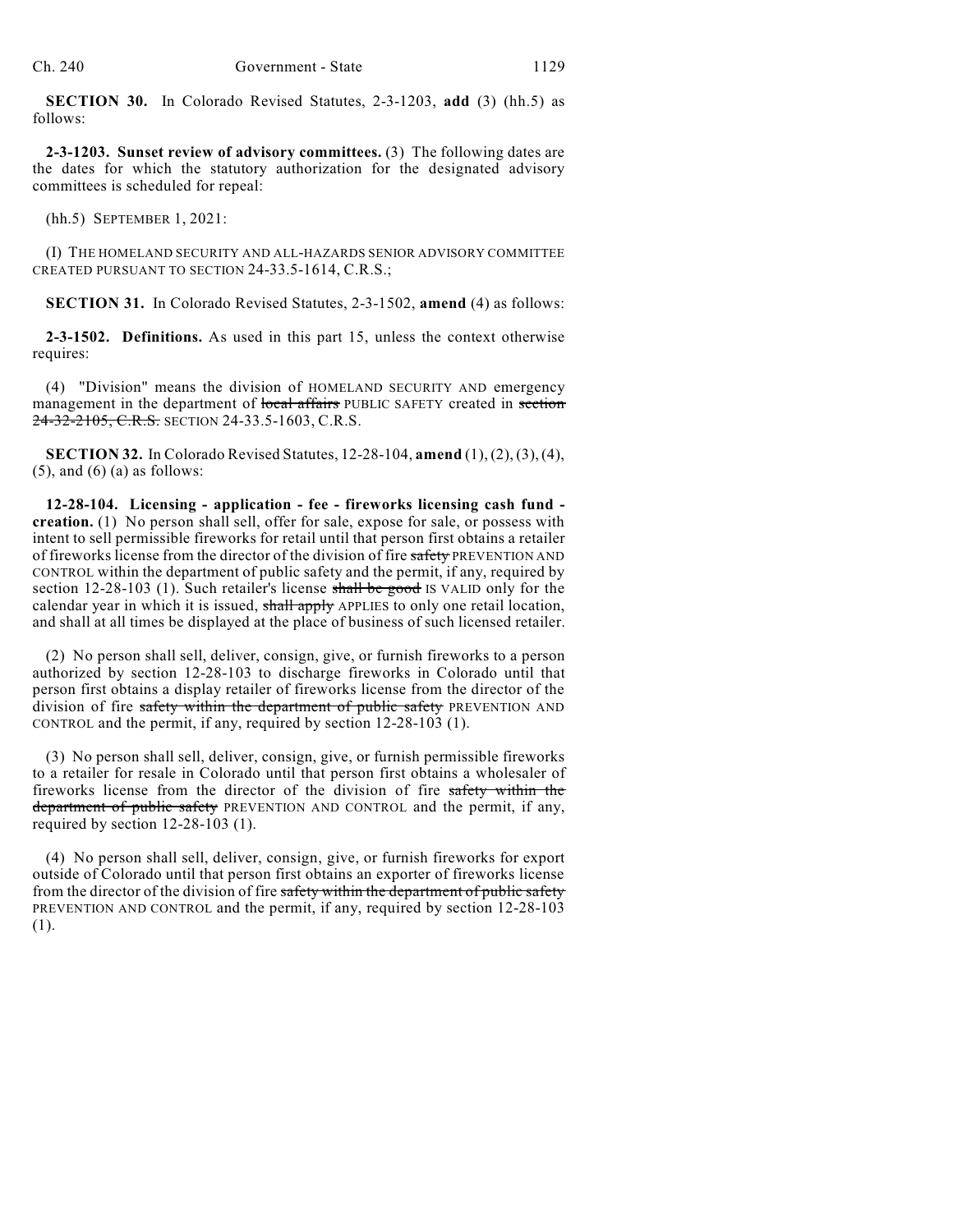1130 Government - State Ch. 240

(5) Applications for each display, retail, wholesale, and export license shall be filed with the director of the division of fire safety within the department of public safety PREVENTION AND CONTROL at least thirty days before the start of activities for which the license is required. Each such license shall be IS valid through September 1 of the year following the date on which the license was issued.

(6) (a)  $\overrightarrow{All}$  fees pursuant to this article shall be collected by The director of the division of fire safety within the department of public safety PREVENTION AND CONTROL SHALL COLLECT ALL FEES PURSUANT TO THIS ARTICLE.

**SECTION 33.** In Colorado Revised Statutes, **amend** 12-28-108 as follows:

**12-28-108. Storage of fireworks.** Allstorage of fireworksshall be in accordance with the building and fire codes adopted by the governing body. If the governing body has not adopted a fire code, all storage of fireworks shall be in accordance with the fire code adopted by the director of the division of fire safety PREVENTION AND CONTROL WITHIN THE DEPARTMENT OF PUBLIC SAFETY pursuant to section 24-33.5-1203.5, C.R.S.

**SECTION 34.** In Colorado Revised Statutes, 12-29.3-109, **amend** (b) as follows:

**12-29.3-109. Relation to other laws.** (b) The division OFFICE of emergency management created in section 24-32-2105, C.R.S. SECTION 24-33.5-705, C.R.S., pursuant to the emergency management assistance compact, may incorporate into the emergency forces of this state volunteer health practitioners who are not officers or employees of this state, a political subdivision of this state, or a municipality or other local government within this state.

**SECTION 35.** In Colorado Revised Statutes, 12-47.1-516, **amend** (1) (a), (2),  $(5)$ , and  $(6)$  as follows:

**12-47.1-516. Licensed premises - safety conditions - fire and electrical.** (1) (a) The building in which limited gaming will be conducted and the areas where limited gaming will occur shall meet safety standards and conditions for the protection of life and property as determined by the local fire official and the local building official. In making such determinations, the codes adopted by the director of the division of fire safety shall PREVENTION AND CONTROL WITHIN THE DEPARTMENT OF PUBLIC SAFETY pursuant to section 24-33.5-1203.5, C.R.S., constitute the minimum safety standards for limited gaming structures; except that, in connection with structures licensed for limited gaming and operating as such on or before July 1, 2011, any newly adopted building codes shall not be applied retroactively to structures that were newly constructed or remodeled to accommodate licensed limited gaming.

(2) A certificate of compliance shall be issued to an applicant for a premises license by the local fire and building officials, and approved by the division of fire safety. A copy of the local inspection report shall be filed with the state division of fire safety. Once the division has deemed that the minimum requirements for fire safety PREVENTION AND CONTROL have been met, the division shall approve the certificate of compliance within five working days from receipt of the inspection report. If not acted upon within five days, the certificate of compliance shall be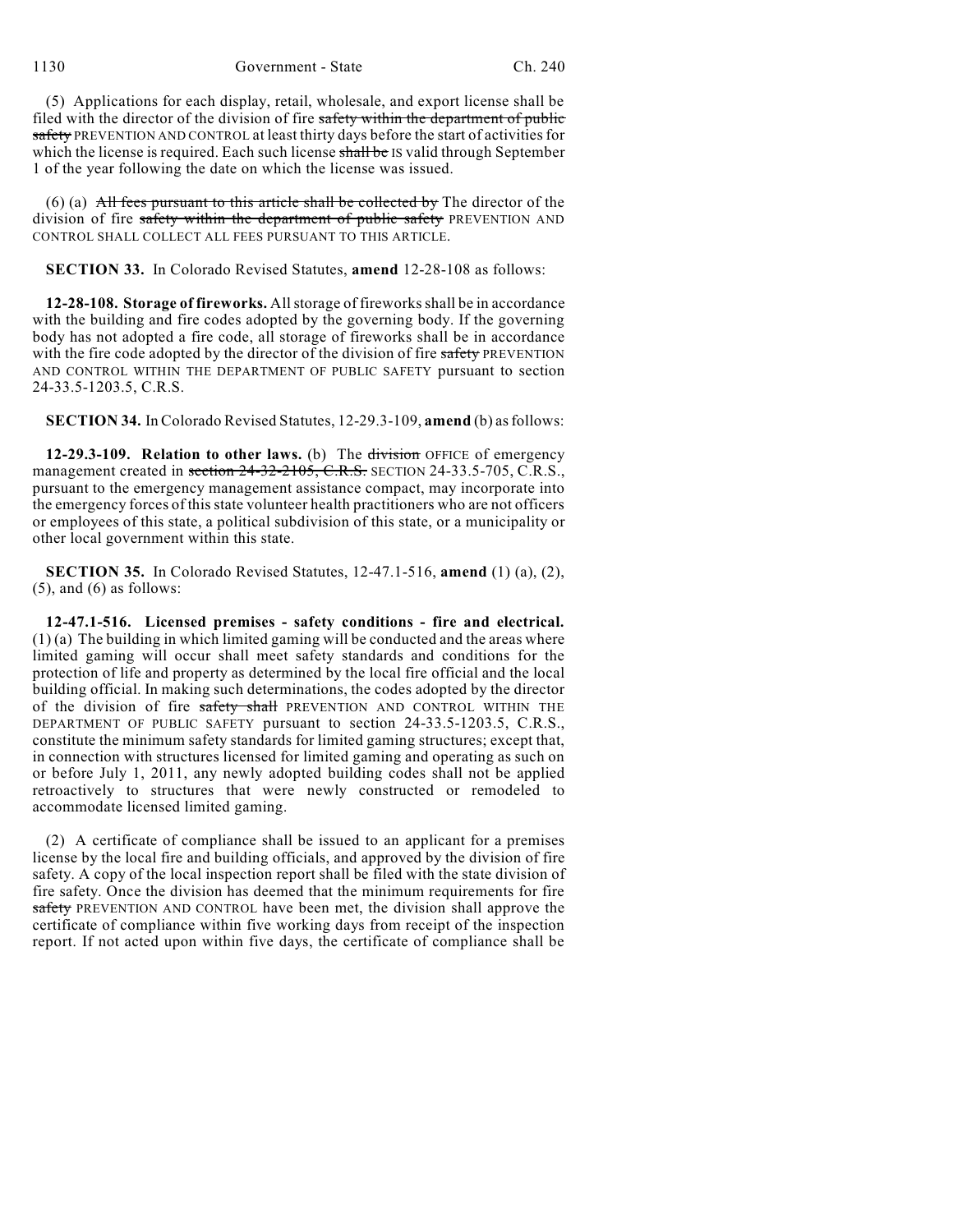considered approved. Such certificate shall be current and valid and shall cover the entire building where limited gaming is conducted.

(5) The state division of fire safety PREVENTION AND CONTROL and the state historical society shall provide technical assistance to the local building officials, the local fire officials, the local historical preservation commissions, and the commission upon request.

(6) The commission shall act as an appeals board for any owner, fire official, building official, or the division of fire safety PREVENTION AND CONTROL who feels aggrieved by fire and life safety requirements or the lack of fire and life safety standardsin buildingsin which limited gaming will be conducted. If the commission fails to act upon an appeal within fourteen days after its receipt by the commission, the certificate of compliance shall be considered approved.

**SECTION 36.** In Colorado Revised Statutes, **amend** 12-58-104 (1) (k) as follows:

**12-58-104. Powers of board - fees - rules.** (1) In addition to all other powers and duties conferred or imposed upon the board by this article, the board is authorized and empowered to:

(k) Establish minimum requirements and standards for the inspection of multipurpose residential fire sprinkler systems in one- and two-family dwellings and townhouses that are part of the potable water supply, by requiring inspectors of multipurpose residential fire sprinkler systems in one- and two-family dwellings and townhouses to be certified by the division of fire safety PREVENTION AND CONTROL in the department of public safety pursuant to section 24-33.5-1206.4, C.R.S.

**SECTION 37.** In Colorado Revised Statutes, 15-18.6-101, **amend** (3) as follows:

**15-18.6-101. Definitions.** As used in this article, unless the context otherwise requires:

(3) "Emergency medical service personnel" means any emergency medical technician at any level who is certified or licensed by the department of public health and environment. "Emergency medical service personnel" includes a first responder certified by the department of public health and environment or the division of fire safety PREVENTION AND CONTROL in the office of preparedness, security, and fire safety in the department of public safety, in accordance with section 24-33.5-1205 (2) (c), C.R.S.

**SECTION 38.** In Colorado Revised Statutes, 15-18.7-102, **amend** (8) asfollows:

**15-18.7-102. Definitions.** As used in this article, unless the context otherwise requires:

(8) "Emergency medical service personnel" means an emergency medical technician who is certified or licensed by the department of public health and environment, created and existing pursuant to section 25-1-102, C.R.S., or any first responder certified by the department of public health and environment or the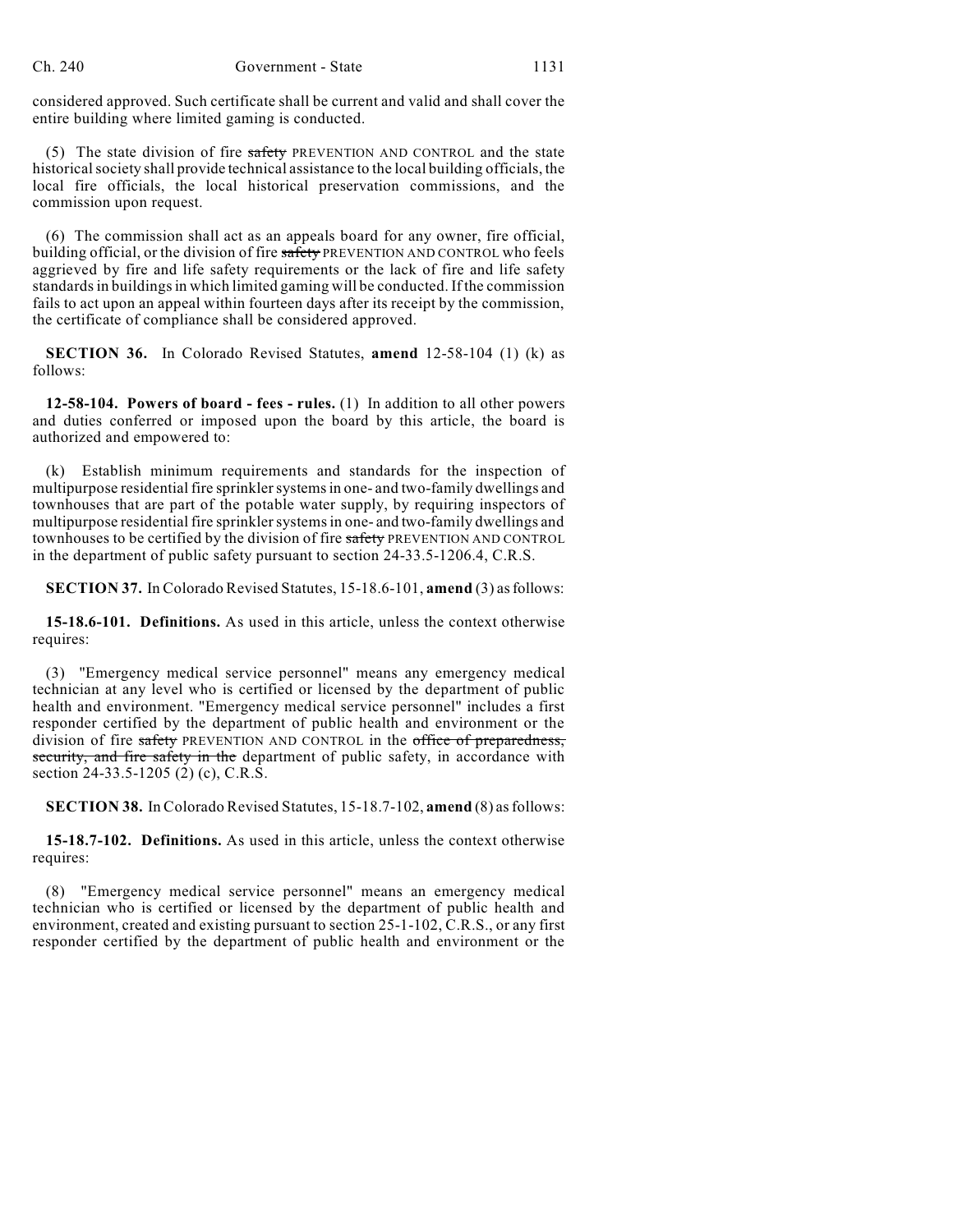division of fire safety PREVENTION AND CONTROL in the office of preparedness, security, and fire safety in the department of public safety, in accordance with part 12 of article 33.5 of title 24, C.R.S.

**SECTION 39.** In Colorado Revised Statutes, **amend** 16-2.5-112 as follows:

**16-2.5-112. Director of the division of homeland security and emergency management.** The director of the office of preparedness, security, and fire safety DIVISION OF HOMELAND SECURITY AND EMERGENCY MANAGEMENT in the department of public safety is a peace officer whose authority shall include INCLUDES the enforcement of all laws of the state of Colorado and who may be certified by the P.O.S.T. board.

**SECTION 40.** In Colorado Revised Statutes, 22-32-109.1, **amend** (4) (l) as follows:

**22-32-109.1. Board of education - specific powers and duties - safe schools.** (4) **School response framework - school safety, readiness, and incident management plan.** Each board of education shall establish a school response framework that shall consist of policies described in this subsection (4). By satisfying the requirements of this subsection (4), a school or school district shall be in compliance with the national incident management system, referred to in this subsection (4) as "NIMS", developed by the federal emergency management agency. At a minimum, the policies shall require:

(l) School district employee safety and incident management training, including provisions stating that completion of any courses identified by the department of public safety pursuant to section  $24-33.5-110$  SECTION 24-33.5-1606.5 (3), C.R.S., as related to NIMS count toward the professional development requirements of a person licensed pursuant to article 60.5 of this title;

**SECTION 41.** In Colorado Revised Statutes, 22-32-124, **amend** (1) (c) as follows:

**22-32-124. Building codes - zoning - planning - fees - rules - definitions.** (1) (c) All buildings and structures shall be constructed in conformity with the building and fire codes adopted by the director of the division of fire safety PREVENTION AND CONTROL in the office of preparedness, security, and fire safety in the department of public safety, referred to in this section as the "division".

**SECTION 42.** In Colorado Revised Statutes, 23-60-304, **amend** (6) as follows:

**23-60-304. Plans - development and implementation - credentialing - fees.** (6) The board shall enter into a cooperative arrangement with the division of fire safety PREVENTION AND CONTROL in the department of public safety to develop a system in which a qualified volunteer firefighter may receive a tuition voucher to attend courses at an institution in the state system of community and technical colleges in accordance with section 24-33.5-1216, C.R.S.

**SECTION 43.** In Colorado Revised Statutes, 23-71-122, **amend** (1) (v) (I) and (1) (w) as follows: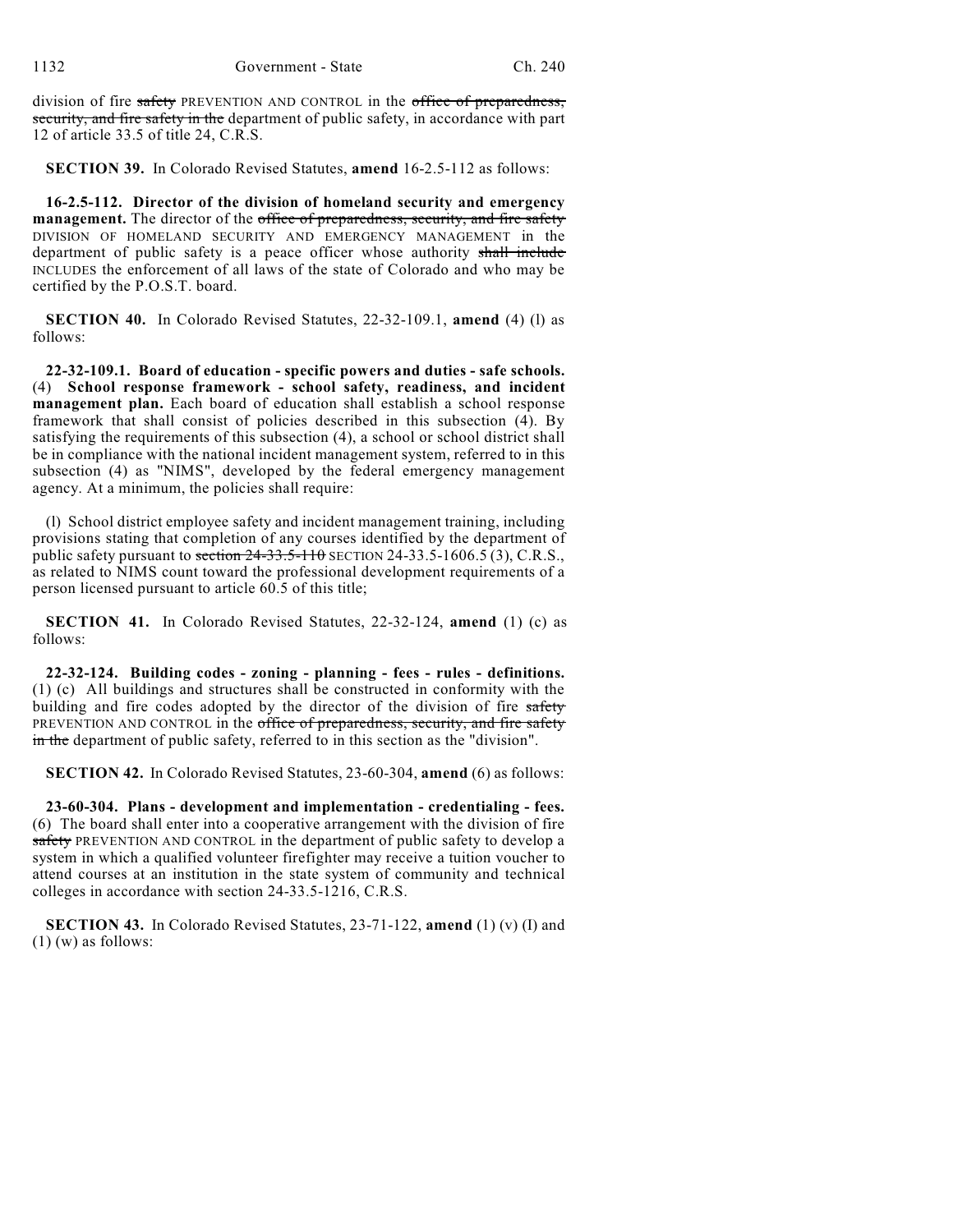**23-71-122. Junior college board of trustees - specific powers - rules definitions.** (1) In addition to any other power granted by law to a board of trustees of a junior college district, each board shall have the power to:

(v) (I) Determine the location of each school site, building, or structure and construct, erect, repair, alter, rebuild, replace, and remodel buildings and structures without a permit or fee or compliance with a local building code. The authority delegated by this subparagraph (I) shall exist notwithstanding any authority delegated to or vested in any county, town, city, or city and county. Prior to the acquisition of land for school building sites or the construction of buildings thereon, the board of trustees of a junior college district shall consult with the planning commission that has jurisdiction over the territory in which the site, building, or structure is proposed to be located, on issues related to the location of the site, building, or structure in order to ensure that the proposed site, building, or structure conforms to the adopted plan of the community insofar as is feasible. All buildings and structures shall be constructed in conformity with the building and fire codes adopted by the director of the division of fire safety PREVENTION AND CONTROL, referred to in this section as the "division", in the office of preparedness, security, and fire safety in the department of public safety. The board shall notify the planning commission that hasjurisdiction over the territory in which a site, building, or structure is proposed to be located, in writing, of the location of the site, building, or structure before awarding a contract for the purchase or the construction thereof.

(w) Enter into a cooperative arrangement with the division of fire  $s$ PREVENTION AND CONTROL in the department of public safety to develop a system in which a qualified volunteer firefighter may receive a tuition voucher to attend courses at a local community college, including Aims community college and Colorado mountain college, in accordance with section 24-33.5-1216, C.R.S.

**SECTION 44.** In Colorado Revised Statutes, 24-4-102, **repeal** (3) (b) asfollows:

**24-4-102. Definitions.** As used in this article, unless the context otherwise requires:

(3) "Agency" means any board, bureau, commission, department, institution, division, section, or officer of the state, except those in the legislative branch or judicial branch and except:

(b) The Colorado law enforcement training academy created in part 3 of article 33.5 of this title; and

**SECTION 45.** In Colorado Revised Statutes, 24-32-703, **amend** (8) as follows:

**24-32-703. Definitions.** As used in this part 7, unless the context otherwise requires:

(8) "State agency" means any board, bureau, commission, department, institution, division, section, or officer of the state, except those in the legislative branch or judicial branch, and except state educational institutions administered pursuant to part 3 of article 33.5 of this title and title 23, C.R.S., excluding articles 8 and 9, parts 2 and 3 of article 21, and parts 2 to 4 of article 30 of title 23, C.R.S.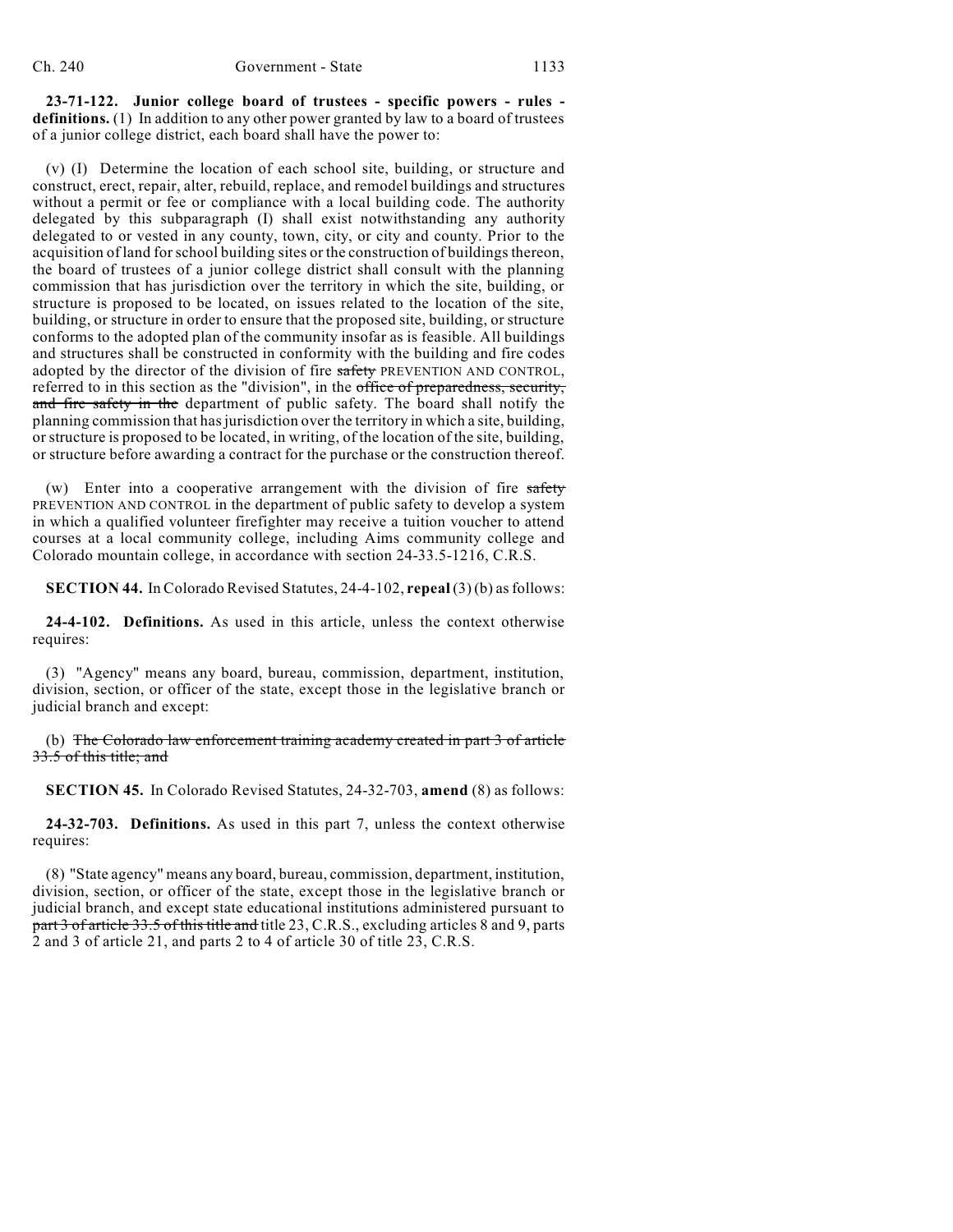**SECTION 46.** In Colorado Revised Statutes, 24-33.5-1803, **amend** (3) (g) as follows:

**24-33.5-1803. School safety resource center - created - duties.** (3) The center has the following duties:

(g) To provide information and resources relating to school safety, school emergency response planning and training, and interoperable communications in schools, as determined by the center, to the division of fire safety PREVENTION AND CONTROL in the department of public safety to be distributed to school districts and schools pursuant to section 24-33.5-1213.4;

**SECTION 47.** In Colorado Revised Statutes, 24-34-104, **amend** (45) introductory portion and (45) (d) as follows:

**24-34-104. General assembly review of regulatory agencies and functionsfor termination, continuation, or reestablishment.** (45) The following agencies, functions, or both shall terminate on July 1, 2014:

(d) The fire suppression program of the division of fire safety PREVENTION AND CONTROL, created pursuant to sections 24-33.5-1204.5, 24-33.5-1206.1, 24-33.5-1206.2, 24-33.5-1206.3, 24-33.5-1206.4, 24-33.5-1206.5, 24-33.5-1206.6, and 24-33.5-1207.6;

**SECTION 48.** In Colorado Revised Statutes, 24-72-204, **amend** (2) (a) (VIII) (A) as follows:

**24-72-204. Allowance or denial of inspection - grounds - procedure - appeal - definitions.** (2) (a) The custodian may deny the right of inspection of the following records, unless otherwise provided by law, on the ground that disclosure to the applicant would be contrary to the public interest:

(VIII) (A) Specialized details ofsecurity arrangements or investigations. Nothing in this subparagraph (VIII) shall prohibit PROHIBITS the custodian from transferring records containing specialized details of security arrangements or investigations to the office of preparedness, security, and fire safety DIVISION OF HOMELAND SECURITY AND EMERGENCY MANAGEMENT in the department of public safety, the governing body of any city, county, city and county, or other political subdivision of the state, or any federal, state, or local law enforcement agency; except that the custodian shall not transfer any record received from a nongovernmental entity without the prior written consent of such THE entity unless such information is already publicly available.

**SECTION 49.** In Colorado Revised Statutes, 24-75-402, **add** (5) (aa) asfollows:

**24-75-402. Cash funds - limit on uncommitted reserves - reduction in amount of fees - exclusions.** (5) Notwithstanding any provision of this section to the contrary, the following cash funds are excluded from the limitations specified in this section:

(aa) THE EMERGENCY FIRE FUND CREATED IN SECTION 24-33.5-1220 (2), THE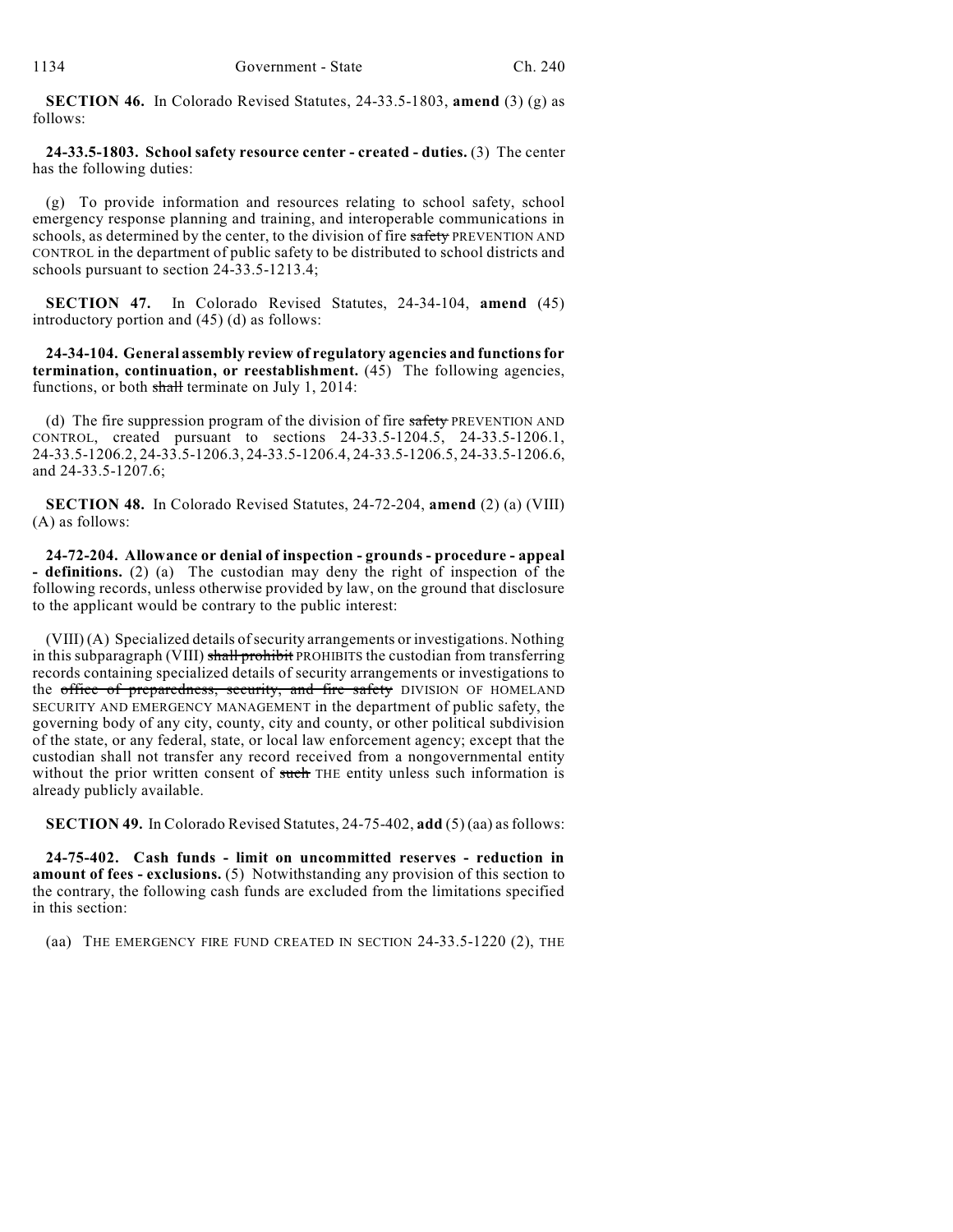WILDLAND FIRE EQUIPMENT REPAIR FUND CREATED IN SECTION 24-33.5-1220 (3), AND THE WILDLAND FIRE COST RECOVERY FUND CREATED IN SECTION 24-33.5-1220 (3).

**SECTION 50.** InColorado Revised Statutes, 25-17-202.6, **amend** (1) asfollows:

**25-17-202.6. Waste tire cleanup fund - rules.** (1) There is hereby created in the state treasury the waste tire cleanup fund, referred to in this section as the "fund", consisting of revenues credited pursuant to section 25-17-202 (3) (a) (II). All interest or any other return on the investments shall be deposited in the fund. At the end of each fiscal year, the state treasurer shall transfer all unexpended and unencumbered moneys in the fund to the processors and end users fund created in section 25-17-202.5, except for an amount equal to thirty-three percent of the department's prior year direct and indirect costs. The general assembly shall make annual appropriations out of the fund to the department in an amount equal to the department's direct and indirect administrative costs incurred pursuant to this part 2, not to exceed twenty percent of the annual income to the fund and to the division of fire safety PREVENTION AND CONTROL in the department of public safety for its administrative costs pursuant to section 25-17-206 (3).

**SECTION 51.** In Colorado Revised Statutes, 25-17-206, **amend** (3) (a) (II) (B) and (5) (a) (VI) as follows:

**25-17-206. Registration of waste tire facilities - definitions.** (3) (a) (II) (B) Upon request of the local fire authority, the director of the division of fire safety PREVENTION AND CONTROL in the department of public safety shall hire a contractor to provide technical assistance in the review of the program and, if appropriate, recommend changes necessary for the local fire authority to approve the program.

(5) (a) Except as specified in paragraph (b) of this subsection (5), on and after a date specified by rule promulgated pursuant to section 25-17-207 (1), a waste tire facility shall:

(VI) Meet the standards and conditions for the safeguarding of life and property from fire as determined by the local fire authority. In making such determination, the fire code adopted pursuant to section 24-33.5-1203.5, C.R.S., by the division of fire safety PREVENTION AND CONTROL within the department of public safety shall be used as the minimum fire safety standard for waste tire facilities.

**SECTION 52.** In Colorado Revised Statutes, 29-3.5-101, **amend** (3) as follows:

**29-3.5-101. Definitions.** As used in this article, unless the context otherwise requires:

(3) "State agency" means any board, bureau, commission, department, institution, division, section, or officer of the state, except those in the legislative branch or judicial branch and except state educational institutions administered pursuant to title 23, C.R.S. (except articles 8 and 9, parts 2 and 3 of article 21, and parts 2 to 4 of article 30). and part 3 of article 33.5 of title 24, C.R.S.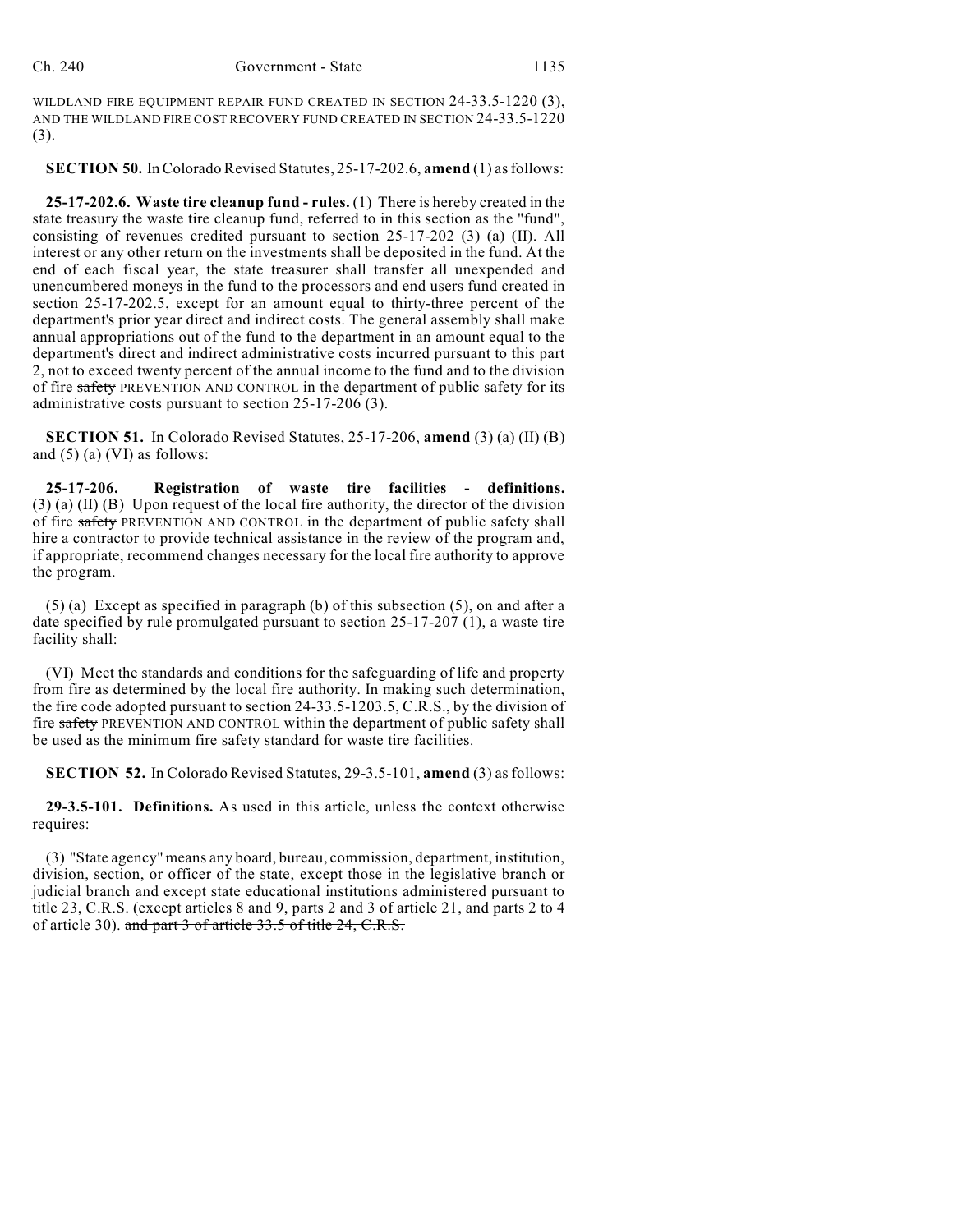# **SECTION 53.** In Colorado Revised Statutes, 29-22-104, **repeal** (5) as follows:

**29-22-104.** Right to claim reimbursement. (5)  $\left(\frac{a}{b}\right)$  No later than June 15, 1999, the executive director of the department of public safety shall appoint a temporary committee on reimbursement for the costs of hazardous substance incidents. The executive director shall appoint as committee members representatives of facilities and transportation companies that produce or handle hazardous substances, insurance companies, fire departments and other hazardous substance incident response agencies, municipal and county governments, the Colorado state patrol, the division of fire safety, and such other entities as the director deems necessary and appropriate. The director shall appoint equal numbers of representatives of private and public entities to the committee.

(II) The committee shall hold its first meeting no later than July 1, 1999, and shall elect a chairperson at the first meeting. Subsequently, the committee shall meet at least once each month until it has made the written recommendations required by subparagraph (I) of paragraph (b) of this subsection  $(5)$  and may meet as often as the chairperson deems necessary. Members of the committee shall not receive compensation of any kind.

(b) (I) No later than August 15, 1999, the temporary committee on reimbursement for the costs of hazardous substance incidents shall make written recommendations to the executive director of the department of public safety regarding guidelines for administering and resolving claims for reimbursement made pursuant to this section against any party or person responsible for a hazardous substance incident. Such recommendations may include recommendations for proposed legislation or administrative rules and shall include recommendations for an administrative process to ensure prompt mediation of disputes concerning claims for reimbursement made pursuant to this section by any public entity against any person or party responsible for a hazardous substance incident. Such recommendations shall be designed to provide public entities and persons or parties responsible for hazardous substance incidents with the opportunity to resolve claims for reimbursement that result from hazardous substance incidents in a timely and reasonable manner.

(II) No recommendation made by the temporary committee on reimbursement for the costs of hazardous substance incidents shall be implemented or have the force and effect of law or rule, or be considered by any court or arbiter unless such recommendation is enacted into law or adopted by administrative rule in accordance with article 4 of title 24, C.R.S.

#### (c) Repealed.

**SECTION 54.** In Colorado Revised Statutes, 33-32-108, **amend** (1) (b) as follows:

**33-32-108. Enforcement.** (1) (b) As used in this section, "peace officer" means any division of parks and wildlife officer or any sheriff or city and county law enforcement officer certified by the Colorado law enforcement training academy PEACE OFFICERS STANDARDS AND TRAINING BOARD PURSUANT TO PART 3 OF ARTICLE 31 OF TITLE 24, C.R.S.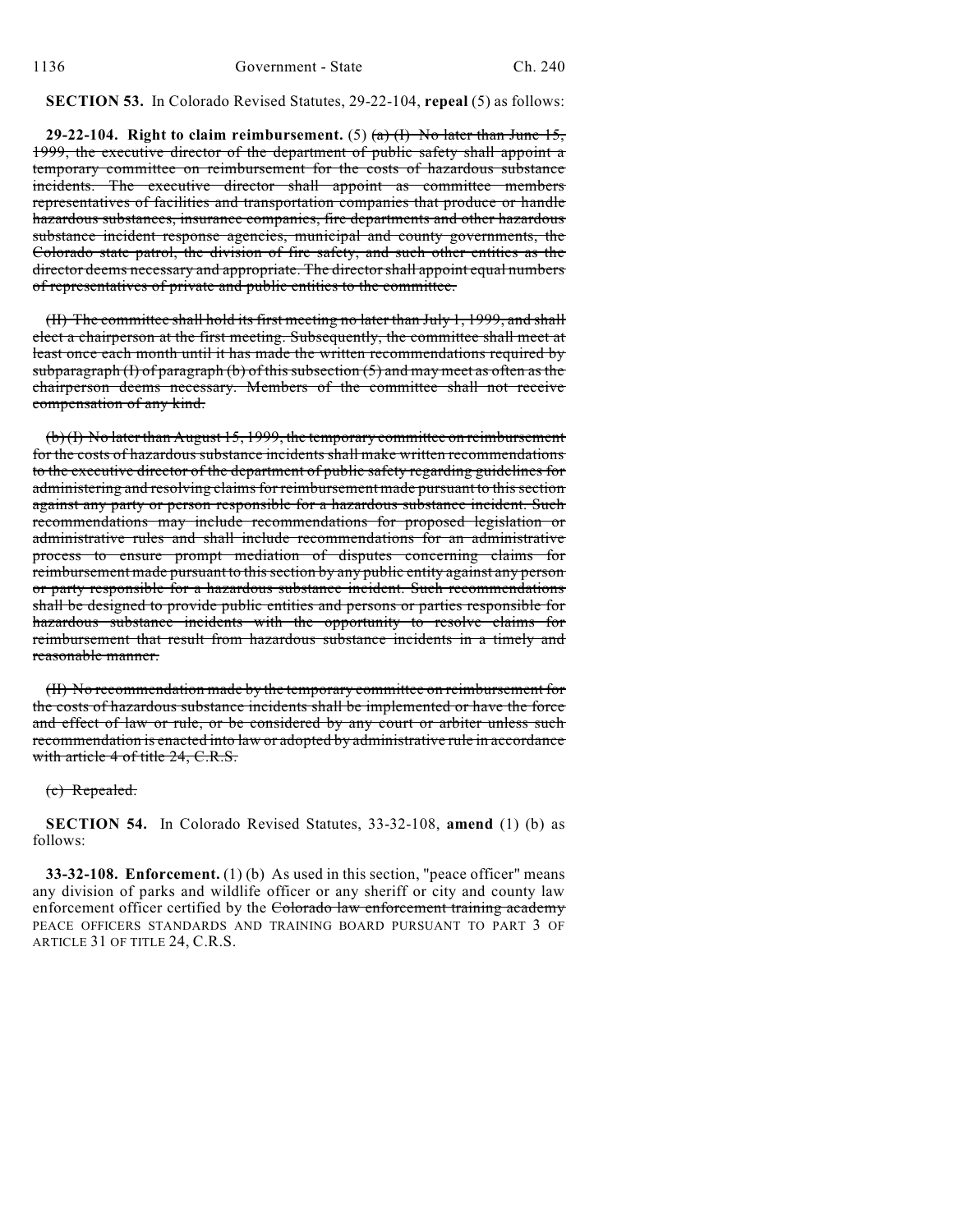**SECTION 55. Repeal of provisions being relocated in this act.** In Colorado Revised Statutes, **repeal** 23-31-203, 23-31-204, 23-31-303 (1), 23-31-304, 23-31-305, 23-31-306, 23-31-307, 23-31-308, 23-31-309, 23-31-313 (6) (a) (III), 24-1-125 (2) (m), (7), and (8), parts 21, 22, 23, 24, 25, and 26 of article 32 of title 24, 24-33.5-108, 24-33.5-110, and 24-33.5-1210.

**SECTION 56.** In Colorado Revised Statutes, **repeal** 23-31-313 (4) (e).

**SECTION 57. Appropriation - adjustments in 2012 long bill.** (1) For the implementation of this act, appropriations made in the annual general appropriation act to the governor - lieutenant governor - state planning and budgeting for the fiscal year beginning July 1, 2012, are adjusted as follows:

(a) The federal funds appropriation for the office of homeland security is decreased by \$10,201,205 and 6.0 FTE.

(2) For the implementation of this act, appropriations made in the annual general appropriation act to the department of higher education for the fiscal year beginning July 1, 2012, are adjusted as follows:

(a) The general fund appropriation for the college opportunity fund program, fee-for-service contracts with state institutions, is decreased by \$310,045.

(b) The reappropriated funds appropriation for governing boards, board of governors of the Colorado state university system, is reduced by \$310,045 and 35.4 FTE. Said sum is from general fund appropriated to the college opportunity fund program, fee-for-services contracts with state institutions.

(3) For the implementation of this act, appropriations made in the annual general appropriation act to the department of local affairs for the fiscal year beginning July 1, 2012, are adjusted as follows:

(a) The general fund appropriation to the executive director's office is increased by \$189,328 and 3.0 FTE.

(b) The reappropriated funds appropriation to the executive director's office is decreased by \$274,749 and 3.0 FTE. Of this amount, \$264,512 shall be from departmental indirect cost recoveries and \$10,237 shall be from the local government mineral and energy impact grants and disbursements line, which includes moneys in the local government severance tax fund created in Section 39-29-110 (1) (a) (I), Colorado Revised Statutes, and moneys in the local government mineral impact fund created in Section 34-63-102 (5) (a) (I), Colorado Revised Statutes.

(c) The federal funds appropriation to the executive director's office is decreased by \$173,433.

(d) The reappropriated funds appropriation to the division of local governments is increased by \$356,507 and 5.0 FTE. This amount shall be from departmental indirect cost recoveries.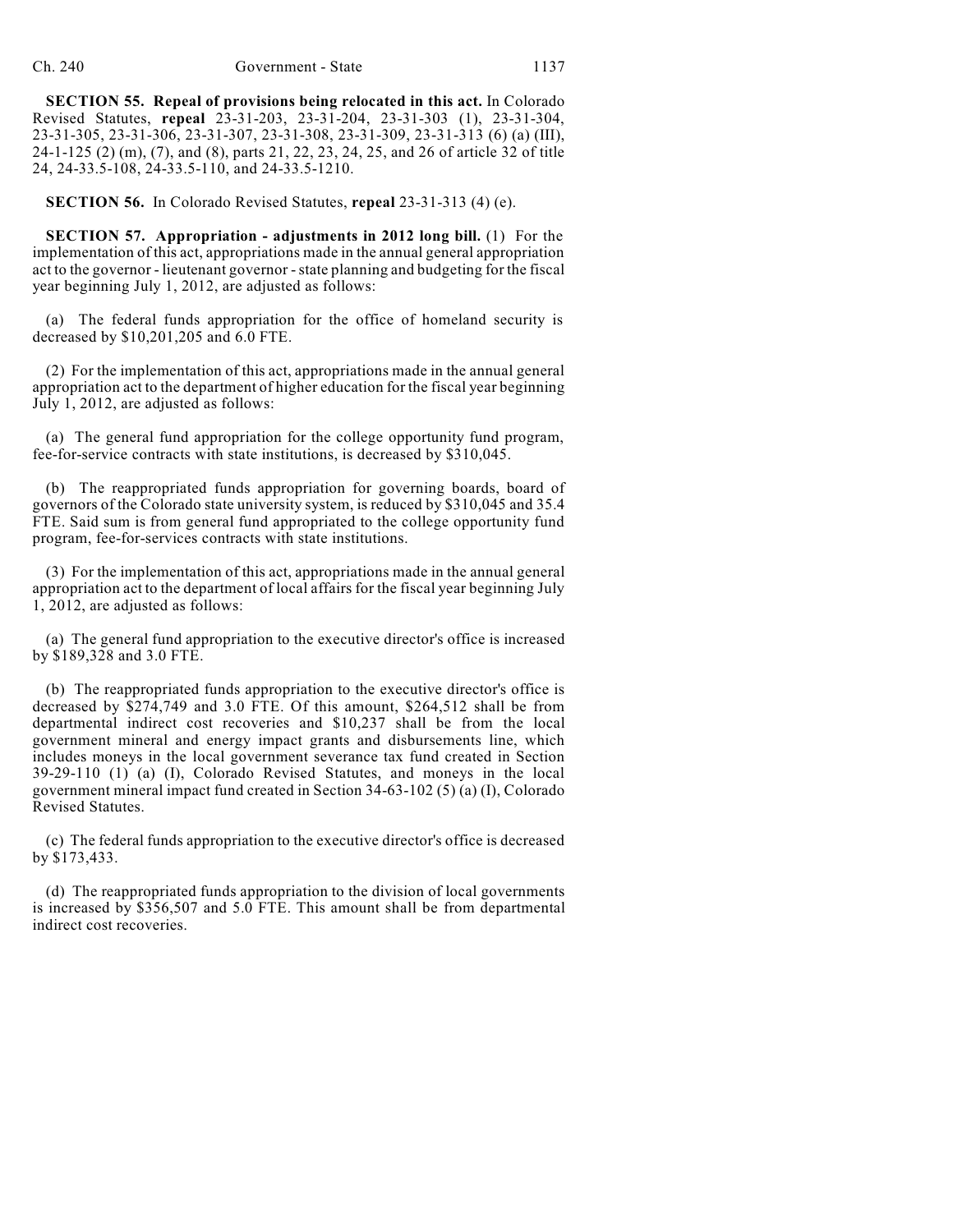(e) The general fund appropriation to the division of local governments is decreased by \$356,507 and 5.0 FTE.

(f) The general fund appropriation to the division of emergency management is decreased by \$213,396 and 8.2 FTE.

(g) The reappropriated funds appropriation to the division of emergency management is decreased by \$431,735 and 1.0 FTE. Of this amount, \$356,507 shall be from departmental indirect cost recoveries and \$75,228 shall be from the local government mineral and energy impact grants and disbursements line, which includes moneys in the local government severance tax fund created in Section 39-29-110 (1) (a) (I), Colorado Revised Statutes, and moneys in the local government mineral impact fund created in Section 34-63-102 (5) (a) (I), Colorado Revised Statutes.

(h) The cash funds appropriation to the division of emergency management is decreased by \$4,510,988. Of this amount, \$4,500,000 shall be from the disaster emergency fund created in Section 24-32-2106 (2) (a) (I), Colorado Revised Statutes, and \$10,988 shall be from fees paid to the department for emergency training programs.

(i) The federal funds appropriation to the division of emergency management is decreased by \$14,661,017 and 18.7 FTE.

(4) For the implementation of this act, appropriations made in the annual general appropriation act to the department of public health and environment for the fiscal year beginning July 1, 2012, are adjusted as follows:

(a) The general fund appropriation for administration and support, administration, is decreased by \$19,060.

(b) The general fund appropriation for the emergency preparedness and response division, emergency preparedness and response program, is decreased by \$128,669 and 2.0 FTE.

(5) For the implementation of this act, appropriations made in the annual general appropriation act to the department of public safety for the fiscal year beginning July 1, 2012, are adjusted as follows:

(a) The general fund appropriation for the executive director's office, for administration, is decreased by \$127,223.

(b) The general fund appropriation for the office of preparedness, security, and fire safety is decreased by \$243,464 and 3.0 FTE.

(c) The cash funds appropriation for the office of preparedness, security, and fire safety is decreased by \$2,623,244 and 25.0 FTE. Of said sum, \$1,614,500 is from the public school construction and inspection cash fund created in section 24-33.5-1207.7,Colorado Revised Statutes, and \$1,008,744 isfrom various sources.

(d) The reappropriated funds appropriation for the office of preparedness,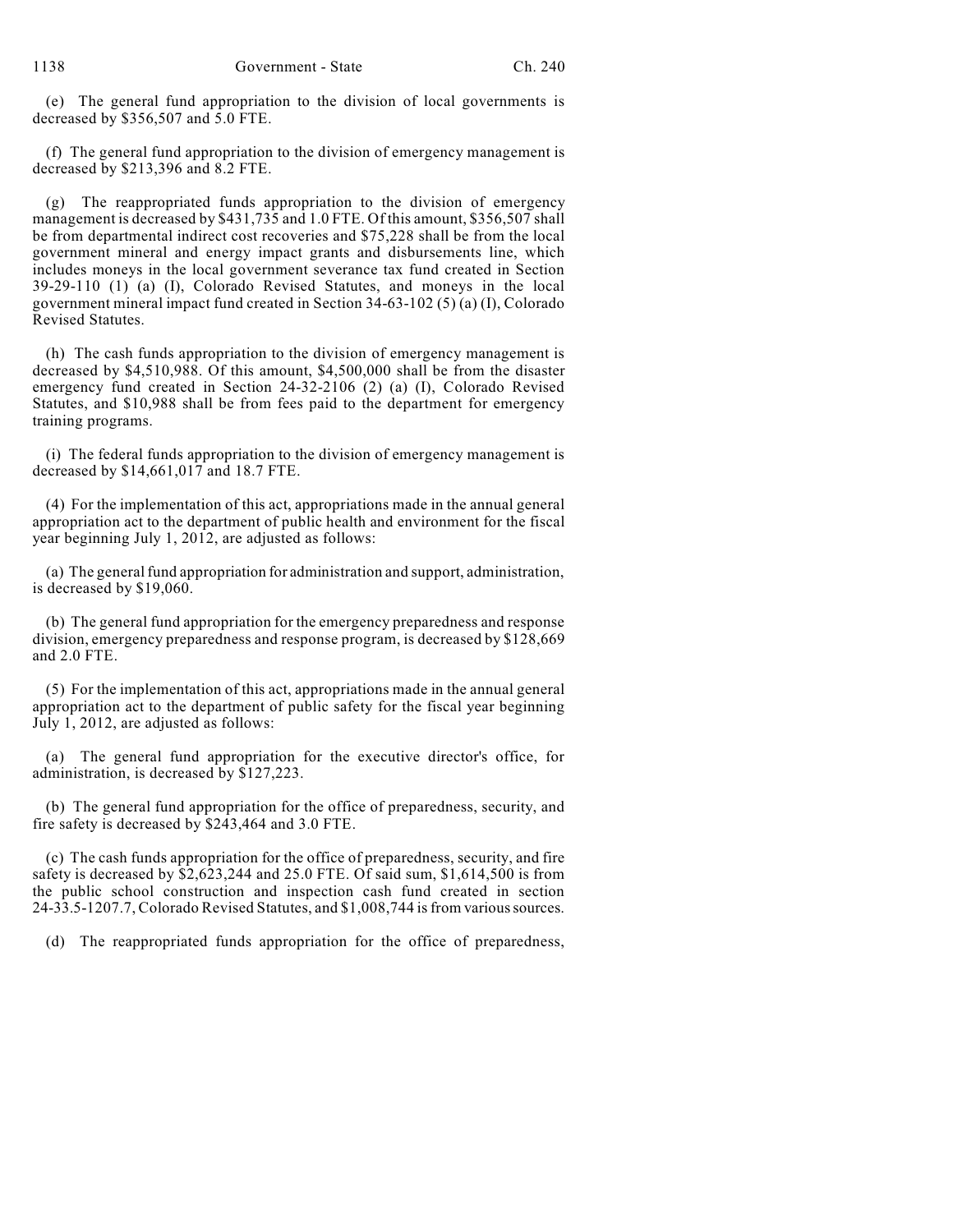security, and fire safety is decreased by \$795,587 and 2.5 FTE. Of said sum, \$634,549 is from appropriations to the Colorado state patrol and \$161,038 is from limited gaming funds appropriated to the department of revenue.

(e) The federal funds appropriation for the office of preparedness, security, and fire safety is decreased by \$1,287,665 and 8.5 FTE.

**SECTION 58. Appropriation.** (1) In addition to any other appropriation, there is hereby appropriated, to the department of public safety, for the fiscal year beginning July 1, 2012, the sum of \$739,284, or so much thereof as may be necessary, for allocation to the executive director's office for administration related to the implementation of this act. Of said sum, \$268,032 is from various cash funds, \$274,749 is from various reappropriated funds, and \$196,503 is from federal funds.

(2) In addition to any other appropriation, there is hereby appropriated, to the department of public safety, for the fiscal year beginning July 1, 2012, the sum of \$8,932,916 and 65.4 FTE, or so much thereof as may be necessary, for allocation to the division of fire prevention and control related to the implementation of this act. Ofsaid sum, \$457,802 is from the general fund, \$3,250,000 is from the wildfire preparedness fund created in 24-33.5-1226 (4) (a), Colorado Revised Statutes, \$1,614,500 is from the public school construction and inspection cash fund created in section 24-33.5-1207.7, Colorado Revised Statutes, \$1,000,000 is from the emergency fire fund created in section 24-33.5-1220 (2) (a), Colorado Revised Statutes, \$850,000 is from the wildland fire equipment repair cash fund created in section 24-33.5-1220 (3), Colorado Revised Statutes, \$150,000 is from the wildfire emergency response fund created in section 23-31-309 (3) (a), Colorado Revised Statutes, \$100,000 is from the wildland fire cost recovery fund created in section 24-33.5-1220 (4), Colorado Revised Statutes, \$1,008,744 is from various sources of cash funds, \$161,038 is reappropriated funds from limited gaming funds appropriated to the department of revenue, and \$340,832 is from federal funds.

(3) In addition to any other appropriation, there is hereby appropriated, to the department of public safety, for the fiscal year beginning July 1, 2012, the sum of \$19,869,798 and 28.9 FTE, or so much thereof as may be necessary, for allocation to the division of homeland security and emergency management, office of emergency management related to the implementation of this act. Of said sum, \$622,565 is from the general fund, \$4,500,000 is from the disaster emergency fund created in section 24-33.5-706 (2) (a), Colorado Revised Statutes, \$10,988 is from fees paid for emergency training programs pursuant to sections 24-32-2105 (6) and 24-32-2106 (6), Colorado Revised Statutes, \$75,228 is from reappropriated funds from appropriations to the department of local affairs, division of local governments, field services, for local government mineral and energy impact grants and disbursements, and \$14,661,017 is from federal funds.

(4) In addition to any other appropriation, there is hereby appropriated, to the department of public safety, for the fiscal year beginning July 1, 2012, the sum of \$1,813,382 and 8.0 FTE, or so much thereof as may be necessary, for allocation to the division of homeland security and emergency management, office of prevention and security related to the implementation of this act. Of said sum, \$634,549 is from reappropriated funds from appropriations to the Colorado state patrol and \$1,178,833 is from federal funds.